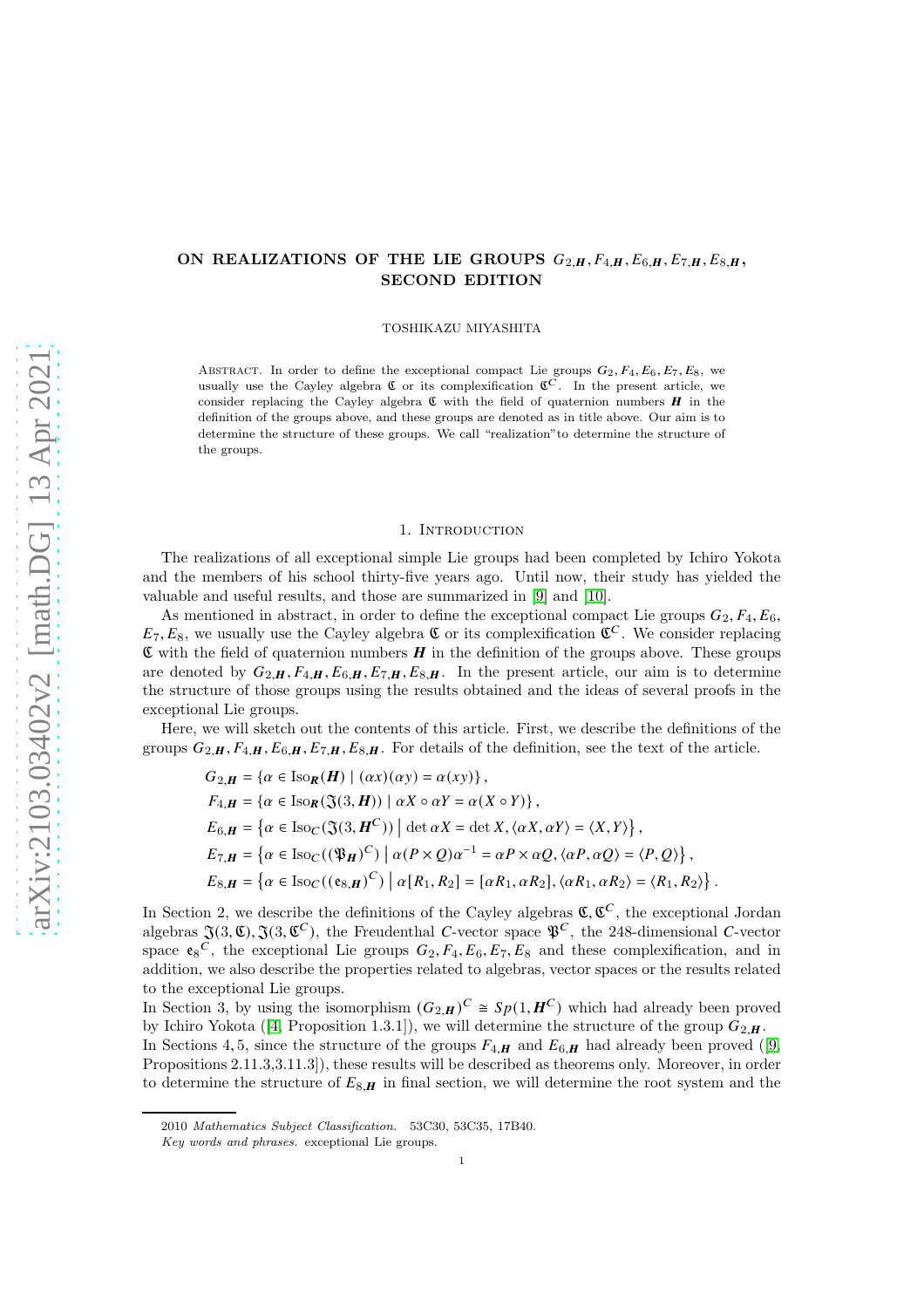### 2 TOSHIKAZU MIYASHITA

Dynkin diagram of the Lie algebras  $({\mathfrak{f}}_4^C)^{\varepsilon_1,\varepsilon_2}$  and  $({\mathfrak{e}}_6^C)^{\varepsilon_1,\varepsilon_2}$  of the groups  $(F_4^C)^{\varepsilon_1,\varepsilon_2}$  and  $(E_6^C)^{\varepsilon_1,\varepsilon_2}$ , respectively.

In Section 6, by using the isomorphism  $(E_7^C)^{\varepsilon_1, \varepsilon_2} \cong Spin(12, C)$  ([\[2,](#page-59-3) Proposition 1.1.7]), we can show the isomorphism  $(E_7)^{\varepsilon_1,\varepsilon_2} \cong Spin(12)$ , so that we will determine the structure of the group  $E_{7,H}$ . Moreover, as in the previous sections, we will determine the root system and the Dynkin diagram of the Lie algebras  $(e_7^C)^{\varepsilon_1, \varepsilon_2}$  of the group  $(E_7^C)^{\varepsilon_1, \varepsilon_2}$ .

In the final section (Section 7), first the connectedness of the group  $(E_{8,H})^C$  is shown, so that we can prove that the connectedness of the group  $E_{8,H}$  follows from the connectedness of the group  $(E_{8,H})^C$ . Subsequently, the connectedness of the group  $(E_8^C)^{\varepsilon_1,\varepsilon_2}$  is shown, moreover we can draw the Dynkin diagram of the Lie algebra  $({\bf \hat{e}_8}^C)^{\epsilon_1,\epsilon_2}$  by using the results of root systems obtained in the previous sections, so that the type of the group  $E_8^C$ ,  $\varepsilon_1$ ,  $\varepsilon_2$  as Lie algebras is determined. Hence, together with the result of the center  $z((E_8^C)^{\varepsilon_1,\varepsilon_2})$ , we will determine the structure of the group  $(E_8^C)^{\varepsilon_1,\varepsilon_2}$ . Finally, we will determine the structure of the compact real form  $(E_8)^{\varepsilon_1, \varepsilon_2}$  of  $(E_8^C)^{\varepsilon_1, \varepsilon_2}$ , and we will determine the structure of the group  $E_{8, H}$  by defining a mapping  $f_8 : (E_8)^{\varepsilon_1, \varepsilon_2} \to E_{8, H}$ .

Our results are given as follows.

$$
G_{2,H} \cong Sp(1)/\mathbb{Z}_2,
$$
  
\n
$$
F_{4,H} \cong Sp(3)/\mathbb{Z}_2,
$$
  
\n
$$
E_{6,H} \cong SU(6)/\mathbb{Z}_2,
$$
  
\n
$$
E_{7,H} \cong S_s(12)(:=Spin(12)/\mathbb{Z}_2),
$$
  
\n
$$
E_{8,H} \cong E_7/\mathbb{Z}_2.
$$

These results are in [\[3\]](#page-59-4) except  $G_{2,H} \cong Sp(1)/\mathbb{Z}_2$ . However, there exists no proof in there. Thus, since Ichiro Yokota had determined the structure of the groups  $F_{4,\mathbf{H}}$  and  $E_{6,\mathbf{H}}$  ([\[9\]](#page-59-0)), the author have added the proofs for the remaining groups  $G_2$   $\mathbf{H}$ ,  $E_7$   $\mathbf{H}$  and  $E_8$   $\mathbf{H}$ .

We refer the reader to [\[2\]](#page-59-3) and [\[9\]](#page-59-0) for notations. The author would like to say that one of the features of this article is to prove the connectedness of various groups by elementary methods.

### 2. Preliminaries

In this section, we will focus on the definitions of the exceptional complex and compact Lie groups of type  $G_2, F_4, E_6, E_7$  and  $E_8$ , the structure of those Lie algebras and several results related to them. Since the proofs are omitted, if necessary, refer to [\[4\]](#page-59-2), [\[5\]](#page-59-5), [\[6\]](#page-59-6),[\[8\]](#page-59-7) for the complex Lie groups and [\[9\]](#page-59-0) for the compact Lie groups.

2.1. The Lie groups  $G_2^C$  and  $G_2$  of the type  $G_2$ . Let  $\mathfrak C$  and  $\mathfrak C^C$  be the division Cayley algebra and its complexification, where  $\mathfrak{C} = \{e_0 = 1, e_1, e_2, e_3, e_4, e_5, e_6, e_7\}$ **R**. In  $\mathfrak{C}$  (resp.  $\mathfrak{C}^C$ ), since the multiplication and the inner product are well known, these are omitted.

The simply connected complex Lie group  $G_2{}^C$  and the compact Lie group  $G_2$  are defined by

$$
{G_2}^C = \left\{ {\alpha \in \operatorname{Iso}_C (\mathfrak{C}^C)\bigm\vert \alpha(xy) = (\alpha x)(\alpha y)} \right\},
$$

 $G_2 = \{\alpha \in \text{Iso}_{\mathbf{R}}(\mathfrak{C}) \mid \alpha(xy) = (\alpha x)(\alpha y)\}.$ 

We define an **R**-linear transformation  $\gamma$  of  $\mathfrak{C}$  by

$$
\gamma(m+ne_4)=m-ne_4, \; m+ne_4 \in H\oplus He_4=\emptyset.
$$

Then we have  $\gamma \in G_2$  and  $\gamma^2 = 1$ . Hence  $\gamma$  induces the involutive inner automorphism  $\tilde{\gamma}$  on  $G_2$ :  $\tilde{\gamma}(\alpha) = \gamma \alpha \gamma, \alpha \in G_2$ . Besides,  $\gamma$  is naturally extended to the *C*-linear transformation of  $\mathfrak{C}^C$ .

We need the following well-known result later.

<span id="page-1-0"></span>**Theorem 2.1** ([\[9,](#page-59-0) Theorem 1.10.1]). The group  $(G_2)^\gamma$  is isomorphic to the group  $(Sp(1) \times$  $Sp(1)/\mathbb{Z}_2$ ,  $\mathbb{Z}_2 = \{(1,1), (-1,-1)\}$ :  $(\tilde{G}_2)^{\gamma} \cong (Sp(1) \times Sp(1))/\mathbb{Z}_2$ .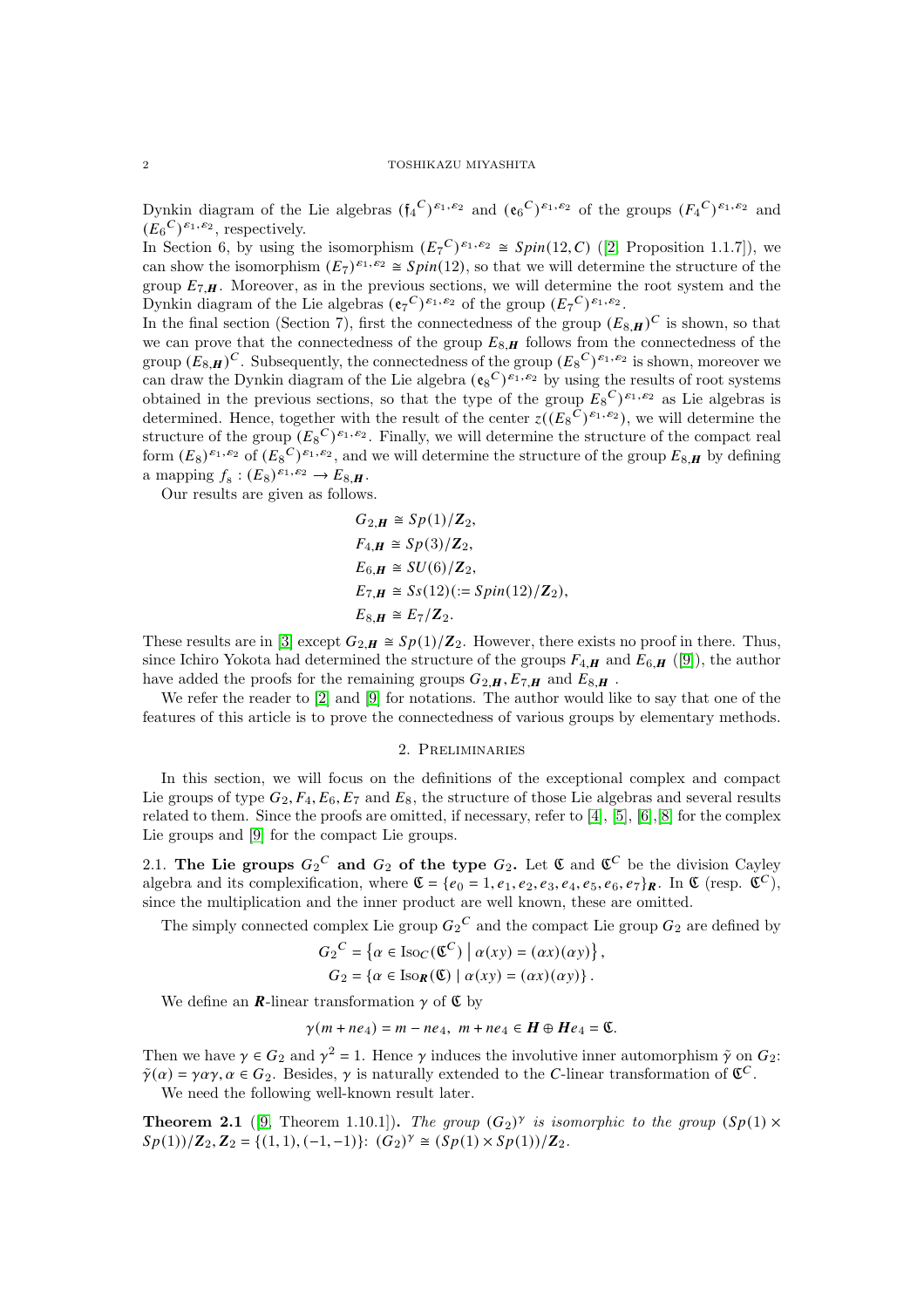2.2. The Lie groups  $F_4^C$  and  $F_4$  of the type  $F_4$ . Let  $\mathfrak{J}(3,\mathfrak{C})$  and  $\mathfrak{J}(3,\mathfrak{C})$  be the exceptional Jordan algebra and its complexification. In  $\mathfrak{J}(3,\mathfrak{C})$  (recp.  $\mathfrak{J}(3,\mathfrak{C}^C)$ ), the Jordan multiplication  $X \circ Y$ , the inner product  $(X, Y)$  and a cross multiplication  $X \times Y$ , called the Freudenthal multiplication, are defined by

$$
X \circ Y = \frac{1}{2}(XY + YX), \quad (X, Y) = \text{tr}(X \circ Y),
$$
  

$$
X \times Y = \frac{1}{2}(2X \circ Y - \text{tr}(X)Y - \text{tr}(Y)X + (\text{tr}(X)\text{tr}(Y) - (X, Y))E),
$$

respectively, where E is the  $3 \times 3$  unit matrix. Moreover, we define the trilinear form  $(X, Y, Z)$ , the determinant  $\det X$  by

$$
(X,Y,Z) = (X,Y \times Z), \quad \det X = \frac{1}{3}(X,X,X),
$$

respectively, and briefly denote  $\mathfrak{J}(3,\mathfrak{C})$  (resp.  $\mathfrak{J}(3,\mathfrak{C}^C)$ ) by  $\mathfrak{J}^C$  (resp.  $\mathfrak{J}$ ). In  $\mathfrak{J}$  (resp.  $\mathfrak{J}^C$ ), we often use the following nations:

$$
E_1 = \begin{pmatrix} 1 & 0 & 0 \\ 0 & 0 & 0 \\ 0 & 0 & 0 \end{pmatrix}, \qquad E_2 = \begin{pmatrix} 0 & 0 & 0 \\ 0 & 1 & 0 \\ 0 & 0 & 0 \end{pmatrix}, \qquad E_3 = \begin{pmatrix} 0 & 0 & 0 \\ 0 & 0 & 0 \\ 0 & 0 & 1 \end{pmatrix},
$$

$$
F_1(x) = \begin{pmatrix} 0 & 0 & 0 \\ 0 & 0 & x \\ 0 & \overline{x} & 0 \end{pmatrix}, \ F_2(x) = \begin{pmatrix} 0 & 0 & \overline{x} \\ 0 & 0 & 0 \\ x & 0 & 0 \end{pmatrix}, \ F_3(x) = \begin{pmatrix} 0 & x & 0 \\ \overline{x} & 0 & 0 \\ 0 & 0 & 0 \end{pmatrix}.
$$

The simply connected complex Lie group  $F_4^C$  and the compact Lie group  $F_4$  are defined by

 $F_4^C = \left\{ \alpha \in \text{Iso}_C(\mathfrak{J}^C) \mid \alpha(X \circ Y) = \alpha X \circ \alpha Y \right\},\$  $F_4 = \{ \alpha \in \text{Iso}_{\mathbf{R}}(\mathfrak{J}) \mid \alpha(X \circ Y) = \alpha X \circ \alpha Y \}.$ 

The Lie algebra  $\mathfrak{f}_4^C$  of the group  $F_4^C$  is given by

$$
\mathfrak{f}_4^C = \{ \delta \in \text{Hom}_C(\mathfrak{J}^C) \mid \delta(X \circ Y) = \delta X \circ Y + X \circ \delta Y \},
$$

and any element  $\delta$  of the Lie algebras  $\mathfrak{f}_4^C$  can be uniquely expressed by

$$
\delta = (D_1, D_2, D_3) + \tilde{A}_1(a_1) + \tilde{A}_2(a_2) + \tilde{A}_3(a_3), D_i \in \mathfrak{so}(8, C), a_k \in \mathfrak{C}^C,
$$

where  $D_2, D_3 \in \mathfrak{so}(8, \mathbb{C})$  are uniquely determined by the Principle of triality on  $\mathfrak{so}(8, \mathbb{C})$ :  $(D_1x)y + x(D_2y) = \overline{D_3(\overline{xy})}$ ,  $x, y \in \mathfrak{C}^C$  for a given  $D_1 \in \mathfrak{so}(8, C)$  and  $\tilde{A}_k(a_k)$  is the *C*-linear mapping of  $\mathfrak{J}^C$ .

2.3. The Lie groups  $E_6{}^C$  and  $E_6$  of the type  $E_6$ . The simply connected complex Lie group  $E_6{}^C$  and the compact Lie group  $E_6$  are defined by

$$
E_6^C = \{ \alpha \in \text{Iso}_C(\mathfrak{J}^C) \mid \det \alpha X = \det X \},
$$
  

$$
E_6 = \{ \alpha \in \text{Iso}_C(\mathfrak{J}^C) \mid \det \alpha X = \det X, \langle \alpha X, \alpha Y \rangle = \langle X, Y \rangle
$$

where the Hermite inner product  $\langle X, Y \rangle$  is defined by  $(\tau X, Y)$  using  $\tau$  is the complex conjugation in  $\mathfrak{J}^C$ :  $\langle X, Y \rangle = (\tau X, Y)$ .

 $\}$ ,

Then we have naturally the inclusion  $F_4^C \hookrightarrow E_6^C$  and  $(E_6^C)_E = F_4^C$  (resp.  $F_4 \hookrightarrow E_6$  and  $(E_6)_E = F_4$ .

The Lie algebra  $\mathfrak{e}_6^C$  of the group  $E_6^C$  is given by

$$
e_6^C = \{ \phi \in \text{Hom}_C(\mathfrak{J}^C) \mid (\phi X, X, X) = 0 \},\
$$

and any element  $\phi$  of Lie algebras  $e_6{}^C$  can be uniquely expressed by

$$
\phi = \delta + \tilde{T}, \ \delta \in \mathfrak{f}_4^C, \ T \in (\mathfrak{J}^C)_0,
$$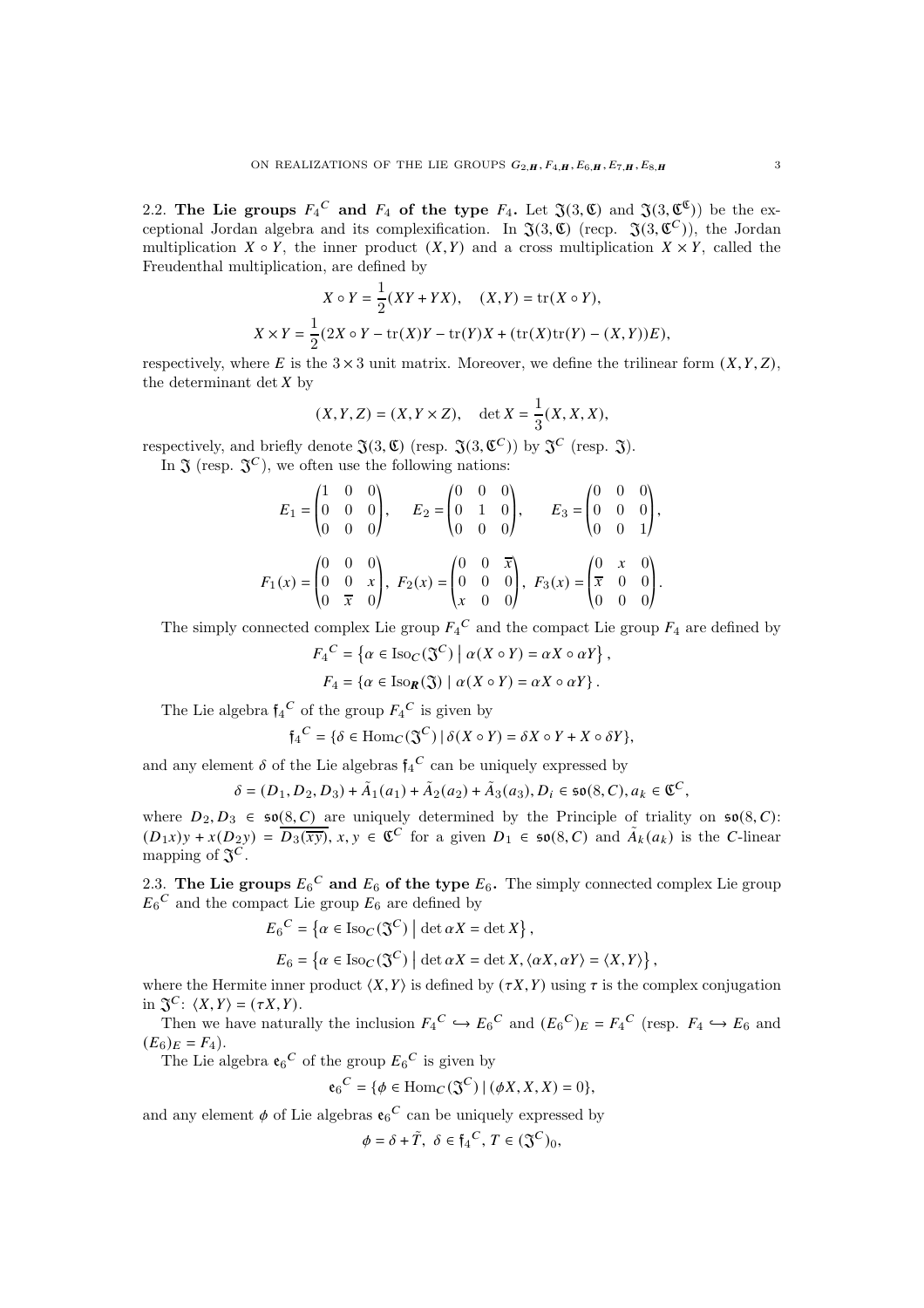where  $({\frak J}^C)_0 = \{X \in {\frak J}^C \mid {\rm tr}(X) = 0\}$  and the *C*-linear mapping  $\tilde{T}$  of  ${\frak J}^C$  is defined by  $\tilde{T}X =$  $T \circ X, X \in \mathfrak{J}^C$ .

2.4. The Lie groups  $E_7{}^C$  and  $E_7$  of the type  $E_7$ . Let  $\mathfrak{P}^C$  be the 56-dimensional Freudenthal  $C$ -vector space

$$
\mathfrak{P}^C = \mathfrak{J}^C \oplus \mathfrak{J}^C \oplus C \oplus C,
$$

with the inner product  $(P, Q)$ , the Hermite inner product  $\langle P, Q \rangle$  and the skew-symmetric inner product  $\{P, Q\}$  which are defined by

$$
(P, Q) := (X, Z) + (Y, W) + \xi \zeta + \eta \omega
$$

$$
\langle P, Q \rangle := \langle X, Z \rangle + \langle Y, W \rangle + (\tau \xi) + (\tau \eta) \omega,
$$

$$
\{P, Q\} := (X, W) - (Y, Z) + \xi \omega - \eta \zeta,
$$

respectively, where  $P = (X, Y, \xi, \eta), Q = (Z, W, \zeta, \omega) \in \mathfrak{P}^C$ . Note that  $\langle P, Q \rangle = (\tau P, Q)$  $\{\tau \lambda P, Q\}.$ 

In  $\widetilde{\mathfrak{P}}^C$ , we often use the following notations:

$$
\dot{X} := (X, 0, 0, 0), \ Y := (0, Y, 0, 0), \ \dot{1} := (0, 0, 1, 0), \ 1 := (0, 0, 0, 1).
$$

For  $\phi \in \mathfrak{e}_6^C$ ,  $A, B \in \mathfrak{I}^C$  and  $v \in C$ , we define a *C*-linear mapping  $\Phi(\phi, A, B, v) : \mathfrak{P}^C \to \mathfrak{P}^C$  by

$$
\Phi(\phi, A, B, v) \begin{pmatrix} X \\ Y \\ \xi \\ \eta \end{pmatrix} = \begin{pmatrix} \phi X - \frac{1}{3} vX + 2B \times Y + \eta A \\ 2A \times X - {}^{t}\phi Y + \frac{1}{3} vY + \xi B \\ (A, Y) + v\xi \\ (B, X) - v\eta \end{pmatrix},
$$

where  ${}^{t}\phi \in e_{6}{}^{C}$  is the transpose of  $\phi$  with respect to the inner product  $(X,Y)$ :  $({}^{t}\phi X,Y) = (X,\phi Y)$ .

For  $P = (X, Y, \xi, \eta), Q = (Z, W, \zeta, \omega) \in \mathfrak{P}^C$ , we define a *C*-linear mapping  $P \times Q : \mathfrak{P}^C \to \mathfrak{P}^C$ , called the Freudenthal cross operation, by

$$
P \times Q := \Phi(\phi, A, B, v),
$$
\n
$$
\begin{cases}\n\phi = -\frac{1}{2}(X \vee W + Z \vee Y) \\
A = -\frac{1}{4}(2Y \times W - \xi Z - \zeta X) \\
B = \frac{1}{4}(2X \times Z - \eta W - \omega Y) \\
v = \frac{1}{8}((X, W) + (Z, Y) - 3(\xi \omega + \zeta \eta)),\n\end{cases}
$$

where  $X \vee W \in \mathfrak{e}_6^C$  is defined by

$$
X \vee W = [\tilde{X}, \tilde{W}] + (X \circ W - \frac{1}{3}(X, W)E)^{\sim},
$$

here the *C*-linear mappings  $\tilde{X}$ ,  $\tilde{W}$  of  $\tilde{X}^C$  are the same ones as that in  $E_6{}^C$ .

The simply connected complex Lie group  $E_7^C$  and the compact Lie  $E_7$  are defined by

$$
E_7^C = \{ \alpha \in \text{Iso}_C(\mathfrak{P}^C) \mid \alpha(P \times Q)\alpha^{-1} = \alpha P \times \alpha Q \},
$$
  

$$
E_7 = \{ \alpha \in \text{Iso}_C(\mathfrak{P}^C) \mid \alpha(P \times Q)\alpha^{-1} = \alpha P \times \alpha Q, \langle \alpha P. \alpha Q \rangle = \langle P, Q \rangle
$$

The Lie algebra  $\mathfrak{e}_7^C$  of the group  $E_7^C$  and the Lie algebra  $\mathfrak{e}_7$  of the group  $E_7$  are given by

 $\}$ .

$$
\begin{aligned} \mathfrak{e}_7{}^C &= \left\{ \varPhi(\phi, A, B, \nu) \in \text{Hom}(\mathfrak{P}^C) \; \middle| \; \phi \in \mathfrak{e}_6{}^C, A, B \in \mathfrak{J}^C, \nu \in C \right\}, \\ \mathfrak{e}_7 &= \left\{ \varPhi(\phi, A, -\tau A, \nu) \in \text{Hom}(\mathfrak{P}^C) \; \middle| \; \phi \in \mathfrak{e}_6, A \in \mathfrak{J}^C, \nu \in i\mathbb{R} \right\}. \end{aligned}
$$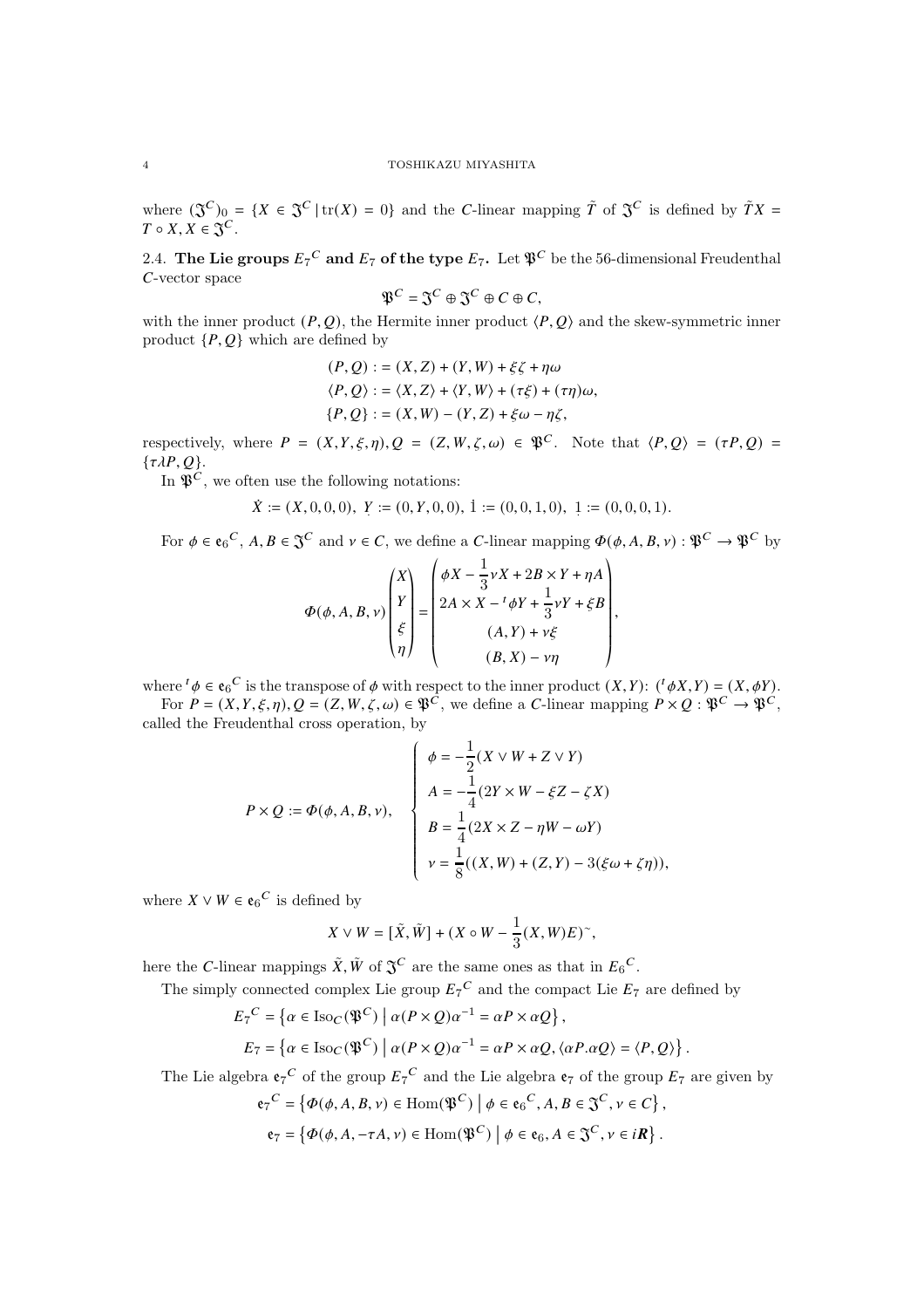For  $\alpha \in E_6^C$ , the mapping  $\tilde{\alpha} : \mathfrak{P}^C \to \mathfrak{P}^C$  is defined by

$$
\tilde{\alpha}(X, Y, \xi, \eta) = (\alpha X, {}^t\alpha^{-1}Y, \xi, \eta),
$$

then we have  $\tilde{\alpha} \in E_7^C$ , and so  $\alpha$  and  $\tilde{\alpha}$  will be identified. The group  $E_7^C$  contains  $E_6^C$  as a subgroup by

$$
E_6{}^C = (E_7{}^C)_{1,1} := \{ \alpha \in E_7{}^C \mid \alpha 1 = 1, \alpha 1 = 1 \} ).
$$

Hence we have the inclusion  $F_4^C \hookrightarrow E_6^C \hookrightarrow E_7^C$ . For  $\alpha \in E_6$ , suppose  $\alpha 1 = 1$ , we have  $\alpha 1 = 1$ , so  $E_7$  contains  $E_6$  as a subgroup by

$$
E_6=(E_7)_1.
$$

Hence we have the inclusion  $F_4 \hookrightarrow E_6 \hookrightarrow E_7$ . Finally, note that  $\alpha \in E_7^C$  leaves the skewsymmetric inner product invariant:  $\{\alpha P, \alpha Q\} = \{P, Q\}, P, Q, \in \mathfrak{P}^C$ .

2.5. The Lie group  $E_8{}^C$  and  $E_8$  of the type  $E_8$ . Let  $\mathfrak{e}_8{}^C$  be the 248-dimensional C-vector space

$$
\mathbf{e}_8^C = \mathbf{e}_7^C \oplus \mathfrak{P}^C \oplus \mathfrak{P}^C \oplus C \oplus C \oplus C.
$$

We define a Lie bracket  $[R_1, R_2], R_1 = (\Phi_1, P_1, Q_1, r_1, s_1, t_1), R_2 = (\Phi_2, P_2, Q_2, r_2, s_2, t_2),$  by

$$
[R_1, R_2] := (\Phi, P, Q, r, s, t),
$$
\n
$$
\begin{cases}\n\Phi = [\Phi_1, \Phi_2] + P_1 \times Q_2 - P_2 \times Q_1 \\
P = \Phi_1 P_2 - \Phi_2 P_1 + r_1 P_2 - r_2 P_1 + s_1 Q_2 - s_2 Q_1 \\
Q = \Phi_1 Q_2 - \Phi_2 Q_1 - r_1 Q_2 + r_2 Q_1 + t_1 P_2 - t_2 P_1 \\
r = -\frac{1}{8} \{P_1, Q_2\} + \frac{1}{8} \{P_2, Q_1\} + s_1 t_2 - s_2 t_1 \\
s = \frac{1}{4} \{P_1, P_2\} + 2r_1 s_2 - 2r_2 s_1 \\
t = -\frac{1}{4} \{Q_1, Q_2\} - 2r_1 t_2 + 2r_2 t_1.\n\end{cases}
$$

Then the C-vector space  $\mathfrak{e}_8^C$  becomes a complex simple Lie algebra of type  $E_8$ .

In 
$$
\mathfrak{e}_8^C
$$
, we often use the following notations:

$$
\Phi = (\Phi, 0, 0, 0, 0, 0), \quad P^- = (0, P, 0, 0, 0, 0), \quad Q_- = (0, 0, Q, 0, 0, 0),
$$
  

$$
\tilde{r} = (0, 0, 0, r, 0, 0), \quad s^- = (0, 0, 0, 0, s, 0), \quad t_- = (0, 0, 0, 0, 0, t).
$$

We define a *C*-linear transformation  $\lambda_{\omega}$  of  $\mathfrak{e}_{8}^C$  by

$$
\lambda_\omega(\varPhi,P,Q,r,s,t)=(\lambda\varPhi\lambda^{-1},\lambda Q,-\lambda P,-r,-t,-s),
$$

where a *C*-linear transformation  $\lambda$  of  $\mathfrak{P}^C$  on the right-hand side is defined by  $\lambda(X, Y, \xi, \eta)$  $=(Y, -X, \eta, -\xi)$ . As in  $\mathfrak{J}^C$ , the complex conjugation in  $\mathfrak{e}_8^C$  is denoted by  $\tau$ :

$$
\tau(\Phi, P, Q, r, s, t) = (\tau \Phi \tau, \tau P, \tau Q, \tau r, \tau s, \tau t).
$$

The simply connected complex Lie group  $E_8{}^C$  and the compact Lie group  $E_8$  are defined by

$$
E_8^C = \text{Aut}(\mathfrak{e}_8^C) = \{ \alpha \in \text{Iso}_C(\mathfrak{e}_8^C) \mid \alpha[R, R'] = [\alpha R, \alpha R'] \},
$$
  

$$
E_8 = \{ \alpha \in E_8^C \mid \langle \alpha R_1, \alpha R_2 \rangle = \langle R_1, R_2 \rangle \} = (E_8^C)^{\tau \lambda \omega},
$$

where the Hermite inner product  $\langle R_1, R_2 \rangle$  is defined by  $(-1/15)B_8(\tau \lambda_\omega R_1, R_2)$  using the Killing form  $B_8$  of  $e_8^C$ :  $\langle R_1, R_2 \rangle = (-1/15) B_8(\tau \lambda \omega R_1, R_2)$ .

The Lie algebra  $\mathfrak{e}_8{}^C$  of the group  $E_8{}^C$  and he Lie algebra  $\mathfrak{e}_8$  of the group  $E_8$  are given by

$$
e_8^C = \{ (\Phi, P, Q, r, s, t) \mid \Phi \in e_7^C, P, Q \in \mathfrak{J}^C, r, s, t \in C \},
$$
  

$$
e_8 = \{ (\Phi, P, -\tau \lambda P, r, s, -\tau s) \mid \Phi \in e_7, P \in \mathfrak{J}^C, r \in i\mathbb{R}, s \in C \}.
$$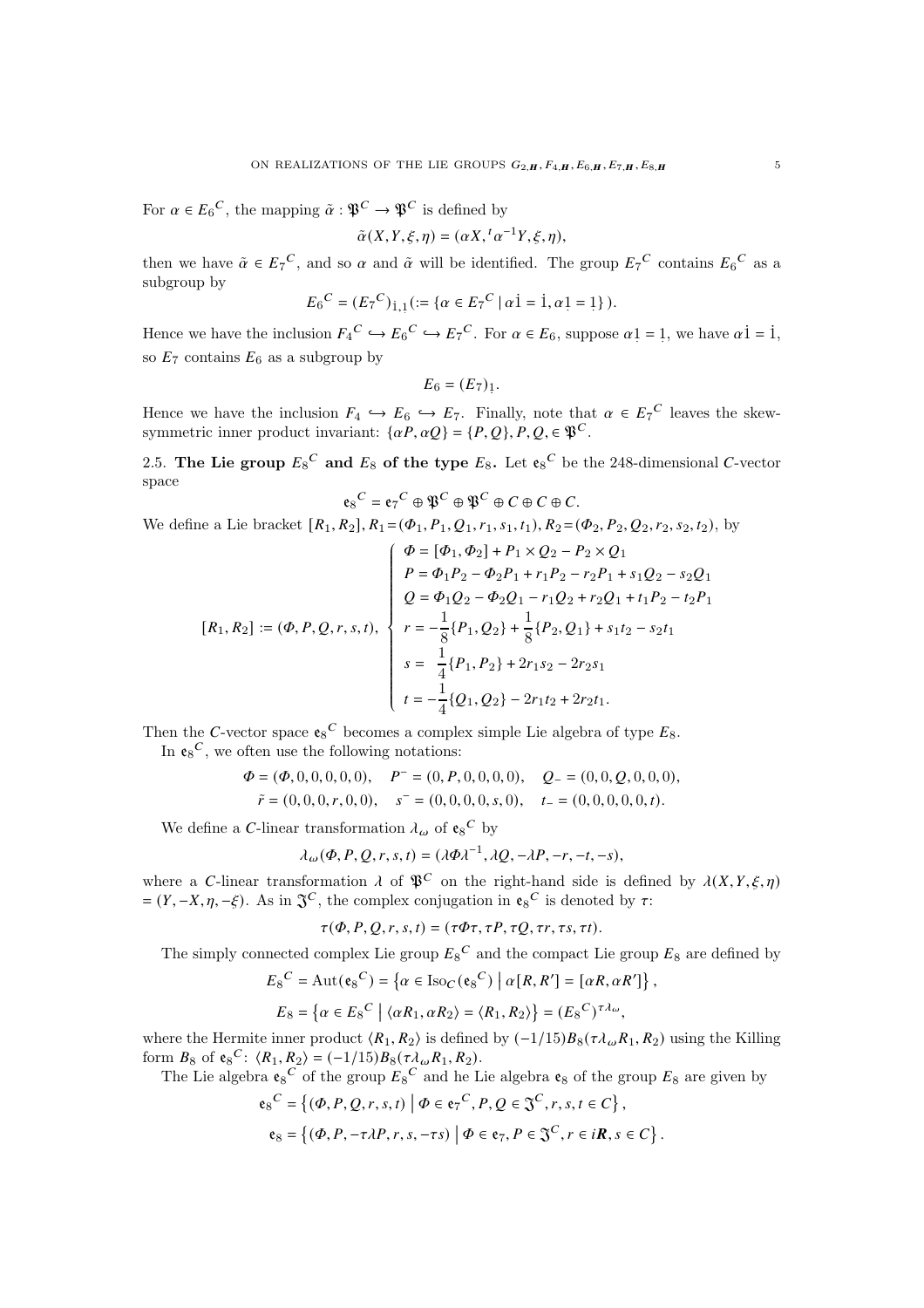For  $\alpha \in E_7^C$ , the mapping  $\tilde{\alpha} : \mathfrak{e}_8^C \to \mathfrak{e}_8^C$  is defined by

$$
\tilde{\alpha}(\Phi, P, Q, r, s, t) = (\alpha \Phi \alpha^{-1}, \alpha P, \alpha Q, r, s, t),
$$

then we have  $\tilde{\alpha} \in E_8^C$ , and so  $\alpha$  and  $\tilde{\alpha}$  will be identified. The group  $E_8^C$  contains  $E_7^C$  as a subgroup by

$$
E_7{}^C=(E_8{}^C)_{\widetilde{1},1^-,1^-}\left(=\left\{\alpha\in (E_8{}^C)\ \middle|\ \alpha\widetilde{1}=\widetilde{1},\alpha1^-=1^-,\alpha1_-=1_-\right\}\right).
$$

Hence we have the inclusion  $F_4^C \hookrightarrow E_6^C \hookrightarrow E_7^C \hookrightarrow E_8^C$ . For  $\alpha \in E_8$ , suppose  $\alpha 1 = 1$ , we have  $\alpha \tilde{1} = \tilde{1}$  and  $\alpha 1^- = 1^-$ , so  $E_8$  contains  $E_7$  as a subgroup by

 $E_7 = (E_8)_{1}$ .

Hence we have the inclusion  $F_4 \hookrightarrow E_6 \hookrightarrow E_7 \hookrightarrow E_8$ .

2.6. Useful lemma.

**Lemma 2.2.** For Lie groups  $G, G'$ , let a mapping  $\varphi : G \to G'$  be a homomorphism of Lie groups. When G' is connected, if  $\text{Ker }\varphi$  is discrete and  $\dim(\mathfrak{g}) = \dim(\mathfrak{g}')$ ,  $\varphi$  is surjective.

**Proof.** The proof is omitted (cf. [\[4,](#page-59-2) Lemma 0.6 (2)]).

**Lemma 2.3** (E. Cartan-Ravsevskii). Let  $G$  be a simply connected Lie group with a finite order automorphism  $\sigma$  of  $G$ . Then  $G^{\sigma}$  is connected.

**Proof.** The proof is omitted (cf. [\[4,](#page-59-2) Lemma 0.7]).

After this, using these lemmas without permission each times, we often prove lemma, proposition or theorem.

3. THE GROUP  $G_2$ <sub>H</sub>

Let  $H$  and  $H^C$  be the field of quaternion number and its complexification. We consider the following groups

$$
(G_{2,H})^C := \{ \alpha \in \text{Iso}_C(H^C) \mid \alpha(xy) = (\alpha x)(\alpha y) \},\,
$$
  

$$
G_{2,H} := \{ \alpha \in \text{Iso}_R(H) \mid \alpha(xy) = (\alpha x)(\alpha y) \},\,
$$

In addition, we define a subgroup  $((G_{2,H})^C)^{\tau}$  of  $(G_{2,H})^C$  by

$$
((G_{2,H})^C)^{\tau} := \{ \alpha \in (G_{2,H})^C \mid \tau \alpha = \alpha \tau \}.
$$

Then we have the following proposition.

<span id="page-5-0"></span>**Lemma 3.1.** The group  $((G_{2,H})^C)^{\tau}$  coincides with the group  $G_{2,H}$  :  $((G_{2,H})^C)^{\tau} = G_{2,H}$ .

**Proof.** Let  $\alpha \in G_{2,H}$ . Then we define an action of  $\alpha$  to  $x := x_1 + ix_2 \in H^C$ ,  $x_i \in H$  by

$$
\alpha x = \alpha (x_1 + ix_2) = \alpha x_1 + i \alpha x_2 \in \mathbf{H}^C.
$$

Hence, for  $x = x_1 + ix_2$ ,  $y = y_1 + iy_2 \in H^C$ ,  $x_i$ ,  $y_i$ **H**, it follows that

$$
(\alpha x)(\alpha y) = \alpha(x_1 + ix_2)\alpha(y_1 + iy_2) = (\alpha x_1 + i\alpha x_2)(\alpha y_1 + i\alpha y_2)
$$
  
\n
$$
= ((\alpha x_1)(\alpha y_1) - (\alpha x_2)(\alpha y_2)) + i((\alpha x_1)(\alpha y_2) + (\alpha x_2)(\alpha y_1))
$$
  
\n
$$
= (\alpha(x_1y_1) - \alpha(x_2y_2)) + i(\alpha(x_1y_2) + \alpha(x_2y_1))
$$
  
\n
$$
= \alpha(x_1y_1 - x_2y_2) + i\alpha(x_1y_2 + x_2y_1)
$$
  
\n
$$
= \alpha(x_1y_1 - x_2y_2 + i(x_1y_2 + x_2y_1))
$$
  
\n
$$
= \alpha((x_1 + ix_2)(y_1 + iy_2))
$$
  
\n
$$
= \alpha(xy).
$$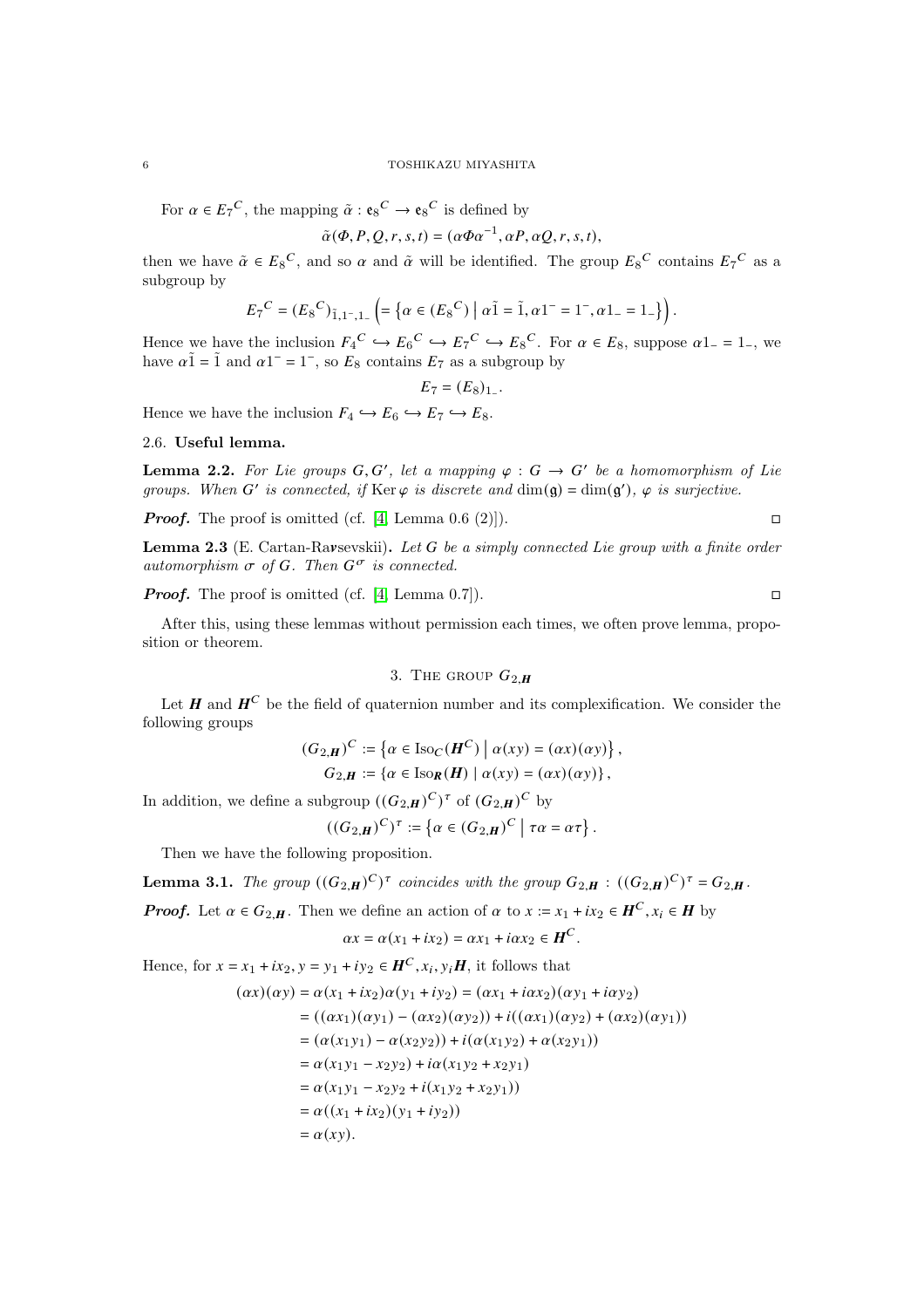Hence we have  $\alpha \in (G_{2,H})^C$ . Moreover, it is easy to verify that  $\tau \alpha = \alpha \tau$ . Indeed, it follows that

$$
\tau \alpha x = \tau \alpha (x_1 + ix_2) = \tau (\alpha x_1 + i \alpha x_2) = \alpha x_1 - i \alpha x_2
$$
  
=  $\alpha (x_1 - ix_2) = \alpha \tau (x_1 + ix_2) = \alpha \tau x, \ x = x_1 + ix_2 \in \mathbf{H}^C,$ 

that is,  $\tau \alpha = \alpha \tau$ . Thus we have  $\alpha \in ((G_{2,H})^C)^{\tau}$ .

Conversely, let  $\beta \in ((G_{2,H})^C)^{\tau}$ . From  $\tau\beta = \beta\tau$ ,  $\beta$  induces an **R**-isomorphism of **H**. Indeed, note that  $\tau y = y, y \in H$ , it follows that

$$
\tau(\beta y) = \beta \tau y = \beta y,
$$

so that  $\beta y \in H$ . Thus we have  $\beta \in G_{2,H}$ . With above, the proof of this lemma is completed.  $\Box$ 

Here, in order to determine the structure of the group  $G_{2,H}$ , we need the following result.

<span id="page-6-0"></span>**Proposition 3.2.** ([\[4,](#page-59-2) Proposition 1.3.1]) The group  $(G_{2,H})^C$  is isomorphic to the group  $Sp(1, H^C)/\mathbb{Z}_2, \mathbb{Z}_2 = \{1, -1\}$ :  $(G_{2,H})^C \cong Sp(1, H^C)/\mathbb{Z}_2$ .

Now, we determine the structure of the group  $G_{2,H}$ .

Theorem 3.3. The group  $G_{2,H}$  is isomorphic to the group  $Sp(1)/\mathbb{Z}_2$ ,  $\mathbb{Z}_2 = \{1, -1\}$ :  $G_{2,H} \cong$  $Sp(1)/\mathbb{Z}_2$ .

**Proof.** Let  $Sp(1) = \{q \in H \mid q\overline{q} = 1\} \subset Sp(1, H^C)$ . We define a mapping  $\varphi_{2,H} : Sp(1) \to G_{2,H}$ by

$$
\varphi_{2,H}(q)m=qm\overline{q}, \ \ m\in H.
$$

First, we can easily confirm that  $\varphi_{2,H}$  is well-defined. Indeed, it follows that

$$
(\varphi_{2,H}(q)m)(\varphi_{2,H}(q)n)=(qm\overline{q})(qn\overline{q})=q(mn)\overline{q}=\varphi_{2,H}(q)(mn).
$$

Moreover, since this mapping is the restriction of the mapping  $\varphi_{2,\mathbf{H}^C}: Sp(1,\mathbf{H}^C) \to (G_{2,\mathbf{H}})^C$ , it is clear that  $\varphi_{2,H}$  is a homomorphism.

Next, we will prove that  $\varphi_{2,H}$  is surjective. Let  $\alpha \in G_{2,H} \subset (G_{2,H})^C$ . There exists  $q \in$  $Sp(1, H^C)$  such that  $\alpha = \varphi_{2, H^C}(q)$  (Proposition [3.2\)](#page-6-0). In addition,  $\alpha$  satisfies the condition  $\tau \alpha = \alpha \tau$  (Lemma [3.1\)](#page-5-0), that is,  $\tau \varphi_{2,\mathbf{H}^C}(q) \tau = \varphi_{2,\mathbf{H}^C}(q)$ , so that we have  $\varphi_{2,\mathbf{H}^C}(\tau q) = \varphi_{2,\mathbf{H}^C}(q)$ . Hence we have the following

$$
\tau q = q \qquad \text{or} \qquad \tau q = -q.
$$

In the former case, we obtain  $q \in Sp(1)$ . In the latter case, we have  $q = iq', q' \in H$ . However, this case is impossible because of  $1 = q\overline{q} = (iq')(i\overline{q'}) = -q'\overline{q'} \leq 0$ . The proof of surjective is completed.

Finally, we will determine Ker  $\varphi_{2,H}$ . Since  $\varphi_{2,H}$  is the restriction of the mapping  $\varphi_{2,H}$ , it is clear Ker  $\varphi_{2,H} = \text{Ker } \varphi_{2,H}$  = {1, -1}  $\cong \mathbb{Z}_2$ .

Therefore we have the required isomorphism

$$
G_{2,\boldsymbol{H}}\cong Sp(1)/\mathbf{Z}_2.
$$

 $\Box$ 

After this, in all sections, we will determine the root system and the Dynkin diagram of some Lie algebras, where some Lie algebras are defined later. Its final aim is to determine the type of the complex Lie group  $(E_{8,H})^C$  as Lie algebras,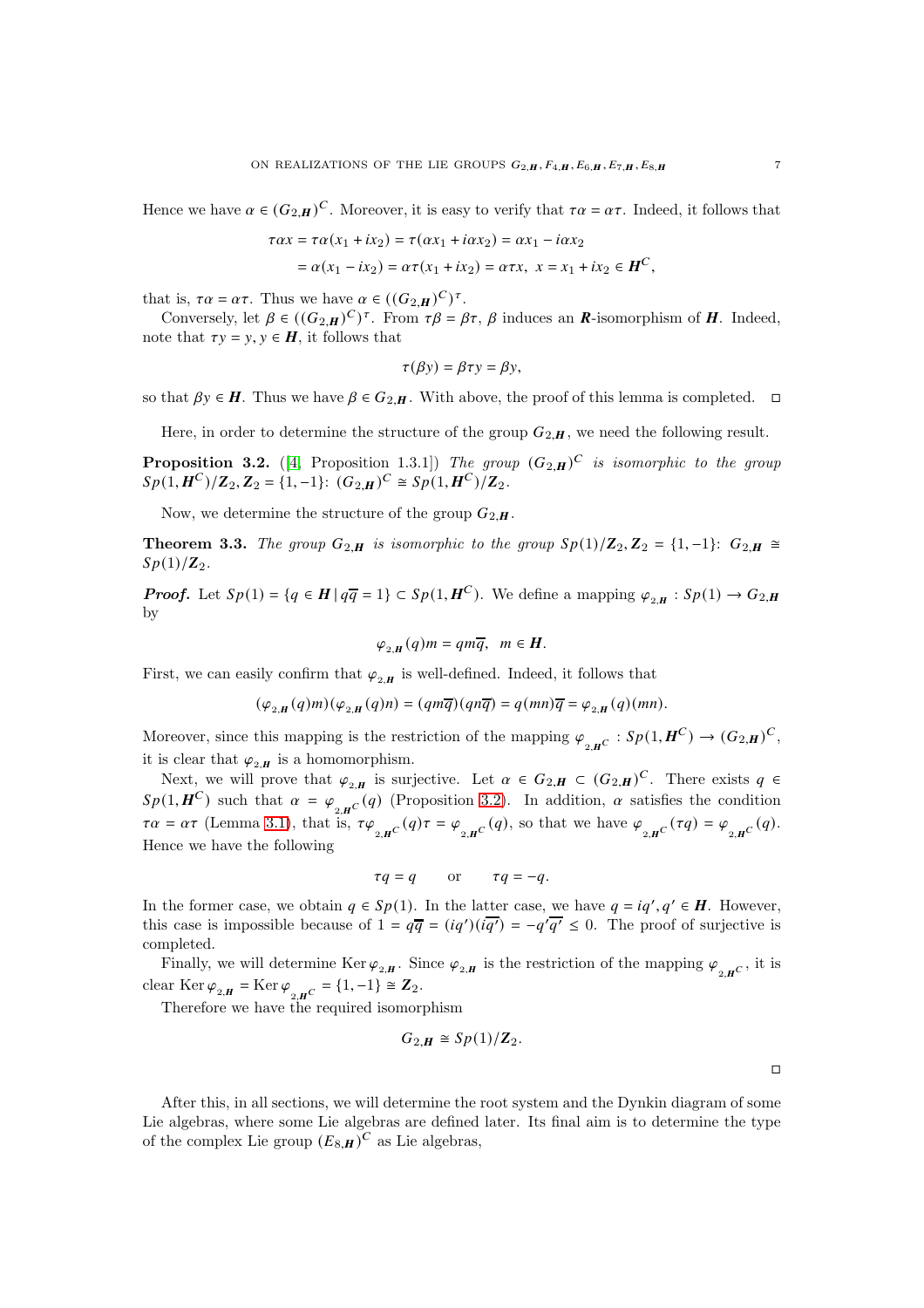4. THE GROUP  $F_{4,H}$  and the root system, the Dynkin diagram of the Lie algebra  $(\mathfrak{f}_4^C)^{\varepsilon_1, \varepsilon_2}$ 

Let  $\mathfrak{J}(3,\mathfrak{C})$  be the exceptional Jordan algebra. We consider an algebra  $\mathfrak{J}(3,\mathbf{H})$  which are defined by replacing  $\mathfrak C$  with  $H$  in  $\mathfrak J(3,\mathfrak C)$ , and we briefly denote  $\mathfrak J(3,H)$  by  $\mathfrak J_H$ .

Then we consider the following group  $F_{4,H}$  which is defined by replacing  $\mathfrak{J}$  with  $\mathfrak{J}_H$  in  $F_4$ :

 $F_{4,H} = \{\alpha \in \text{Iso}_{R}(\mathfrak{F}_{H}) \mid \alpha(X \circ Y) = \alpha X \circ \alpha Y\}$  $=\{\alpha \in \text{Iso}_{R}(\mathfrak{J}_{H}) \mid \alpha(X \times Y) = \alpha X \times \alpha Y\}.$ 

This group has been investigated by Ichiro Yokota, so that the following result was obtained.

**Theorem 4.1.** ([\[9,](#page-59-0) Proposition 2.11.3]) The group  $F_{4,H}$  is isomorphic to the group  $Sp(3)/\mathbb{Z}_2$ ,  $\mathbf{Z}_2 = \{E, -E\}$ :  $F_{4,H} \cong Sp(3)/\mathbf{Z}_2$ .

Now, we move the determination of the root system and the Dynkin diagram of the Lie algebra  $(\mathfrak{f}_4^C)^{\varepsilon_1,\varepsilon_2}$ .

We arrange **R**-linear transformations of  $\mathfrak C$  below. By using the mapping  $\varphi_{G_2} : Sp(1) \times Sp(1) \to Sp(1)$  $(G_2)^\gamma,$ 

$$
\varphi_{G_2}(p,q)(m+ne_4)=qm\overline{q}+(pn\overline{q})e_4,\ m+ne_4\in H\oplus He_4=\mathfrak{C}
$$

(Theorem [2.1\)](#page-1-0), we define **R**-linear transformations  $\varepsilon_1$ ,  $\varepsilon_2$  of  $\mathfrak{C}$  by

 $\varepsilon_1 := \varphi_{G_2}(e_1, 1), \quad \varepsilon_2 := \varphi_{G_2}(e_2, 1),$ 

where  $e_1, e_2$  are two of basis in  $H \subset \mathfrak{C}$ . Besides, the **R**-linear transformation  $\gamma$  of  $\mathfrak{C}$  defined in previous section is expressed by

$$
\gamma = \varphi_{G_2}(-1, 1).
$$

These **R**-linear transformations of  $\mathfrak C$  are naturally extended to **R**-linear transformations of  $\mathfrak I$ as follows:

$$
\varepsilon_i \begin{pmatrix} \xi_1 & x_3 & \overline{x}_2 \\ \overline{x}_3 & \xi_2 & x_1 \\ x_2 & \overline{x}_1 & \xi_3 \end{pmatrix} = \begin{pmatrix} \xi_1 & \varepsilon_i x_3 & \overline{\varepsilon_i x}_2 \\ \overline{\varepsilon_i x}_3 & \xi_2 & \varepsilon_i x_1 \\ \varepsilon_i x_2 & \overline{\varepsilon_i x}_1 & \xi_3 \end{pmatrix}, i = 1, 2, \ \gamma \begin{pmatrix} \xi_1 & x_3 & \overline{x}_2 \\ \overline{x}_3 & \xi_2 & x_1 \\ x_2 & \overline{x}_1 & \xi_3 \end{pmatrix} = \begin{pmatrix} \xi_1 & \gamma x_3 & \overline{\gamma x}_2 \\ \overline{\gamma x}_3 & \xi_2 & \gamma x_1 \\ \gamma x_2 & \overline{\gamma x}_1 & \xi_3 \end{pmatrix},
$$

moreover these are also extended to C-linear transformations of  $\mathfrak{J}^C$ . Then we have  $\varepsilon_1, \varepsilon_2, \gamma \in$  $G_2 \subset F_4 \subset F_4^C$  and  $\varepsilon_1^2 = \varepsilon_2^2 = \gamma$ ,  $\varepsilon_1^4 = \varepsilon_2^4 = 1$ ,  $\gamma_2^2 = 1$ .

Now, we consider a subgroup  $(F_4^C)^{\varepsilon_1, \varepsilon_2}$  of  $F_4^C$  by

$$
(F_4^C)^{\varepsilon_1,\varepsilon_2} := \left\{ \alpha \in F_4^C \mid \varepsilon_1 \alpha = \alpha \varepsilon_1, \varepsilon_2 \alpha = \alpha \varepsilon_2 \right\}.
$$

Then the group  $(F_4^C)^{\varepsilon_1, \varepsilon_2}$  is isomorphic to the group  $Sp(3, H^C)$ :  $(F_4^C)^{\varepsilon_1, \varepsilon_2} \cong Sp(3, H^C)$ , however since this group does not use directly in this article, the proof of isomorphism is omitted.

Now, we move the determination of the root system and the Dynkin diagram of the Lie algebra  $({\mathfrak{f}_4}^C)^{\varepsilon_1, \varepsilon_2}$  of the group  $(F_4^C)^{\varepsilon_1, \varepsilon_2}$ .

We prove the following lemma needed later.

<span id="page-7-0"></span>**Lemma 4.2.** The Lie algebra  $(f_4^C)^{\varepsilon_1, \varepsilon_2}$  of the group  $(F_4^C)^{\varepsilon_1, \varepsilon_2}$  is given by

$$
(\mathfrak{f}_4^C)^{\varepsilon_1,\varepsilon_2} = \left\{\begin{array}{c} \delta = (D_1,D_2,D_3) \\ \delta = (D_1,D_2,D_3) \\ +\tilde{A}_1(a_1) + \tilde{A}_2(a_2) + \tilde{A}_3(a_3) \in \mathfrak{f}_4^C \end{array} \right. \left\{\begin{array}{c} D_1 = d_{01}G_{01} + d_{02}G_{02} + d_{03}G_{03} \\ + d_{12}G_{12} + d_{13}G_{13} + d_{23}G_{23} \\ + d_{45}(G_{45} + G_{67}) + d_{46}(G_{46} - G_{57}) \\ + d_{47}(G_{47} + G_{56}), d_{ij} \in C, \\ D_2 = \pi \kappa D_1, D_3 = \kappa \pi D_1, \\ a_k \in \boldsymbol{H}^C \end{array} \right\}.
$$

In particular, we have  $\dim_C((\mathfrak{f}_4^C)^{\varepsilon_1,\varepsilon_2}) = 9 + 4 \times 3 = 21$ .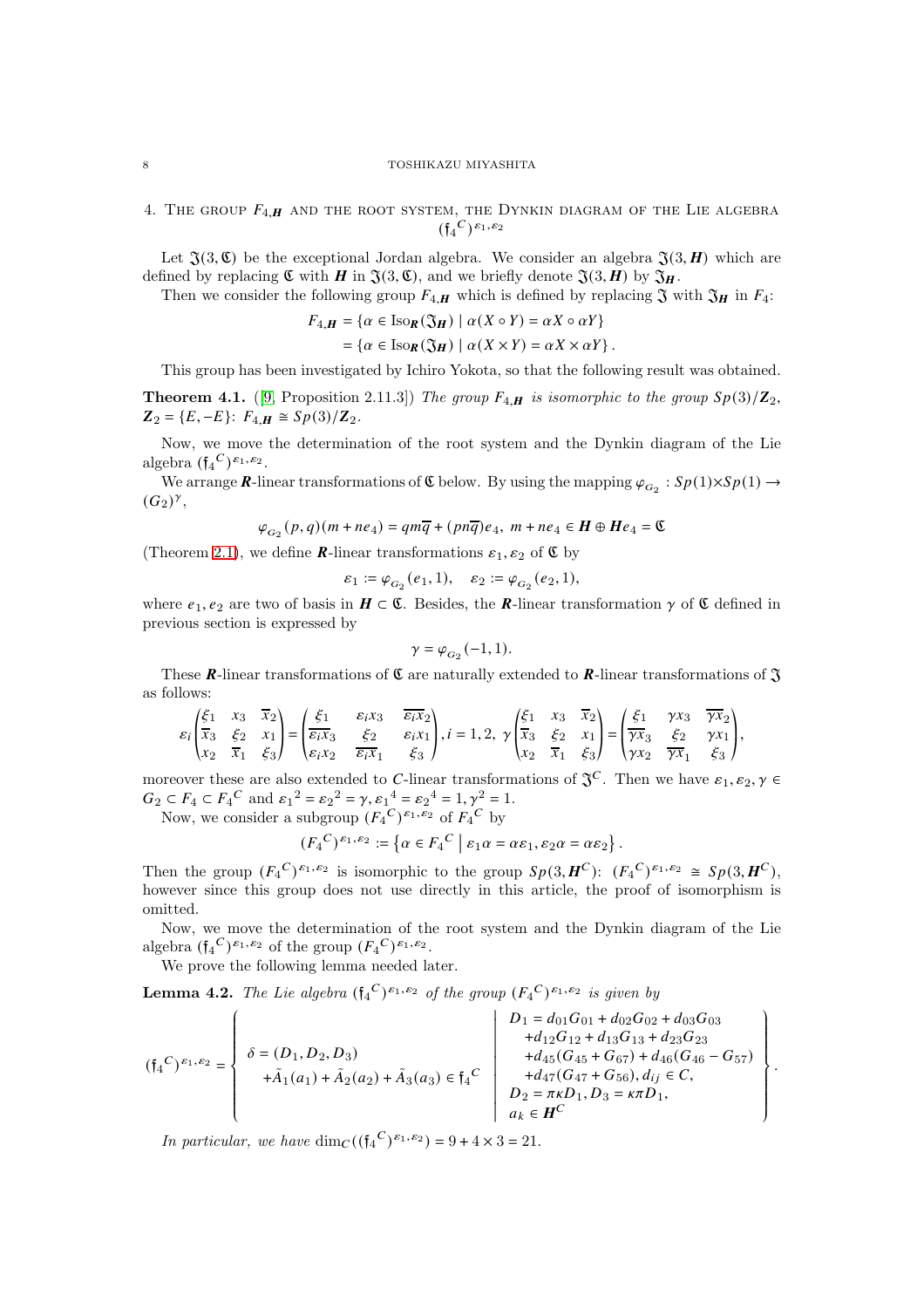**Proof.** First,  $\varepsilon_1$ ,  $\varepsilon_2$  are expressed as elements of the group  $SO(8)$  as follows:

$$
\mathcal{E}_1 = \begin{pmatrix} 1 & 0 & 0 & 0 & 0 & 0 & 0 & 0 \\ 0 & 1 & 0 & 0 & 0 & 0 & 0 & 0 \\ 0 & 0 & 1 & 0 & 0 & 0 & 0 & 0 \\ 0 & 0 & 0 & 1 & 0 & 0 & 0 & 0 \\ 0 & 0 & 0 & 0 & 0 & -1 & 0 & 0 \\ 0 & 0 & 0 & 0 & 0 & 0 & 0 & 1 \\ 0 & 0 & 0 & 0 & 0 & 0 & 0 & 1 \\ 0 & 0 & 0 & 0 & 0 & 0 & -1 & 0 \end{pmatrix}, \quad \mathcal{E}_2 = \begin{pmatrix} 1 & 0 & 0 & 0 & 0 & 0 & 0 & 0 \\ 0 & 1 & 0 & 0 & 0 & 0 & 0 & 0 \\ 0 & 0 & 1 & 0 & 0 & 0 & 0 & 0 \\ 0 & 0 & 0 & 1 & 0 & 0 & 0 & 0 \\ 0 & 0 & 0 & 0 & 0 & 0 & 1 & 0 \\ 0 & 0 & 0 & 0 & 0 & 0 & 0 & 1 \\ 0 & 0 & 0 & 0 & 0 & -1 & 0 & 0 \end{pmatrix}
$$

For  $\delta \in \mathfrak{f}_4^C$ , since it follows that

$$
\varepsilon_i \delta {\varepsilon_i}^{-1} = (\varepsilon_i D_1 \varepsilon_i^{-1}, \varepsilon_i D_2 \varepsilon_i^{-1}, \varepsilon_i D_3 \varepsilon_i^{-1}) + \tilde{A}_1(\varepsilon_i a_1) + \tilde{A}_2(\varepsilon_i a_2) + \tilde{A}_3(\varepsilon_i a_3), i = 1, 2,
$$

we obtain the required result using the matrix representations of  $\varepsilon_1, \varepsilon_2$  above.

Here, we define a Lie subalgebra  $\mathfrak{h}_4$  of  $(\mathfrak{f}_4^C)^{\varepsilon_1, \varepsilon_2}$  by

$$
\mathfrak{h}_4 := \left\{ \delta_4 = (L_1, L_2, L_3) \in (\mathfrak{f}_4^C)^{\varepsilon_1, \varepsilon_2} \middle| \begin{array}{c} L_1 = \lambda_0(iG_{01}) + \lambda_1(iG_{23}) + \lambda_2(i(G_{45} + G_{67})) \\ L_2 = \pi \kappa L_1, L_3 = \kappa \pi L_1, \lambda_i \in C \end{array} \right\},
$$

where the explicit forms of  $L_2, L_3$  are given as follow:

$$
L_2 = \frac{1}{2}(-\lambda_0 + \lambda_1 + 2\lambda_2)(iG_{01}) + \frac{1}{2}(-\lambda_0 + \lambda_1 - 2\lambda_2)(iG_{23}) + \frac{1}{2}(-\lambda_0 - \lambda_1)(i(G_{45} + G_{67})),
$$
  
\n
$$
L_3 = \frac{1}{2}(-\lambda_0 - \lambda_1 - 2\lambda_2)(iG_{01}) + \frac{1}{2}(\lambda_0 + \lambda_1 - 2\lambda_2)(iG_{23}) + \frac{1}{2}(\lambda_0 - \lambda_1)(i(G_{45} + G_{67})).
$$

Then  $\mathfrak{h}_4$  is a Cartan subalgebra of  $(\mathfrak{f}_4^C)^{\varepsilon_1,\varepsilon_2}$ . Indeed, it is clear that  $(\mathfrak{f}_4^C)^{\varepsilon_1,\varepsilon_2}$  is abelian. Next, by doing straightforward computation, we can confirm that  $[\delta, \delta_4] \in \mathfrak{h}_4$ ,  $\delta \in (\mathfrak{f}_4^C)^{\varepsilon_1, \varepsilon_2}$ implies  $\delta \in \mathfrak{h}_4$  for any  $\delta_4 \in \mathfrak{h}_4$ .

**Theorem 4.3.** The rank of the Lie algebra  $(f_4^C)^{\varepsilon_1, \varepsilon_2}$  is three. The roots  $\Delta$  of  $(f_4^C)^{\varepsilon_1, \varepsilon_2}$  relative to  $\mathfrak{h}_4$  are given by

$$
\Delta = \begin{cases} \pm(\lambda_0 - \lambda_1), \pm(\lambda_0 + \lambda_1), \pm 2\lambda_2, \pm \lambda_0, \pm \lambda_1, \\ \pm \frac{1}{2}(-\lambda_0 - \lambda_1 - 2\lambda_2), \pm \frac{1}{2}(\lambda_0 + \lambda_1 - 2\lambda_2) \end{cases}.
$$

**Proof.** Let  $\delta_4 = (L_1, L_2, L_3) \in \mathfrak{h}_4$  and  $\delta_{01} := (U_{01}, \pi K U_{01}, K \pi U_{01}) \in (\mathfrak{f}_4^C)^{\varepsilon_1, \varepsilon_2}$  where  $U_{01} :=$  $(G_{02} + G_{13}) + i(G_{03} - G_{12})$ . Then it follows that

$$
[L_1, U_{01}] = [\lambda_0(iG_{01}) + \lambda_1(iG_{23}) + \lambda_2(i(G_{45} + G_{67})), (G_{02} + G_{13}) + i(G_{03} - G_{12})]
$$
  
=  $(\lambda_0 - \lambda_1)G_{02} + (\lambda_0 - \lambda_1)G_{13} + (\lambda_0 - \lambda_1)iG_{03} - (\lambda_0 - \lambda_1)iG_{12}$   
=  $(\lambda_0 - \lambda_1)((G_{02} + G_{13}) + i(G_{03} - G_{12}))$   
=  $(\lambda_0 - \lambda_1)U_{01}$ ,

that is,  $[L_1, U_{01}] = (\lambda_0 - \lambda_1)U_{01}$ . Note that  $[L_1, U_{01}] = (\lambda_0 - \lambda_1)U_{01}$  implies

$$
[L_2, \pi \kappa U_{01}] = [\pi \kappa L_1, \pi \kappa U_{01}] = (\lambda_0 - \lambda_1) \pi \kappa U_{01},
$$
  

$$
[L_3, \pi \kappa U_{01}] = [\kappa \pi L_1, \kappa \pi U_{01}] = (\lambda_0 - \lambda_1) \kappa \pi U_{01},
$$

so that we have  $[\delta_4, \delta_{01}] = (\lambda_0 - \lambda_1)\delta_{01}$ . Hence we see that  $\lambda_0 - \lambda_1$  is a root of  $(f_4^C)^{\varepsilon_1, \varepsilon_2}$  and  $\delta_{01}$  is a root vector associated with its root. Similarly, for the elements of  $(\mathfrak{f}_4^C)^{\varepsilon_1, \varepsilon_2}$ 

$$
\delta_{01}^- := (U_{01}^-, \pi \kappa U_{01}^-, \kappa \pi U_{01}^-, U_{01}^-) = i(G_{02} + G_{13}) + (G_{03} - G_{12}),
$$
  
\n
$$
\varepsilon_{01}^- := (V_{01}, \pi \kappa V_{01}, \kappa \pi V_{01}), V_{01} := (G_{02} - G_{13}) - i(G_{03} + G_{12}),
$$
  
\n
$$
\varepsilon_{01}^- := (V_{01}^-, \pi \kappa V_{01}^-, \kappa \pi V_{01}^-, V_{01}^-) = i(G_{02} - G_{13}) - (G_{03} + G_{12}),
$$

.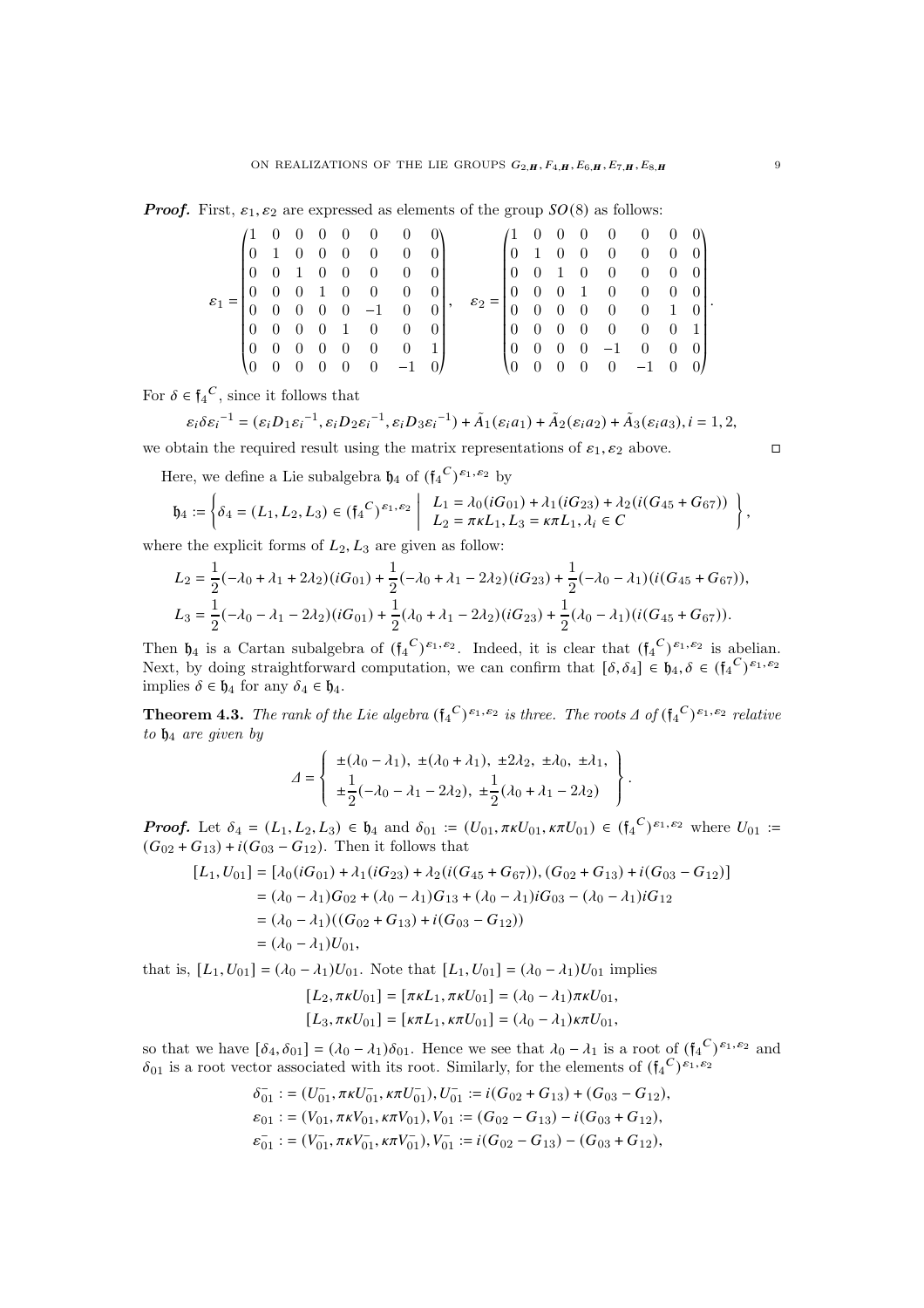### 10 TOSHIKAZU MIYASHITA

$$
\varepsilon_{23} := (V_{23}, \pi \kappa V_{23}, \kappa \pi V_{23}), V_{23} := (G_{46} - G_{57}) - i(G_{47} + G_{56}),
$$
  

$$
\varepsilon_{23}^{-} := (V_{23}^{-}, \pi \kappa V_{23}^{-}, \kappa \pi V_{23}^{-}), V_{23}^{-} := i(G_{46} - G_{57}) - (G_{47} + G_{56}),
$$

we have

$$
[\delta_4, \delta_{01}^-] = -(\lambda_0 - \lambda_1)\delta_{01}^-, [\delta_4, \varepsilon_{01}] = (\lambda_0 + \lambda_1)\varepsilon_{01}, [\delta_4, \varepsilon_{01}^-] = -(\lambda_0 + \lambda_1)\varepsilon_{01}^-,
$$
  

$$
[\delta_4, \varepsilon_{23}] = 2\lambda_2\varepsilon_{23}, [\delta_4, \varepsilon_{23}^-] = -2\lambda_2\varepsilon_{23}^-.
$$

The remainders of roots and root vectors associated with these roots are obtained as follows and together with the results above:

| roots                                         | root vectors associated with roots                                                                        |
|-----------------------------------------------|-----------------------------------------------------------------------------------------------------------|
| $-(\lambda_0 - \lambda_1)$                    | $(U_{01}^-, \pi k U_{01}^-, \kappa \pi U_{01}^+), U_{01}^- = i(G_{02} + G_{13}) + (G_{03} - G_{12})$      |
| $\lambda_0 + \lambda_1$                       | $(V_{01}, \pi \kappa V_{01}, \kappa \pi V_{01}), V_{01} = (G_{02} - G_{13}) - i(G_{03} + G_{12})$         |
| $-(\lambda_0 + \lambda_1)$                    | $(V_{01}^-, \pi K V_{01}^-, \kappa \pi V_{01}^*)$ , $V_{01}^- = i(G_{02} - G_{13}) - (G_{03} + G_{12})$   |
| $2\lambda_2$                                  | $(V_{23}, \pi \kappa V_{23}, \kappa \pi V_{23}), V_{23} = (G_{46} - G_{57}) - i(G_{47} + G_{56})$         |
| $-2\lambda_2$                                 | $(V_{23}^-, \pi \kappa V_{23}^-, \kappa \pi V_{23}^-), V_{23}^- = i(G_{46} - G_{57}) - (G_{47} + G_{56})$ |
| $\lambda_0$                                   | $A_1(1 - ie_1)$                                                                                           |
| $-\lambda_0$                                  | $A_1(1 + ie_1)$                                                                                           |
| $\lambda_1$                                   | $\ddot{A}_1(e_2 - ie_3)$                                                                                  |
| $-\lambda_1$                                  | $\ddot{A}_1(e_2 + ie_3)$                                                                                  |
| $(1/2)(-\lambda_0 + \lambda_1 + 2\lambda_2)$  | $\tilde{A}_2(1 - ie_1)$                                                                                   |
| $-(1/2)(-\lambda_0 + \lambda_1 + 2\lambda_2)$ | $A_2(1 + ie_1)$                                                                                           |
| $(1/2)(-\lambda_0 + \lambda_1 - 2\lambda_2)$  | $A_2(e_2 - ie_3)$                                                                                         |
| $-(1/2)(-\lambda_0 + \lambda_1 - 2\lambda_2)$ | $\ddot{A}_2(e_2 + ie_3)$                                                                                  |
| $(1/2)(-\lambda_0 - \lambda_1 - 2\lambda_2)$  | $\tilde{A}_3(1 - ie_1)$                                                                                   |
| $-(1/2)(-\lambda_0 - \lambda_1 - 2\lambda_2)$ | $A_3(1 + ie_1)$                                                                                           |
| $(1/2)(\lambda_0 + \lambda_1 - 2\lambda_2)$   | $\tilde{A}_3(e_2 - ie_3)$                                                                                 |
| $-(1/2)(\lambda_0 + \lambda_1 - 2\lambda_2)$  | $\ddot{A}_3(e_2 + ie_3).$                                                                                 |
|                                               |                                                                                                           |

Thus The Lie algebra  $(f_4^C)^{\varepsilon_1, \varepsilon_2}$  is spanned by  $\mathfrak{h}_4$  and the roots vector associated with roots above, the roots obtained above are all. The rank of the Lie algebra  $(\mathfrak{f}_4^C)^{\varepsilon_1,\varepsilon_2}$  follows from the dimension of  $\mathfrak{h}_4$ .

Subsequently, we prove te following theorem.

**Theorem 4.4.** In the root system  $\Delta$  of Theorem 5.3,

$$
\Pi = \{\alpha_1, \alpha_2, \alpha_3\}
$$

is a fundamental root system of  $(\mathfrak{f}_4^C)^{\varepsilon_1, \varepsilon_2}$ , where  $\alpha_1 = (1/2)(-\lambda_0 + \lambda_1 + 2\lambda_2), \alpha_2 = (1/2)(-\lambda_0 - \lambda_1)$  $\lambda_1 - 2\lambda_2$ ,  $\alpha_3 = \lambda_0 + \lambda_1$ . The Dynkin diagram of  $(\mathfrak{f}_4^C)^{\varepsilon_1, \varepsilon_2}$  is given by

$$
\overbrace{\alpha_1 \quad \alpha_2 \quad \alpha_3}^{\bigcirc \quad \bullet \quad \bullet \quad \bullet}
$$

**Proof.** The all positive roots are expressed by  $\alpha_1, \alpha_2, \alpha_3$  as follows:

$$
-(\lambda_0 - \lambda_1) = 2\alpha_1 + 2\alpha_2 + \alpha_3,
$$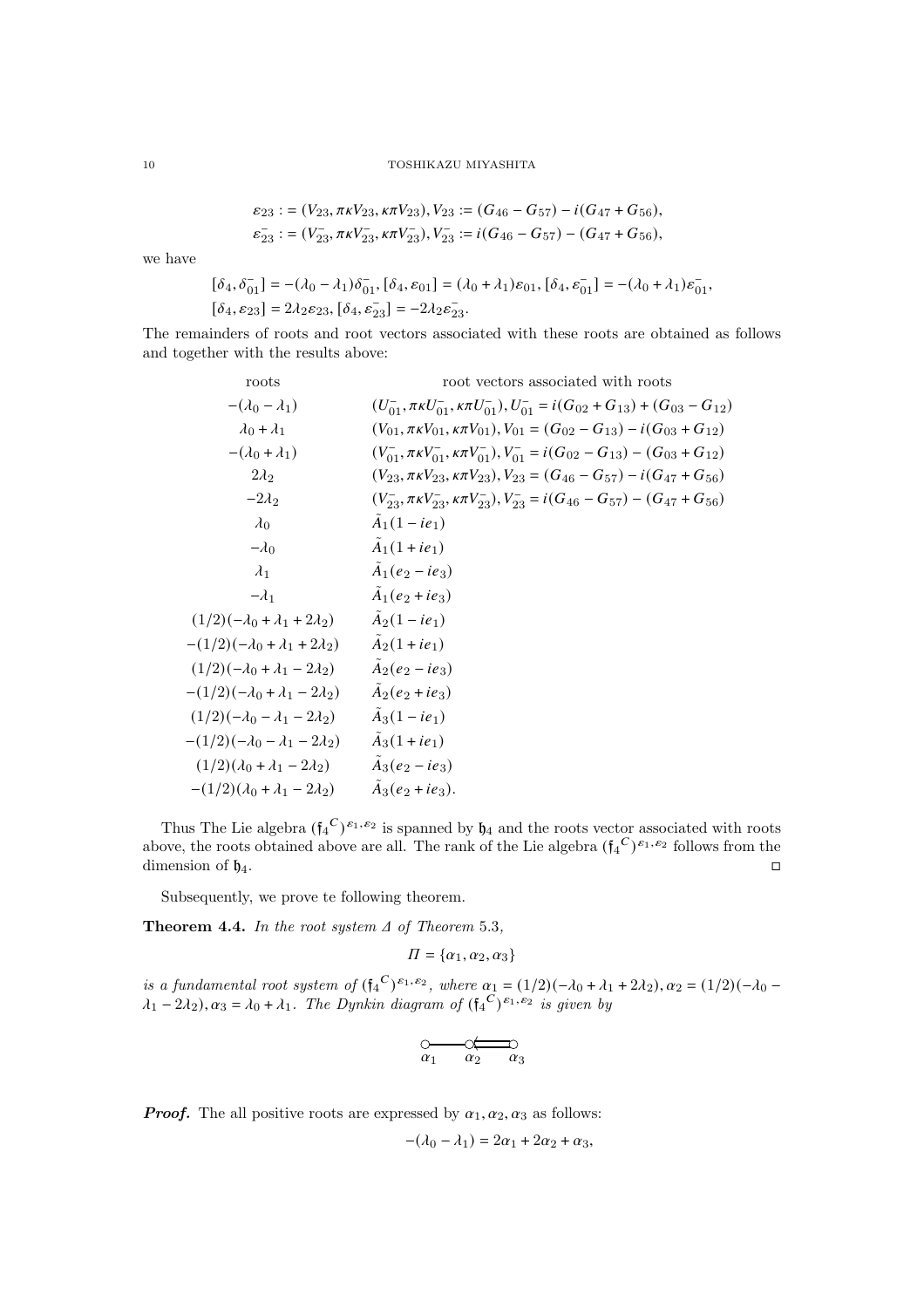$$
\lambda_0 + \lambda_1 = \alpha_3, \n-2\lambda_2 = 3\alpha_2 + \alpha_3, \n-\lambda_0 = \alpha_1 + \alpha_2, \n\lambda_1 = \alpha_1 + \alpha_2 + \alpha_3, \n(1/2)(-\lambda_0 + \lambda_1 + 2\lambda_2) = \alpha_1, \n(1/2)(-\lambda_0 + \lambda_1 - 2\lambda_2) = \alpha_1 + 2\alpha_2 + \alpha_3, \n(1/2)(-\lambda_0 - \lambda_1 - 2\lambda_2) = \alpha_2, \n(1/2)(\lambda_0 + \lambda_1 - 2\lambda_2) = \alpha_2 + \alpha_3.
$$

Hence  $\Pi$  is a fundamental root system of  $({\mathfrak{f}_4}^C)^{\varepsilon_1,\varepsilon_2}$ .

Then the Killing form  $B_4$  of  $\mathfrak{f}_4^C$  is given by  $B_4(\delta, \delta') = 3\text{tr}(\delta \delta')$  ([\[9,](#page-59-0) Theorem 2.5.3]), so that for  $\delta_4 := (L_1, L_2, l_3), \delta_4' := (L_1', L_2', L_3') \in \mathfrak{h}_4$ , we have

$$
B_4(\delta_4, \delta_4') = 3\text{tr}(\delta_4\delta_4') = 18(\lambda_0\lambda_0' + \lambda_1\lambda_1' + 2\lambda_2\lambda_2').
$$

Indeed, it follows that

$$
B_4(\delta_4, \delta_4') = 3 \text{tr}(\delta_4 \delta_4')
$$
  
= 3 \text{tr}((L\_1, L\_2, L\_3)(L\_1' L\_2' L\_3'))  
= 3 \text{tr}(L\_1 L\_1', L\_2 L\_2', L\_3 L\_3')  
= 3 (\text{tr}(L\_1 L\_1') + \text{tr}(L\_2 L\_2') + \text{tr}(L\_3 L\_3'))  
= 3(3(2\lambda\_0 \lambda\_0' + 2\lambda\_1 \lambda\_1' + 4\lambda\_2 \lambda\_2'))  
= 18(\lambda\_0 \lambda\_0' + \lambda\_1 \lambda\_1' + 2\lambda\_2 \lambda\_2').

Now, the canonical elements  $\delta_{\alpha_1}, \delta_{\alpha_2}, \delta_{\alpha_3} \in \mathfrak{h}_4$  corresponding to  $\alpha_1, \alpha_2, \alpha_3$  are determined as follows:

$$
\begin{aligned} \delta_{\alpha_1} & = -\frac{1}{36}(iG_{01}) + \frac{1}{36}(iG_{23}) + \frac{1}{36}(i(G_{45} + G_{67})),\\ \delta_{\alpha_2} & = -\frac{1}{36}(iG_{01}) - \frac{1}{36}(iG_{23}) - \frac{1}{36}(i(G_{45} + G_{67})),\\ \delta_{\alpha_3} & = \frac{1}{18}(iG_{01}) + \frac{1}{18}(iG_{23}). \end{aligned}
$$

Indeed, as for  $\delta_{\alpha_1}$ , set  $\delta_{\alpha_1} := (L_1, L_2, L_3) \in \mathfrak{h}_4$ ,  $L_1 := r_0(iG_{01}) + r_1(iG_{23}) + r_2(i(G_{45} + G_{67}))$ , then since  $\delta_{\alpha_1}$  satisfies  $B_4(\delta_{\alpha_1}, \delta_4) = \alpha_1(\delta_4)$  for any  $\delta_4 \in \mathfrak{h}_4$ , it follows from

$$
B_4(\delta_{\alpha_1}, \delta_4) = 18(r_0\lambda_0 + r_1\lambda_1 + 2r_2\lambda_2), \ \ \alpha_1(\delta_4) = (1/2)(-\lambda_0 + \lambda_1 + 2\lambda_2)
$$

that

$$
r_0=-\frac{1}{36},\;\;r_1=\frac{1}{36},\;\;r_2=\frac{1}{36},
$$

that is,  $\delta_{\alpha_1} = -\frac{1}{36}$  $\frac{1}{36}(iG_{01}) + \frac{1}{36}(iG_{23}) + \frac{1}{36}(i(G_{45} + G_{67}))$ . As for the others, we have the required results by doing similar computations.

Hence we have the following

$$
\begin{aligned} (\alpha_1,\alpha_1) &= B_4(\delta_{\alpha_1},\delta_{\alpha_1}) = 18\left(\left(-\frac{1}{36}\right)^2+\left(\frac{1}{36}\right)^2+\left(\frac{1}{36}\right)^2\right)=\frac{1}{18},\\ (\alpha_1,\alpha_2) &= B_4(\delta_{\alpha_1},\delta_{\alpha_2}) = 18\left(\left(-\frac{1}{36}\right)^2+\left(\frac{1}{36}\right)\left(-\frac{1}{36}\right)+\left(\frac{1}{36}\right)\left(-\frac{1}{36}\right)\right)=-\frac{1}{12}, \end{aligned}
$$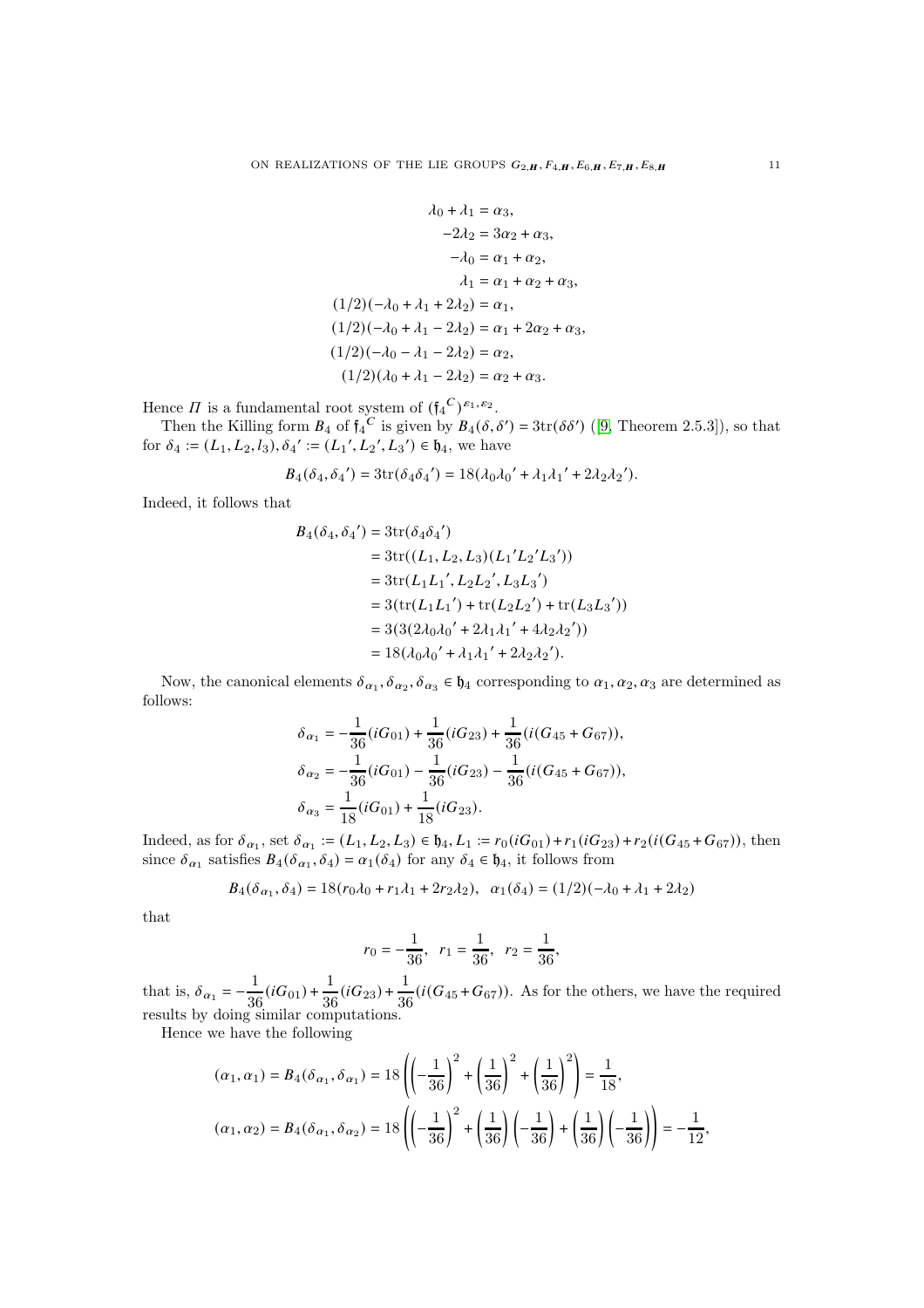$$
(\alpha_1, \alpha_3) = B_4(\delta_{\alpha_1}, \delta_{\alpha_3}) = 18 \left( \left( -\frac{1}{36} \right) \left( \frac{1}{18} \right) + \left( \frac{1}{36} \right) \left( \frac{1}{18} \right) \right) = 0,
$$
  
\n
$$
(\alpha_2, \alpha_2) = B_4(\delta_{\alpha_2}, \delta_{\alpha_2}) = 18 \left( \left( -\frac{1}{36} \right)^2 + \left( -\frac{1}{36} \right)^2 + \left( -\frac{1}{36} \right)^2 \right) = \frac{1}{18},
$$
  
\n
$$
(\alpha_2, \alpha_3) = B_4(\delta_{\alpha_2}, \delta_{\alpha_3}) = 18 \left( \left( -\frac{1}{36} \right) \left( \frac{1}{18} \right) + \left( -\frac{1}{36} \right) \left( \frac{1}{18} \right) \right) = -\frac{1}{18},
$$
  
\n
$$
(\alpha_3, \alpha_3) = B_4(\delta_{\alpha_3}, \delta_{\alpha_3}) = 18 \left( \left( \frac{1}{18} \right)^2 + \left( \frac{1}{18} \right)^2 \right) = \frac{1}{9}.
$$

Thus, using the inner products above, we have

$$
\cos \theta_{12} = \frac{(\alpha_1, \alpha_2)}{\sqrt{(\alpha_1, \alpha_1)(\alpha_2, \alpha_2)}} = -\frac{1}{2}, \quad \cos \theta_{13} = \frac{(\alpha_1, \alpha_3)}{\sqrt{(\alpha_1, \alpha_1)(\alpha_3, \alpha_3)}} = 0,
$$
  

$$
\cos \theta_{23} = \frac{(\alpha_2, \alpha_3)}{\sqrt{(\alpha_2, \alpha_2)(\alpha_3, \alpha_3)}} = -\frac{1}{\sqrt{2}}, \quad (\alpha_2, \alpha_2) = \frac{1}{18} < \frac{1}{9} = (\alpha_3, \alpha_3),
$$

so that we can draw the Dynkin diagram.

5. THE GROUP 
$$
E_{6,H}
$$
 AND THE ROOT SYSTEM, THE DYNKIN DIAGRAM OF THE LIGEBRA  $(\mathfrak{e}_6^C)^{\varepsilon_1,\varepsilon_2}$ 

Let  $\mathfrak{J}(3,\mathfrak{C}^C)$  be the complex exceptional Jordan algebra. As in previous section, we consider an algebra  $\mathfrak{J}(3, H^C)$  which are defined by replacing  $\mathfrak C$  with  $H$  in  $\mathfrak{J}(3, \mathfrak{C}^C)$ , and we briefly denote  $\mathfrak{J}(3, H^C)$  by  $(\mathfrak{J}_H)^C$ .

Then we consider the following group  $E_{6,H}$  which is defined by replacing  $\mathfrak{J}^C$  with  $(\mathfrak{J}_H)^C$  in  $E_6$ :

$$
E_{6,\mathbf{H}} = \left\{ \alpha \in \operatorname{Iso}_C((\mathfrak{J}_\mathbf{H})^C) \mid \det(\alpha X) = \det X, \langle \alpha X, \alpha Y \rangle = \langle X, Y \rangle \right\}
$$
  
= 
$$
\left\{ \alpha \in \operatorname{Iso}_C((\mathfrak{J}_\mathbf{H})^C) \mid \tau \alpha \tau (X \times Y) = \alpha X \times \alpha Y, \langle \alpha X, \alpha Y \rangle = \langle X, Y \rangle \right\}.
$$

This group also has been investigated by Ichiro Yokota, so that the following result was obtained.

<span id="page-11-0"></span>**Theorem 5.1.** ([\[9,](#page-59-0) Proposition 3.11.3]) The group  $E_{6,H}$  is isomorphic to the group  $SU(6)/\mathbb{Z}_2$ ,  $\mathbf{Z}_2 = \{E, -E\}$ :  $E_{6,H} \cong SU(6)/\mathbf{Z}_2$ .

We consider a subgroup  $(E_6^C)^{\varepsilon_1, \varepsilon_2}$  of  $E_6^C$  by

$$
(E_6{}^C)^{\varepsilon_1,\varepsilon_2} := \left\{ \alpha \in E_6{}^C \mid \varepsilon_1 \alpha = \alpha \varepsilon_1, \varepsilon_2 \alpha = \alpha \varepsilon_2 \right\}.
$$

Then the group  $(E_6^C)^{\varepsilon_1,\varepsilon_2}$  has been studied by author in [\[2,](#page-59-3) Proposition 1.1.1], and its result was obtained as follows:

$$
(E_6^C)^{\varepsilon_1,\varepsilon_2} \cong SU^*(6,\mathcal{C}^C)(\cong SU(6,\mathcal{C}^C)).
$$

Now, we move the determination of the root system and the Dynkin diagram of the Lie algebra  $({\bf \epsilon}_6^C)^{\varepsilon_1,\varepsilon_2}$  of the group  $(E_6^C)^{\varepsilon_1,\varepsilon_2}$ . After this, we will determine those by the same procedure as in  $({\mathfrak{f}_4}^C)^{\varepsilon_1,\varepsilon_2}$ .

We prove the following lemma needed later.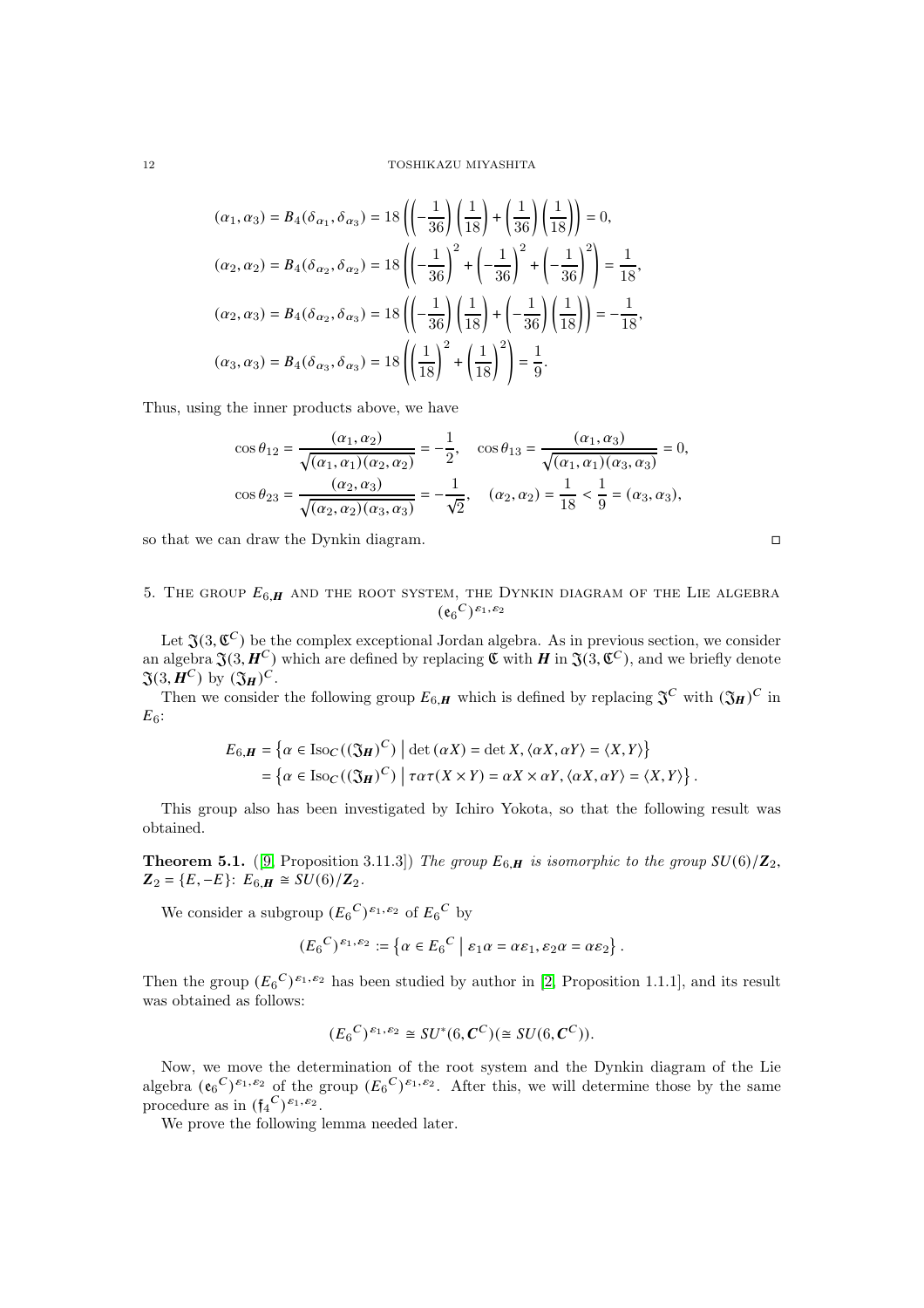**Lemma 5.2.** The Lie algebra  $(e_6^C)^{\varepsilon_1, \varepsilon_2}$  of the group  $(E_6^C)^{\varepsilon_1, \varepsilon_2}$  is given by

$$
(\mathbf{e}_{6}C)^{\varepsilon_{1},\varepsilon_{2}} = \left\{\begin{array}{c} \delta = (D_{1},D_{2},D_{3}) \\ \delta = (D_{1},D_{2},D_{3}) \\ +\tilde{A}_{1}(a_{1}) + \tilde{A}_{2}(a_{2}) + \tilde{A}_{3}(a_{3}) \\ +(\tau_{1}E_{1} + \tau_{2}E_{2} + \tau_{3}E_{3} + F_{1}(t_{1}) \\ +F_{2}(t_{2}) + F_{3}(t_{3}))^{\sim} \in \mathbf{e}_{6}^{\ C} \end{array} \right\} \left\{\begin{array}{c} D_{1} = d_{01}G_{01} + d_{02}G_{02} + d_{03}G_{03} \\ + d_{12}G_{12} + d_{13}G_{13} + d_{23}G_{23} \\ + d_{45}(G_{45} + G_{67}) + d_{46}(G_{46} - G_{57}) \\ + d_{47}(G_{47} + G_{56}), d_{ij} \in C, \\ D_{2} = \pi \kappa D_{1}, D_{3} = \kappa \pi D_{1}, \\ a_{k}, t_{k} \in \mathbf{H}^{C}, \\ \tau_{k} \in C, \tau_{1} + \tau_{2} + \tau_{3} = 0 \end{array} \right\}.
$$

In particular, we have  $\dim_C((e_6^C)^{\varepsilon_1,\varepsilon_2}) = 9 + 4 \times 3 + (3 - 1 + 4 \times 3) = 35.$ 

**Proof.** For 
$$
\phi := \delta + \tilde{T} \in e_6^C
$$
,  $\delta \in \mathfrak{f}_4^C$ ,  $T \in (\mathfrak{J}^C)_0 := \{T \in \mathfrak{J}^C | \text{tr}(T) = 0\}$ , it follows that 
$$
\varepsilon_i \phi \varepsilon_i^{-1} = \varepsilon_i (\delta + \tilde{T}) \varepsilon_i^{-1} = \varepsilon_i \delta \varepsilon_i^{-1} + (\varepsilon_i T)^\sim, \ i = 1, 2
$$

using Lemma [4.2,](#page-7-0) so that we have the required result.

Here, we define a Lie subalgebra  $\mathfrak{h}_6$  of  $(\mathfrak{e}_6^C)^{\varepsilon_1, \varepsilon_2}$  by

$$
\mathfrak{h}_6:=\left\{\begin{array}{c} \phi_6=\delta_4+(\mu_1E_1+\mu_2E_2+\mu_3E_3)^\sim\in(\mathfrak{e}_6{}^C)^{\varepsilon_1,\varepsilon_2}\\ \phi_6=\delta_4+(\mu_1E_1+\mu_2E_2+\mu_3E_3)^\sim\in(\mathfrak{e}_6{}^C)^{\varepsilon_1,\varepsilon_2}\\ \mu_k\in C,\mu_1+\mu_2+\mu_3=0\end{array}\right\}.
$$

Then  $\mathfrak{h}_6$  is a Cartan subalgebra of  $({\mathfrak{e}_6}^C)^{\varepsilon_1,\varepsilon_2}$ . Indeed, it is clear that  $({\mathfrak{e}_6}^C)^{\varepsilon_1,\varepsilon_2}$  is abelian. Next, by doing straightforward computation, we can confirm that  $[\phi, \phi_6] \in \mathfrak{h}_6$ ,  $\delta \in (\mathfrak{e}_6^C)^{\varepsilon_1, \varepsilon_2}$ implies  $\phi \in \mathfrak{h}_6$  for any  $\phi_6 \in \mathfrak{h}_6$ .

<span id="page-12-0"></span>**Theorem 5.3.** The rank of the Lie algebra  $({\bf e}_6^C)^{\varepsilon_1,\varepsilon_2}$  is five. The roots  $\Delta$  of  $({\bf e}_6^C)^{\varepsilon_1,\varepsilon_2}$  relative to  $\mathfrak{h}_6$  are given by

$$
\Delta = \begin{cases}\n\pm(\lambda_0 - \lambda_1), \pm(\lambda_0 + \lambda_1), \pm 2\lambda_2, \\
\pm \frac{1}{2}(-2\lambda_0 + \mu_2 - \mu_3), \pm \frac{1}{2}(-2\lambda_0 - \mu_2 + \mu_3), \\
\pm \frac{1}{2}(-2\lambda_1 + \mu_2 - \mu_3), \pm \frac{1}{2}(-2\lambda_1 - \mu_2 + \mu_3), \\
\pm \frac{1}{2}(\lambda_0 - \lambda_1 - 2\lambda_2 - \mu_1 + \mu_3), \pm \frac{1}{2}(\lambda_0 - \lambda_1 - 2\lambda_2 + \mu_1 - \mu_3), \\
\pm \frac{1}{2}(\lambda_0 - \lambda_1 + 2\lambda_2 - \mu_1 + \mu_3), \pm \frac{1}{2}(\lambda_0 - \lambda_1 + 2\lambda_2 + \mu_1 - \mu_3), \\
\pm \frac{1}{2}(\lambda_0 + \lambda_1 + 2\lambda_2 + \mu_1 - \mu_2), \pm \frac{1}{2}(\lambda_0 + \lambda_1 + 2\lambda_2 - \mu_1 + \mu_2), \\
\pm \frac{1}{2}(-\lambda_0 - \lambda_1 + 2\lambda_2 + \mu_1 - \mu_2), \pm \frac{1}{2}(-\lambda_0 - \lambda_1 + 2\lambda_2 - \mu_1 + \mu_2).\n\end{cases}
$$

**Proof.** First, the roots  $\pm(\lambda_0-\lambda_1), \pm(\lambda_0+\lambda_1), \pm 2\lambda_2$  of  $(\mathfrak{f}_4^C)^{\varepsilon_1,\varepsilon_2}$  are also the roots of  $(\mathfrak{e}_6^C)^{\varepsilon_1,\varepsilon_2}$ . Indeed, for example, let  $\lambda_0 - \lambda_1$  and its associated root vector  $\delta_{01}$ . Then it follows that

$$
[\phi_6, \delta_{01}] = [\delta_4 + (\tau_1 E_1 + \tau_2 E_2 + \tau_3 E_3)^{\sim}, \delta_{01}]
$$
  
=  $[\delta_4, \delta_{01}] + [(\tau_1 E_1 + \tau_2 E_2 + \tau_3 E_3)^{\sim}, \delta_{01}]$   $([(\tau_1 E_1 + \tau_2 E_2 + \tau_3 E_3)^{\sim}, \delta_{01}] = 0)$   
=  $(\lambda_0 - \lambda_1)(\delta_{01}).$ 

The similar results are obtained for the others roots above.

We will determine the remainders of roots. Let  $\phi_6 \in \mathfrak{h}_6$  and  $\tilde{A}_1(1 + ie_1) + \tilde{F}_1(1 + ie_1) \in$  $(\mathfrak{f}_4^C)^{\varepsilon_1,\varepsilon_2}$ . Then it follows that

$$
[\phi_6, \tilde{A}_1(1 + ie_1) + \tilde{F}_1(1 + ie_1)] = [(L_1, L_2, L_3) + (\mu_1 E_1 + \mu_2 E_2 + \mu_3 E_3)^{\sim}, \tilde{A}_1(1 + ie_1) + \tilde{F}_1(1 + ie_1)]
$$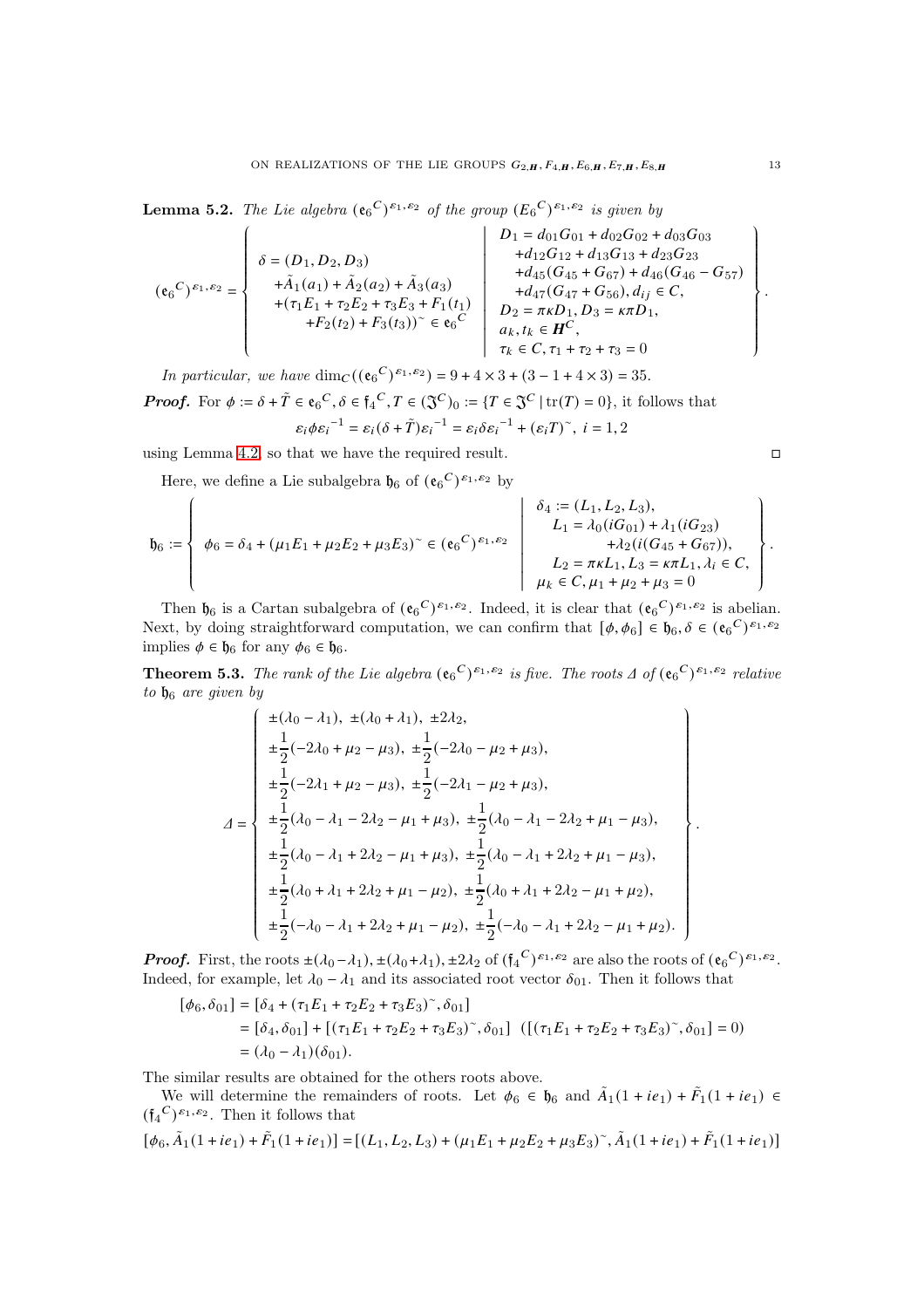$$
= \tilde{A}_1(L_1(1+ie_1)) + \tilde{F}_1(L_1(1+ie_1))
$$
  
+  $(1/2)\mu_2\tilde{F}_1(1+ie_1) + (1/2)\mu_2\tilde{A}_1(1+ie_1)$   
-  $(1/2)\mu_3\tilde{F}_1(1+ie_1) - (1/2)\mu_3\tilde{A}_1(1+ie_1)$   
=  $-\lambda_0\tilde{A}_1(1+ie_1)) - \lambda_0\tilde{F}_1(L_1(1+ie_1))$   
+  $(1/2)\mu_2\tilde{F}_1(1+ie_1) + (1/2)\mu_2\tilde{A}_1(1+ie_1)$   
-  $(1/2)\mu_3\tilde{F}_1(1+ie_1) - (1/2)\mu_3\tilde{A}_1(1+ie_1)$   
=  $(1/2)(-2\lambda_0 + \mu_2 - \mu_3)(\tilde{A}_1(1+ie_1) + \tilde{F}_1(1+ie_1)),$ 

that is,  $[\phi_6, \tilde{A}_1(1 + ie_1) + \tilde{F}_1(1 + ie_1)] = (1/2)(-2\lambda_0 + \mu_2 - \mu_3)(\tilde{A}_1(1 + ie_1) + \tilde{F}_1(1 + ie_1)).$  Hence we see that  $(1/2)(-2\lambda_0 + \mu_2 - \mu_3)$  is a root of  $(\mathfrak{e}_6^C)^{\varepsilon_1, \varepsilon_2}$  and  $\tilde{A}_1(1+i\epsilon_1) + \tilde{F}_1(1+i\epsilon_1)$  is a root vector associated with its root. Similarly, we have that  $-(1/2)(-2\lambda_0 + \mu_2 - \mu_3)$  is a root of  $({\mathfrak{e}_6}^C)^{\varepsilon_1, \varepsilon_2}$ and  $\tilde{A}_1(1 - ie_1) - \tilde{F}_1(1 - ie_1)$  is a root vector associated with its root.

The remainders of roots and root vectors associated with these roots are obtained as follows:

roots root vectors associated with roots  
\n
$$
(1/2)(-2\lambda_0 - \mu_2 + \mu_3)
$$
\n
$$
-(1/2)(-2\lambda_0 - \mu_2 + \mu_3)
$$
\n
$$
(\lambda_1 + \mu_2 - \mu_3)
$$
\n
$$
(\lambda_2 + \mu_2 - \mu_3)
$$
\n
$$
-(1/2)(-2\lambda_1 + \mu_2 - \mu_3)
$$
\n
$$
(\lambda_1 + \mu_2 - \mu_3)
$$
\n
$$
(\lambda_2 + \mu_3)
$$
\n
$$
(\lambda_2 + \mu_3)
$$
\n
$$
(\lambda_1 + \mu_2 - \mu_3)
$$
\n
$$
(\lambda_1 + \mu_2 - \mu_3)
$$
\n
$$
(\lambda_1 + \mu_2 - \mu_3)
$$
\n
$$
(\lambda_1 + \mu_2 - \mu_3)
$$
\n
$$
(\lambda_1 + \mu_2 - \mu_3)
$$
\n
$$
(\lambda_1 + \mu_2 - \mu_3)
$$
\n
$$
(\lambda_1 + \mu_2 - \mu_3)
$$
\n
$$
(\lambda_1 + \mu_2 - \mu_3)
$$
\n
$$
(\lambda_1 + \mu_2 - \mu_3)
$$
\n
$$
(\lambda_1 + \mu_2 - \mu_3)
$$
\n
$$
(\lambda_1 + \mu_2 - \mu_3)
$$
\n
$$
(\lambda_1 + \mu_2 - \mu_3)
$$
\n
$$
(\lambda_1 + \mu_2)
$$
\n
$$
(\lambda_1 + \mu_2)
$$
\n
$$
(\lambda_2 + \mu_3)
$$
\n
$$
(\lambda_2 + \mu_1 - \mu_3)
$$
\n
$$
(\lambda_2 + \mu_1 - \mu_3)
$$
\n
$$
(\lambda_2 + \mu_1 - \mu_3)
$$
\n
$$
(\lambda_2 + \mu_1 - \mu_3)
$$
\n
$$
(\lambda_2 + \mu_2 - \mu_1 + \mu_3)
$$
\n
$$
(\lambda_2 + \mu_2 - \mu_1 + \mu_3)
$$
\n
$$
(\lambda_2 + \mu_2 - \mu_1 + \mu_3)
$$
\n
$$
(\lambda_2 + \mu_2 - \mu_1 + \mu_3)
$$

Thus, since  $({\mathfrak{e}_6}^C)^{\varepsilon_1,\varepsilon_2}$  is spanned by  ${\mathfrak{h}_6}$  and the root vectors associated with roots above, the roots obtained above are all. The rank of the Lie algebra  $({\mathfrak e}_6^C)^{\varepsilon_1,\varepsilon_2}$  follows from the dimension of  $e_6$ .

Subsequently, we prove the following theorem.

**Theorem 5.4.** In the root system  $\Delta$  of Theorem [5.3](#page-12-0)

 $\Pi = {\alpha_1, \alpha_2, \alpha_3, \alpha_4, \alpha_5}$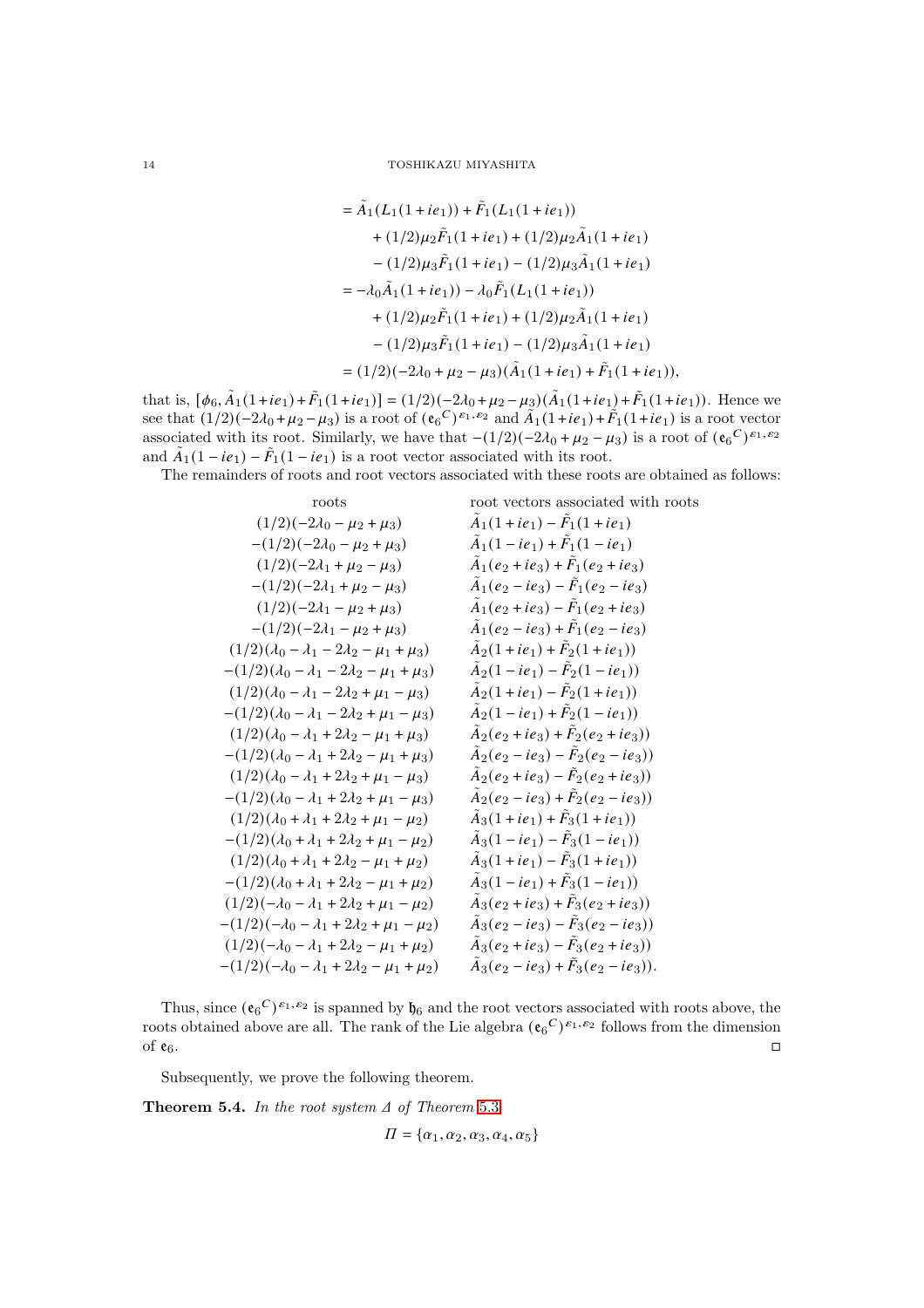is a fundamental root system of  $(e_6^C)^{\varepsilon_1,\varepsilon_2}$ , where  $\alpha_1 = -(\lambda_0 - \lambda_1), \alpha_2 = (1/2)(\lambda_0 - \lambda_1 - 2\lambda_2 + \lambda_1)$  $\mu_1 - \mu_3$ ,  $\alpha_3 = 2\lambda_2$ ,  $\alpha_4 = -(1/2)(\lambda_0 + \lambda_1 + 2\lambda_2 + \mu_1 - \mu_2)$ ,  $\alpha_5 = \lambda_0 + \lambda_1$ . The Dynkin diagram of  $({\mathfrak{e}_6}^C)^{\varepsilon_1,\varepsilon_2}$  is given by



**Proof.** The all positive roots are expressed by  $\alpha_1, \alpha_2, \alpha_3, \alpha_4, \alpha_5$  as follows:

$$
-(\lambda_0 - \lambda_1) = \alpha_1,
$$
  
\n
$$
\lambda_0 + \lambda_1 = \alpha_5,
$$
  
\n
$$
2\lambda_2 = \alpha_3,
$$
  
\n
$$
(1/2)(-2\lambda_0 + \mu_2 - \mu_3) = \alpha_1 + \alpha_2 + \alpha_3 + \alpha_4,
$$
  
\n
$$
-(1/2)(-2\lambda_0 - \mu_2 + \mu_3) = \alpha_2 + \alpha_3 + \alpha_4 + \alpha_5,
$$
  
\n
$$
(1/2)(-2\lambda_1 + \mu_2 - \mu_3) = \alpha_2 + \alpha_3 + \alpha_4,
$$
  
\n
$$
-(1/2)(-2\lambda_1 - \mu_2 + \mu_3) = \alpha_1 + \alpha_2 + \alpha_3 + \alpha_4 + \alpha_5,
$$
  
\n
$$
-(1/2)(\lambda_0 - \lambda_1 - 2\lambda_2 - \mu_1 + \mu_3) = \alpha_1 + \alpha_2 + \alpha_3,
$$
  
\n
$$
(1/2)(\lambda_0 - \lambda_1 - 2\lambda_2 + \mu_1 - \mu_3) = \alpha_2,
$$
  
\n
$$
-(1/2)(\lambda_0 - \lambda_1 + 2\lambda_2 - \mu_1 + \mu_3) = \alpha_1 + \alpha_2,
$$
  
\n
$$
(1/2)(\lambda_0 - \lambda_1 + 2\lambda_2 + \mu_1 - \mu_3) = \alpha_2 + \alpha_3,
$$
  
\n
$$
-(1/2)(\lambda_0 + \lambda_1 + 2\lambda_2 + \mu_1 - \mu_2) = \alpha_4,
$$
  
\n
$$
(1/2)(\lambda_0 + \lambda_1 + 2\lambda_2 - \mu_1 + \mu_2) = \alpha_3 + \alpha_4 + \alpha_5,
$$
  
\n
$$
-(1/2)(-\lambda_0 - \lambda_1 + 2\lambda_2 + \mu_1 - \mu_2) = \alpha_4 + \alpha_5,
$$
  
\n
$$
(1/2)(-\lambda_0 - \lambda_1 + 2\lambda_2 - \mu_1 + \mu_2) = \alpha_3 + \alpha_4.
$$

Hence  $\Pi$  is a fundamental root system of  $({\mathfrak{e}_6}^C)^{\varepsilon_1,\varepsilon_2}$ .

Then, for  $\phi, \phi' \in \mathfrak{e}_6^C$ , the Killing form  $B_6$  of  $\mathfrak{e}_6^C$  is given by

$$
B_6(\phi, \phi') = B_6(\delta + \tilde{T}, \delta' + \tilde{T'}) = \frac{4}{3}B_4(\delta, \delta') + 12(T, T')
$$

([\[9,](#page-59-0) Theorem 3.5.3]), so that for  $\phi_6 := \delta_4 + (\mu_1 E_1 + \mu_2 E_2 + \mu_3 E_3)$ <sup>~</sup>,  $\phi_6' := \delta_4' + (\mu_1' E_1 + \mu_2' E_2 + \mu_3 E_3)$ <sup>\*</sup>  $\mu_3' E_3$ <sup>~</sup>  $\in \mathfrak{h}_6$ , we have

$$
B_6(\phi_4, \phi_4') = \frac{4}{3} B_4(\delta_4, \delta_4') + 12(\mu_1 E_1 + \mu_2 E_2 + \mu_3 E_3, \mu_1' E_1 + \mu_2' E_2 + \mu_3' E_3)
$$
  
=  $\frac{4}{3} \cdot 18(\lambda_0 \lambda_0' + \lambda_1 \lambda_1' + 2\lambda_2 \lambda_2') + 12(\mu_1 \mu_1' + \mu_2 \mu_2' + \mu_3 \mu_3')$   
=  $24(\lambda_0 \lambda_0' + \lambda_1 \lambda_1' + 2\lambda_2 \lambda_2') + 12(\mu_1 \mu_1' + \mu_2 \mu_2' + \mu_3 \mu_3').$ 

Now, the canonical elements  $\phi_{\alpha_1}, \phi_{\alpha_2}, \phi_{\alpha_3}, \phi_{\alpha_4}, \phi_{\alpha_5}$  corresponding to  $\alpha_1, \alpha_2, \alpha_3, \alpha_4, \alpha_5$  are determined as follows:

$$
\begin{aligned} \phi_{\alpha_1} & = -\frac{1}{24}(iG_{01}) + \frac{1}{24}(iG_{23}),\\ \phi_{\alpha_2} & = \frac{1}{48}(iG_{01}) - \frac{1}{48}(iG_{23}) - \frac{1}{48}(i(G_{45} + G_{67})) + (\frac{1}{24}E_1 - \frac{1}{24}E_3)^{\sim},\\ \phi_{\alpha_3} & = \frac{1}{24}(i(G_{45} + G_{67})),\\ \phi_{\alpha_4} & = -\frac{1}{48}(iG_{01}) - \frac{1}{48}(iG_{23}) - \frac{1}{48}(i(G_{45} + G_{67})) + (-\frac{1}{24}E_1 + \frac{1}{24}E_2)^{\sim}, \end{aligned}
$$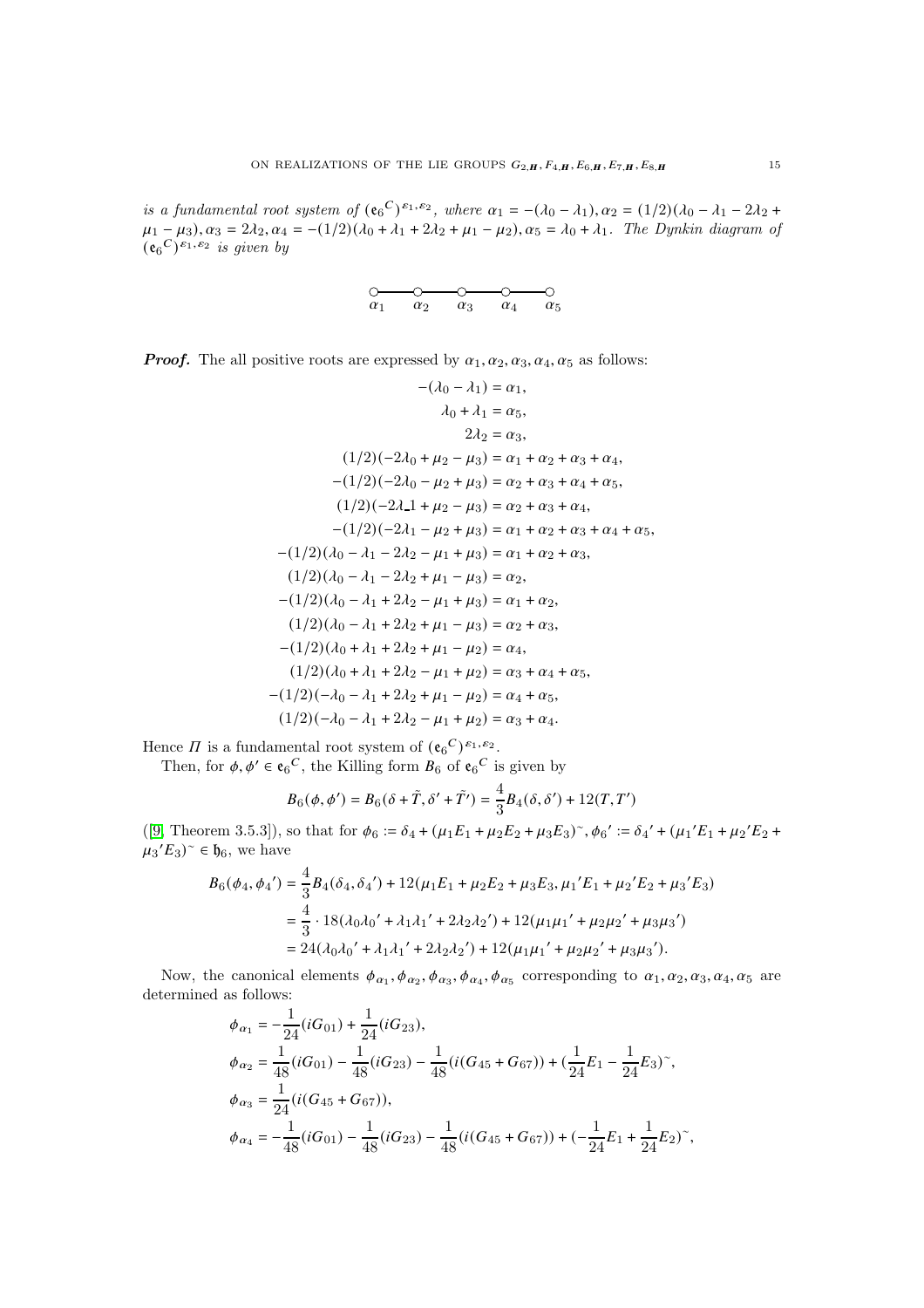$$
\phi_{\alpha_5} = \frac{1}{24}(iG_{01}) + \frac{1}{24}(iG_{23}).
$$

Indeed, as for  $\phi_{\alpha_1}$ , set  $\phi_{\alpha_1} := (L_1, L_2, L_3) + (v_1 E_1 + v_2 E_2 + v_3 E_3)^{\sim} \in \mathfrak{h}_6$ ,  $L_1 := r_0(iG_{01}) + r_1(iG_{23}) +$  $r_2(i(G_{45}+G_{67}))$ , then since  $\phi_{\alpha_1}$  satisfies  $B_6(\phi_{\alpha_1}, \phi_6) = \alpha_1(\phi_6)$  for any  $\phi_6 \in \mathfrak{h}_6$ , it follows from

$$
B_6(\phi_{\alpha_1}, \phi_6) = 24(r_0\lambda_0 + r_1\lambda_1 + 2r_2\lambda_2) + 12(\nu_1\mu_1 + \nu_2\mu_2 + \nu_3\mu_3),
$$
  

$$
\alpha_1(\phi_6) = -\lambda_0 + \lambda_1
$$

that

$$
r_0 = -\frac{1}{24}, \ \ r_1 = \frac{1}{24},
$$

that is,  $\phi_{\alpha_1} = -\frac{1}{2a}$  $\frac{1}{24}(iG_{01}) + \frac{1}{24}(iG_{23})$ . As for the others, we have the required results by doing similar computations.

Hence we have the following

$$
(\alpha_1, \alpha_1) = B_6(\phi_{\alpha_1}, \phi_{\alpha_1}) = 24\left(\left(-\frac{1}{24}\right)^2 + \left(\frac{1}{24}\right)^2\right) = \frac{1}{12},
$$
  
\n
$$
(\alpha_1, \alpha_2) = B_6(\phi_{\alpha_1}, \phi_{\alpha_2}) = 24\left(\left(-\frac{1}{24}\right)\left(\frac{1}{48}\right) + \left(\frac{1}{24}\right)\left(-\frac{1}{48}\right)\right) = -\frac{1}{24},
$$
  
\n
$$
(\alpha_1, \alpha_3) = B_6(\phi_{\alpha_1}, \phi_{\alpha_3}) = 0,
$$
  
\n
$$
(\alpha_1, \alpha_4) = B_6(\phi_{\alpha_1}, \phi_{\alpha_4}) = 24\left(\left(-\frac{1}{24}\right)\left(-\frac{1}{48}\right) + \left(\frac{1}{24}\right)\left(-\frac{1}{48}\right)\right) = 0,
$$
  
\n
$$
(\alpha_1, \alpha_5) = B_6(\phi_{\alpha_1}, \phi_{\alpha_5}) = 24\left(\left(-\frac{1}{24}\right)\left(\frac{1}{24}\right) + \left(\frac{1}{24}\right)^2\right) = 0,
$$
  
\n
$$
(\alpha_2, \alpha_2) = B_6(\phi_{\alpha_2}, \phi_{\alpha_2}) = 24\left(\left(\frac{1}{48}\right)^2 + \left(-\frac{1}{48}\right)^2 + 2\left(-\frac{1}{48}\right)^2\right) + 12\left(\left(\frac{1}{24}\right)^2 + \left(-\frac{1}{24}\right)^2\right) = \frac{1}{12},
$$
  
\n
$$
(\alpha_2, \alpha_3) = B_6(\phi_{\alpha_2}, \phi_{\alpha_3}) = 24 \cdot 2\left(\frac{1}{48}\right)\left(-\frac{1}{48}\right) + \left(-\frac{1}{48}\right)^2 + 2\left(-\frac{1}{48}\right)^2\right) + 12\left(\frac{1}{24}\right)\left(-\frac{1}{24}\right) = 0,
$$
  
\n
$$
(\alpha_2, \alpha_3) = B_6(\phi_{\alpha_2}, \phi_{\alpha_3}) = 24\cdot 2\left
$$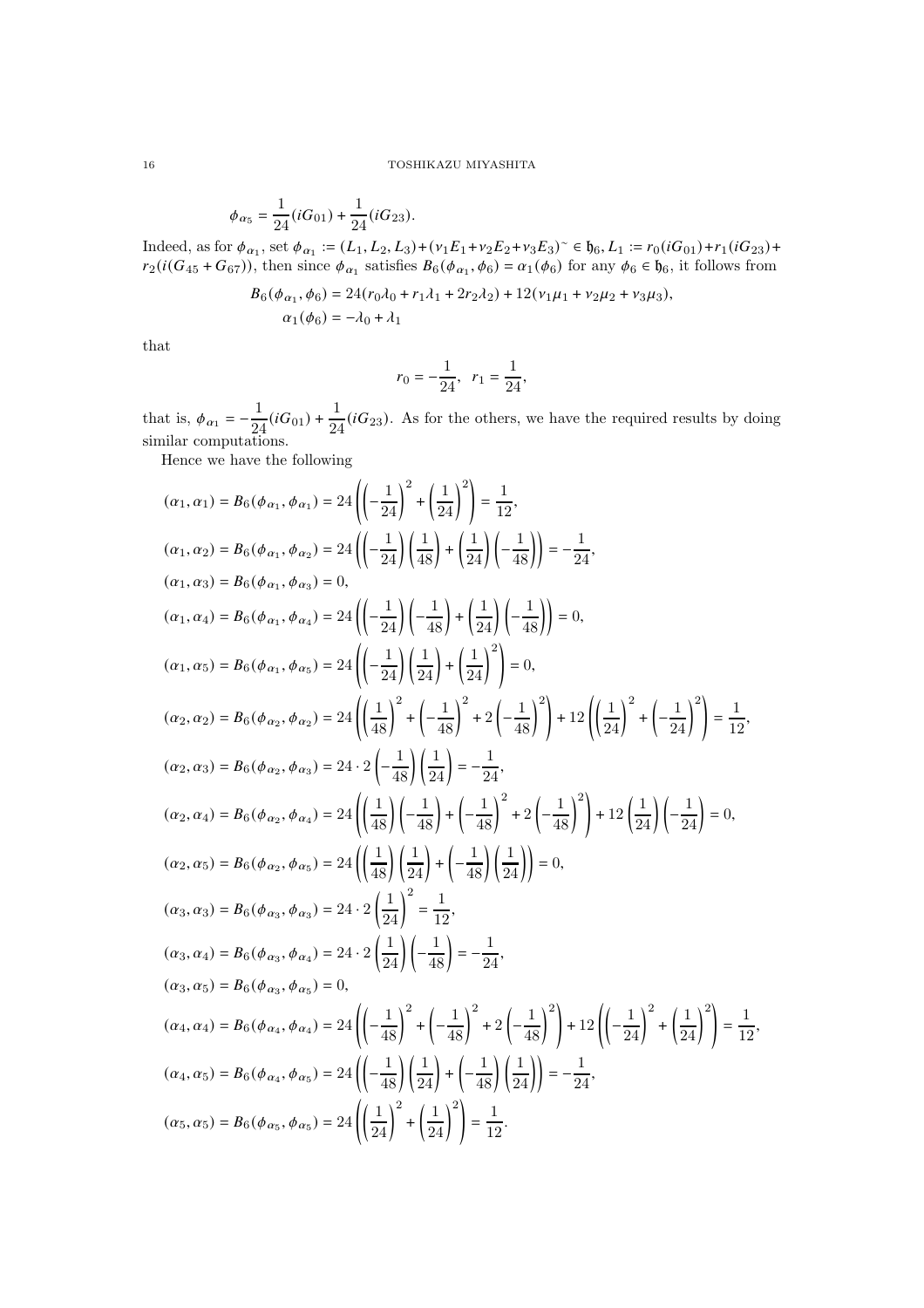Thus, using the inner products above, we have

$$
\cos \theta_{12} = \frac{(\alpha_1, \alpha_2)}{\sqrt{(\alpha_1, \alpha_1)(\alpha_2, \alpha_2)}} = -\frac{1}{2}, \quad \cos \theta_{13} = \frac{(\alpha_1, \alpha_3)}{\sqrt{(\alpha_1, \alpha_1)(\alpha_3, \alpha_3)}} = 0,
$$
  
\n
$$
\cos \theta_{14} = \frac{(\alpha_1, \alpha_4)}{\sqrt{(\alpha_1, \alpha_1)(\alpha_4, \alpha_4)}} = 0, \quad \cos \theta_{15} = \frac{(\alpha_1, \alpha_5)}{\sqrt{(\alpha_1, \alpha_1)(\alpha_5, \alpha_5)}} = 0,
$$
  
\n
$$
\cos \theta_{23} = \frac{(\alpha_2, \alpha_3)}{\sqrt{(\alpha_2, \alpha_2)(\alpha_3, \alpha_3)}} = -\frac{1}{2}, \quad \cos \theta_{24} = \frac{(\alpha_2, \alpha_4)}{\sqrt{(\alpha_2, \alpha_2)(\alpha_4, \alpha_4)}} = 0,
$$
  
\n
$$
\cos \theta_{25} = \frac{(\alpha_2, \alpha_5)}{\sqrt{(\alpha_2, \alpha_2)(\alpha_5, \alpha_5)}} = 0, \quad \cos \theta_{34} = \frac{(\alpha_3, \alpha_4)}{\sqrt{(\alpha_3, \alpha_3)(\alpha_4, \alpha_4)}} = -\frac{1}{2},
$$
  
\n
$$
\cos \theta_{35} = \frac{(\alpha_3, \alpha_5)}{\sqrt{(\alpha_3, \alpha_3)(\alpha_5, \alpha_5)}} = 0, \quad \cos \theta_{45} = \frac{(\alpha_4, \alpha_5)}{\sqrt{(\alpha_4, \alpha_4)(\alpha_5, \alpha_5)}} = -\frac{1}{2}.
$$

so that we can draw the Dynkin diagram.

6. THE GROUP  $E_{7,H}$  and the root system, the Dynkin diagram of the Lie algebra  $({\mathfrak e}_7^C)^{\varepsilon_1,\varepsilon_2}$ 

Let  $\mathfrak{P}^C$  be the Freudenthal C-vector space. We consider a 32 dimensional C-vector space  $(\mathfrak{P}_H)^C$  which is defined by replacing  $\mathfrak C$  with  $H$  in  $\mathfrak{P}^C$ :

$$
(\mathfrak{P}_H)^C := (\mathfrak{J}_H)^C \oplus (\mathfrak{J}_H)^C \oplus C \oplus C.
$$

Then we consider the following complex Lie algebra  $({e_{7,H}})^C$  which is given by replacing  $\mathfrak C$ with  $H$  in the complex Lie algebra  $\mathfrak{e}_7^C$ :

$$
(\mathfrak{e}_{7,\boldsymbol{H}})^C=\left\{\varPhi(\phi,A,B,\nu)\in \mathrm{Hom}_{C}((\mathfrak{P}_{\boldsymbol{H}})^C)\ \Big|\ \phi\in (\mathfrak{e}_{6,\boldsymbol{H}})^C,A,B\in (\mathfrak{J}_{\boldsymbol{H}})^C,\nu\in C\right\}.
$$

In particular, we have  $\dim_C((e_{7,H})^C) = 35 + 15 \times 2 + 1 = 66$ . In  $(e_{7,H})^C$ , we can define a Lie bracket and can prove its simplicity as in  $\mathfrak{e}_7^C$ . In addition, we define a symmetric inner product  $(\Phi_1, \Phi_2)$ <sub>7</sub> by

$$
(\varPhi_1,\varPhi_2)_7:=-2(\phi_1,\phi_2)_6-4(A_1,B_2)-4(A_2,B_1)-\frac{8}{3}v_1v_2,
$$

where  $\Phi_i := \Phi(\phi_i, A_i, B_i, v_i) \in (\mathfrak{e}_{7, H})^C$ ,  $i = 1, 2$ . Then the symmetric inner product  $(\Phi_1, \Phi_2)$  is  $(\mathfrak{e}_{7,\boldsymbol{H}})^{\boldsymbol{C}}$ -adjoint invariant (cf. [\[9,](#page-59-0) Lemma 4.5.1 (1)]).

Then we prove the following theorem needed in Section 8.

<span id="page-16-0"></span>**Theorem 6.1.** The killing form  $B_{7,H}$  of  $(e_{7,H})^C$  is given by

$$
B_{7,H}(\Phi_1, \Phi_2) = -5(\Phi_1, \Phi_2)_7.
$$

**Proof.** Since  $(e_{7,H})^C$  is simple, there exist  $k \in C$  such that

$$
B_{7,\mathbf{H}}(\Phi_1,\Phi_2)=k(\Phi_1,\Phi_2)_{7},\;\;\Phi_i\in(\mathfrak{e}_{7,\mathbf{H}})^{C}.
$$

We will determine k. Let  $\Phi_1 = \Phi_2 = \Phi(0, 0, 0, 1)$ . Then we have

$$
(\Phi_1, \Phi_2)_7 = -\frac{8}{3}.
$$

On the other hand, if follows from

$$
(\text{ad}\Phi_1)(\text{ad}\Phi_2)\Phi(\phi, A, B, v) = [\Phi_1, [\Phi_2, \Phi(\phi, A, B, v)]]
$$

$$
= [\Phi_1, \Phi(0, \frac{2}{3}A, -\frac{2}{3}B, 0)]
$$

$$
= \Phi(0, \frac{4}{9}A, \frac{4}{9}B, 0)
$$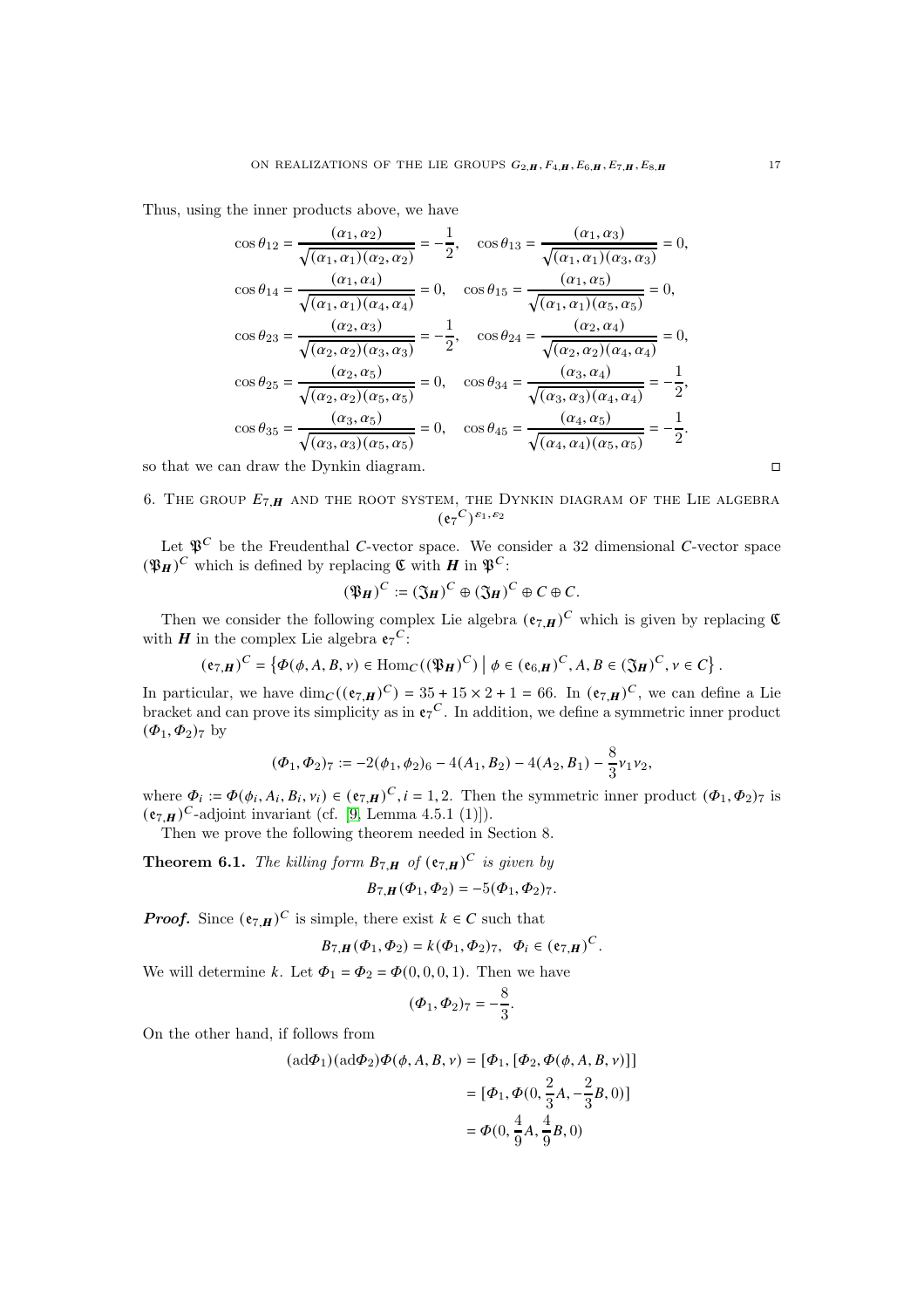that

$$
B_{7,\mathbf{H}}(\mathrm{ad}\Phi_1\mathrm{ad}\Phi_2) = \mathrm{tr}(\mathrm{ad}\Phi_1\mathrm{ad}\Phi_2) = \frac{4}{9} \times 15 \times 2 = \frac{40}{3}.
$$

Thus we have  $k = -5$ .

Therefore we have

$$
B_{7,H}(\Phi_1, \Phi_2) = -5(\Phi_1, \Phi_2)_7.
$$

 $\Box$ 

We will study a following Lie group  $E_{7,H}$  which is defined by replacing  $\mathfrak C$  with  $H$  in the compact Lie group  $E_7$ :

$$
E_{7,\boldsymbol{H}}:=\left\{\alpha\in \mathrm{Iso}_{C}((\mathfrak{P}_{\boldsymbol{H}})^{C})\ \big|\ \alpha(P\times Q)\alpha^{-1}=\alpha P\times \alpha Q, \langle \alpha P, \alpha Q\rangle=\langle P, Q\rangle\right\},
$$

where  $\langle P,Q \rangle := (\tau P,Q) = {\tau \lambda P,Q}$ . The group  $E_{7,H}$  is a compact Lie group as a closed subgroup of the unitary group  $U(32) = U((\mathfrak{P}_{\mathbf{H}})^C) = \{ \alpha \in \text{Iso}_{\mathcal{C}}((\mathfrak{P}_{\mathbf{H}})^C) | \langle \alpha P, \alpha Q \rangle = \langle P, Q \rangle \}.$ 

<span id="page-17-1"></span>**Lemma 6.2.** The Lie algebra  $e_{7,H}$  of the group  $E_{7,H}$  is given by

$$
\mathfrak{e}_{7,\boldsymbol{H}} = \left\{ \varPhi(\phi,A,-\tau A,\nu) \; \middle| \; \phi \in \mathfrak{e}_{6,\boldsymbol{H}}, A \in (\mathfrak{J}_{\boldsymbol{H}})^C, \nu \in i\boldsymbol{R} \right\}.
$$

In particular, we have  $\dim(\mathbf{e}_7 | \mathbf{H}) = 35 + 30 + 1 = 66$ .

**Proof.** As in  $e_7^C$ , the complex Lie algebra  $(e_{7,H})^C$  of the group  $(E_{7,H})^C$  is given by

$$
(\mathfrak{e}_{7,H})^C = \left\{ \varPhi(\phi,A,B,\nu) \mid \phi \in (\mathfrak{e}_{6,H})^C, A, B \in (\mathfrak{J}_H)^C, \nu \in C \right\},\
$$

where the group  $(E_{7,H})^C$  is defined by

$$
(E_{7,H})^C = \left\{ \alpha \in \text{Iso}_C((\mathfrak{P}_H)^C) \mid \alpha(P \times Q)\alpha^{-1} = \alpha P \times \alpha Q \right\}.
$$

Hence, using  $((E_{7,H})^C)^{\tau} = E_{7,H}$  shown in Proposition [6.3](#page-17-0) (1), we obtain the required result.  $\Box$ 

The immediate aim is to prove the connectedness of  $E_{7,H}$ . We explain its procedure. First, since we have the isomorphism  $E_{6,H} \cong SU(6)/\mathbb{Z}_2$  (Theorem [5.1\)](#page-11-0), the connectedness of  $E_{6,H}$ follows from its result. After this, we will prove that the homogeneous space  $E_{7,H}/E_{6,H}$  is homeomorphic to a space  $(\mathfrak{M}_H)_1$ , so that the connectedness of  $E_{7,H}$  is finally shown, where the space  $(\mathfrak{M}_H)_1$  is defined later.

Now, we will make some preparations. First, we define a space  $(\mathfrak{M}_H)^C$  by

$$
(\mathfrak{M}_{\mathbf{H}})^C := \{ P \in (\mathfrak{P}_{\mathbf{H}})^C \mid P \times P = 0, P \neq 0 \}
$$
  
= 
$$
\left\{ P = (X, Y, \xi, \eta) \mid \begin{array}{l} X \lor Y = 0, X \times X = \eta Y \\ Y \times Y = \xi X, (X, Y) = 3\xi\eta \end{array} \right\}.
$$

Here, for example, the following elements of  $(\mathfrak{M}_H)^C$ 

$$
(X, \frac{1}{\eta}(X \times X), \frac{1}{\eta^2} \det X, \eta), \ (\frac{1}{\xi}(Y \times Y), Y, \xi, \frac{1}{\xi^2} \det Y) \ \mathbf{1} = (0, 0, 1, 0), \ \mathbf{1} = (0, 0, 0, 1)
$$

belong to  $(\mathfrak{M}_H)^C$ , where  $\xi \neq 0, \eta \neq 0$ . Obviously, the group  $E_{7,H}$  acts on  $(\mathfrak{M}_H)^C$ .

Here, we will study the following subgroup  $(E_{7,H})_1$  of  $E_{7,H}$ :

$$
(E_{7,\boldsymbol{H}})_{\dot{1}} := \left\{ \alpha \in E_{7,\boldsymbol{H}} \mid \alpha \dot{1} = \dot{1} \right\}.
$$

<span id="page-17-0"></span>**Proposition 6.3.** (1) The group  $E_{7,H}$  coincides with the group  $((E_{7,H})^C)^{\tau} \lambda$ : $E_{7,H} = ((E_{7,H})^C)^{\tau} \lambda$ . (2) If  $\alpha \in E_{7,H}$  satisfies  $\alpha \mathbf{i} = \mathbf{i}$ , then  $\alpha$  also satisfies  $\alpha \mathbf{i} = 1$  and conversely.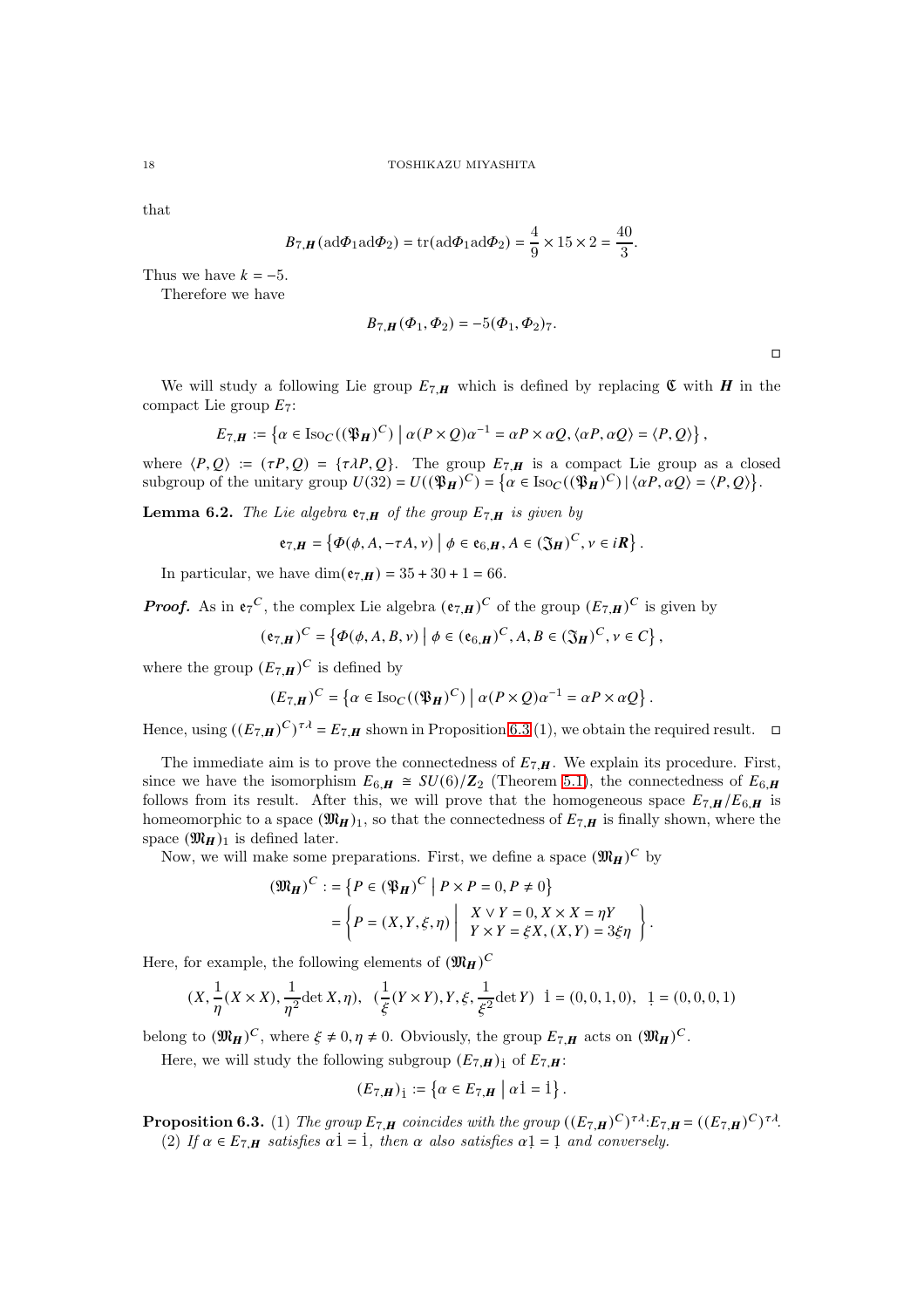**Proof.** (1) Let  $\alpha \in E_{7,H}$ . Then, note that  $\{\alpha P, \alpha Q\} = \{P, Q\}$ ,  $P, Q \in (\mathfrak{P}_H)^C$ , so that it follows from

$$
(P, \lambda Q) = \{P, Q\} = \{\alpha P, \alpha Q\} = (\alpha P, \lambda \alpha Q) = (P, {}^t\alpha \lambda \alpha Q)
$$

that  $\lambda = \iota \alpha \lambda \alpha$ , that is,  $\iota \alpha^{-1} = \lambda \alpha \lambda^{-1}$ . In addition, we have  $\iota \alpha \tau \alpha = \tau$  from  $\langle \alpha P, \alpha Q \rangle = \langle P, Q \rangle$ . Hence, together with the formula  ${}^{t} \alpha^{-1} = \lambda \alpha \lambda^{-1}$  above, that is,  ${}^{t} \alpha = \lambda \alpha^{-1} \lambda^{-1}$ , we have  $(\tau \lambda) \alpha =$  $\alpha(\tau \lambda)$ , so that  $E_{7,H} \subset ((E_{7,H})^C)^{\tau \lambda}$ .

Conversely, let  $\beta \in ((E_{7,H})^C)^{\tau \lambda}$ . Then it follows from  $\langle P, Q \rangle = {\tau \lambda P, Q}$  that

$$
\langle \beta P, \beta Q \rangle = \{ (\tau \lambda) \beta P, \beta Q \} = \{ \beta (\tau \lambda) P, \beta Q \} = \{ \tau \lambda P, Q \} = \langle P, Q \rangle.
$$

Hence we have  $((E_{7,H})^C)^{\tau \lambda} \subset E_{7,H}$ . Thus we have  $E_{7,H} = ((E_{7,H})^C)^{\tau \lambda}$ .

(2) By using the result of (1) above, it follows that  $\alpha$ 1 =  $\alpha(\tau\lambda)(-1) = (\tau\lambda)\alpha(-1) = \tau\lambda(-1) =$ 1. . De la construction de la construction de la construction de la construction de la construction de la constru<br>La construction de la construction de la construction de la construction de la construction de la construction

Then we have the following theorem.

**Proposition 6.4.** The group  $(E_{7,H})_1$  is isomorphic to the group  $E_{6,H}$ :  $(E_{7,H})_1 \cong E_{6,H}$ . In particular, the group  $(E_{7,H})$  is connected.

**Proof.** We associate an element  $\beta \in E_{6,H}$  with the element

$$
\tilde{\beta} = \begin{pmatrix} \beta & 0 & 0 & 0 \\ 0 & \tau \beta \tau & 0 & 0 \\ 0 & 0 & 1 & 0 \\ 0 & 0 & 0 & 1 \end{pmatrix} \in (E_{7,H})_1.
$$

Then, for  $P = (X, Y, \xi, \eta), Q = (Z, W, \zeta, \omega) \in (\mathfrak{P}_H)^C$ , using the formula  $\beta X \vee \tau \beta \tau W = \beta(X \vee \tau \beta)$  $W)\beta^{-1}$ , it follows that

$$
\tilde{\beta}P \times \tilde{\beta}Q = (\beta X, \tau \beta \tau Y, \xi, \eta) \times (\beta Z, \tau \beta \tau W, \zeta, \omega)
$$
\n
$$
= \begin{pmatrix}\n(-1/2)(\beta X \vee \tau \beta \tau W + \beta Z \vee \tau \beta \tau Y) \\
(-1/4)(2\tau \beta \tau Y \times \tau \beta \tau W - \xi \beta Z - \zeta \beta X) \\
(1/4)(2\beta X \times \beta Z - \eta \tau \beta \tau W - \omega \tau \beta \tau Y) \\
(-1/8)((\beta X, \tau \beta \tau W) + (\beta Z, \tau \beta \tau Y) - 3(\xi \omega + \zeta \eta))\n\end{pmatrix}
$$
\n
$$
= \begin{pmatrix}\n(-1/2)(\beta (X \vee W)\beta^{-1} + \beta (Z \vee Y)\beta^{-1} \\
(-1/4)(\beta (2Y \times W - \xi Z - \zeta X)) \\
(1/4)(\tau \beta \tau (2X \times Z - \eta W - \omega Y)) \\
(-1/8)((X, W) + (Z, Y) - 3(\xi \omega + \zeta \eta))\n\end{pmatrix}.
$$

Here, set  $P \times Q =: \Phi(\phi, A, B, \nu)$ , where

$$
\phi = (-1/2)(X \vee W + Z \vee Y), A = (-1/4)(2Y \times W - \xi Z = \zeta X),
$$
  
\n
$$
B = (1/4)(2X \times Z - \eta W - \omega Y), \ v = (1/8)((X, W) + (Z, Y) - 3(\xi \omega + \zeta \eta)),
$$

then we have  $\tilde{\beta}P \times \tilde{\beta}Q = \Phi(\beta \phi \beta^{-1}, \beta A, \tau \beta \tau B, \nu)$ .

On the other hand, for  $R := (S,T,\varsigma,\varrho) \in (\mathfrak{P}_H)^C$ , using the formula  $(\tau \beta \tau)^t \phi(\tau \beta^{-1} \tau) =$  $^t(\beta \phi \beta^{-1}),$  it follows that

$$
\tilde{\beta}(P \times Q)\tilde{\beta}^{-1}R = \tilde{\beta}(P \times Q)(\beta^{-1}S, \tau\beta^{-1}\tau T, \varsigma, \varrho)
$$
  
=: 
$$
\tilde{\beta}\Phi(\phi, A, B, \nu)(\beta^{-1}S, \tau\beta^{-1}\tau T, \varsigma, \varrho) \quad (P \times Q = \varphi(\phi, A, B, \nu))
$$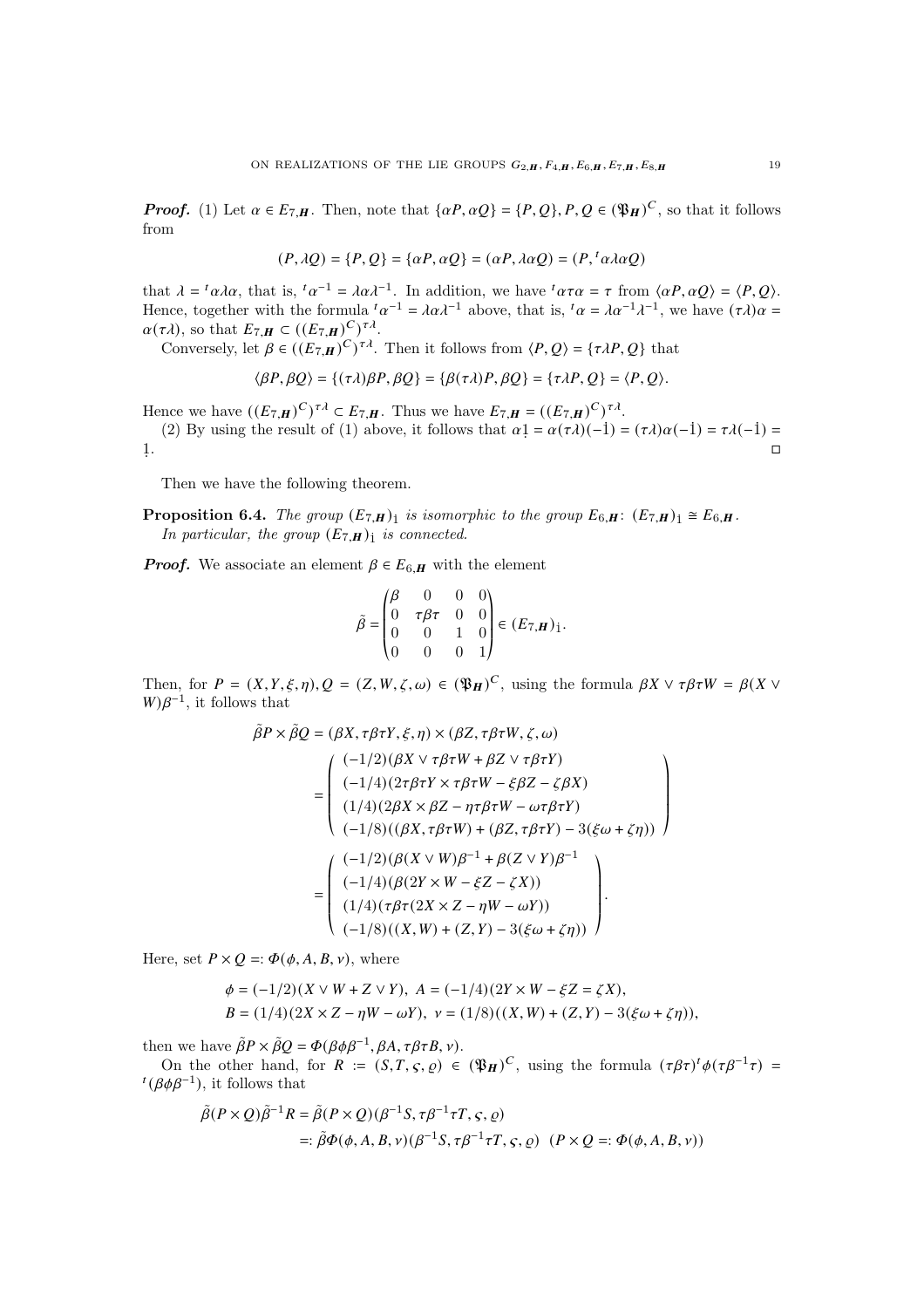$$
\begin{split} &=\beta \left( \begin{array}{c} \phi(\beta^{-1}S)-(1/3)v(\beta^{-1}S)+2B\times(\tau\beta^{-1}\tau T)+\varrho A \\ 2A\times(\beta^{-1}S)-{^{t}}\phi(\tau\beta^{-1}\tau T)+(1/3)v(\tau\beta^{-1}\tau T)+\varsigma B \\ (A,\tau\beta^{-1}\tau T)+\nu\varsigma \\ (B,\beta^{-1}S)-\nu\varrho \end{array} \right)\\ &=\left( \begin{array}{c} \beta\phi\beta^{-1}S-(1/3)vS+\beta(2B\times(\tau\beta^{-1}\tau T))+\varrho\beta A \\ \tau\beta\tau(2A\times(\beta^{-1}S))-(\tau\beta\tau)^{t}\phi(\tau\beta^{-1}\tau)T+(1/3)vT+\varsigma^{t}\beta^{-1}B \\ (\beta A,T)+\nu\varsigma \\ (\tau\beta\tau B,S)-\nu\varrho \\ (B^2)A\times S-{^{t}}(\beta\phi\beta^{-1})T+(1/3)vT+\varsigma(\tau\beta\tau)B \\ (\beta A,T)+\nu\varsigma \\ ((\tau\beta\tau)B,S)-\nu\varrho \end{array} \right)\\ &=\Phi(\beta\phi\beta^{-1},\beta A,(\tau\beta\tau)B,\nu)(S,T,\varsigma,\varrho), \end{split}
$$

that is,  $\tilde{\beta}(P \times Q)\tilde{\beta}^{-1} = \Phi(\beta \phi \beta^{-1}, \beta A, {}^t \beta^{-1} B, \nu)$ . Hence we have  $\tilde{\beta}P \times \tilde{\beta}Q = \tilde{\beta}(P \times Q)\tilde{\beta}^{-1}$ . Moreover, it is easy to verify that  $\langle \tilde{\beta}P, \tilde{\beta}Q \rangle = \langle P, Q \rangle$ . Indeed, for  $P = (X, Y, \xi, \eta), Q = (Z, W, \zeta, \omega) \in (\mathfrak{P}_H)^C$ , note that  $\tau \beta \tau \in E_{7,H}$ , it follows that

$$
\langle \tilde{\beta}P, \tilde{\beta}Q \rangle = \langle (\beta X, (\tau \beta \tau)Y, \xi, \eta), (\beta Z, (\tau \beta \tau)W, \zeta, \omega) \rangle
$$
  
=  $\langle \beta X, \beta Z \rangle + \langle (\tau \beta \tau)Y, (\tau \beta \tau)W \rangle + (\tau \xi) \eta + (\tau \eta) \omega$   
=  $\langle X, Z \rangle + \langle Y, W \rangle + (\tau \xi) \eta + (\tau \eta) \omega$   
=  $\langle P, Q \rangle$ ,

so that we have  $\tilde{\beta} \in E_{7,\mathbf{H}}$ . Moreover, since it is trivial that  $\tilde{\beta}$ **i** = 1, we obtain  $\tilde{\beta} \in (E_{7,\mathbf{H}})$ <sub>1</sub>. Conversely, let  $\alpha \in (E_{7,H})_1$ . Then  $\alpha$  is of the form

$$
\alpha = \begin{pmatrix} \beta & \varepsilon & 0 & 0 \\ \delta & \beta' & 0 & 0 \\ 0 & 0 & 1 & 0 \\ 0 & 0 & 0 & 1 \end{pmatrix}, \ \beta, \beta', \delta, \varepsilon \in \text{Hom}_C((\mathfrak{J}_H)^C).
$$

Indeed, set

$$
\alpha = \begin{pmatrix} \beta & \varepsilon & C & A \\ \delta & \beta' & B & D \\ c & a & v & \lambda \\ b & d & \kappa & \mu \end{pmatrix}, \quad \begin{array}{l} \beta, \beta', \delta, \varepsilon \in \operatorname{Hom}_{C}((\mathfrak{J}_{H})^{C}), \\ a, b, c, d \in \operatorname{Hom}_{C}((\mathfrak{J}_{H})^{C}, C), \\ A, B, C, D \in (\mathfrak{J}_{H})^{C}, \\ \nu, \mu, \lambda, \kappa \in C. \end{array}
$$

Then, since  $\alpha i = i$  implies  $\alpha i = 1$  (Lemma [6.2\(](#page-17-1)2)), it follows that

$$
1 = \alpha 1 = C + B + \dot{\nu} + \kappa
$$
  

$$
1 = \alpha 1 = \dot{A} + D + \dot{\lambda} + \mu.
$$

Hence we have  $A = B = C = D = O(O \text{ is zero matrix}), \kappa = \lambda = 0 \text{ and } \nu = \mu = 1.$  Moreover, it follows from

$$
\{\alpha \dot{X}, \alpha \dot{1}\} = \{\alpha \dot{X}, \alpha 1\} = 0, \ \{\alpha X, \alpha \dot{1}\} = \{\alpha X, \alpha 1\} = 0
$$

that

$$
0 = \{\alpha \dot{X}, \alpha \dot{1}\} = \{(\beta X, \delta X, c(X), b(X)), (0, 0, 1, 0)\} = -b(X),
$$
  
\n
$$
0 = \{\alpha \dot{X}, \alpha \dot{1}\} = \{(\beta X, \delta X, c(X), b(X)), (0, 0, 0, 1)\} = c(X),
$$
  
\n
$$
0 = \{\alpha \dot{1}, \alpha \dot{1}\} = \{(\varepsilon X, \beta' X, a(X), d(X)), (0, 0, 1, 0)\} = -d(X),
$$
  
\n
$$
0 = \{\alpha \dot{1}, \alpha \dot{1}\} = \{(\varepsilon X, \beta' X, a(X), d(X)), (0, 0, 0, 1)\} = a(X),
$$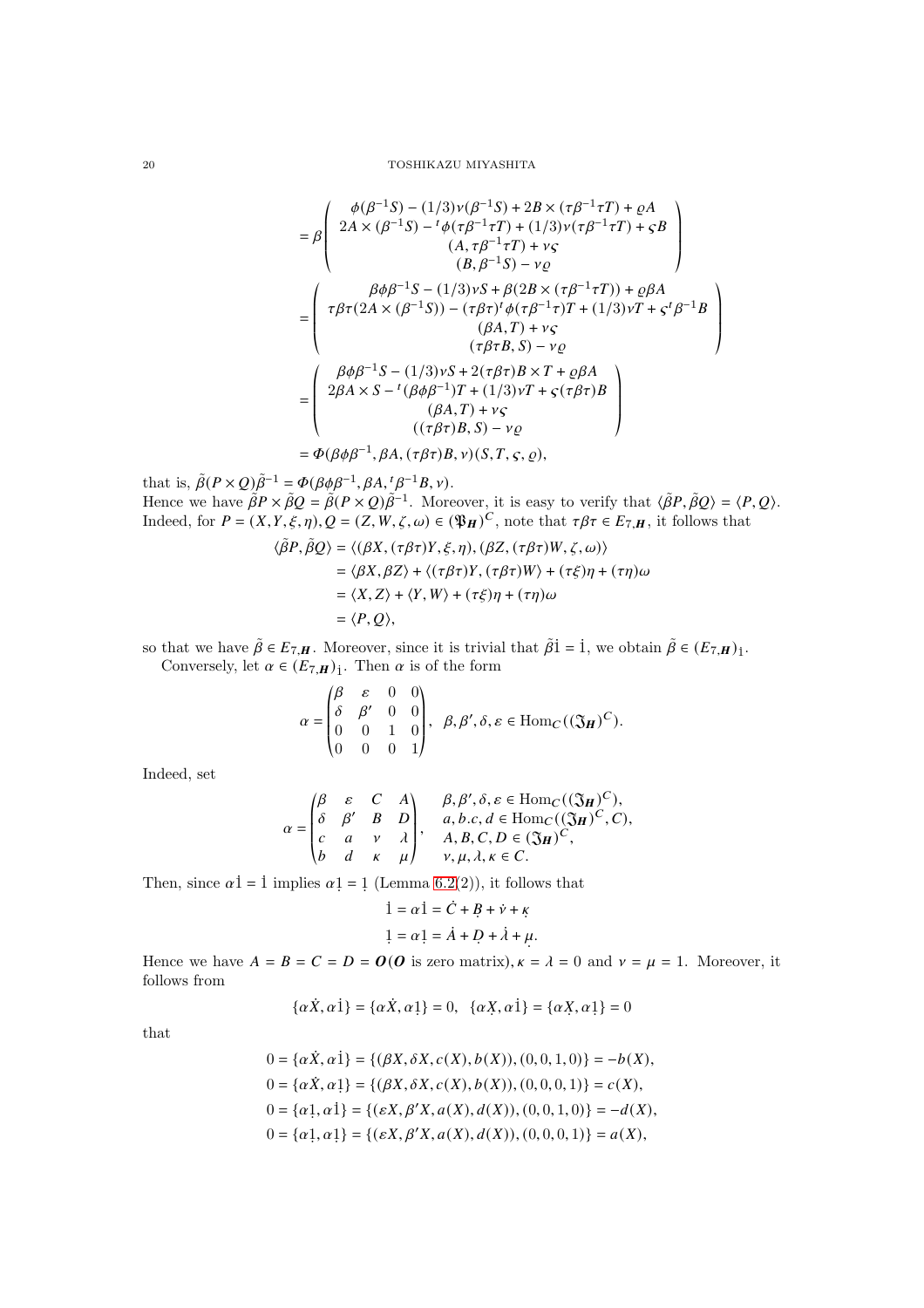that is,  $-b(X) = c(X) = -d(X) = a(X) = 0$  hold for all  $X \in (\mathfrak{F}_H)^C$ . Hence we have  $a = b = c$  $d = 0$ . With above,  $\alpha$  is of the form above.

The group  $(E_{7,H})_1$  act on the space  $(\mathfrak{M}_H)^C$ , obviously. Hence, for  $(X, \frac{1}{n})$  $\frac{1}{\eta}(X \times X), \frac{1}{\eta^2}$  $\frac{1}{\eta^2}$ det $X, \eta$ )  $\in$  $(\mathfrak{M}_{\mathbf{H}})^{\mathbf{C}}, \eta \neq 0$ , since it follows that

$$
(*)\cdots\alpha(X,\frac{1}{\eta}(X\times X),\frac{1}{\eta^2}\text{det}X,\eta)=(\beta X+\frac{1}{\eta}\varepsilon(X\times X),\delta X+\frac{1}{\eta}\beta'(X\times X),\frac{1}{\eta^2}\text{det}X,\eta)\in(\mathfrak{M}_{{\pmb H}})^C,
$$

the following formula

$$
(\beta X + \frac{1}{\eta} \varepsilon(X \times X)) \times (\beta X + \frac{1}{\eta} \varepsilon(X \times X)) = \eta(\delta X + \frac{1}{\eta} \beta'(X \times X))
$$

holds for all  $\eta \in \mathcal{C}, \eta \neq 0$ . Hence the formula above holds for  $\eta = 1, -1, 2, -2, 1/4$ , so that we have that  $\delta X = 0$  holds for all  $X \in (\mathfrak{F}_H)^C$ . Thus we obtain  $\delta = 0$ . Moreover, for  $(\frac{1}{\epsilon})$  $\frac{1}{\xi}(Y \times$  $(Y), Y, \xi, \frac{1}{\xi}$  $\frac{1}{\xi^2}$ det*Y*)  $\in (\mathfrak{M}_H)^C$ ,  $\xi \neq 0$ , by doing a similar computation above, we have that the formula  $\beta' Y \times \beta' Y = \beta(Y \times Y) + \xi \varepsilon(Y)$  holds for all  $\xi \in C, \xi \neq 0$ . Hence the formula above holds for  $\xi = 1, -1$ , so that we have that  $\varepsilon(Y) = 0$  holds for all  $Y \in (\mathfrak{F}_H)^C$ . Thus we obtain  $\varepsilon = 0$ . Therefore  $\alpha$  is of the form

$$
\alpha = \begin{pmatrix} \beta & 0 & 0 & 0 \\ 0 & \beta' & 0 & 0 \\ 0 & 0 & 1 & 0 \\ 0 & 0 & 0 & 1 \end{pmatrix}, \ \ \beta, \beta' \in \text{Hom}_C((\mathfrak{J}_H)^C).
$$

Again, in the formula (\*) above, set  $\eta = 1$ . Then the condition  $\alpha(X, X \times X, \det X, 1) \in (\mathfrak{M}_H)^C$ implies

$$
\left\{ \begin{array}{l} \beta X\times \beta X=\beta'(X\times X) \\ (\beta X,\beta'(X\times X))=3{\rm det}X. \end{array} \right.
$$

Hence it follows from two formulas above that

$$
3\det(\beta X) = (\beta X, \beta X \times \beta X) = (\beta X, \beta'(X \times X)) = 3\det X,
$$

that is, det  $(\beta X) = \det X$ . Moreover,  $\langle \alpha \dot{X}, \alpha \dot{X}' \rangle = \langle \dot{X}, \dot{X}' \rangle$  implies  $\langle \beta X, \beta X' \rangle = \langle X, X' \rangle$ . Thus we have  $\beta \in E_{6, H}$ .

Next, as for  $\beta'$ , using the formula  $\beta X \times \beta X = \beta'(X \times X)$ , it follows from  $\beta \in E_{6,H}$  that

$$
\beta'(X \times X) = \beta X \times \beta X = \tau \beta \tau(X \times X),
$$

that is  $\beta'(X \times X) = \tau \beta \tau(X \times X) \cdots$  (\*\*).

Therefore we can obtain

$$
\beta'=\tau\beta\tau.
$$

Indeed, set  $X \times X$  instead of X in the formula (\*\*), then we have the following formula

$$
(\det X)\beta'X = (\det X)\tau\beta\tau X.
$$

In the case where det  $X \neq 0$ , we have  $\beta' X = \tau \beta \tau X$  for all  $X \in (\mathfrak{F}_H)^C$ , that is  $\beta' = \tau \beta \tau$ . In the case det  $X = 0$ . We consider a space  $S := \{ X \in (\mathfrak{F}_H)^C \mid \det X \neq 0 \}$ . Then it follows from  $\overline{S} = (\mathfrak{F}_H)^C$ that S is dense in  $(\mathfrak{F}_H)^C$ , and since  $\beta', \tau \beta \tau \in \text{Hom}_{\mathcal{C}}((\mathfrak{F}_H)^C)$  are continuous mappings and agree on *S*, these also agree on  $(\mathfrak{F}_H)^C$ . Namely,  $\beta' = \tau \beta \tau$  holds even if det  $X = 0$ .

Finally, the connectedness of the group  $(E_{7,H})$  follows from the connectedness of the group  $E_{6,H}$ .

Consequently, the proof of this proposition is completed.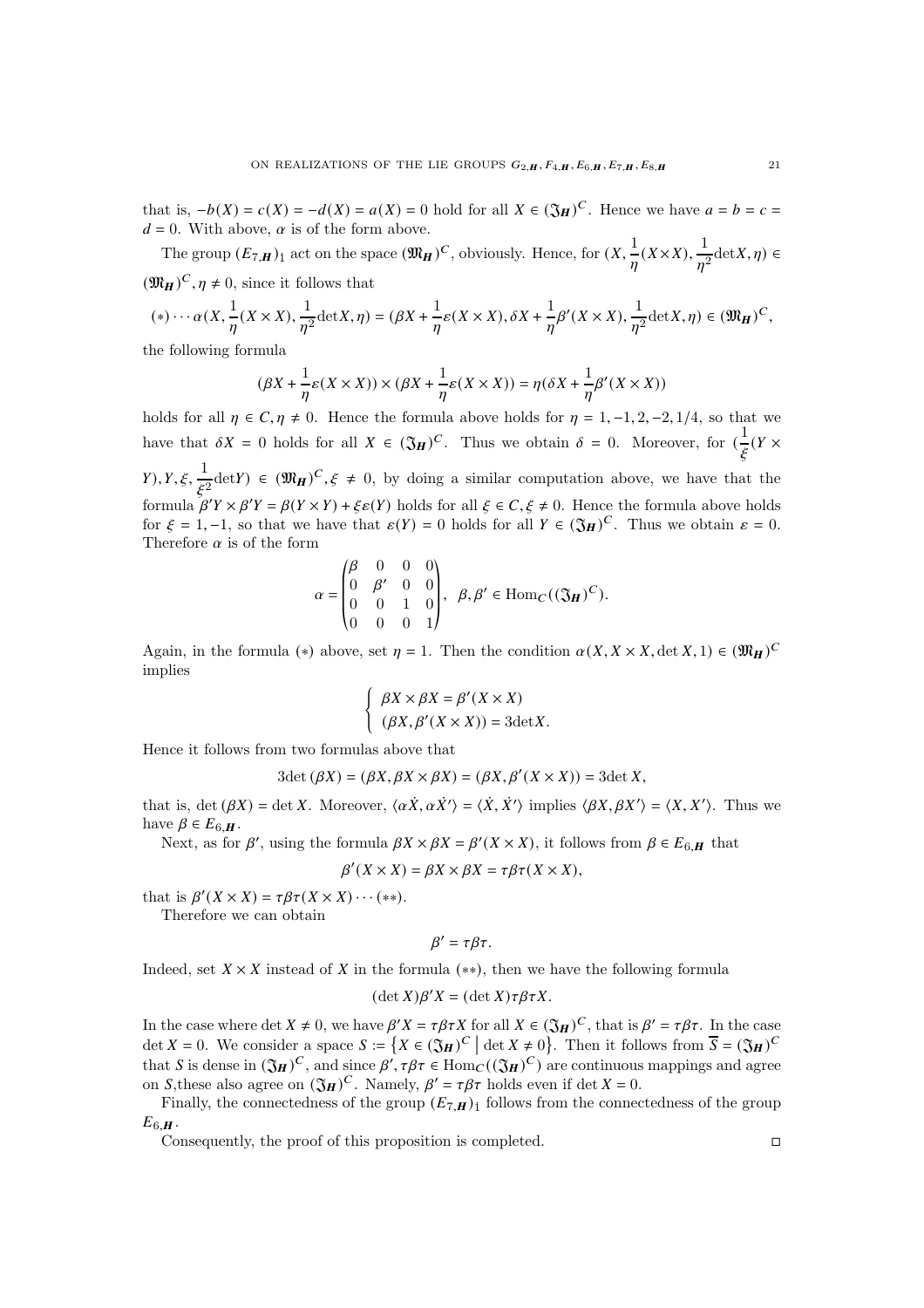Here, we prove the useful lemma in order to prove Theorem [6.6](#page-22-0) below.

<span id="page-21-0"></span>**Lemma 6.5.** Any element  $P \in (\mathfrak{M}_H)^C$  can be transformed to a diagonal form by some element  $\alpha \in (E_{7,H})_0$ :

$$
\alpha P = (X, Y, \xi, \eta), \quad X, Y: \text{ diagonal forms, } \xi > 0.
$$

**Proof.** Before proving this lemma, we prove the following claim.

**Claim.** Any element  $P \in (\mathfrak{J}_H)^C$  can be transformed to a diagonal form by some element  $\beta \in E_{6,H}$ :

$$
\beta X = \begin{pmatrix} \xi_1 & 0 & 0 \\ 0 & \xi_2 & 0 \\ 0 & 0 & \xi_3 \end{pmatrix}, \ \xi_i \in C.
$$

**Proof.** The proof of this claim can be proved in exactly the same way as the proof of [\[9,](#page-59-0) Proposition 3.8.2], so its proof is omitted.  $\square$ 

We start to prove the proof and will first show that  $P$  can be transformed to a diagonal form with  $\xi \neq 0$ .

Let  $P = (X, Y, \xi, \eta) \in (\mathfrak{M}_H)^C$ .

Case (i) where  $P = (X, Y, \xi, \eta), \xi \neq 0$ . Then we choose  $\beta \in E_{6,H}$  such that  $\tau \beta \tau Y$  is a diagonal form (Claim). Hence since it follows from  $X = (1/\xi)(Y \times Y)$  that

$$
\beta X = \frac{1}{\xi} \beta(Y \times Y) = \frac{1}{\xi} (\tau \beta \tau Y \times \tau \beta \tau Y),
$$

 $\beta X$  is also a diagonal form. Thus P is a diagonal form.

Case (ii) where  $P = (X, Y, 0, \eta), Y \neq 0$ . As in the Case (i), we choose  $\beta \in E_{6,H}$  such that  $\tau \beta \tau Y$ is a diagonal form:

$$
\tau\beta\tau Y := \mathrm{diag}(\eta_1, \eta_2, \eta_3), \ \ \eta_i \in C.
$$

Hence, from  $Y \neq 0$ , some  $\eta_i$  is non-zero:  $\eta_i \neq 0$ . For this  $\eta_i \in C$ , we choose  $\alpha_i(a) := \exp(\Phi(0, aE_i, \mathbf{E})$  $-\tau aE_i, 0)$ ) ∈  $(E_{7,H})_0, a \in C, a \neq 0$  (Lemma [6.2\)](#page-17-1). The action of  $\alpha_i(a)$  to  $(\mathfrak{P}_H)^C$  is given as follows:

$$
\alpha_i(a)(X,Y,\xi,\eta) = \begin{pmatrix} (1+(\cos|a|-1)p_i)X - 2\tau a \frac{\sin|a|}{|a|} E_i \times Y + \eta a \frac{\sin|a|}{|a|} E_i \\ 2a \frac{\sin|a|}{|a|} E_i \times X + (1+(\cos|a|-1)p_i)Y - \xi \tau a \frac{\sin|a|}{|a|} E_i \\ (a \frac{\sin|a|}{|a|} E_i, Y) + \xi \cos|a| \\ (-\tau a \frac{\sin|a|}{|a|} E_i, X) + \eta \cos|a| \end{pmatrix},
$$

where  $p_i : (\mathfrak{F}_H)^C \to (\mathfrak{F}_H)^C$  is defined by  $p_i(X) = (X, E_i)E_i + 4E_i \times (E_i \times X)$  (cf. [\[4,](#page-59-2) Lemma  $(4.3.4)$ .

Apply  $\alpha_i(-\pi/2)$  on  $\beta P = (\beta X, \tau \beta \tau Y, 0, \eta)$ , then we have the following

$$
\alpha_i \left( -\frac{\pi}{2} \right) (\beta P) = \alpha_i \left( -\frac{\pi}{2} \right) (\beta X, \tau \beta \tau Y, 0, \eta)
$$

$$
= \begin{pmatrix} (1 - p_i)(\beta X) + 2E_i \times (\tau \beta \tau Y) - \eta E_i \\ -2E_i \times (\beta X) + (1 - p_i)(\tau \beta \tau Y) \\ (-E_i, \tau \beta \tau Y) \\ (E_i, \beta X) \end{pmatrix}
$$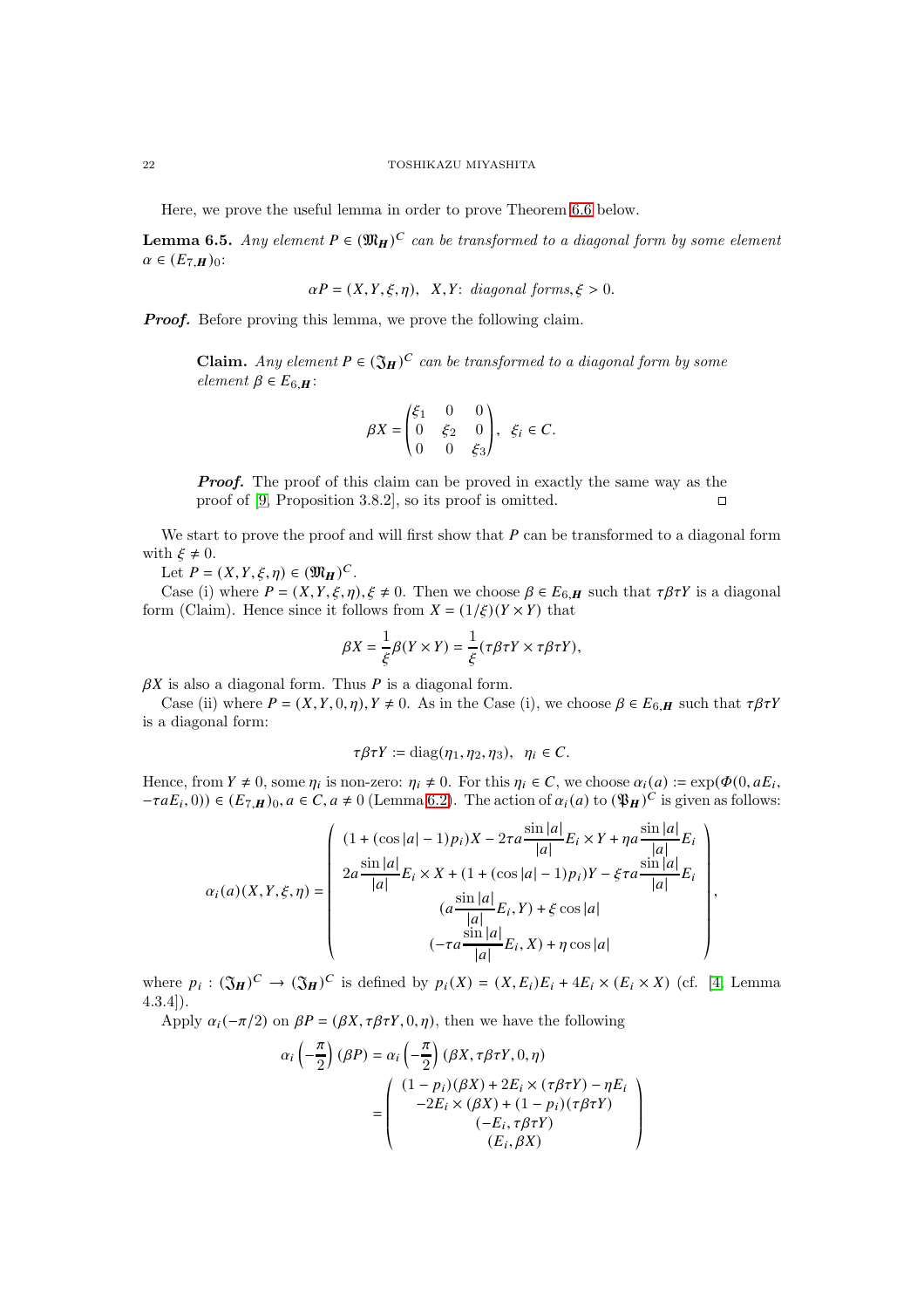$$
= \left(\begin{array}{c} * \\ * \\ -\eta_i \\ * \end{array}\right), \ \eta_i \neq 0.
$$

Hence this case reduces to Case (i).

Case (iii) where  $P = (X, 0, 0, \eta), X \neq 0$ . We choose  $\beta \in E_{6,H}$  such that  $\beta X = \text{diag}(\xi_1, \xi_2, \xi_3)$ ,  $\xi_i \in C$ . Then some  $\xi_i$  is non-zero from  $\beta X \neq 0$ :  $\xi_i \neq 0$ . Apply  $\alpha_{i+1}(-\pi/2)$  on  $\beta P = (\beta X, 0, 0, \eta)$ , then we have the following

$$
\alpha_{i+1}\left(-\frac{\pi}{2}\right)(\beta P) = \alpha_{i+1}\left(-\frac{\pi}{2}\right)(\beta X, 0, 0, \eta)
$$
  
\n
$$
= \alpha_{i+1}\left(-\frac{\pi}{2}\right)(\xi_i E_i + \xi_{i+1} E_{i+1} + \xi_{i+2} E_{i+2}, 0, 0, \eta)
$$
  
\n
$$
= ((1 - p_{i+1})(\xi_i E_i + \xi_{i+1} E_{i+1} + \xi_{i+2} E_{i+2}) - \eta E_{i+1},
$$
  
\n
$$
-2E_{i+1} \times (\xi_i E_i + \xi_{i+1} E_{i+1} + \xi_{i+2} E_{i+2}), 0, (E_{i+1}, \xi_i E_i + \xi_{i+1} E_{i+1} + \xi_{i+2} E_{i+2}))
$$
  
\n
$$
= (*, -\xi_i E_{i+2} - \xi_{i+2} E_i, 0, *), \quad \xi_i \neq 0.
$$

Hence this case reduces to Case (ii).

Case (iv) where  $P = (0, 0, 0, \eta), \eta \neq 0$ . We choose  $\alpha_1(a) \in (E_{7,H})_0$ , set  $a = -\pi/2$ . Apply  $\alpha_1(-\pi/2)$  on P, then we have the following

$$
\alpha_1 \left( -\frac{\pi}{2} \right) P = \alpha_1 \left( -\frac{\pi}{2} \right) (0, 0, 0, \eta) = (\eta E_1, 0, 0, 0), \quad \eta \neq 0.
$$

Hence this case reduces to Case (iii).

With above, it was shown that  $P$  can be transformed to a diagonal form with  $\xi \neq 0$ . Finally, for  $\theta \in U(1) := \{ \theta \in C \mid (\tau \theta) \theta = 1 \}$ , we define a mapping  $\phi : (\mathfrak{P}_H)^C \to (\mathfrak{P}_H)^C$  by

$$
\phi(\theta)(X, Y, \xi, \eta) = (\theta^{-1}X, \theta Y, \theta^3 \xi, \theta^{-3} \eta).
$$

Then we have  $\phi(\theta) \in E_{7,H}$ . For a given  $P = (X, Y, \xi, \eta)$  transformed to a diagonal form with  $\xi \neq 0$ , since we can choose some  $\theta \in U(1)$  such that  $\xi \theta^3 > 0$ , we obtain  $P \in (\mathfrak{M}_H)^C$  of the required form. The proof is completed.

We define a space  $((\mathfrak{M}_{H})^{C})_{1}$  by

$$
(\mathfrak{M}_{\pmb{H}}{}^C)_1 := \left\{P \in (\mathfrak{M}_{\pmb{H}})^C \bigm| \langle P, P \rangle = 1 \right\}.
$$

Then we have the following theorem.

<span id="page-22-0"></span>**Theorem 6.6.** The homogeneous space  $E_{7,H}/E_{6,H}$  is homeomorphic to the space  $((\mathfrak{M}_{H})^C)_{1}$ :  $E_{7,H}/E_{6,H} \simeq ((\mathfrak{M}_H)^C)_1.$ 

In particular, the group  $E_{7,H}$  is connected.

**Proof.** For  $\alpha \in E_{7,H}$  and  $P \in ((\mathfrak{M}_H)^C)_1$ , we have  $\alpha P \in ((\mathfrak{M}_H)^C)_1$ . Hence  $E_{7,H}$  acts on  $((\mathfrak{M}_{\mathbf{H}})^{C})_1$ . We will prove that the group  $(E_7)_0$  acts transitively on  $((\mathfrak{M}_{\mathbf{H}})^{C})_1$ . In order to prove this, it is sufficient to show that any element  $P \in ((\mathfrak{M}_{\mathbf{H}})^{C})_1$  can be transformed to  $(0, 0, 1, 0) \in ((\mathfrak{M}_H)^C)_1$  by some  $\alpha \in (E_{7,H})_0$ . Now,  $P \in ((\mathfrak{M}_H)^C)_1$  can be transformed to a diagonal form by  $\alpha \in (E_{7,H})_0$ :

$$
\alpha P = \left(\frac{1}{\xi} \begin{pmatrix} \eta_2 \eta_3 & 0 & 0 \\ 0 & \eta_3 \eta_1 & 0 \\ 0 & 0 & \eta_1 \eta_2 \end{pmatrix}, \begin{pmatrix} \eta_1 & 0 & 0 \\ 0 & \eta_2 & 0 \\ 0 & 0 & \eta_3 \end{pmatrix}, \xi, \frac{1}{\xi^2} \eta_1 \eta_2 \eta_3, \xi > 0
$$

(Lemma [6.5\)](#page-21-0). From the condition  $\langle \alpha P, \alpha P \rangle = \langle P, P \rangle = 1$ , we have

$$
\frac{1}{\xi^2} \left( |\eta_2 \eta_3|^2 + |\eta_3 \eta_1|^2 + |\eta_1 \eta_2|^2 \right) + \left( |\eta_1|^2 + |\eta_2|^2 + |\eta_3|^2 \right) + \xi^2 + \frac{1}{\xi^4} |\eta_1 \eta_2 \eta_3|^2 = 1,
$$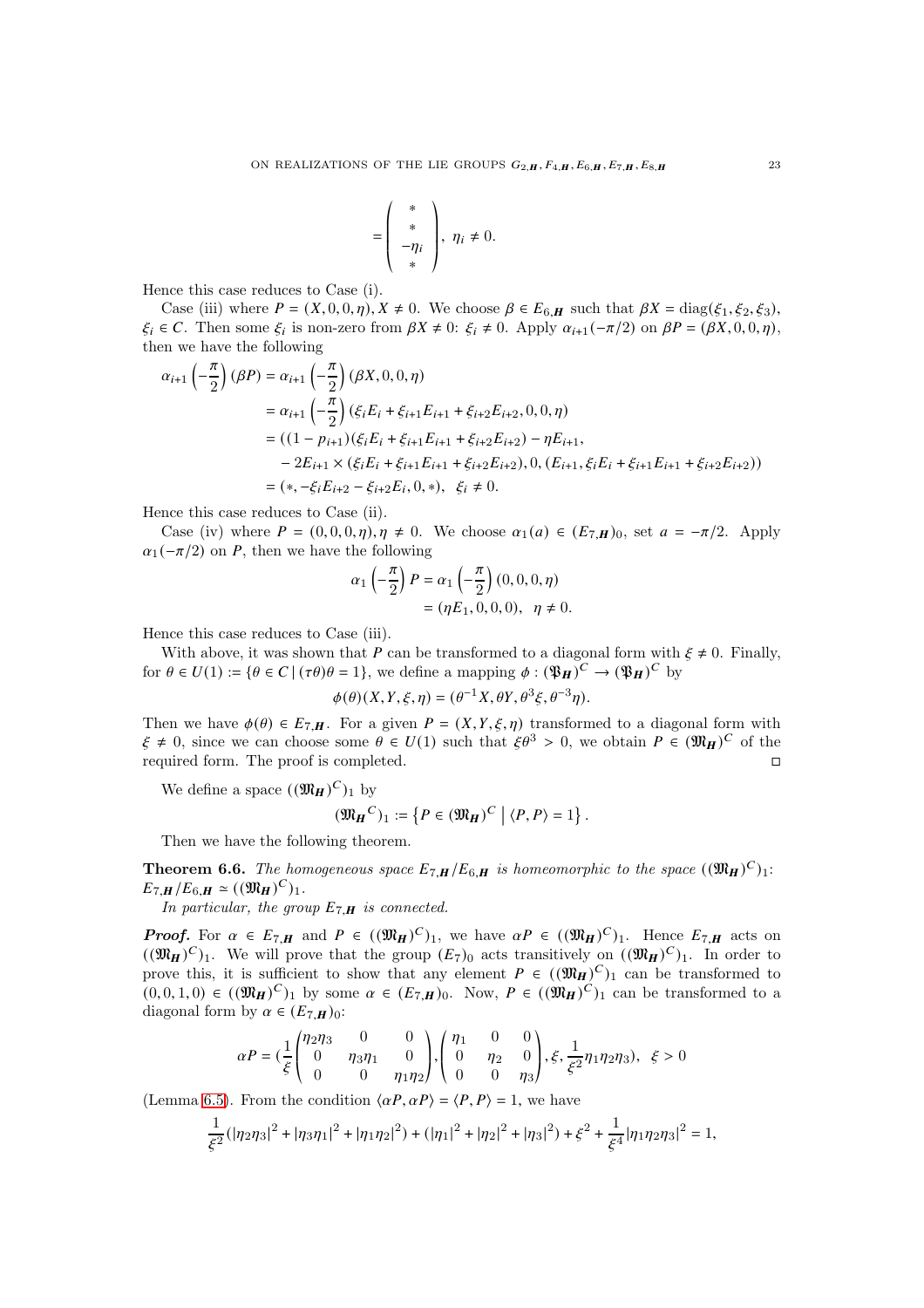that is,

$$
\left(1 + \frac{|\eta_1|^2}{\xi^2}\right)\left(1 + \frac{|\eta_2|^2}{\xi^2}\right)\left(1 + \frac{|\eta_3|^2}{\xi^2}\right) = \frac{1}{\xi^2}.\tag{*}
$$

We choose  $r_1, r_2, r_3 \in \mathbb{R}$ ,  $0 \le r_i \le \pi/2$  such that  $\tan r_i = |\eta_i|/\xi$ ,  $i = 1, 2, 3$ , then  $(*)$  becomes

 $\xi = \cos r_1 \cos r_2 \cos r_3$ .

By setting  $a_i := (\eta_i/|\eta_i|)r_i$ ,  $i = 1, 2, 3$  (if  $\eta_i = 0$ , then  $a_i$  means 0), we have

$$
r_i = |a_i|, \ \ \eta_i = \frac{1}{|a_i|} \frac{\eta_i}{|\eta_i|} r_i \frac{|\eta_i|}{\xi} \xi = \frac{a_i}{|a_i|} \tan r_i \cos r_1 \cos r_2 \cos r_3.
$$

Hence we see that  $\alpha P$  is of the form

$$
aP
$$
\n
$$
\begin{pmatrix}\n\cos |a_1|a_2 \frac{\sin |a_2|}{|a_2|} a_3 \frac{\sin |a_3|}{|a_3|} & 0 & 0 \\
0 & a_1 \frac{\sin |a_1|}{|a_1|} \cos |a_2|a_3 \frac{\sin |a_3|}{|a_3|} & 0 \\
0 & 0 & a_1 \frac{\sin |a_1|}{|a_1|} a_2 \frac{\sin |a_2|}{|a_2|} \cos |a_3|\n\end{pmatrix}
$$
\n
$$
= \begin{pmatrix}\n\frac{a_1 \sin |a_1|}{|a_1|} \cos |a_2| \cos |a_3| & 0 & 0 \\
0 & \cos |a_1|a_2 \frac{\sin |a_2|}{|a_2|} \cos |a_3| & 0 \\
0 & 0 & \cos |a_1| \cos |a_2| \cos |a_3|\n\end{pmatrix}
$$
\n
$$
= \begin{pmatrix}\n\frac{\sin |a_1|}{|a_1|} \cos |a_2| \cos |a_3| & 0 \\
0 & 0 & \cos |a_1| \cos |a_2| \cos |a_3|\n\end{pmatrix}
$$
\n
$$
= \begin{pmatrix}\n\frac{\sin |a_1|}{|a_1|} \cos |a_2| \cos |a_3| & 0 \\
\cos |a_1| \cos |a_2| \cos |a_3| & 0 \\
\cos |a_1| \cos |a_2| \cos |a_3|\n\end{pmatrix}
$$

Thus, using  $\alpha_i(a)$  defined in the proof of Lemma [6.5,](#page-21-0)  $\alpha P$  is expressed by

$$
\alpha P = \alpha_3(a_3)\alpha_2(a_2)\alpha_1(a_1)(0,0,1,0),
$$

that is,

$$
\alpha_1(a_1)^{-1}\alpha_2(a_2)^{-1}\alpha_3(a_3)^{-1}(\alpha P) = (0,0,1,0).
$$

This shows the transitivity of  $(E_{7,H})_0$ . Since we have  $((\mathfrak{M}_{H})^C)_1 = (E_{7,H})_0(0,0,1,0), ((\mathfrak{M}_{H})^C)_1$ is connected. The group  $E_{7,H}$  acts transitively on  $((\mathfrak{M}_{H})^C)_1$  and the isotropy subgroup of  $E_{7,H}$  at  $1 = (0, 0, 1, 0) \in ((\mathfrak{M}_H)^C)_1$  is  $E_{6,H}$  (Proposition [6.3\)](#page-17-0). Therefore we have the required homeomorphism

$$
E_{7,\boldsymbol{H}}/E_{6,\boldsymbol{H}}\simeq((\mathfrak{M}_{\boldsymbol{H}})^C)_1.
$$

Finally, the connectedness of  $E_{7,H}$  follows from the connectedness of  $((\mathfrak{M}_{H})^{C})_{1}$  and  $E_{6,H}$ .  $\Box$ 

Here, we prove the following lemma.

<span id="page-23-0"></span>**Lemma 6.7.** The group  $(E_{7,H})^C$  is an algebraic subgroup of the general linear group  $GL(32, C)$  = Iso $_C((\mathfrak{P}_H)^C)$  and satisfies the condition that  $\alpha \in (E_{7,H})^C$  implies  $\alpha^* = (\tau \lambda) \alpha^{-1} (\lambda^{-1} \tau) \in$  $(E_{7,H})^C$ , where  $\alpha^*$  is the conjugate transpose of  $\alpha$  with respect to the Hermite inner product  $\langle P, Q \rangle$ : $\langle \alpha^* P, Q \rangle = \langle P, \alpha Q \rangle$ .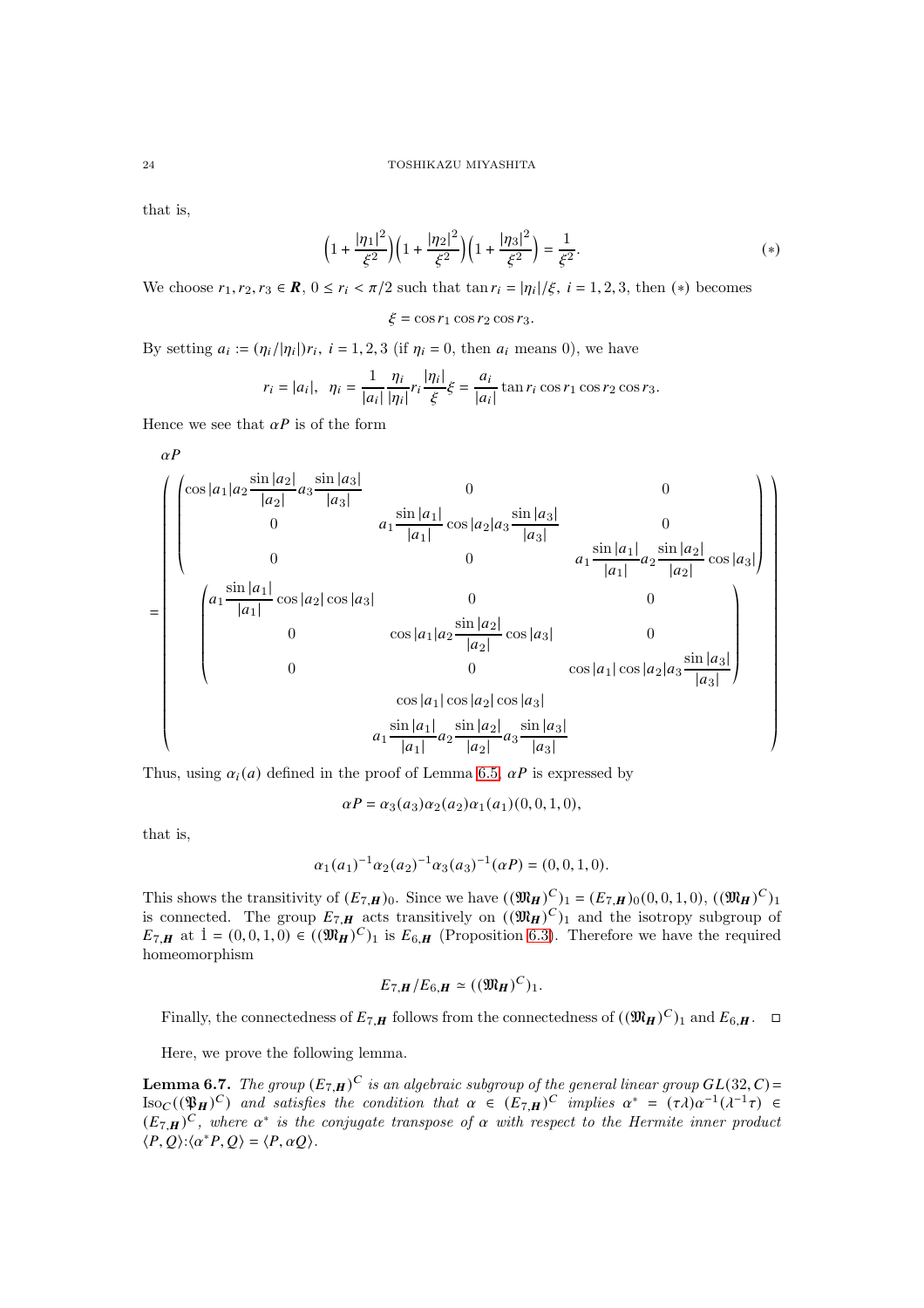**Proof.** First, it is easy to verify that  $\alpha^* = (\tau \lambda) \alpha^{-1} (\lambda^{-1} \tau)$ . Indeed, for any  $P, Q \in (\mathfrak{P}_H)^C$ , it follows from

$$
\langle \alpha^* P, Q \rangle = \langle P, \alpha Q \rangle = \{ \tau \lambda P, \alpha Q \} = \{ \alpha \alpha^{-1} \tau \lambda P, \alpha Q \}
$$

$$
= \{ \alpha^{-1} \tau \lambda P, Q \} = \{ (\tau \lambda)(\lambda^{-1} \tau) \alpha^{-1} \tau \lambda P, Q \}
$$

$$
= \langle (\lambda^{-1} \tau) \alpha^{-1} (\tau \lambda) P, Q \rangle
$$

that  $\alpha^* = (\lambda^{-1}\tau)\alpha^{-1}(\tau\lambda)$ , that is,  $\alpha^* = (\tau\lambda)\alpha^{-1}(\lambda^{-1}\tau)$ . Subsequently, we will show  $\alpha^* \in (E_{7,\mathbf{H}})^C$ . It is clear that  $\alpha^* \in \text{Iso}_C((\mathfrak{P}_H)^C)$  and it follows from  $\tau P \times \tau Q = \tau (P \times Q) \tau$  and  $\lambda \in (E_{7,H})^C$ that

$$
\alpha^* P \times \alpha^* Q = (\tau \lambda) \alpha^{-1} (\lambda^{-1} \tau) P \times (\tau \lambda) \alpha^{-1} (\lambda^{-1} \tau) Q
$$
  

$$
= \tau (\lambda \alpha^{-1} (\lambda^{-1} \tau) P \times \lambda \alpha^{-1} (\lambda^{-1} \tau) Q) \tau
$$
  

$$
= \tau \lambda (\alpha^{-1} (\lambda^{-1} \tau) P \times \alpha^{-1} (\lambda^{-1} \tau) Q) \lambda^{-1} \tau
$$
  

$$
= \tau \lambda \alpha^{-1} ((\lambda^{-1} \tau) P \times (\lambda^{-1} \tau) Q) \alpha \lambda^{-1} \tau
$$
  

$$
= (\tau \lambda) \alpha^{-1} (\lambda \tau) (P \times Q) (\tau \lambda^{-1}) \alpha (\lambda^{-1} \tau)
$$
  

$$
= \alpha^* (P \times Q) \alpha^{*-1}.
$$

Hence we have  $\alpha^* \in (E_{7,H})^C$ .

Finally, the group  $(E_{7,H})^C$  is defined by the algebraic relation  $\alpha P \times \alpha Q = \alpha (P \times Q) \alpha^{-1}$ , so that  $(E_{7,H})^C$  is algebraic.

Let  $O((\mathfrak{B}_H)^C)$  be the orthogonal subgroup  $GL(32, C) = \text{Iso}_C((\mathfrak{B}_H)^C)$ :

$$
O(32, C) = O((\mathfrak{P}_H)^C) := \left\{ \alpha \in \text{Iso}_C((\mathfrak{P}_H)^C) \mid \langle \alpha P, \alpha Q \rangle = \langle P, Q \rangle \right\}
$$

Then we have the following

$$
(E_{7,H})^C \cap O((\mathfrak{P}_H)^C) = \{ \alpha \in \text{Iso}_C((\mathfrak{P}_H)^C) \mid \alpha P \times \alpha Q = \alpha (P \times Q) \alpha^{-1}, \langle \alpha P, \alpha Q \rangle = \langle P, Q \rangle \}
$$
  
=  $E_{7,H}$ .

Using Chevalley's lemma ([\[1,](#page-59-8) Lemma 2]), we have a homeomorphism

$$
(E_{7,H})^C \simeq ((E_{7,H})^C \cap O((\mathfrak{P}_H)^C)) \times R^d
$$
  
=  $E_{7,H} \times R^d$ ,

where the dimension  $d$  of the Euclidian part is computed by Lemma [6.2](#page-17-1) as follows.

$$
d = \dim((E_{7,H})^C) - \dim(E_{7,H}) = 66 \times 2 - 66 = 66.
$$

With above, we have the following theorem needed in the next section.

<span id="page-24-0"></span>**Theorem 6.8.** The group  $(E_{7,H})^C$  is homeomorphic to the topological product of the group  $E_{7,H}$  and a 66-dimensional Euclidian space  $\mathbb{R}^{66}$ :

$$
(E_{7,H})^C \simeq E_{7,H} \times \mathbf{R}^{66}.
$$

In particular, the group  $(E_{7,H})^C$  is connected.

**Proof.** The first half has already been shown above. The connectedness of the group  $(E_{7,H})^C$ follows from the connectedness of the group  $E_{7,H}$  (Theorem [6.6\)](#page-22-0).

Using the *C*-linear transformations  $\varepsilon_1, \varepsilon_2$  defined in previous section and the semi-linear transformation  $\tau \lambda$  of  $(\mathfrak{P}_H)^C$ , we define a 12-dimensional  $\mathbb{R}$ -vector space  $V^{12}$  by

$$
V^{12} := \{ P \in \mathfrak{P}^C \mid \varepsilon_1 P = -iP, \varepsilon_2(\tau \lambda) P = P \}
$$
  
= 
$$
\{ P = (X, -\varepsilon_2 \tau X, 0, 0) \mid X = F_1(x_1) + F_2(x_2) + F_3(x_3), x_i \in (H^C e_4)_{\varepsilon_1} \}
$$

.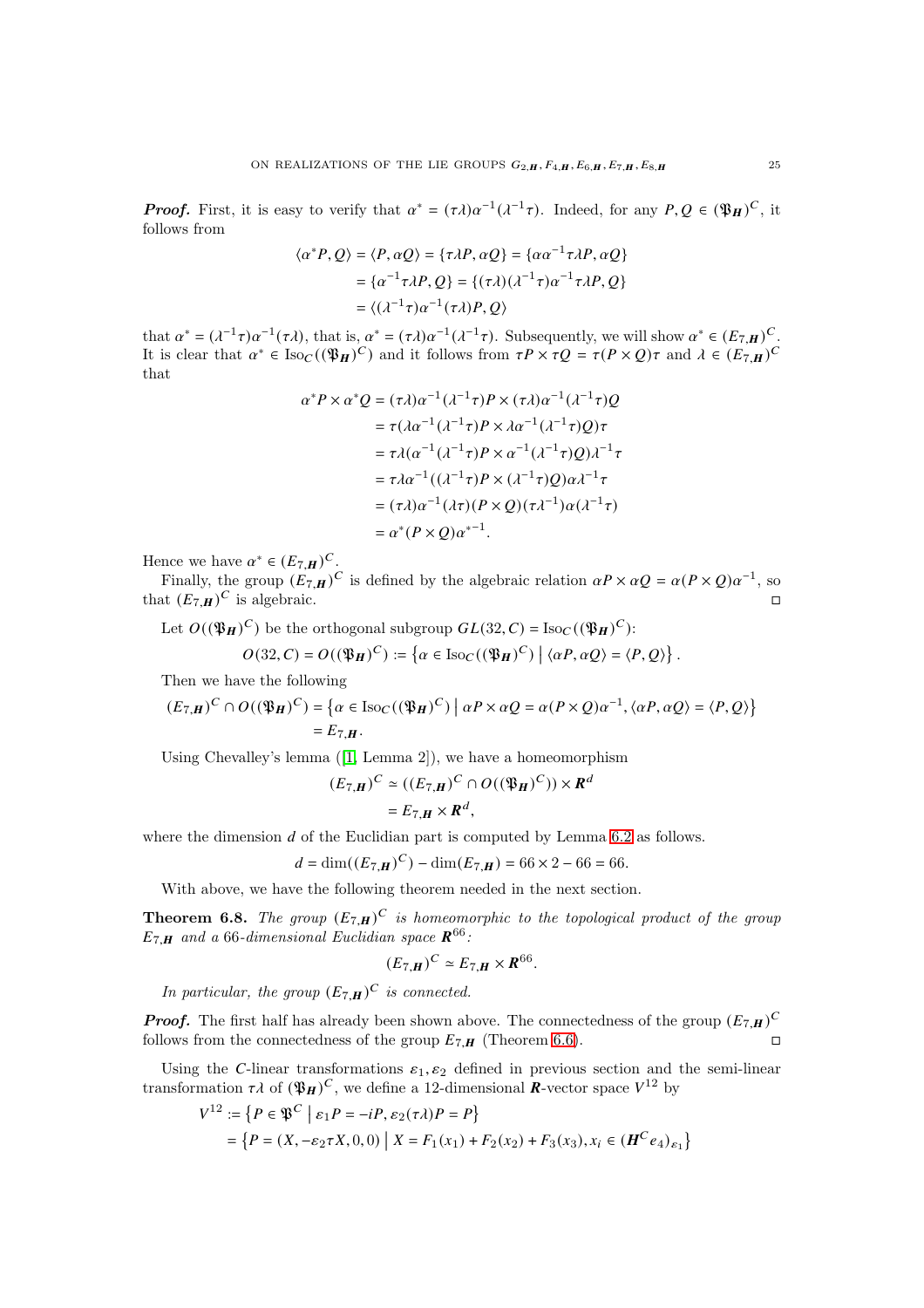$$
=\left\{P=(\begin{pmatrix}0&x_3&\overline{x_2}\\ \overline{x_3}&0&x_1\\ x_2&\overline{x_1}&0\end{pmatrix},\begin{pmatrix}0&-\varepsilon_2\tau x_3&-\overline{\varepsilon_2\tau x_2}\\ -\varepsilon_2\tau x_3&0&-\varepsilon_2\tau x_1\\ -\varepsilon_2\tau x_2&-\overline{\varepsilon_2\tau x_1}&0\end{pmatrix},0,0)\right\vert x_i\in(\pmb{H}^C e_4)_{\varepsilon_1}\right\}
$$

with the norm

$$
(P,P)_{\varepsilon_2}:=\frac{1}{8}\left\{P,\varepsilon_2P\right\},\,
$$

where  $(H^C e_4)_{\varepsilon_1} := \{ x \in \mathbb{C}^C \mid x = p(e_4 + ie_5) + q(e_6 - ie_7), p, q \in C \}.$  Let  $x = p(e_4 + ie_5) + q(e_6 - ie_7)$  $ie_7$ )  $\in$   $(H^Ce_4)_{\varepsilon_1}$ , then note that  $-\varepsilon_2 \tau x = -\tau q(e_4 + ie_5) + \tau p(e_6 - ie_7)$ . Hence, for  $P \in V^{12}$ , the explicit form of  $(P, P)_{\varepsilon_2}$  as  $x_i := p_i(e_4 + ie_5) + q_i(e_6 - ie_7), i = 1, 2, 3$  is given by

$$
(P, P)_{\varepsilon_2} = (p_1(\tau p_1) + q_1(\tau q_1)) + (p_2(\tau p_2) + q_2(\tau q_2)) + (p_3(\tau p_3) + q_3(\tau q_3)).
$$

Next, we move on to study a group  $(E_7)^{\varepsilon_1, \varepsilon_2}$  defined below. We define a subgroup  $(E_7)^{\varepsilon_1, \varepsilon_2}$  of  $E_7$  by

$$
(E_7)^{\varepsilon_1,\varepsilon_2} := \{ \alpha \in E_7 \mid \varepsilon_1 \alpha = \alpha \varepsilon_1, \varepsilon_2 \alpha = \alpha \varepsilon_2 \},
$$

Then we have the following lemma and proposition.

**Lemma 6.9.** The Lie algebra  $(e_7)^{\varepsilon_1,\varepsilon_2}$  of the group  $(E_7)^{\varepsilon_1,\varepsilon_2}$  is given by

$$
(\mathbf{e}_7)^{\varepsilon_1, \varepsilon_2} = \begin{cases} \phi = (D_1, D_2, D_3) + \tilde{A}_1(a_1) + \tilde{A}_2(a_2) + \tilde{A}_3(a_3) + i\tilde{T} \\ D_1 = d_{01}G_{01} + d_{02}G_{02} + d_{03}G_{03} + d_{12}G_{12} + d_{13}G_{13} \\ + d_{23}G_{23} + d_{45}(G_{45} + G_{67}) + d_{46}(G_{46} - G_{57}) \\ + d_{47}(G_{47} + G_{56}), d_{ij} \in \mathbb{R}, \\ D_2 = \pi \kappa D_1, D_3 = \kappa \pi D_1, \\ a_i \in \mathbb{H}, T \in (\mathfrak{J}_\mathbb{H})_0, \\ \chi \in i\mathbb{R} \end{cases}.
$$

In particular, we have  $\dim((e_7)^{\varepsilon_1,\varepsilon_2}) = (9 + 4 \times 3 + 15 - 1) + 30 + 1 = 66$ .

**Proof.** Using the result of [\[9,](#page-59-0) Theorem 4.3.4], by straightforward computation, we can obtain the required result.

# <span id="page-25-0"></span>**Proposition 6.10.** The group  $(E_7)^{\varepsilon_1, \varepsilon_2}$  is connected.

**Proof.** First, we will confirm that  $\tau \lambda$  commutes with  $\varepsilon_i$ ,  $i = 1, 2$ , respectively. Indeed, it follows that

$$
(\tau \lambda) \varepsilon_i(X, Y, \xi, \eta) = (\tau \lambda) (\varepsilon_i X, \varepsilon_i Y, \xi, \eta), (X, Y, \xi, \eta) \in \mathfrak{P}^C
$$
  
= (\varepsilon\_i \tau Y, -\varepsilon\_i \tau X, \tau \eta, -\tau \xi)  
= \varepsilon\_i(\tau \lambda) (X, Y, \xi, \eta),

that is,  $(\tau \lambda) \varepsilon_i = \varepsilon_i(\tau \lambda)$ . Hence we have

$$
((E_7{}^C)^{\varepsilon_1,\varepsilon_2})^{\tau\lambda} = ((E_7{}^C)^{\tau\lambda})^{\varepsilon_1,\varepsilon_2} = (E_7)^{\varepsilon_1,\varepsilon_2}.
$$

Thus, since  $(E_7^C)^{\varepsilon_1,\varepsilon_2}(\cong Spin(12,C))$  is simply connected ([\[2,](#page-59-3) Proposition 1.1.7]), the group  $(E_7)^{\varepsilon_1, \varepsilon_2} = ((E_7^C)^{\varepsilon_1, \varepsilon_2})^{\tau \lambda}$  is connected.

Now, we will construct the spinor group  $Spin(12)$  in  $E_7$ .

<span id="page-25-1"></span>**Proposition 6.11.** The group  $(E_7)^{\varepsilon_1, \varepsilon_2}$  is isomorphic to the group  $Spin(12):(E_7)^{\varepsilon_1, \varepsilon_2} \cong$  $Spin(12)$ .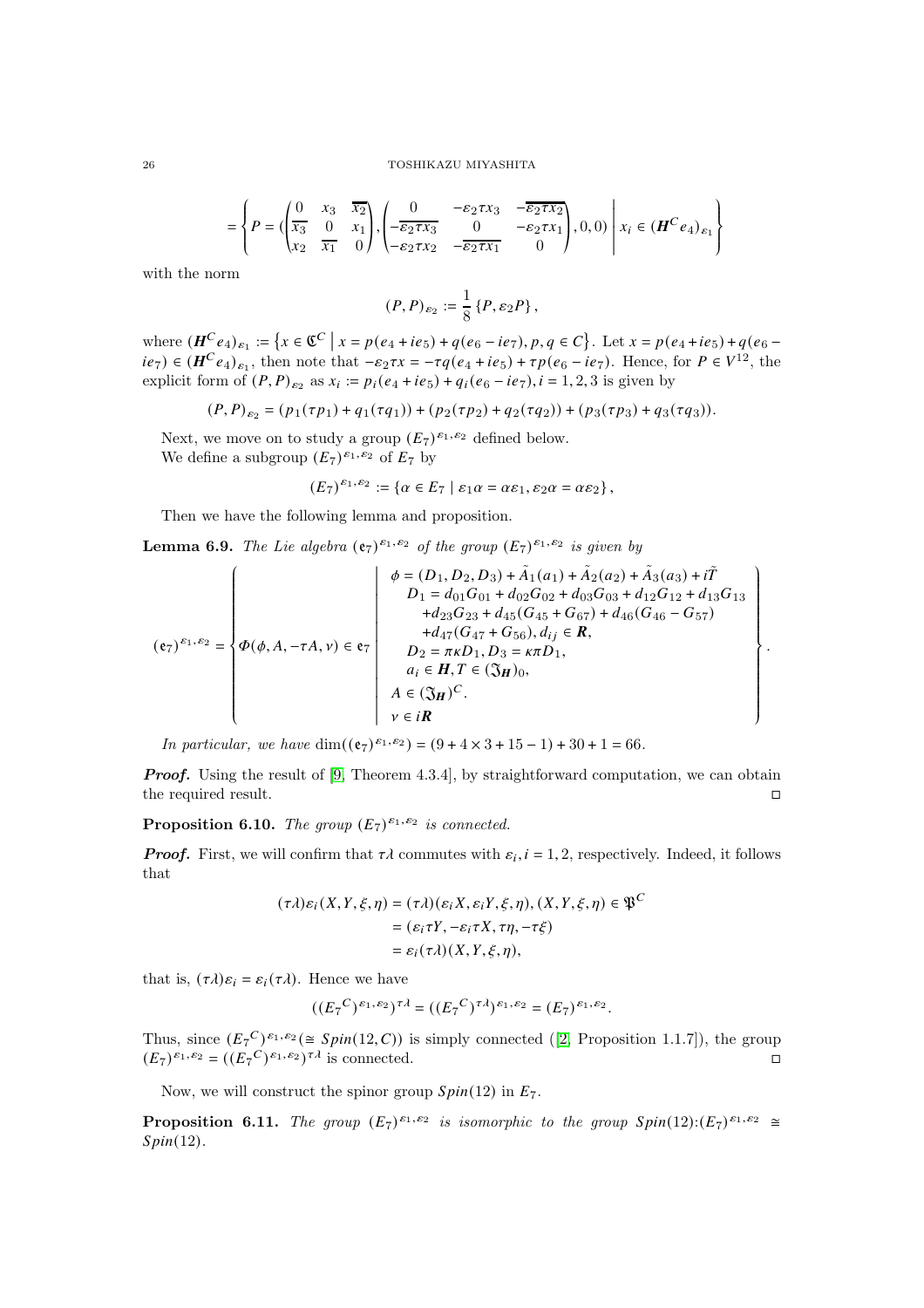**Proof.** Let the orthogonal group  $O(12) = O(V^{12}) = \{ \beta \in \text{Iso}_{R}(V^{12}) \mid (\beta P, \beta Q)_{\epsilon_2} = (P, Q)_{\epsilon_2} \}.$ We consider the restriction  $\alpha|_{V^{12}}$  of  $\alpha \in (E_7)^{\varepsilon_1, \varepsilon_2}$  to  $V^{12}$ , then since  $(E_7)^{\varepsilon_1, \varepsilon_2}$  acts on  $V^{12}$ , we see  $\alpha|_{V^{12}} \in O(12)$ . Moreover, since  $(E_7)^{\varepsilon_1, \varepsilon_2}$  is connected (Proposition [6.10\)](#page-25-0), we can define a homomorphism  $p: (E_7)^{\varepsilon_1, \varepsilon_2} \to SO(V^{12}) = SO(12)$  by

$$
p(\alpha)=\alpha\big|_{V^{12}}.
$$

We will determine Ker  $p$ . However, since  $p$  is the restriction of the mapping  $\pi$  defined in [\[2,](#page-59-3) Proposition 1.1.7], we easily obtain Ker  $p = \text{Ker } \pi = \{1, -\gamma\} \cong \mathbb{Z}_2$ .

Finally, we will prove that p is surjective. Since the group  $(E_7)^{\varepsilon_1, \varepsilon_2}$  ic connected (Proposition [6.10\)](#page-25-0) and Ker *p* is discrete, together with  $\dim((e_7)^{\epsilon_1,\epsilon_2}) = 66 = \dim(\mathfrak{so}(12))$  (Lemma [6.7\)](#page-23-0), we see that  $p$  is surjective. Thus we have the isomorphism

$$
(E_7)^{\varepsilon_1,\varepsilon_2}/\mathbf{Z}_2\cong SO(12).
$$

Therefore the group  $(E_7)^{\varepsilon_1,\varepsilon_2}$  is isomorphic to  $Spin(12)$  as the universal covering group of  $SO(12)$ , that is,

$$
(E_7)^{\varepsilon_1,\varepsilon_2} \cong Spin(12).
$$

 $\Box$ 

Let  $\alpha \in (E_7)^{\varepsilon_1, \varepsilon_2}$ . Then, as in  $(E_7^C)^{\varepsilon_1, \varepsilon_2}$ , for  $P \in (\mathfrak{P}_H)^C$ , we have  $\alpha P \in (\mathfrak{P}_H)^C$  because of  $(E_7)^{\varepsilon_1,\varepsilon_2} \subset (E_7)^{\gamma}$ . Hence  $\alpha$  induces a *C*-linear isomorphism  $\alpha : (\mathfrak{P}_H)^C \to (\mathfrak{P}_H)^C$ .

Now, we will determine the structure of the group  $E_7$ <sub>H</sub>.

**Theorem 6.12.** The group  $E_{7,H}$  is isomorphic to the semi-spinor group  $S_s(12)$ :  $E_{7,H} \cong S_s(12)$ .

**Proof.** Let  $Spin(12)$  as the group  $(E_7)^{\varepsilon_1,\varepsilon_2}$  (Proposition [6.11\)](#page-25-1). Then we define a mapping  $f_7: (E_7)^{\varepsilon_1, \varepsilon_2} \to E_{7,H}$  by

$$
f_7(\alpha)=\alpha\big|_{(\mathfrak{P}_{\pmb{H}})^C}.
$$

As mentioned above, since  $\alpha \in (E_7)^{\varepsilon_1, \varepsilon_2}$  induces the *C*-linear isomorphism  $\alpha : (\mathfrak{P}_H)^C \to$  $(\mathfrak{P}_H)^C$ , we easily see  $\alpha|_{(\mathfrak{P}_H)^C} \in E_{7,H}$ . Hence  $f_7$  is well-defined. Moreover, it is clear that  $f_7$  is a homomorphism.

Next, we will determine Ker  $f_7$ . In order to determine it, we will prove the following claim.

Claim 1. The kernel of the differential mapping  $f_{7_*}$ :  $(e_7)^{\varepsilon_1,\varepsilon_2}$  →  $e_{7,H}$  of  $f_7$  is trivial: Ker  $f_{7*} = \{0\}.$ 

**Proof.** Let  $\Phi := \Phi(\phi, A, -\tau A, \nu) \in \text{Ker } f_{7*}$ . Then  $\Phi$  satisfies the condition  $\Phi P = 0$  for all  $P \in (\mathfrak{P}_H)^C$ .

Set  $P := (0, 0, 0, 1)$ , then it follows from  $0 = \Phi P = (A, 0, 0, -\nu)$  that  $A = 0$ and  $v = 0$ . Hence  $\Phi$  is of the form  $\Phi(\phi, 0, 0, 0)$ :  $\Phi = \Phi(\phi, 0, 0, 0)$ . In addition, set  $P := (F_1(x), 0, 0, 0), x \in \mathbf{H}^C$ , then as  $\phi = (D_1, D_2, D_3) + \tilde{A}_1(a_1) + \tilde{A}_2(a_2) +$  $\tilde{A}_3(a_3) + (\tau_1 E_1 + \tau_2 E_2 + \tau_3 E_3 + F_1(t_1) + F_2(t_2) + F_3(t_3))^{\sim}$ , it follows from

$$
0 = \Phi P = (\phi F_1(x), 0, 0, 0)
$$
  
=  $((a_1, x) + (t_1, x))E_2 + ((a_1, x) - (t_1, x))E_3$   
+  $F_1(D_1x - (1/2)\tau_1x) + (1/2)F_2(\overline{a_3x} + \overline{t_3x}) + (1/2)F_3(-\overline{x}a_2 + \overline{x}t_2), 0, 0, 0)$ 

that

$$
(a_1, x) + (t_1, x) = (a_1, x) - (t_1, x) = 0, \quad D_1 x - (1/2)\tau_1 x = 0,
$$
  

$$
\overline{a_3 x} + \overline{t_3 x} = 0, \quad -\overline{x a_2} + \overline{x t_2} = 0 \text{ for all } x \in (\mathfrak{P}_H)^C.
$$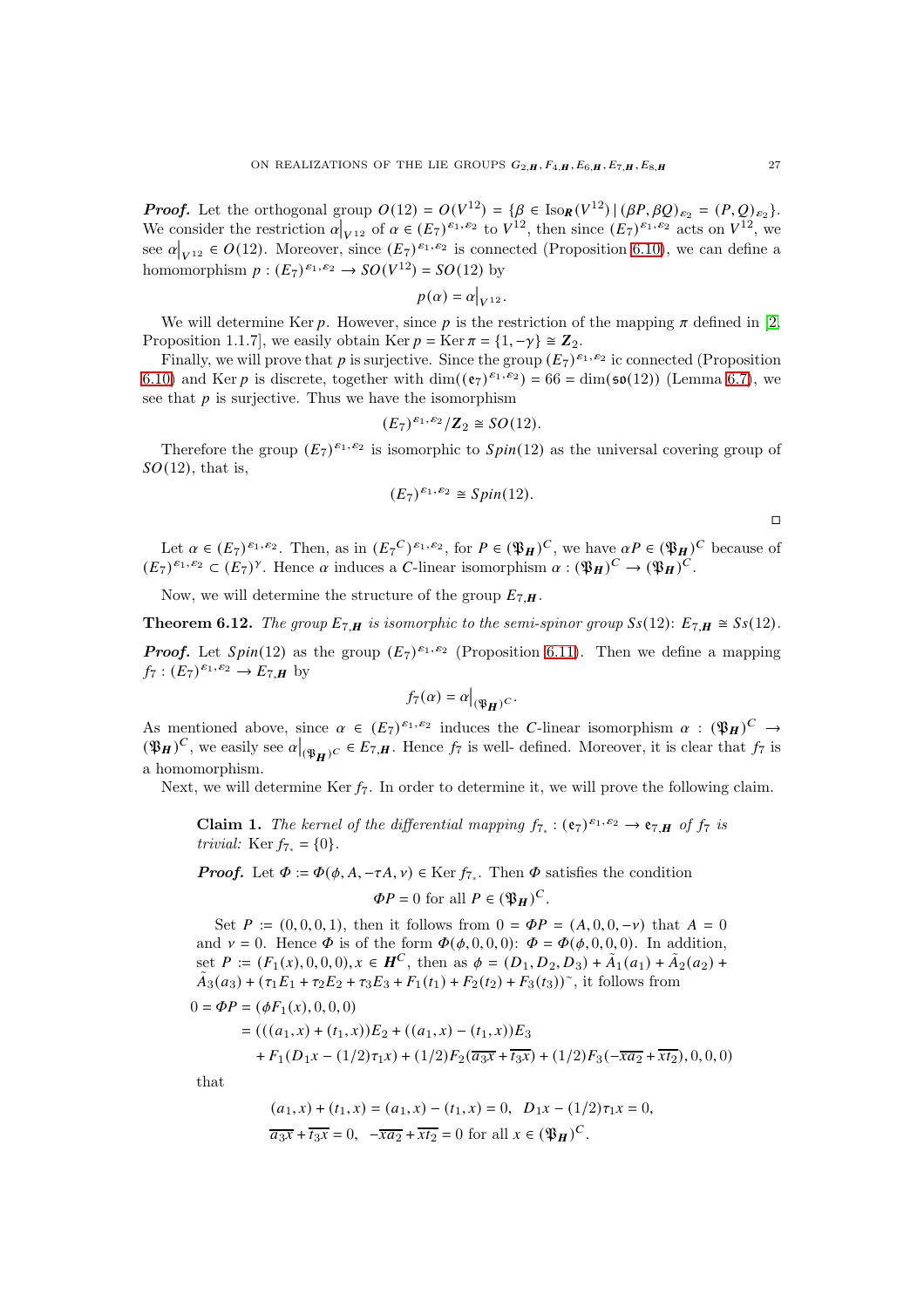Moreover, set  $P := (F_2(x), 0, 0, 0), (F_3(x), 0, 0, 0), x \in \mathbf{H}^C$ , then similarly it follows from  $\varPhi P=0$  that

$$
\begin{cases}\n(a_2, x) + (t_2, x) = (a_2, x) - (t_2, x) = 0, \quad D_2 x - (1/2)\tau_2 x = 0, \\
\overline{a_1 x} + \overline{t_1 x} = 0, \quad -\overline{x a_3} + \overline{x t_3} = 0, \\
(a_3, x) + (t_3, x) = (a_3, x) - (t_3, x) = 0, \quad D_3 x - (1/2)\tau_3 x = 0, \\
\overline{a_2 x} + \overline{t_2 x} = 0, \quad -\overline{x a_1} + \overline{x t_1} = 0\n\end{cases}
$$

for all  $x \in (\mathfrak{P}_H)^C$ , respectively. Hence we have

$$
(*)\ \left\{\begin{array}{ll} a_1=a_2=a_3=0,\;\; t_1=t_2=t_3=0,\\[0.2cm] D_1x-(1/2)\tau_1x=0,\;\; D_2x-(1/2)\tau_2x=0,\;\; D_3x-(1/2)\tau_3x=0.\end{array}\right.
$$

Finally, set  $P := (0, F_k(x), 0, 0), x \in \mathbf{H}^C$ , then as results different from  $(*)$ , we have

$$
D_1x + (1/2)\tau_1x = 0, \quad D_2x + (1/2)\tau_2x = 0, \quad D_3x + (1/2)\tau_3x = 0
$$

Therefore, together with (∗), we have

$$
D_1 = D_2 = D_3 = 0, \quad \tau_1 = \tau_2 = \tau_3 = 0.
$$

With above, we obtain the required result.

**Claim 2.** The center  $z((E_7)^{\varepsilon_1,\varepsilon_2})$  of the group  $(E_7)^{\varepsilon_1,\varepsilon_2}$  coincides with the center  $z((E_7^C)^{\varepsilon_1, \varepsilon_2})$  of the group  $(E_7^C)^{\varepsilon_1, \varepsilon_2}$ :  $z((E_7)^{\varepsilon_1, \varepsilon_2}) = \{1, \gamma\} \times \{1, -\gamma\} \cong$  $\mathbb{Z}_2 \times \mathbb{Z}_2$ .

**Proof.** First, from Proposition [6.11](#page-25-1) we can confirm

 $z((E_7)^{\varepsilon_1, \varepsilon_2}) \cong z(Spin(12)) \cong \mathbb{Z}_2 \times \mathbb{Z}_2$ 

and moreover from [\[2,](#page-59-3) Proposition 1.1.6] and  $(E_7)^{\varepsilon_1,\varepsilon_2} \subset (E_7^C)^{\varepsilon_1,\varepsilon_2}$  we have

$$
z((E_7)^{\varepsilon_1,\varepsilon_2}) \supset z((E_7^C)^{\varepsilon_1,\varepsilon_2} = \{1,\gamma\} \times \{1,-\gamma\}
$$

$$
\cong \mathbb{Z}_2 \times \mathbb{Z}_2.
$$

Hence we obtain the required result.  $\Box$ 

Here, the group  $(E_7)^{\varepsilon_1,\varepsilon_2}$  is connected (Proposition [6.10\)](#page-25-0) and Ker  $f_7$  is discrete (Claim 1), so that together with Claim 2, we have

$$
\operatorname{Ker} f_7 \subset z((E_7)^{\varepsilon_1, \varepsilon_2}) = \{1, \gamma\} \times \{1, -\gamma\}.
$$

However, since  $-1, -\gamma$  do not leave  $(\mathfrak{P}_H)^C$ , we see that  $-1, -\gamma \notin \text{Ker } f_7$ . Thus we have

$$
\mathrm{Ker}\, f_7=\{1,\gamma\}= {\bf Z}_2.
$$

Finally, we will prove that  $f_7$  is surjective. Since the group  $E_{7,H}$  is connected (Theorem [6.6\)](#page-22-0) and Ker  $f_7$  is discrete, together with  $\dim((e_7)^{\epsilon_1, \epsilon_2}) = 66 = \dim(e_{7,\mathbf{H}})(\text{Lemmas 6.7, 6.2}), f_7$  $\dim((e_7)^{\epsilon_1, \epsilon_2}) = 66 = \dim(e_{7,\mathbf{H}})(\text{Lemmas 6.7, 6.2}), f_7$  $\dim((e_7)^{\epsilon_1, \epsilon_2}) = 66 = \dim(e_{7,\mathbf{H}})(\text{Lemmas 6.7, 6.2}), f_7$  is surjective.

Therefore, from Proposition [6.11,](#page-25-1) we have the isomorphism

$$
E_{7,\boldsymbol{H}}\cong Spin(12)/\boldsymbol{Z}_2,
$$

that is, we have the required isomorphism

$$
E_{7,\boldsymbol{H}}\cong Ss(12).
$$

 $\Box$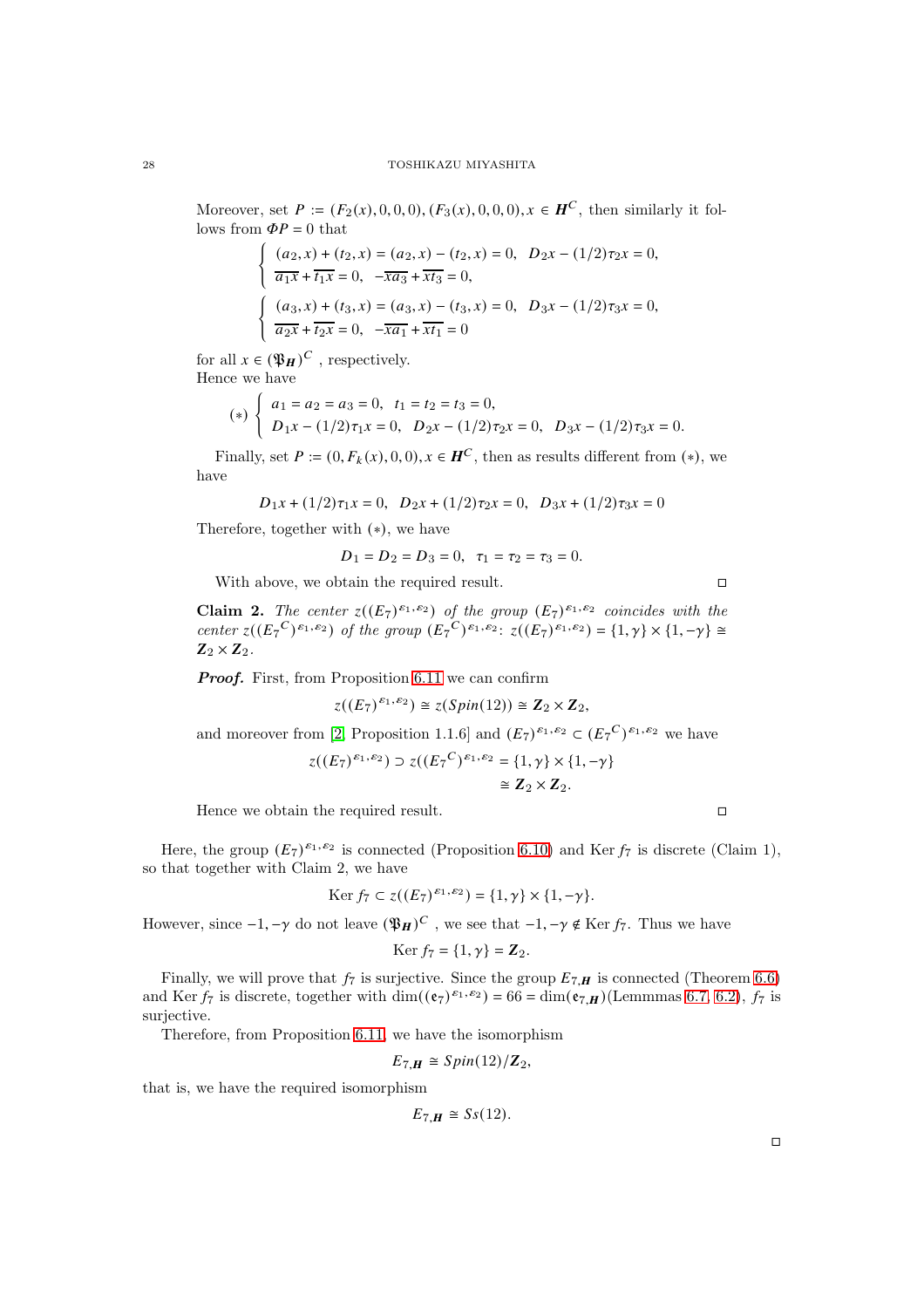We consider a subgroup  $(E_7^C)^{\varepsilon_1, \varepsilon_2}$  of  $E_7^C$  by

$$
(E_7{}^C)^{\varepsilon_1,\varepsilon_2}:=\left\{\alpha\in E_7{}^C\ \middle|\ \varepsilon_1\alpha=\alpha\varepsilon_1,\varepsilon_2\alpha=\alpha\varepsilon_2\right\}.
$$

Then the group  $(E_7^C)^{\varepsilon_1, \varepsilon_2}$  has been studied by author in [\[2,](#page-59-3) Proposition 1.1.7], and its result was obtained as follows:

$$
(E_7^C)^{\varepsilon_1, \varepsilon_2} \cong Spin(12, C).
$$

Now, we move the determination of the root system and the Dynkin diagram of the Lie algebra  $({\epsilon_7}^C)^{\epsilon_1,\epsilon_2}$  of the group  $(E_7^C)^{\epsilon_1,\epsilon_2}$ . After this, we will determine those by the same procedure as in  $({\mathfrak{f}_4}^C)^{\varepsilon_1, \varepsilon_2}$ .

Then we need the following lemma used later.

**Lemma 6.13.** ([\[2,](#page-59-3) Lemma 1.1.2]) The Lie algebra  $(e_7^C)^{\varepsilon_1,\varepsilon_2}$  of the group  $(E_7^C)^{\varepsilon_1,\varepsilon_2}$  is given by

$$
(\mathbf{e}_{7}^{C})^{\varepsilon_{1},\varepsilon_{2}} = \left\{\begin{array}{c}\n\phi = (D_{1},D_{2},D_{3}) \\
+ \tilde{A}_{1}(a_{1}) + \tilde{A}_{2}(a_{2}) + \tilde{A}_{3}(a_{3}) \\
+( \tau_{1} E_{1} + \tau_{2} E_{2} + \tau_{3} E_{3} + F_{1}(t_{1}) \\
+ F_{2}(t_{2}) + F_{3}(t_{3}))^{\sim}, \\
D_{1} = d_{01} G_{01} + d_{02} G_{02} + d_{03} G_{03} \\
+d_{12} G_{12} + d_{13} G_{13} + d_{23} G_{23} \\
+d_{45} (G_{45} + G_{67}) + d_{46} (G_{46} - G_{57}) \\
+d_{47} (G_{47} + G_{56}), d_{ij} \in C, \\
D_{2} = \pi \kappa D_{1}, D_{3} = \kappa \pi D_{1}, \\
a_{k}, t_{k} \in \mathbf{H}^{C}, \\
\tau_{k} \in C, \tau_{1} + \tau_{2} + \tau_{3} = 0, \\
A, B \in (\mathfrak{J}_{\mathbf{H}})^{C}, \\
v \in C\n\end{array}\right\}
$$

In particular, we have  $\dim_C((e_7^C)^{\varepsilon_1, \varepsilon_2}) = (9 + 4 \times 3 + (3 - 1) + 4 \times 3) + 15 \times 2 + 1 = 66.$ Here, we define a Lie subalgebra  $\mathfrak{h}_7$  of  $(\mathfrak{e}_7^C)^{\varepsilon_1, \varepsilon_2}$  by

$$
\mathfrak{h}_7:=\left\{\varPhi_7=\varPhi(\phi,0,0,\mu)\in (\mathfrak{e}_7^C)^{\varepsilon_1,\varepsilon_2}\left|\begin{array}{c}\phi=\delta+(\mu_1E_1+\mu_2E_2+\mu_3E_3)^{\sim}\\ \delta:=(L_1,L_2,L_3),\\ L_1=\lambda_0(iG_{01})+\lambda_1(iG_{23})\\ +\lambda_2(i(G_{45}+G_{67})),\\ L_2=\pi\kappa L_1,L_3=\kappa\pi L_1,\lambda_i\in C,\\ \mu_k\in C,\mu_1+\mu_2+\mu_3=0,\end{array}\right\}.
$$

Then  $\mathfrak{h}_7$  is a Cartan subalgebra of  $(\mathfrak{e}_7^C)^{\varepsilon_1,\varepsilon_2}$ . Indeed, it is clear that  $(\mathfrak{e}_7^C)^{\varepsilon_1,\varepsilon_2}$  is abelian. Next, by doing straightforward computation, we can confirm that  $[\Phi, \Phi_7] \in \mathfrak{h}_7, \Phi \in (\mathfrak{e}_7^C)^{\varepsilon_1, \varepsilon_2}$ implies  $\Phi \in \mathfrak{h}_7$  for any  $\Phi_7 \in \mathfrak{h}_7$ .

.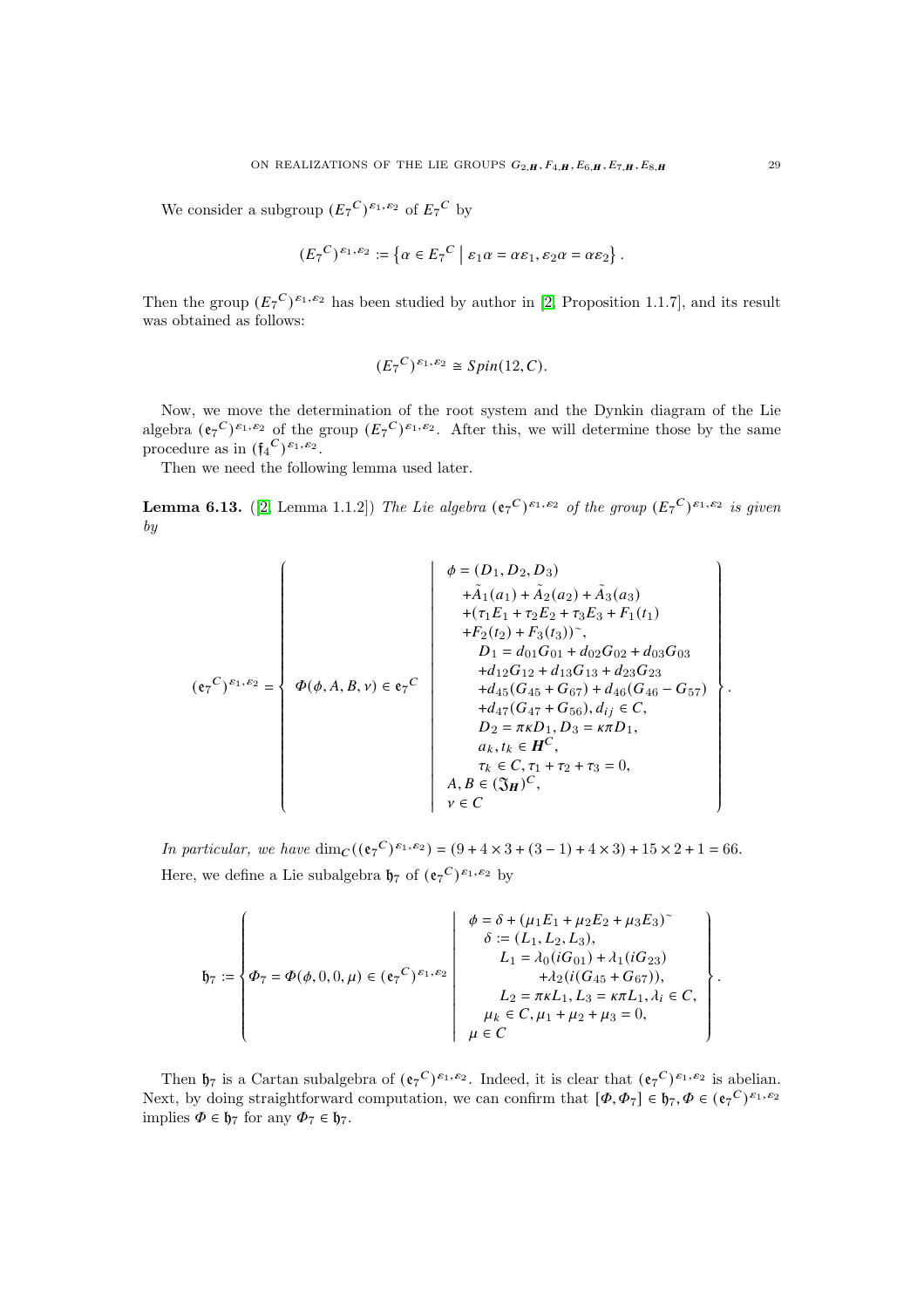<span id="page-29-0"></span>**Theorem 6.14.** The rank of the Lie algebra  $(e_7^C)^{\varepsilon_1, \varepsilon_2}$  is six. The roots  $\Delta$  of  $(e_7^C)^{\varepsilon_1, \varepsilon_2}$  relative to  $\mathfrak{h}_7$  are given by

$$
\begin{pmatrix}\n\pm(\lambda_0 - \lambda_1), \pm(\lambda_0 + \lambda_1), \pm 2\lambda_2, \\
\pm \frac{1}{2}(-2\lambda_0 + \mu_2 - \mu_3), \pm \frac{1}{2}(-2\lambda_0 - \mu_2 + \mu_3), \\
\pm \frac{1}{2}(-2\lambda_1 + \mu_2 - \mu_3), \pm \frac{1}{2}(-2\lambda_1 - \mu_2 + \mu_3), \\
\pm \frac{1}{2}(\lambda_0 - \lambda_1 - 2\lambda_2 - \mu_1 + \mu_3), \pm \frac{1}{2}(\lambda_0 - \lambda_1 - 2\lambda_2 + \mu_1 - \mu_3), \\
\pm \frac{1}{2}(\lambda_0 - \lambda_1 + 2\lambda_2 - \mu_1 + \mu_3), \pm \frac{1}{2}(\lambda_0 - \lambda_1 + 2\lambda_2 + \mu_1 - \mu_3), \\
\pm \frac{1}{2}(\lambda_0 + \lambda_1 + 2\lambda_2 + \mu_1 - \mu_2), \pm \frac{1}{2}(\lambda_0 + \lambda_1 + 2\lambda_2 - \mu_1 + \mu_2), \\
\pm \frac{1}{2}(-\lambda_0 - \lambda_1 + 2\lambda_2 + \mu_1 - \mu_2), \pm \frac{1}{2}(-\lambda_0 - \lambda_1 + 2\lambda_2 - \mu_1 + \mu_2), \\
\pm (\mu_1 + \frac{2}{3}\mu), \pm (\mu_2 + \frac{2}{3}\mu), \pm (\mu_3 + \frac{2}{3}\mu), \\
\pm (-\lambda_0 - \frac{1}{2}\mu_1 + \frac{2}{3}\mu), \pm (\lambda_0 - \frac{1}{2}\mu_1 + \frac{2}{3}\mu), \pm (-\lambda_1 - \frac{1}{2}\mu_1 + \frac{2}{3}\mu), \\
\pm (-\frac{1}{2}(-\lambda_0 + \lambda_1 + 2\lambda_2) - \frac{1}{2}\mu_2 + \frac{2}{3}\mu), \pm (\frac{1}{2}(-\lambda_0 + \lambda_1 + 2\lambda_2) - \frac{1}{2}\mu_2 + \frac{2}{3}\mu), \\
\pm (-\frac{1}{2}(-\lambda_0 + \lambda_1 - 2\lambda_2) - \frac{1}{2}\mu_2 + \frac{2}{3}\mu), \pm (\frac{1}{2}(-\lambda_0 + \lambda_1 - 2\lambda_2) - \frac{1}{2}\mu_2 +
$$

**Proof.** The roots of  $({\mathfrak{e}}_6^C)^{\varepsilon_1,\varepsilon_2}$  is also the roots of  $({\mathfrak{e}}_7^C)^{\varepsilon_1,\varepsilon_2}$ . Indeed, let the root  $\alpha$  of  $({\mathfrak{e}_6}^C)^{\varepsilon_1,\varepsilon_2}$  and its associated root vector  $V \in ({\mathfrak{e}_6}^C)^{\varepsilon_1,\varepsilon_2} \subset ({\mathfrak{e}_7}^C)^{\varepsilon_1,\varepsilon_2}$ . Then it follows that

$$
[\Phi_7, V] = [\Phi(\phi, 0, 0, \mu), \Phi(V, 0, 0, 0)] = \Phi([\phi, V], 0, 0, 0)
$$
  
=  $\Phi(\alpha(\phi)V, 0, 0, 0) = \alpha(\phi)\Phi(V, 0, 0, 0)$   
=  $\alpha(\Phi_7)V$ .

We will determine the remainders of roots and give a few examples for that. First, let  $\Phi_7 = \Phi(\phi, 0, 0, \nu) \in \mathfrak{h}_7$  and  $\Phi(0, E_1, 0, 0) \in (\mathfrak{e}_7^C)^{\varepsilon_1, \varepsilon_2}$ . Then it follows that

$$
[\Phi_7, \Phi(0, E_1, 0, 0)] = [\Phi(\phi, 0, 0, \mu), \Phi(0, E_1, 0, 0)]
$$
  
=  $\Phi(0, (\phi + (2/3)\mu)E_1, 0, 0)$   
=  $\Phi(0, (\mu_1 + (2/3)\mu)E_1, 0, 0)$   
=  $(\mu_1 + (2/3)\mu)\Phi(0, E_1, 0, 0),$ 

that is,  $[\Phi_7, \Phi(0, E_1, 0, 0)] = (\mu_1 + (2/3)\mu)\Phi(0, E_1, 0, 0)$ . Hence we see that  $\mu_1 + (2/3)\mu$  is a root and  $\Phi(0, E_1, 0, 0)$  is an associated root vector. Next, let  $\Phi(0, F_1(1+i\epsilon_1), 0, 0) \in (\mathfrak{e}_7^C)^{\varepsilon_1, \varepsilon_2}$ . Then it follows that

$$
[\Phi, \Phi(0, F_1(1 + ie_1), 0, 0)] = [\Phi(\phi, 0, 0, \mu), \Phi(0, F_1(1), 0, 0)]
$$
  
\n
$$
= \Phi(0, (\phi + (2/3)\mu)F_1(1 + ie_1), 0, 0)
$$
  
\n
$$
= \Phi(0, \phi F_1(1 + ie_1) + (2/3)\mu F_1(1 + ie_1), 0, 0)
$$
  
\n
$$
= \Phi(0, (-\lambda_0 + (1/2)(\mu_2 + \mu_3))F_1(1 + ie_1) + (2/3)\mu F_1(1 + ie_1), 0, 0)
$$
  
\n
$$
= (-\lambda_0 + (1/2)(\tau_2 + \tau_3) + (2/3)\mu)\Phi(0, F_1(1 + ie_1), 0, 0),
$$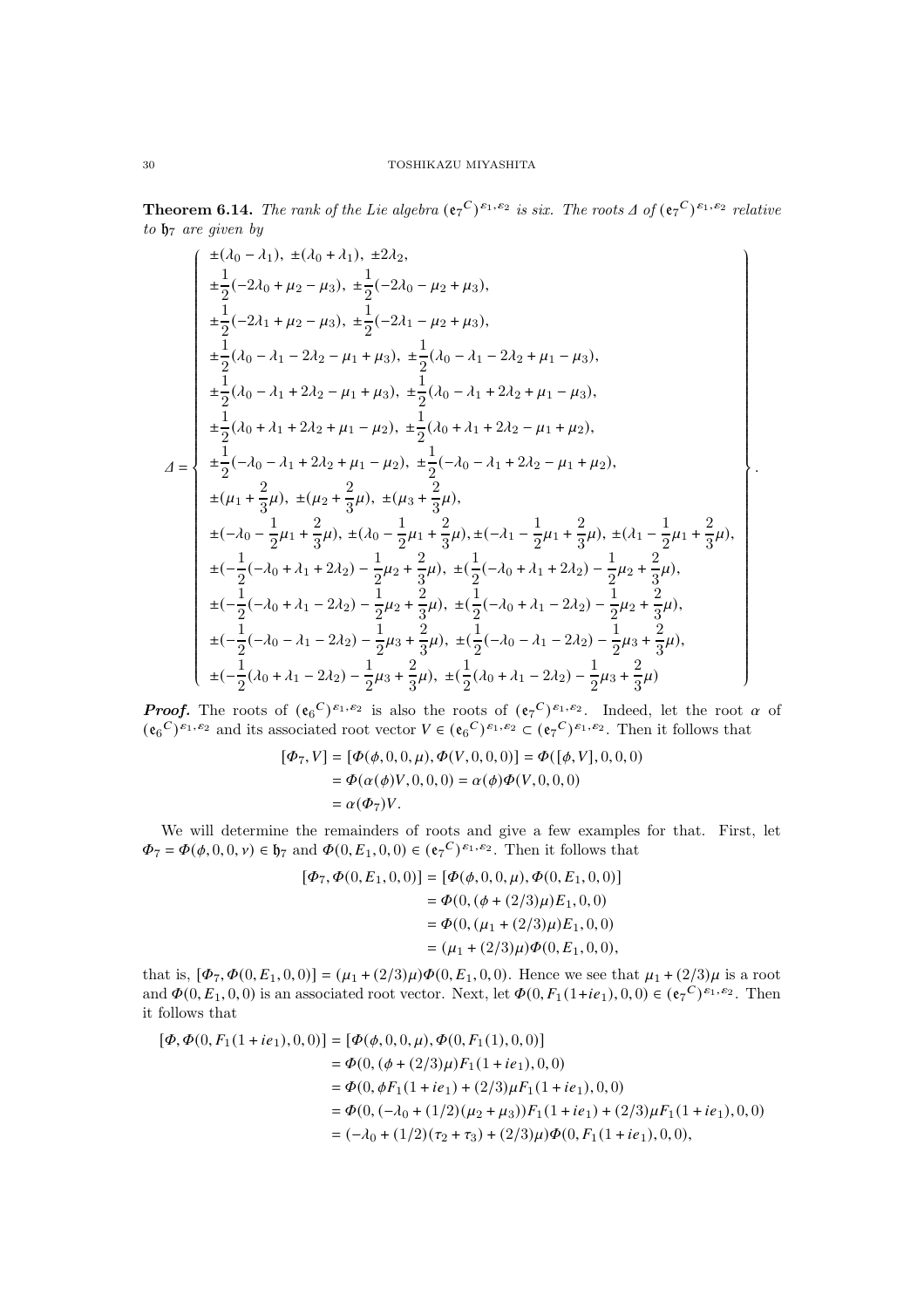that is,  $[\Phi_7, \Phi(0, F_1(1 + ie_1), 0, 0)] = (-\lambda_0 - (1/2)\mu_1 + (2/3)\mu)\Phi(0, F_1(1 + ie_1), 0, 0)$ . Hence we see that  $-\lambda_0 - (1/2)\mu_1 + (2/3)\mu$  is a root and  $\Phi(0, F_1(1 + ie_1), 0, 0)$  is an associated root vector. Together with two cases above, the remainders of roots and root vectors associated with these roots are obtained as follows:

roots root vectors associated with roots

| $\mu_1 + (2/3)\mu$                                                       | $\Phi(0, E_1, 0, 0)$             |
|--------------------------------------------------------------------------|----------------------------------|
| $-(\mu_1 + (2/3)\mu)$                                                    | $\Phi(0, 0, E_1, 0)$             |
| $\mu_2 + (2/3)\mu$                                                       | $\Phi(0, E_2, 0, 0)$             |
| $-(\mu_2 + (2/3)\mu)$                                                    | $\Phi(0, 0, E_2, 0)$             |
| $\mu_3 + (2/3)\mu$                                                       | $\Phi(0, E_3, 0, 0)$             |
| $-(\mu_3 + (2/3)\mu)$                                                    | $\Phi(0, 0, E_3, 0)$             |
| $-\lambda_0 - (1/2)\mu_1 + (2/3)\mu$                                     | $\Phi(0, F_1(1 + ie_1), 0, 0)$   |
| $-(-\lambda_0 - (1/2)\mu_1 + (2/3)\mu)$                                  | $\Phi(0,0,F_1(1-ie_1),0)$        |
| $\lambda_0 - (1/2)\mu_1 + (2/3)\mu$                                      | $\Phi(0, F_1(1 - ie_1), 0, 0)$   |
| $-(\lambda_0 - (1/2)\mu_1 + (2/3)\mu)$                                   | $\Phi(0,0,F_1(1+ie_1),0)$        |
| $-\lambda_1 - (1/2)\mu_1 + (2/3)\mu$                                     | $\Phi(0, F_1(e_2 + ie_3), 0, 0)$ |
| $-(-\lambda_1 - (1/2)\mu_1 + (2/3)\mu)$                                  | $\Phi(0,0,F_1(e_2-ie_3),0)$      |
| $\lambda_1 - (1/2)\mu_1 + (2/3)\mu$                                      | $\Phi(0, F_1(e_2 - ie_3), 0, 0)$ |
| $-(\lambda_1 - (1/2)\mu_1 + (2/3)\mu)$                                   | $\Phi(0,0,F_1(e_2+ie_3),0)$      |
| $(-1/2)(-\lambda_0 + \lambda_1 + 2\lambda_2) - (1/2)\mu_2 + (2/3)\mu$    | $\Phi(0, F_2(1 + ie_1), 0, 0)$   |
| $-((-1/2)(-\lambda_0 + \lambda_1 + 2\lambda_2) - (1/2)\mu_2 + (2/3)\mu)$ | $\Phi(0,0,F_2(1-i\epsilon_1),0)$ |
| $(1/2)(-\lambda_0 + \lambda_1 + 2\lambda_2) - (1/2)\mu_2 + (2/3)\mu$     | $\Phi(0, F_2(1 - ie_1), 0, 0)$   |
| $-((1/2)(-\lambda_0 + \lambda_1 + 2\lambda_2) - (1/2)\mu_2 + (2/3)\mu)$  | $\Phi(0,0,F_2(1+ie_1),0)$        |
| $(-1/2)(-\lambda_0 + \lambda_1 - 2\lambda_2) - (1/2)\mu_2 + (2/3)\mu$    | $\Phi(0, F_2(e_2 + ie_3), 0, 0)$ |
| $-((-1/2)(-\lambda_0 + \lambda_1 - 2\lambda_2) - (1/2)\mu_2 + (2/3)\mu)$ | $\Phi(0,0,F_2(e_2-ie_3),0)$      |
| $(1/2)(-\lambda_0 + \lambda_1 - 2\lambda_2) - (1/2)\mu_2 + (2/3)\mu$     | $\Phi(0, F_2(e_2 - ie_3), 0, 0)$ |
| $-((1/2)(-\lambda_0 + \lambda_1 - 2\lambda_2) - (1/2)\mu_2 + (2/3)\mu)$  | $\Phi(0,0,F_2(e_2+ie_3),0)$      |
| $(-1/2)(-\lambda_0 - \lambda_1 - 2\lambda_2) - (1/2)\mu_3 + (2/3)\mu$    | $\Phi(0, F_3(1 + ie_1), 0, 0)$   |
| $-((-1/2)(-\lambda_0 - \lambda_1 - 2\lambda_2) - (1/2)\mu_3 + (2/3)\mu)$ | $\Phi(0,0,F_3(1-i\epsilon_1),0)$ |
| $(1/2)(-\lambda_0 - \lambda_1 - 2\lambda_2) - (1/2)\mu_3 + (2/3)\mu$     | $\Phi(0, F_3(1 - ie_1), 0, 0)$   |
| $-((1/2)(-\lambda_0 - \lambda_1 - 2\lambda_2) - (1/2)\mu_3 + (2/3)\mu)$  | $\Phi(0,0,F_3(1+i\epsilon_1),0)$ |
| $(-1/2)(\lambda_0 + \lambda_1 - 2\lambda_2) - (1/2)\mu_3 + (2/3)\mu$     | $\Phi(0, F_3(e_2 + ie_3), 0, 0)$ |
| $-((-1/2)(\lambda_0 + \lambda_1 - 2\lambda_2) - (1/2)\mu_3 + (2/3)\mu)$  | $\Phi(0,0,F_3(e_2-ie_3),0)$      |
| $(1/2)(\lambda_0 + \lambda_1 - 2\lambda_2) - (1/2)\mu_3 + (2/3)\mu$      | $\Phi(0, F_3(e_2 - ie_3), 0, 0)$ |
| $-((1/2)(\lambda_0 + \lambda_1 - 2\lambda_2) - (1/2)\mu_3 + (2/3)\mu)$   | $\Phi(0,0,F_3(e_2+ie_3),0).$     |
|                                                                          |                                  |

Thus, since  $({\mathfrak{e}_7}^C)^{\varepsilon_1,\varepsilon_2}$  is spanned by  ${\mathfrak{h}_7}$  and the root vectors associated with roots above, the roots obtained above are all. The rank of the Lie algebra  $({\mathfrak e}_7^C)^{\varepsilon_1,\varepsilon_2}$  follows from the dimension of  $e_7$ .

Subsequently, we prove the following theorem.

**Theorem 6.15.** In the root system  $\Delta$  of Theorem [6.14](#page-29-0)

 $\Pi = {\alpha_1, \alpha_2, \alpha_3, \alpha_4, \alpha_5, \alpha_6}$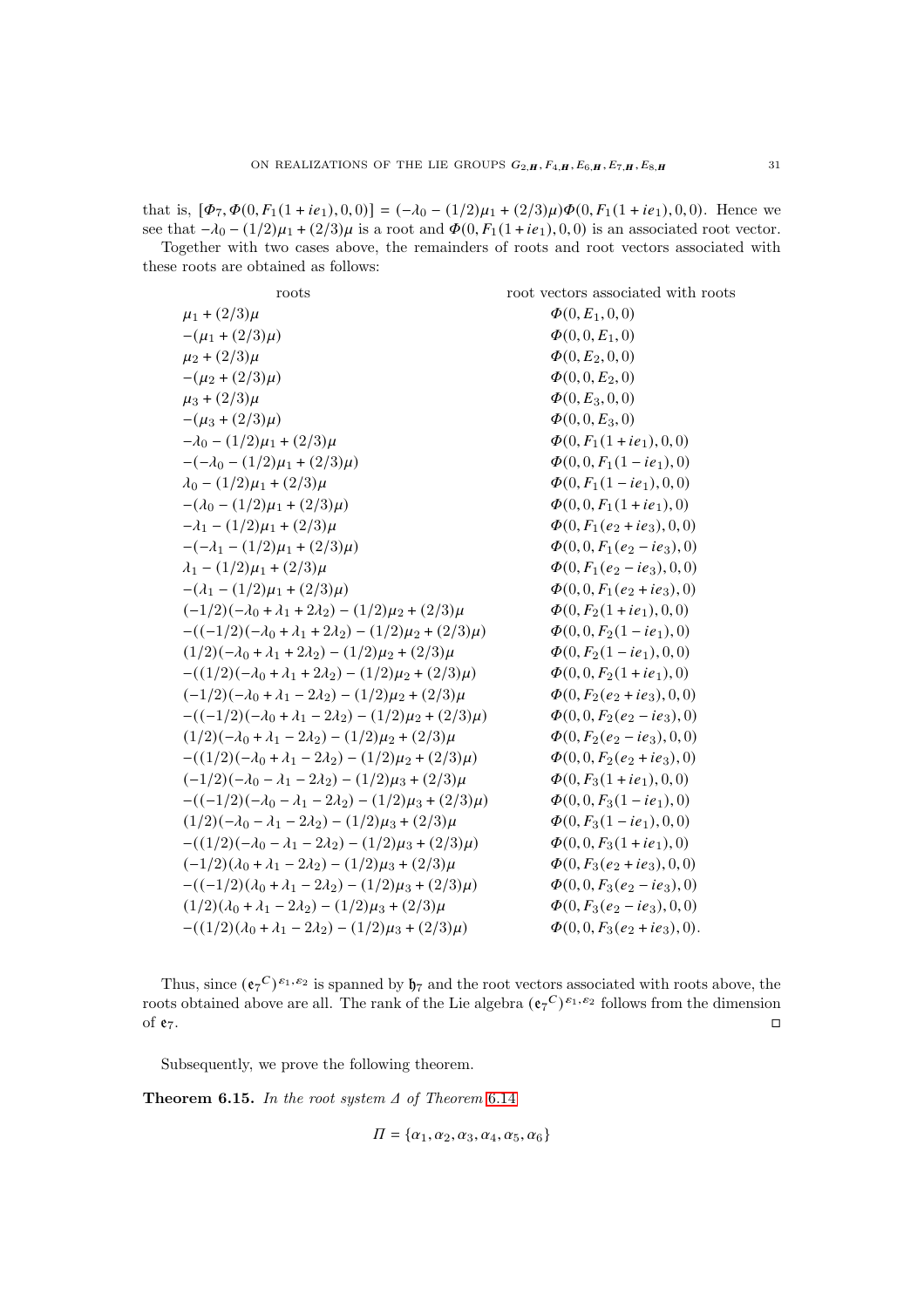is a fundamental root system of  $(e_7^C)^{\varepsilon_1,\varepsilon_2}$ , where  $\alpha_1 = -(\lambda_0 - \lambda_1), \alpha_2 = (1/2)(\lambda_0 - \lambda_1 - 2\lambda_2 + \lambda_1)$  $\mu_1 - \mu_3$ ),  $\alpha_3 = 2\lambda_2$ ,  $\alpha_4 = -(1/2)(\lambda_0 + \lambda_1 + 2\lambda_2 + \mu_1 - \mu_2)$ ,  $\alpha_5 = \lambda_0 + \lambda_1$ ,  $\alpha_6 = -(\mu_2 + (2/3)\mu)$ . The Dynkin diagram of  $(e_7^C)^{\varepsilon_1, \varepsilon_2}$  is given by



**Proof.** The all positive roots are expressed by  $\alpha_1, \alpha_2, \alpha_3, \alpha_4, \alpha_5, \alpha_6$  as follows:

$$
-(\lambda_0 - \lambda_1) = \alpha_1, \lambda_0 + \lambda_1 = \alpha_5, \n2\lambda_2 = \alpha_3, \n(1/2)(-2\lambda_0 + \mu_2 - \mu_3) = \alpha_1 + \alpha_2 + \alpha_3 + \alpha_4, \n-(1/2)(-2\lambda_0 - \mu_2 + \mu_3) = \alpha_2 + \alpha_3 + \alpha_4 + \alpha_5, \n(1/2)(-2\lambda_1 + \mu_2 - \mu_3) = \alpha_2 + \alpha_3 + \alpha_4 + \alpha_5, \n(1/2)(-2\lambda_1 - \mu_2 + \mu_3) = \alpha_1 + \alpha_2 + \alpha_3 + \alpha_4 + \alpha_5, \n-(1/2)(\lambda_0 - \lambda_1 - 2\lambda_2 - \mu_1 + \mu_3) = \alpha_1 + \alpha_2 + \alpha_3 + \alpha_4 + \alpha_5, \n-(1/2)(\lambda_0 - \lambda_1 - 2\lambda_2 + \mu_1 - \mu_3) = \alpha_2, \n-(1/2)(\lambda_0 - \lambda_1 + 2\lambda_2 + \mu_1 - \mu_3) = \alpha_2 + \alpha_3, \n-(1/2)(\lambda_0 - \lambda_1 + 2\lambda_2 + \mu_1 - \mu_2) = \alpha_4, \n(1/2)(\lambda_0 + \lambda_1 + 2\lambda_2 - \mu_1 + \mu_2) = \alpha_3 + \alpha_4 + \alpha_5, \n-(1/2)(\lambda_0 + \lambda_1 + 2\lambda_2 - \mu_1 + \mu_2) = \alpha_3 + \alpha_4 + \alpha_5, \n-(1/2)(-\lambda_0 - \lambda_1 + 2\lambda_2 + \mu_1 - \mu_2) = \alpha_4 + \alpha_5, \n-(1/2)(-\lambda_0 - \lambda_1 + 2\lambda_2 + \mu_1 - \mu_2) = \alpha_4 + \alpha_5, \n-(1/2)(-\lambda_0 - \lambda_1 + 2\lambda_2 - \mu_1 + \mu_2) = \alpha_3 + \alpha_4 + \alpha_5 + \alpha_6, \n-(\mu_2 + (2/3)\mu) = \alpha_6, \n-(\mu_2 + (2/3)\mu) = \alpha_1 + 2\alpha_2 + 2\alpha_3 + 2\alpha_4 + \alpha
$$

Hence  $\Pi$  is a fundamental root system of  $(\mathfrak{e}_{7}^C)^{\varepsilon_1,\varepsilon_2}$ .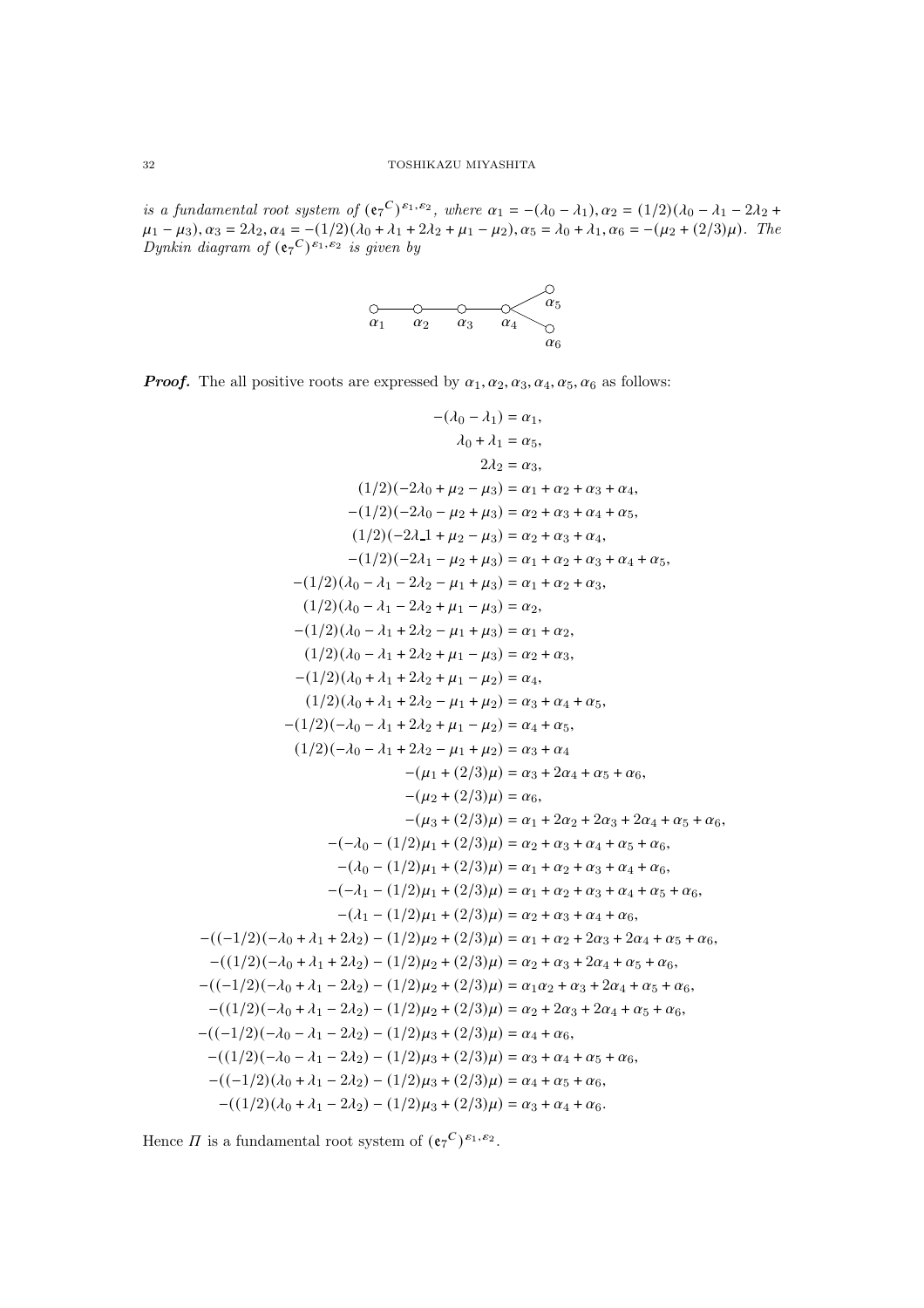Then, for  $\Phi, \Phi' \in \mathfrak{e}_7^C$ , the Killing form  $B_7$  of  $\mathfrak{e}_7^C$  is given by

$$
B_7(\Phi, \Phi') = B_7(\Phi(\phi, A, B, \nu), \Phi(\phi, A, B, \nu)) = \frac{3}{2}B_6(\phi, \phi') + 36(A, B') + 36(A', B) + 24\nu\nu'
$$

 $([9, \text{Theorem } 4.5.2]),$  $([9, \text{Theorem } 4.5.2]),$  $([9, \text{Theorem } 4.5.2]),$  so that for  $\Phi_7 := \Phi(\phi, 0, 0, \mu), \Phi_7' := \Phi(\phi', 0, 0, \mu') \in \mathfrak{h}_7$ , we have

$$
B_7(\Phi_7, \Phi_7') = \frac{3}{2} B_6(\phi, \phi') + 24\mu\mu'
$$
  
=  $\frac{3}{2} (24(\lambda_0\lambda_0' + \lambda_1\lambda_1' + 2\lambda_2\lambda_2') + 12(\mu_1\mu_1' + \mu_2\mu_2' + \mu_3\mu_3')) + 24\mu\mu'$   
=  $36(\lambda_0\lambda_0' + \lambda_1\lambda_1' + 2\lambda_2\lambda_2') + 18(\mu_1\mu_1' + \mu_2\mu_2' + \mu_3\mu_3') + 24\mu\mu',$ 

where  $\phi := \lambda_0(iG_{01}) + \lambda_1(iG_{23}) + \lambda_2(i(G_{45} + G_{67}) + (\mu_1 E_1 + \mu_2 E_2 + \mu_3 E_3)^{\sim}, \phi' = \lambda_0'(iG_{01}) +$  $\lambda_1' (iG_{23}) + \lambda_2' (i(G_{45} + G_{67}) + (\mu_1' E_1 + \mu_2' E_2 + \mu_3' E_3)^\circ$ . Now, the canonical elements  $\Phi_{\alpha_1}, \Phi_{\alpha_2},$  $\Phi_{\alpha_3}, \Phi_{\alpha_4}, \Phi_{\alpha_5}, \Phi_{\alpha_6}$  corresponding to  $\alpha_1, \alpha_2, \alpha_3, \alpha_4, \alpha_5, \alpha_6$  are determined as follows:

$$
\Phi_{\alpha_1} = \Phi(-\frac{1}{36}(iG_{01}) + \frac{1}{36}(iG_{23}), 0, 0, 0),
$$
\n
$$
\Phi_{\alpha_2} = \Phi(\frac{1}{72}(iG_{01}) - \frac{1}{72}(iG_{23}) - \frac{1}{72}(i(G_{45} + G_{67})) + (\frac{1}{36}E_1 - \frac{1}{36}E_3)^{\sim}, 0, 0, 0),
$$
\n
$$
\Phi_{\alpha_3} = \Phi(\frac{1}{36}(i(G_{45} + G_{67})), 0, 0, 0),
$$
\n
$$
\Phi_{\alpha_4} = \Phi(-\frac{1}{72}(iG_{01}) - \frac{1}{72}(iG_{23}) - \frac{1}{72}(i(G_{45} + G_{67})) + (-\frac{1}{36}E_1 + \frac{1}{36}E_2)^{\sim}, 0, 0, 0),
$$
\n
$$
\Phi_{\alpha_5} = \Phi(\frac{1}{36}(iG_{01}) + \frac{1}{36}(iG_{23}), 0, 0, 0),
$$
\n
$$
\Phi_{\alpha_6} = \Phi(\frac{1}{54}(E_1 - 2E_2 + E_3)^{\sim}, 0, 0, \frac{1}{36}).
$$

Hence we have the following

$$
(\alpha_1, \alpha_1) = B_7(\Phi_{\alpha_1}, \Phi_{\alpha_1}) = 36 \left( \left( -\frac{1}{36} \right)^2 + \left( \frac{1}{36} \right)^2 \right) = \frac{1}{18},
$$
  
\n
$$
(\alpha_1, \alpha_2) = B_7(\Phi_{\alpha_1}, \Phi_{\alpha_2}) = 36 \left( \left( -\frac{1}{36} \right) \left( \frac{1}{72} \right) + \left( \frac{1}{36} \right) \left( -\frac{1}{72} \right) \right) = -\frac{1}{36},
$$
  
\n
$$
(\alpha_1, \alpha_3) = B_7(\Phi_{\alpha_1}, \Phi_{\alpha_3}) = 0,
$$
  
\n
$$
(\alpha_1, \alpha_4) = B_7(\Phi_{\alpha_1}, \Phi_{\alpha_4}) = 36 \left( \left( -\frac{1}{36} \right) \left( -\frac{1}{72} \right) + \left( \frac{1}{36} \right) \left( -\frac{1}{72} \right) \right) = 0,
$$
  
\n
$$
(\alpha_1, \alpha_5) = B_7(\Phi_{\alpha_1}, \Phi_{\alpha_5}) = 36 \left( \left( -\frac{1}{36} \right) \left( \frac{1}{36} \right) + \left( \frac{1}{36} \right)^2 \right) = 0,
$$
  
\n
$$
(\alpha_1, \alpha_6) = B_7(\Phi_{\alpha_1}, \Phi_{\alpha_6}) = 0,
$$
  
\n
$$
(\alpha_2, \alpha_2) = B_7(\Phi_{\alpha_2}, \Phi_{\alpha_2}) = 36 \left( \left( \frac{1}{72} \right)^2 + \left( -\frac{1}{72} \right)^2 + 2 \left( -\frac{1}{72} \right)^2 \right) + 18 \left( \left( \frac{1}{36} \right)^2 + \left( -\frac{1}{36} \right)^2 \right) = \frac{1}{18},
$$
  
\n
$$
(\alpha_2, \alpha_3) = B_7(\Phi_{\alpha_2}, \Phi_{\alpha_3}) = 36 \cdot 2 \left( -\frac{1}{72} \right) \left( \frac{1}{36} \right) = -\frac{1}{36},
$$
  
\n $$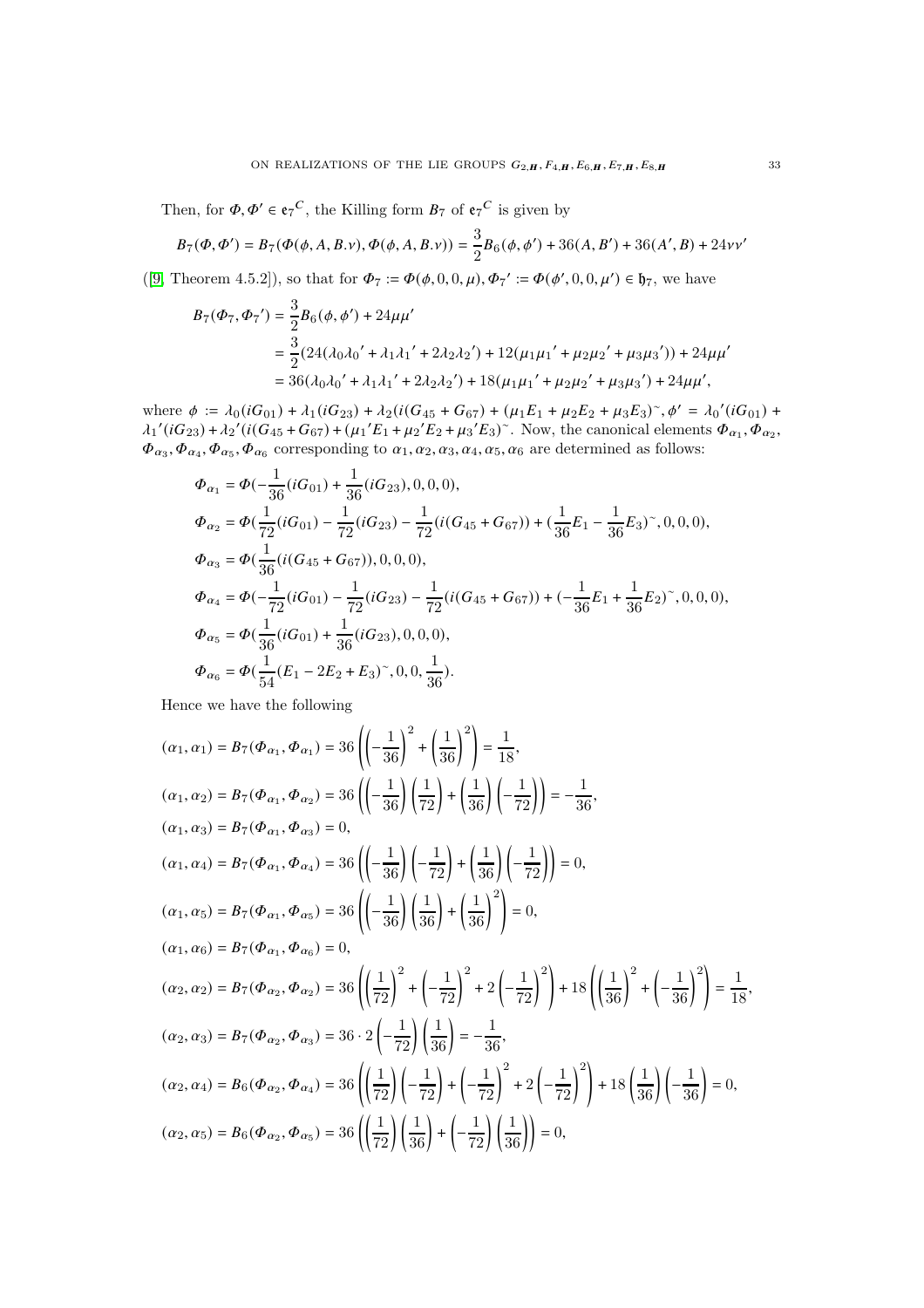$$
(\alpha_2, \alpha_6) = B_7(\Phi_{\alpha_2}, \Phi_{\alpha_6}) = 18\left(\left(\frac{1}{36}\right)\left(\frac{1}{54}\right) + \left(-\frac{1}{36}\right)\left(\frac{1}{54}\right)\right) = 0,
$$
\n
$$
(\alpha_3, \alpha_3) = B_7(\Phi_{\alpha_3}, \Phi_{\alpha_3}) = 36 \cdot 2\left(\frac{1}{36}\right)^2 = \frac{1}{18},
$$
\n
$$
(\alpha_3, \alpha_4) = B_7(\Phi_{\alpha_3}, \Phi_{\alpha_4}) = 36 \cdot 2\left(\frac{1}{36}\right)\left(-\frac{1}{72}\right) = -\frac{1}{36},
$$
\n
$$
(\alpha_3, \alpha_5) = B_7(\Phi_{\alpha_3}, \Phi_{\alpha_5}) = 0,
$$
\n
$$
(\alpha_3, \alpha_6) = B_7(\Phi_{\alpha_3}, \Phi_{\alpha_6}) = 0,
$$
\n
$$
(\alpha_4, \alpha_4) = B_7(\Phi_{\alpha_4}, \Phi_{\alpha_4}) = 36\left(\left(-\frac{1}{72}\right)^2 + \left(-\frac{1}{72}\right)^2 + 2\left(-\frac{1}{72}\right)^2\right) + 18\left(\left(-\frac{1}{36}\right)^2 + \left(\frac{1}{36}\right)^2\right) = \frac{1}{18},
$$
\n
$$
(\alpha_4, \alpha_5) = B_7(\Phi_{\alpha_4}, \Phi_{\alpha_5}) = 36\left(\left(-\frac{1}{72}\right)\left(\frac{1}{36}\right) + \left(-\frac{1}{72}\right)\left(\frac{1}{36}\right)\right) = -\frac{1}{36},
$$
\n
$$
(\alpha_4, \alpha_6) = B_7(\Phi_{\alpha_4}, \Phi_{\alpha_6}) = 18\left(\left(-\frac{1}{36}\right)\left(\frac{1}{54}\right) + \left(\frac{1}{36}\right)\left(-\frac{2}{54}\right)\right) = -\frac{1}{36},
$$
\n
$$
(\alpha_5, \alpha_5) = B_7(\Phi_{\alpha_5}, \Phi_{\alpha_5}) = 36\left(\left(\frac{1}{36}\right)^2 + \left(\frac{1}{36}\right)^2\right) =
$$

Thus, using the inner products above, we have

$$
\cos \theta_{12} = \frac{(\alpha_1, \alpha_2)}{\sqrt{(\alpha_1, \alpha_1)(\alpha_2, \alpha_2)}} = -\frac{1}{2}, \quad \cos \theta_{13} = \frac{(\alpha_1, \alpha_3)}{\sqrt{(\alpha_1, \alpha_1)(\alpha_3, \alpha_3)}} = 0,
$$
  
\n
$$
\cos \theta_{14} = \frac{(\alpha_1, \alpha_4)}{\sqrt{(\alpha_1, \alpha_1)(\alpha_4, \alpha_4)}} = 0, \quad \cos \theta_{15} = \frac{(\alpha_1, \alpha_5)}{\sqrt{(\alpha_1, \alpha_1)(\alpha_5, \alpha_5)}} = 0,
$$
  
\n
$$
\cos \theta_{16} = \frac{(\alpha_1, \alpha_6)}{\sqrt{(\alpha_1, \alpha_1)(\alpha_6, \alpha_6)}} = 0, \quad \cos \theta_{23} = \frac{(\alpha_2, \alpha_3)}{\sqrt{(\alpha_2, \alpha_2)(\alpha_3, \alpha_3)}} = -\frac{1}{2},
$$
  
\n
$$
\cos \theta_{24} = \frac{(\alpha_2, \alpha_4)}{\sqrt{(\alpha_2, \alpha_2)(\alpha_4, \alpha_4)}} = 0, \quad \cos \theta_{25} = \frac{(\alpha_2, \alpha_5)}{\sqrt{(\alpha_2, \alpha_2)(\alpha_5, \alpha_5)}} = 0
$$
  
\n
$$
\cos \theta_{26} = \frac{(\alpha_2, \alpha_6)}{\sqrt{(\alpha_2, \alpha_2)(\alpha_6, \alpha_6)}} = 0, \quad \cos \theta_{34} = \frac{(\alpha_3, \alpha_4)}{\sqrt{(\alpha_3, \alpha_3)(\alpha_4, \alpha_4)}} = -\frac{1}{2},
$$
  
\n
$$
\cos \theta_{35} = \frac{(\alpha_3, \alpha_5)}{\sqrt{(\alpha_3, \alpha_3)(\alpha_5, \alpha_5)}} = 0, \quad \cos \theta_{36} = \frac{(\alpha_3, \alpha_6)}{\sqrt{(\alpha_3, \alpha_3)(\alpha_6, \alpha_6)}} = 0,
$$
  
\n
$$
\cos \theta_{45} = \frac{(\alpha_4, \alpha_5)}{\sqrt{(\alpha_4, \alpha_4)(\alpha_5, \alpha_5)}} = -\frac{1}{2}, \quad \cos \theta_{46} = \frac{(\alpha_4, \alpha_6)}{\sqrt{(\alpha
$$

so that we can draw the required Dynkin diagram.  $\hfill \Box$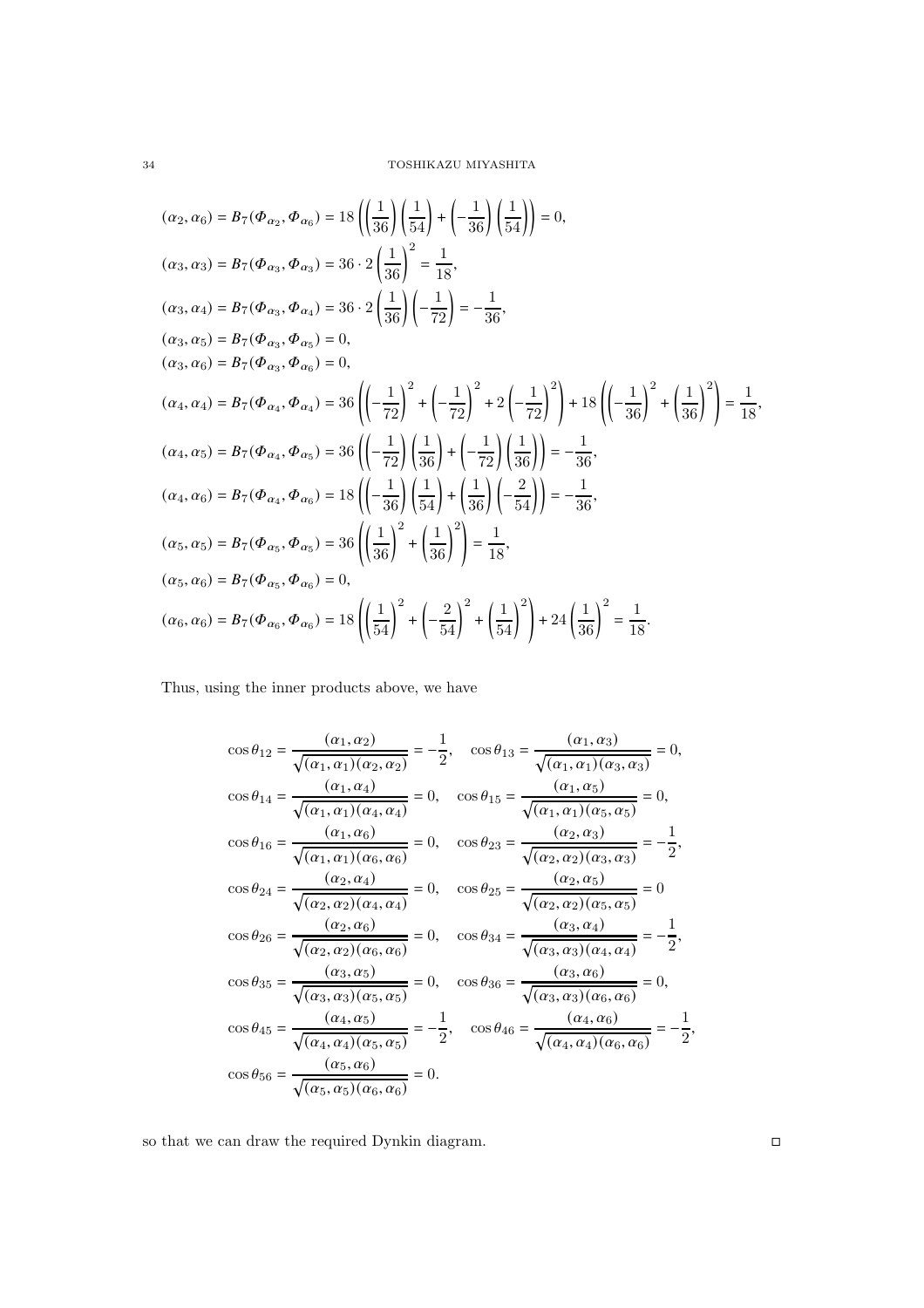7. THE GROUP  $E_{8,H}$  and the root system, the Dynkin diagram of the Lie algebra  $({\mathfrak{e}_8}^C)^{\varepsilon_1,\varepsilon_2}$ 

We consider the following complex Lie algebra  $({\bf e}_{8,H})^C$  which is given by replacing  $\mathfrak C$  with **H** in the complex Lie algebra  $\mathfrak{e}_8^C$ :

$$
(\mathbf{e}_{8,H})^C = (\mathbf{e}_{7,H})^C \oplus (\mathfrak{P}_H)^C \oplus (\mathfrak{P}_H)^C \oplus C \oplus C \oplus C
$$

$$
= \left\{ R = (\varPhi, P, Q, r, s, t) \middle| \begin{array}{c} \varPhi \in (\mathfrak{e}_{7,H})^C, P, Q \in (\mathfrak{P}_H)^C, \\ r, s, t \in C \end{array} \right\}
$$

In particular, we have  $\dim_C((e_{8,H})^C) = 66 + 32 \times 2 + 3 = 133$ . In  $(e_{8,H})^C$ , we can define a Lie bracket and can prove its simplicity as in  $\mathfrak{e}_8^C$ . In addition, we define a symmetric inner product  $(R_1, R_2)$ <sub>8</sub> by

$$
(R_1, R_2)_{8} := (\Phi_1, \Phi_2)_{7} - \{Q_1, P_2\} + \{P_1, Q_2\} - 8r_1r_2 - 4t_1s_2 - 4s_1t_2,
$$

where  $R_i := (\Phi_i, P_i, Q_i, r_i, s_i, t_i) \in (\mathfrak{e}_{8,\mathbf{H}})^C$ ,  $i = 1, 2$ . Then  $(\mathfrak{e}_{8,\mathbf{H}})^C$  leaves the symmetric inner product  $(R_1, R_2)$ <sub>8</sub> invariant (cf. [\[9,](#page-59-0) Lemma 5.3.1]).

Then we have the following theorem.

<span id="page-34-0"></span>**Theorem 7.1.** The Killing form  $B_{8,H}$  of  $(\mathfrak{e}_{8,H})^C$  is given by

$$
B_{8,H}(R_1, R_2) = -9(R_1, R_2)_{8}
$$
  
= -9( $\Phi_1$ ,  $\Phi_2$ )<sub>7</sub> + 9{ $Q_1$ ,  $P_2$ } - 9{ $P_1$ ,  $Q_2$ } + 72 $r_1r_2$  + 36 $t_1s_2$  + 36 $s_1t_2$   
=  $\frac{9}{5}B_{7,H}(\Phi_1, \Phi_2)$  + 9{ $Q_1$ ,  $P_2$ } - 9{ $P_1$ ,  $Q_2$ } + 72 $r_1r_2$  + 36 $t_1s_2$  + 36 $s_1t_2$ .

**Proof.** Since  $(\mathfrak{e}_{8,H})^C$  is simple, there exists  $k \in C$  such that

$$
B_{8,H}(R_1, R_2) = k(R_1, R_2)_8, \quad R_i \in (e_{8,H})^C.
$$

We will determine k. Let  $R_1 = R_2 = (0, 0, 0, 1, 0, 0) = \tilde{1}$ . Then we have

$$
(\tilde{1},\tilde{1})_8=-8.
$$

On the other hand, it follows from

$$
(\text{ad }\tilde{1})(\text{ad }\tilde{1})R = [\tilde{1}, [\tilde{1}, (\Phi, P, Q, r, s, t)]], R \in (\mathfrak{e}_{8,H})^C
$$

$$
= [\tilde{1}, (0, P, -Q, 0, 2s, -2t)]
$$

$$
= (0, P, Q, 0, 4s, 4t)
$$

that

$$
B_{8,H}(\tilde{1}, \tilde{1}) = tr((ad \tilde{1})(ad \tilde{1})) = 32 \times 2 + 4 \times 2 = 72.
$$

Thus we have  $k = -9$ .

Therefore we have

$$
B_{8,H}(R_1,R_2) = -9(R_1,R_2)_8
$$

and together with Theorem [6.1,](#page-16-0) the remainders of formulas can be easily obtained.

Now, we consider a Lie group  $E_{8,H}$  which is defined by

$$
E_{8,\mathbf{H}}=\left\{\alpha\in \mathrm{Iso}_{C}((\mathfrak{e}_{8,\mathbf{H}})^{C})\ \middle|\ \alpha[R_{1},R_{2}]=[\alpha R_{1}.\alpha R_{2}],\langle \alpha R_{1},\alpha R_{2}\rangle=\langle R_{1},R_{2}\rangle\right\},
$$

where  $\langle R_1, R_2 \rangle := (-1/15) B_{8,H}((\tau \lambda_{\omega}) R_1, R_2)$ . The group  $E_{8,H}$  is a compact Lie group as a closed subgroup of the unitary group  $U(133) = U((e_{8,H})^C) = \{ \alpha \in \text{Iso}_C((e_{8,H})^C) | \langle \alpha R_1, \alpha R_2 \rangle =$  $\langle R_1, R_2 \rangle$ . Moreover,  $E_{8,H}$  is nothing but the group which is replaced  $\mathfrak C$  with  $H$  in the definition of the compact Lie group of type  $E_8$  (Subsection 3.5). The main aim of this section is to determine the structure of the group  $E_{8,H}$ .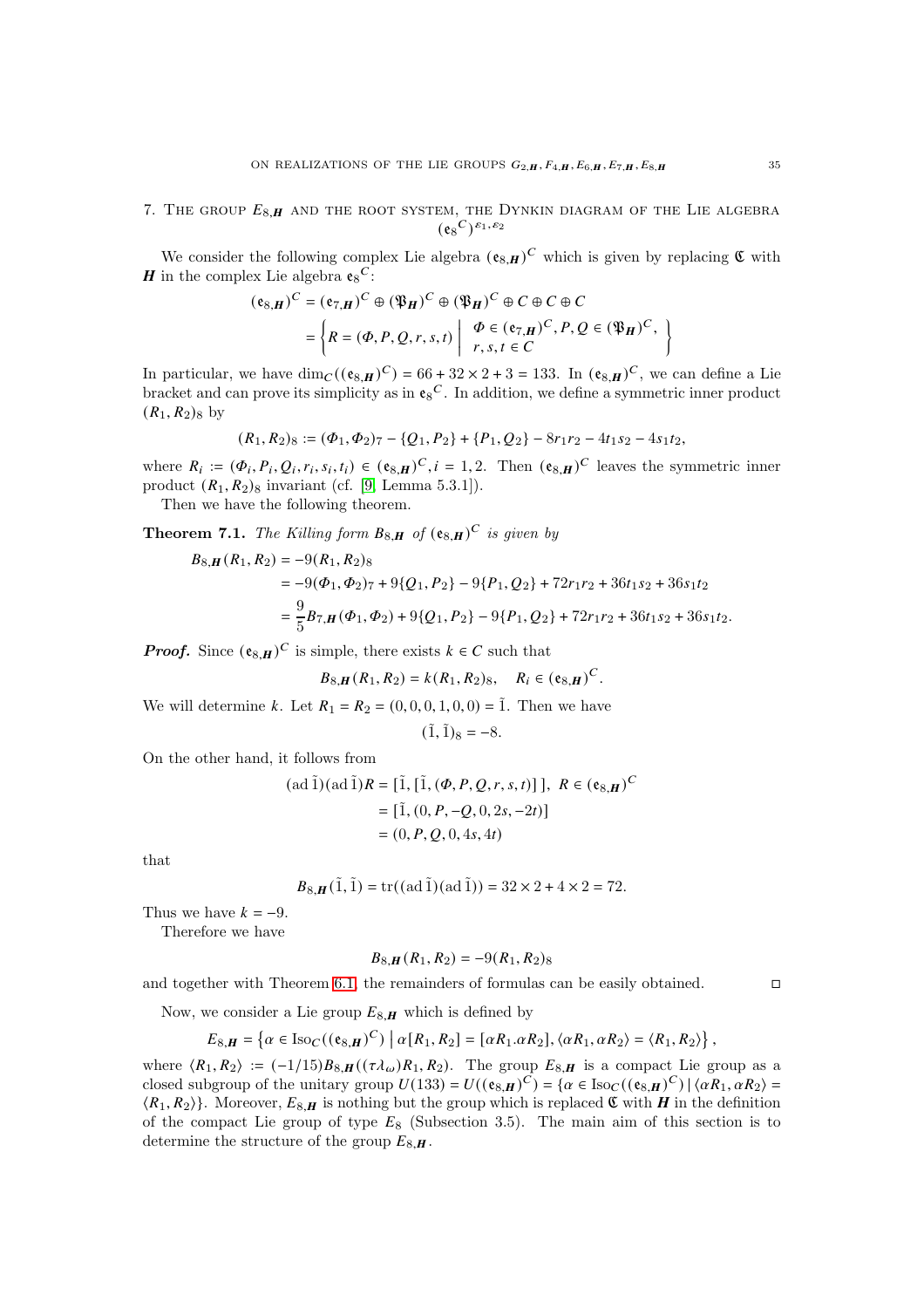### 36 TOSHIKAZU MIYASHITA

We give the explicit form of the Lie algebra  $\mathfrak{e}_{8,\mathbf{H}}$  of the group  $E_{8,\mathbf{H}}$  as lemma.

<span id="page-35-3"></span>**Lemma 7.2.** The Lie algebra  $\mathbf{e}_{8,H}$  of the group  $E_{8,H}$  is given by

$$
\mathfrak{e}_{8,\mathbf{H}} = \left\{ R = (\varPhi, P, -\tau \lambda P, r, s, -\tau s) \mid \varPhi \in \mathfrak{e}_{7,\mathbf{H}}, P \in (\mathfrak{P}_{\mathbf{H}})^{\mathbf{C}}, r \in i\mathbf{R}, s \in \mathbf{C} \right\}.
$$

In particular, we have  $\dim({\bf e}_{8,H}) = 66 + 32 \times 2 + 1 + 2 = 133$ .

**Proof.** We can confirm  $((e_{8,H})^C)^{\tau \lambda_\omega} = e_{8,H}$  as that in  $(e_8^C)^{\tau \lambda_\omega} = e_8$ . For  $R = (\Phi, P, Q, r, s, t) \in$  $({\bf e}_{8,H})^C$ , we have the required result by getting  $R$  satisfying  $(\tau \lambda_\omega) R = R$ .

First, we will study the complexification  $(E_{8,H})^C$  of  $E_{8,H}$ :

$$
(E_{8,H})^C = \text{Aut}((\mathfrak{e}_{8,H})^C)
$$
  
=  $\{ \alpha \in \text{Iso}_C((\mathfrak{e}_{8,H})^C) \mid \alpha[R_1, R_2] = [\alpha R_1, \alpha R_2] \}.$ 

The immediate aim is to prove the connectedness of the group  $(E_{8,H})^C$ . In order to prove it, we will use the manner used in [\[4\]](#page-59-2).

First, we consider a subgroup  $((E_{8,H})^C)_{1,1^-,1^-}$  of  $(E_{8,H})^C$ :

$$
((E_{8,H})^C)_{\tilde{1},1^-,1^-} = \left\{ \alpha \in (E_{8,H})^C \mid \alpha \tilde{1} = \tilde{1}, \alpha 1^- = 1^-, \alpha 1_- = 1_- \right\}.
$$

Then we have the following proposition.

<span id="page-35-1"></span>**Proposition 7.3.** The group  $((E_{8,H})^C)_{\tilde{1},1^-,1^-}$  is isomorphic to the group  $(E_{7,H})^C$ :  $((E_{8,H})^C)_{\tilde{1},1^-,1^-} \cong (E_{7,R})^C.$ 

**Proof.** This proposition can be proved as in the proof of [\[9,](#page-59-0) Proposition 5.7.1] by replacing  $\mathfrak{C}$ with  $\boldsymbol{H}$ .

Subsequently, we consider a subgroup  $((E_{8,H})^C)_{1_-}$  of  $(E_{8,H})^C$ :

$$
((E_{8,\bm{H}})^C)_{1_-}=\left\{\alpha\in (E_{8,\bm{H}})^C\ \big|\ \alpha1_-=1_-\right\}.
$$

Then we prove the following lemma.

<span id="page-35-0"></span>**Lemma 7.4.** The Lie algebra 
$$
((e_{8,H})^C)_{1}
$$
 of the group  $((E_{8,H})^C)_{1}$  is given by

$$
\begin{aligned} ((\mathfrak{e}_{8,\mathbf{H}})^C)_{1-} &= \left\{ R \in (\mathfrak{e}_{8,\mathbf{H}})^C \; \middle| \; [R,1-] = 0 \right\} \\ &= \left\{ (\varPhi, 0, Q, 0, 0, t) \in (\mathfrak{e}_{8,\mathbf{H}})^C \; \middle| \; \varPhi \in (\mathfrak{e}_{7,\mathbf{H}})^C, Q \in (\mathfrak{P}_{\mathbf{H}})^C, t \in C \; \right\}. \end{aligned}
$$

*In particular, we have*  $\dim_C(((e_{8,H})^C)_{1}) = 66 + 32 + 1 = 99$ .

**Proof.** By the straightforward computation, we can easily obtain the required results.  $\Box$ 

We prove the following proposition needed in the proof of connectedness.

<span id="page-35-2"></span>**Proposition 7.5.** The group  $((E_{8,H})^C)_{1}$  is a semi-direct product of groups  $\exp(\text{ad}((\mathfrak{P}_H)^C)_{-}\oplus$  $(C_{-})$ ) and  $(E_{7,H})^C$ :

$$
((E_{8,H})^C)_{1} = \exp(\operatorname{ad}(((\mathfrak{P}_H)^C)_{-} \oplus C_{-})) \rtimes (E_{7,H})^C.
$$

In particular, the group  $((E_{8,H})^C)_{1}$  is connected.

**Proof.** Let  $((\mathfrak{P}_H)^C)$   $\oplus$   $C_{-}$  =  $\{(0,0,L,0,0,\nu) | L \in (\mathfrak{P}_H)^C, \nu \in C\}$  be a Lie subalgebra of the Lie algebra  $((e_{8,H})^C)_{1}$  (Lemma [7.4\)](#page-35-0). Since it follows from  $[L_-, v_-] = 0$  that  $ad(L_-)$ commutes with ad( $v_$ −), we have  $exp(ad(L_+ v_-)) = exp(ad(L_-)) exp(ad(v_-))$ . Hence the group  $\exp(\text{ad}(((\mathfrak{P}_{\mathbf{H}})^{\mathbf{C}})_{-} \oplus \mathbf{C}_{-}))$  is the connected subgroup of the group  $((E_{8,\mathbf{H}})^{\mathbf{C}})_{1-}$ .

Now, let  $\alpha \in ((E_{8,H})^C)_{1-}$  and set  $\alpha \tilde{1} := (\Phi_1, P_1, Q_1, r_1, s_1, t_1), \alpha 1^- := (\Phi_2, P_2, Q_2, r_2, s_2, t_2).$ Then, it follows from

$$
[\alpha \tilde{1}, 1_{-}] = \alpha [\tilde{1}, 1_{-}] = -2\alpha 1_{-} = -21_{-} = (0, 0, 0, 0, 0, -2),
$$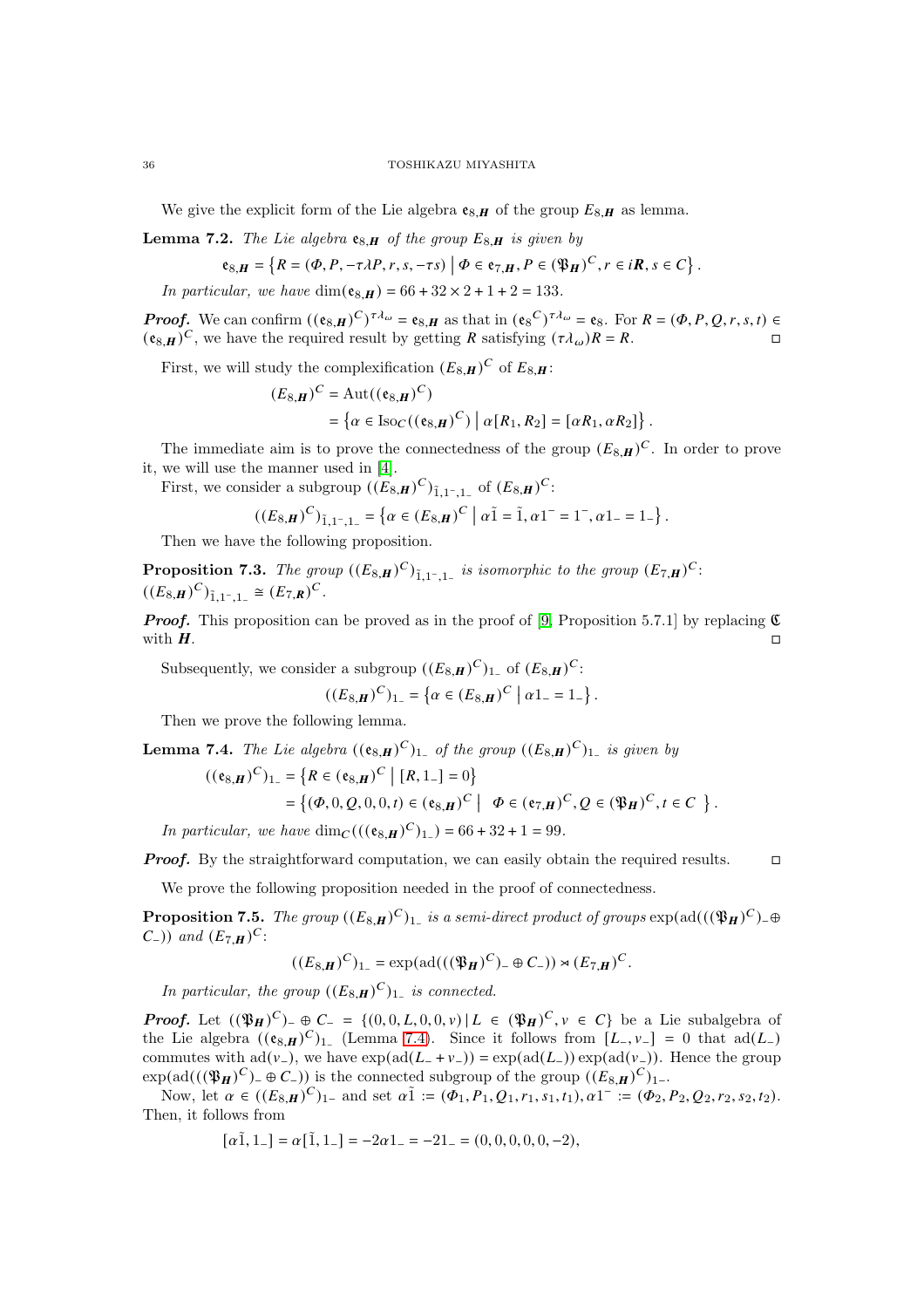$$
[\alpha \tilde{1}, 1_{-}] = [(\Phi_1, P_1, Q_1, r_1, s_1, t_1), (0, 0, 0, 0, 0, 1)] = (0, 0, -P_1, s_1, 0, -2r_1)
$$

that  $P_1 = 0, r_1 = 1, s_1 = 0$ . Similarly, from  $[\alpha 1^{-}, 1] = \alpha [1^{-}, 1] = \alpha \tilde{1}$ , we have  $\Phi_1 = 0, P_2 =$  $-Q_1, s_2 = r_1, s_1 = 0, t_1 = -2r_2$ . Hence we have

$$
\alpha \tilde{1} = (0, 0, Q_1, 1, 0, t_1), \quad \alpha 1^- = (\Phi_2, -Q_1, Q_2, -\frac{t_1}{2}, 1, t_2).
$$

Moreover, from  $[\alpha \tilde{1}, \alpha 1^-] = \alpha[\tilde{1}, 1^-] = 2\alpha 1^-$ , we obtain the following

$$
\Phi_2 = \frac{1}{2}Q_1 \times Q_1, \ Q_2 = -\frac{t}{2}Q_1 - \frac{1}{3}\Phi_2 Q_1, \ t_2 = -\frac{t_1^2}{4} - \frac{1}{16}\{Q_1, Q_2\},
$$

that is,

$$
\alpha1^{-}=(\frac{1}{2}Q_{1}\times Q_{1},-Q_{1},-\frac{t}{2}Q_{1}-\frac{1}{6}(Q_{1}\times Q_{1})Q_{1},-\frac{t_{1}}{2},1,-\frac{t_{1}{}^{2}}{4}+\frac{1}{96}\{Q_{1},(Q_{1}\times Q_{1})Q_{1}).
$$

On the other hand, for  $\exp(\text{ad}((v/2)_-) ) \exp(\text{ad}(L_-)) \in \exp(\text{ad}(((\mathfrak{P}_H)^C)_-\oplus C_-)),$  we have

$$
\exp\left(\mathrm{ad}\left(\left(\frac{v}{2}\right)_{-}\right)\right)\exp(\mathrm{ad}(L_{-}))1^{-}
$$
  
=  $\left(\frac{1}{2}L \times L, -L, -\frac{t}{2}L - \frac{1}{6}(L \times L)L, -\frac{v}{2}, 1, -\frac{v^{2}}{4} + \frac{1}{96}\left\{L, (L \times L)L\right\}\right),$ 

so that set  $\delta := \exp(\mathrm{ad}((t_1/2)_-) ) \exp(\mathrm{ad}(Q_{1-})),$  then we see

$$
(\delta^{-1}\alpha)1^{-}=1^{-}.
$$

In addition, we can confirm

$$
(\delta^{-1}\alpha)\tilde{1}=\tilde{1},\ (\delta^{-1}\alpha)1_-=1_-.
$$

Indeed, it follows that

$$
\exp\left(\mathrm{ad}(\left(\frac{v}{2}\right)_{-})\right)\exp(\mathrm{ad}(L_{-}))\tilde{1} = \exp\left(\mathrm{ad}(\left(\frac{v}{2}\right)_{-})\right)(0,0,L,1,0,0) = (0,0,L,1,0,v),
$$
  

$$
\exp\left(\mathrm{ad}(\left(\frac{v}{2}\right)_{-})\right)\exp(\mathrm{ad}(L_{-}))1_{-} = \exp\left(\mathrm{ad}(\left(\frac{v}{2}\right)_{-})\right)1_{-} = 1_{-},
$$

so that we have  $(\delta^{-1}\alpha)\tilde{1} = \delta^{-1}(0, 0, P, 1, 0, t) = \tilde{1}, (\delta^{-1}\alpha)1 = \delta^{-1}1 = 1$ . Hence,  $\delta^{-1}\alpha \in ((E_{8,H})^C)_{1,1^-,1^-} \cong (E_{7,H})^C$  follows from Proposition [7.3,](#page-35-1) so that we obtain

$$
((E_{8,H})^C)_{1} = \exp(\text{ad}(((\mathfrak{P}_H)^C)_{-} \oplus C_{-}))(E_{7,H})^C.
$$

Furthermore, for  $\beta \in (E_{7,H})^C$ , it is easy to verify that

$$
\beta(\exp(\operatorname{ad}(L_-)))\beta^{-1}=\exp(\operatorname{ad}(\beta L_-)),\quad \beta((\exp(\operatorname{ad}(v_-)))\beta^{-1}=\exp(\operatorname{ad}(v_-)).
$$

Indeed, for  $(\Phi, P, Q, r, s, t) \in (\mathfrak{e}_{8, H})^C$ , by doing simple computation, we have the following

$$
\beta \text{ad}(L_{-})\beta^{-1}(\Phi, P, Q, r, s, t) = \beta [L_{-}, \beta^{-1}(\Phi, P, Q, r, s, t)]
$$
  
= [\beta L\_{-}, \beta \beta^{-1}(\Phi, P, Q, r, s, t)] (\beta \in (E\_{7,H})^C \subset (E\_{8,H})^C)  
= [\beta L\_{-}, (\Phi, P, Q, r, s, t)]  
= \text{ad}(\beta L\_{-})(\Phi, P, Q, r, s, t),

that is,  $\beta ad(L_{-})\beta^{-1} = ad(\beta L_{-})$ . It is clear that the latter formula holds. Hence we have

$$
\beta(\exp(\mathrm{ad}(L_-)))\beta^{-1} = \beta\left(\sum_{n=0}^{\infty} \frac{1}{n!} \mathrm{ad}(L_-)^n\right)\beta^{-1}
$$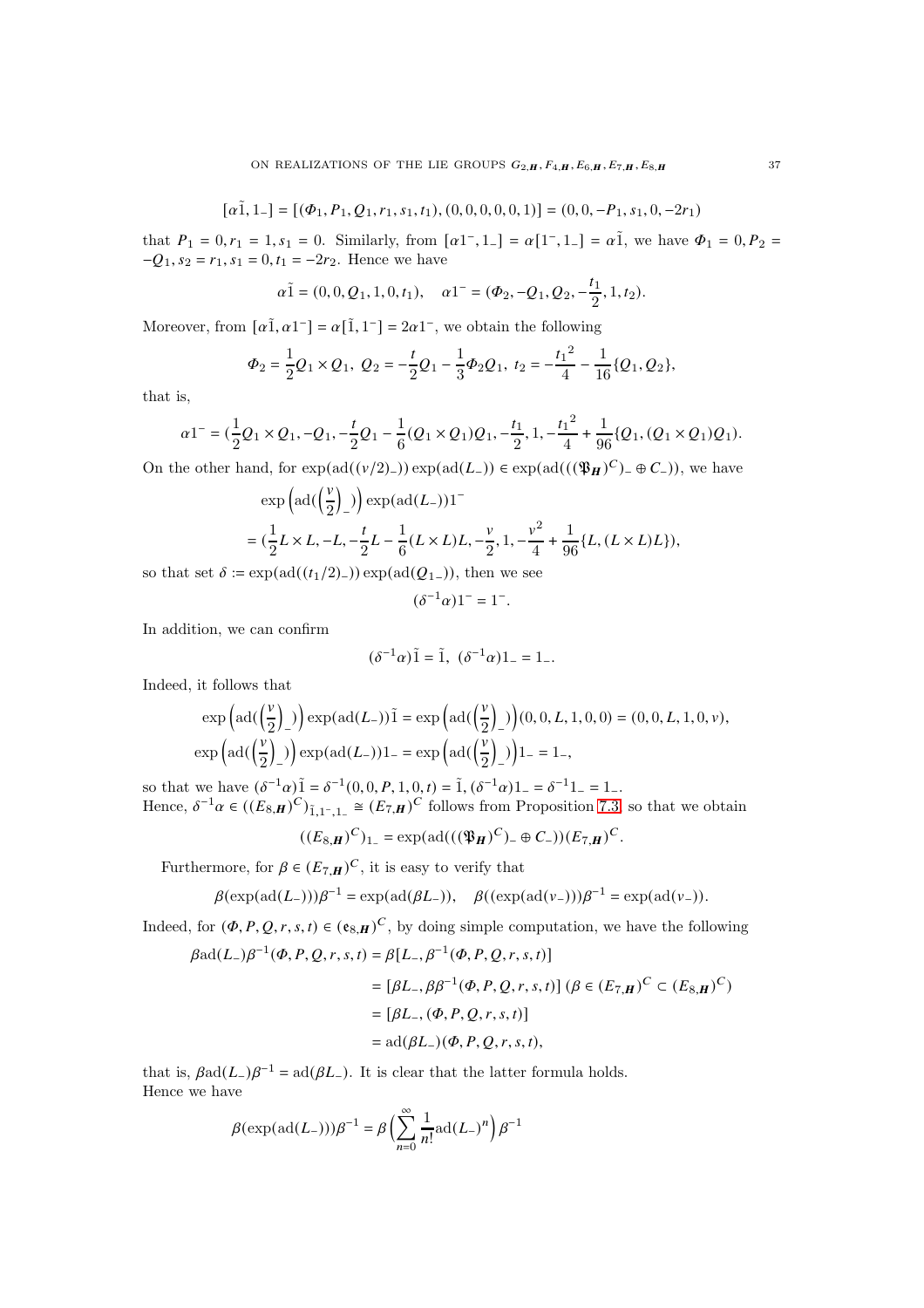$$
= \sum_{n=0}^{\infty} \frac{1}{n!} (\beta \text{ad}(L_{-})\beta^{-1})^{n} \ (\beta \text{ad}(L_{-})\beta^{-1} = \text{ad}(\beta L_{-}))
$$

$$
= \sum_{n=0}^{\infty} \frac{1}{n!} (\text{ad}(\beta L_{-}))^{n}
$$

$$
= \exp(\text{ad}(\beta L_{-})),
$$

that is,  $\beta(\exp(\mathrm{ad}(L_{-})))\beta^{-1} = \exp(\mathrm{ad}(\beta L_{-}))$ . By the argument similar to above, we also see that  $\beta((\exp(\text{ad}(v_-)))\beta^{-1} = \exp(\text{ad}(v_-)).$  Thus, for  $\alpha \in ((E_8, H)^C)_{1}$ , it follows from  $\alpha = \exp(N_- +$  $(u_-\mu)(\epsilon) \in \exp(\mathrm{ad}(((\mathfrak{P}_H)^C)_{-\theta} \oplus C_{-\theta})) \oplus (E_{7,H})^C = ((E_{8,H})^C)_{1-\theta}$  that

 $\alpha \exp(\operatorname{ad}(L_{-} + v_{-}))\alpha^{-1}$ 

 $= (\exp(N_- + u_-)\beta) \exp(\mathrm{ad}(L_- + v_-)) (\exp(N_- + u_-)\beta)^{-1}$  $=$   $(\exp(\mathrm{ad}(N_{-})) \exp(\mathrm{ad}(u_{-})) \beta)(\exp(\mathrm{ad}(L_{-})) \exp(\mathrm{ad}(v_{-}))) (\exp(\mathrm{ad}(N_{-})) \exp(\mathrm{ad}(u_{-})) \beta)^{-1}$  $= (\exp(\text{ad}(N_-)) \exp(\text{ad}(u_-)) \beta) (\exp(\text{ad}(L_-)) \exp(\text{ad}(v_-))) (\beta^{-1} \exp(\text{ad}(u_-))^{-1} \exp(\text{ad}(N_-))^{-1})$  $=$   $(\exp(\mathrm{ad}(N_{-})) \exp(\mathrm{ad}(\mu_{-}))) (\exp(\mathrm{ad}(\nu_{-}))) (\exp(\mathrm{ad}(\mu_{-}))^{-1} \exp(\mathrm{ad}(N_{-}))^{-1})$  $= (\exp(\mathrm{ad}(N_-)) \exp(\mathrm{ad}(\beta L_-)) \exp(\mathrm{ad}(N_-))^{-1})(\exp(\mathrm{ad}(u_-)) \exp(\mathrm{ad}(v_-)) \exp(\mathrm{ad}(u_-))^{-1})$  $\in \exp(\mathrm{ad}(((\mathfrak{P}_{\mathbf{H}})^C)_{-})\exp(\mathrm{ad}(C_{-}))=\exp(\mathrm{ad}(((\mathfrak{P}_{\mathbf{H}})^C)_{-}\oplus C_{-})).$ 

This shows that  $\exp(\text{ad}((\mathfrak{P}_{\mathbf{H}})^C) - \oplus C_{-})) = \exp(\text{ad}((\mathfrak{P}_{\mathbf{H}})^C) - \exp(\text{ad}(C_{-}))$  is a normal subgroup of the group $((E_{8,H})^C)_{1}$ . In addition, we have a split exact sequence

$$
1 \rightarrow \exp(\mathrm{ad}((\mathfrak{P}_{{\pmb H}})^C)_- \oplus C_-)) \stackrel{j}{\longrightarrow} ((E_{8,{\pmb H}})^C)_{1_-} \stackrel{p}{\underset{s}{\longleftrightarrow}} (E_{7,{\pmb H}})^C \rightarrow 1.
$$

Indeed, first we define a mapping  $\dot{j}$  by  $\dot{j}(\delta) = \delta$ . Then it is clear that  $\dot{j}$  is a injective homomorphism, and subsequently, define a mapping p by  $p(\alpha) := p(\delta \beta) = \beta$ . Then, since it follows that

$$
p(\alpha_1 \alpha_2) = p((\delta_1 \beta_1)(\delta_2 \beta_2))
$$
  
=  $p(\delta_1(\beta_1 \delta_2 \beta_1^{-1})\beta_1 \beta_2) (\beta_1 \delta_2 \beta_1^{-1} =: \delta_2' \in \exp(\text{ad}((\mathfrak{P}_H)^C) - \oplus C_-))$   
=  $p((\delta_1 \delta_2')(\beta_1 \beta_2))$   
=  $\beta_1 \beta_2$   
=  $p(\alpha_1)p(\alpha_2)$ ,

p is a homomorphism. Subsequently, let  $\beta \in (E_{7,H})^C$ . We choose  $\delta \in \exp(\text{ad}((\mathfrak{P}_H)^C)_{-\}oplus C_{-}))$ , then there exists  $\alpha \in ((E_{8,H})^C)_{1}$  such that  $\alpha = \delta \beta$ . This implies that p is surjective. Finally, we define a mapping s by  $s(\beta) = \beta$ . Then it is clear that s is also a injective homomorphism and we have

$$
ps(\beta) = p(\beta) = \beta,
$$

that is,  $ps = 1$ . With above, the short sequence is a split exact sequence.

Hence the group  $((E_{8,H})^C)_{1}$  is a semi-direct product of  $exp(ad(((\mathfrak{P}_H)^C)-\oplus C_{-}))$  and  $(E_{7,H})^C$ :

$$
((E_{8,H})^C)_{1} = \exp(\mathrm{ad}(((\mathfrak{P}_H)^C)_{-} \oplus C_{-})) \rtimes (E_{7,H})^C.
$$

Finally, the connectedness of  $((E_{8,H})^C)_{1}$  follows from the connectedness of  $exp(ad)((\mathfrak{P}_H)^C)_{-}$  $\oplus C_{-})$ ) and  $(E_{7,H})^C$ (Theorem [6.8\)](#page-24-0).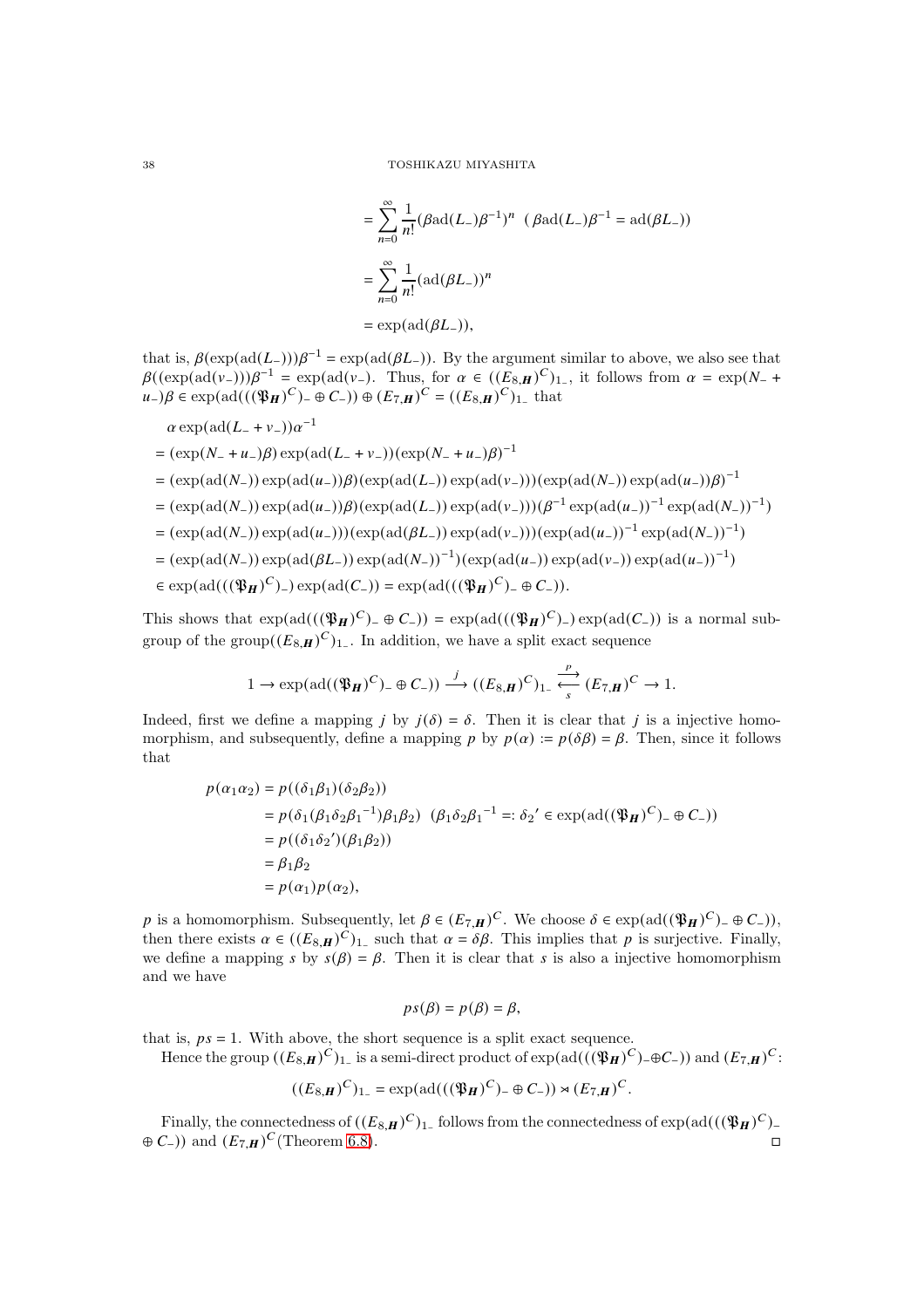Before proving the connectedness of the group  $(E_{8,H})^C$ , we will make some preparations. For  $R \in (\mathfrak{e}_{8,H})^C$ , we define a *C*-linear mapping  $R \times R : (\mathfrak{e}_{8,H})^C \to (\mathfrak{e}_{8,H})^C$  by

$$
(R \times R)R_1 = [R, [R, R_1]] + \frac{1}{18}B_{8,H}(R, R_1)R, R_1 \in (\mathfrak{e}_{8,H})^C,
$$

where  $B_{8,H}$  is the Killing form of  $({\bf e}_{8,H})^C$  (Theorem [7.1\)](#page-34-0). Using this mapping, we define a space  $\mathfrak{W}_{H}$  by

$$
(\mathfrak{W}_{\mathbf{H}})^{\mathbf{C}} = \{ R \in (\mathfrak{e}_{8,\mathbf{H}})^{\mathbf{C}} \mid R \times R = 0, R \neq 0 \}.
$$

<span id="page-38-0"></span>**Lemma 7.6.** For  $R = (\Phi, P, Q, r, s, t) \in (\mathfrak{e}_{8,H})^C$ ,  $R \neq 0$  belongs to  $(\mathfrak{e}_{8,H})^C$  if and only if R satisfies the following conditions

(1)  $2s\Phi - P \times P = 0$  (2)  $2t\Phi + Q \times Q = 0$  (3)  $2r\Phi + P \times Q = 0$ (4)  $\Phi P - 3rP - 3sQ = 0$  (5)  $\Phi Q + 3rQ - 3tP = 0$  (6)  $\{P, Q\} - 16(st + r^2) = 0$ (7)  $2(\Phi P \times Q_1 + 2P \times \Phi Q_1 - rP \times Q_1 - sQ \times Q_1) - {P, Q_1} \Phi = 0$ (8)  $2(\Phi Q \times P_1 + 2Q \times \Phi P_1 + rQ \times P_1 - tP \times P_1) - \{Q, P_1\} \Phi = 0$ (9)  $8((P \times Q_1)Q - stQ_1 - r^2Q_1 - \Phi^2Q_1 + 2r\Phi Q_1) + 5\{P, Q_1\}Q - 2\{Q, Q_1\}P = 0$ (10)  $8((Q \times P_1)P + stP_1 + r^2P_1 + \Phi^2P_1 + 2r\Phi P_1) + 5\{Q, P_1\}P - 2\{P, P_1\}Q = 0$ (11)  $10(\text{ad }\Phi)^2 \Phi_1 + Q \times \Phi_1 P - P \times \Phi_1 Q + B_{7,H}(\Phi, \Phi_1) \Phi = 0$ (12)  $10(\Phi_1 \Phi P - 2\Phi \Phi_1 P - r\Phi_1 P - s\Phi_1 Q) + B_7 \mathbf{H}(\Phi_1 \Phi_1)P = 0$ (13)  $10(\Phi_1 \Phi O - 2\Phi \Phi_1 O + r\Phi_1 O - t\Phi_1 P) + B_7 \mathbf{H}(\Phi_1 \Phi_1)O = 0$ for all  $\Phi_1 \in (\mathfrak{e}_{7,H})^C$ ,  $P_1, Q_1 \in (\mathfrak{P}_H)^C$ , where  $B_{7,H}$  is the Killing form of the Lie algebra  $(\mathfrak{e}_{7,H})^C$ .

**Proof.** Note that  $(\Phi, P \times Q)$  =  $\{\Phi P, Q\}$  holds for  $\Phi \in (\mathfrak{e}_{7,H})^C$ ,  $P, Q \in (\mathfrak{P}_H)^C$ . For  $R =$  $(\Phi, P, Q, r, s, t) \in (\mathfrak{e}_{8, H})^C$ , by doing simple computation of  $(R \times R)R_1 = 0$  for all  $R_1 = (\Phi_1, P_1, Q_1,$  $(r_1, s_1, t_1) \in (e_{8,H})^C$ , we have the required relational formulas above.

<span id="page-38-1"></span>**Proposition 7.7.** The group  $((E_{8,H})^C)$  acts on  $(\mathfrak{W}_H)^C$  transitively.

**Proof.** Since  $\alpha \in (E_{8,H})^C$  leaves the Killing form  $B_{8,H}$  invariant :  $B_{8,H}(\alpha R, \alpha R') = B_8(R, R')$ ,  $R, R' \in (e_{8,H})^C$ , the group  $(E_{8,H})^C$  acts on  $(\mathfrak{W}_H)^C$ . Indeed, let  $R \in (\mathfrak{W}_H)^C$ . Then, for all  $R_1 \in (\mathfrak{e}_{8,\mathbf{H}})^C$ , it follows that

$$
(\alpha R \times \alpha R)R_1 = [\alpha R, [\alpha R, \alpha R_1]] + (1/18)B_{8,R}(\alpha R, R_1)\alpha R
$$
  
=  $\alpha [\left[R, [R, \alpha^{-1}R_1]\right] + (1/18)B_{8,R}(R, \alpha^{-1}R_1)\alpha R$   
=  $\alpha((R \times R)\alpha^{-1}R_1)$   
= 0.

Hence the group  $(E_{8,H})^C$  acts on  $(\mathfrak{W}_H)^C$ , that is,  $\alpha R \in (E_{8,H})^C$ . We will show that this action is transitive. First, for all  $R_1 \in (\mathfrak{e}_{8,H})^C$ , it follows from

$$
(1 - \times 1 -)R_1 = [1_-, [1_-, (\Phi_1, P_1, Q_1, r_1, s_1, t_1)] + (1/18)B_8(1_-, R_1)1_-
$$
  
= [1\_-, (0, 0, P\_1, -s\_1, 0, 2r\_1)] + 2s\_11\_-  
= (0, 0, 0, 0, -2s\_1) + 2s\_11\_-  
= 0

that  $1 \text{ } \in (\mathfrak{W}_H)^C$ . Then, any element  $R \in (\mathfrak{W}_H)^C$  can be transformed to  $1 \text{ } \in (\mathfrak{W}_H)^C$  by some  $\alpha \in ((E_{8,H})^C)_0$ . We will prove this below.

Case (i) where  $R = (\Phi, P, Q, r, s, t), t \neq 0$ .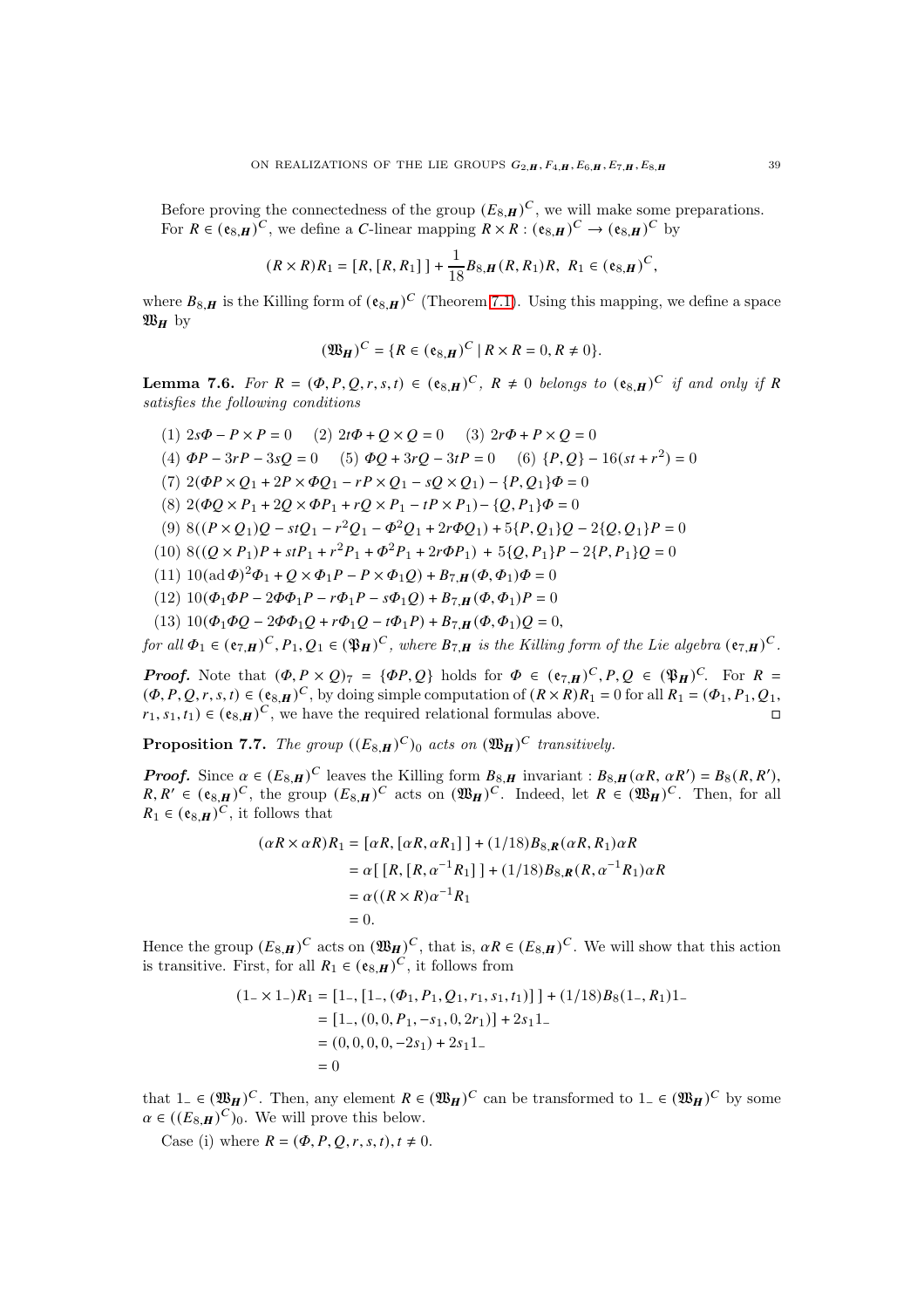From Lemma [7.6](#page-38-0)  $(2), (5)$  and  $(6)$ , we see

$$
\varPhi=-\frac{1}{2t}Q\times Q, \; P=\frac{r}{t}Q-\frac{1}{6t^2}(Q\times Q)Q, \; s=-\frac{r^2}{t}+\frac{1}{96t^3}\{Q,(Q\times Q)Q\}.
$$

Now, let  $\Theta := \text{ad}(0, P_1, 0, r_1, s_1, 0) \in \text{ad}((e_{8,H})^C), r_1 \neq 0$ , then we compute  $\Theta^n 1$ .:

$$
\theta^{n}1_{-}
$$
\n
$$
= \begin{pmatrix}\n(-2)^{n-1} + (-1)^{n}r_{1}^{n-2}P_{1} \times P_{1} \\
(-2)^{n-1} - \frac{1 + (-1)^{n-1}}{2}\r_{1}^{n-2}s_{1}P_{1} + \left(\frac{1 - (-2)^{n}}{6} + \frac{(-1)^{n}}{2}\right)r_{1}^{n-3}(P_{1} \times P_{1})P_{1} \\
(-2)^{n} + (-1)^{n-1}r_{1}^{n-1}P_{1} \\
(-2)^{n-1}r_{1}^{n-1}s_{1} \\
(-(-2)^{n-2} + 2^{n-2})r_{1}^{n-2}s_{1}^{2} + \frac{2^{n-2} + (-2)^{n-2} - (-1)^{n-1} - 1}{24}r_{1}^{n-4}\lbrace P_{1}, (P_{1} \times P_{1})P_{1} \rbrace\n\end{pmatrix}
$$

.

Hence, by doing straightforward computation, we have

$$
(\exp \theta)1_{-} = \left(\sum_{n=0}^{\infty} \frac{1}{n!} \theta^{n}\right)1_{-}
$$
  

$$
-\frac{1}{2r_{1}^{2}}(e^{-2r_{1}} - 2e^{-r_{1}} + 1)P_{1} \times P_{1}
$$
  

$$
\frac{s_{1}}{2r_{1}^{2}}(-e^{-2r_{1}} - e^{r_{1}} + e^{-r_{1}} + 1)P_{1} + \frac{1}{6r_{1}^{3}}(-e^{-2r_{1}} + e^{r_{1}} + 3e^{-r_{1}} - 3)(P_{1} \times P_{1})P_{1}
$$
  

$$
\frac{1}{r_{1}}(e^{-2r_{1}} - e^{-r_{1}})P_{1}
$$
  

$$
\frac{s_{1}}{2r_{1}}(1 - e^{-2r_{1}})
$$
  

$$
-\frac{s_{1}^{2}}{4r_{1}^{2}}(e^{-2r_{1}} + e^{2r_{1}} - 2) + \frac{1}{96r_{1}^{4}}(e^{2r_{1}} + e^{-2r_{1}} - 4e^{r_{1}} - 4e^{-r_{1}} + 6){P_{1}, (P_{1} \times P_{1})P_{1}}
$$
  

$$
e^{-2r_{1}}
$$

In the case where  $t \neq 1$ . For a given  $R = (\Phi, P, Q, r, s, t), t \neq 0$ , we can choose  $P_1 \in (\mathfrak{P}_H)^c$ ,  $r_1, s_1 \in$  $\cal C$  such that

$$
\frac{1}{r_1}(e^{-2r_1}-e^{-r_1})P_1=Q, \ \ \frac{s_1}{2r_1}(1-e^{-2r_1})=r, \ \ e^{-2r_1}=t.
$$

Indeed, we choose some one value of  $\sqrt{t}$  satisfying  $(\sqrt{t})^2 = t$  and some one value of log t for  $t \in C$ , respectively. Then because of  $t - t^2 \neq 0, t - 1 \neq 0$ , we can get

$$
P_1 = \frac{(\sqrt{t} + t) \log t}{2(t - t^2)} Q, \ \ r_1 = -\frac{\log t}{2}, \ \ s_1 = \frac{\log t}{t - 1} r.
$$

Hence, by using these  $P_1, r_1, s_1$ , we obtain

$$
(\exp \theta) \mathbf{1}_{-} = \begin{pmatrix} -\frac{1}{2t}Q \times Q \\ \frac{r}{t}Q - \frac{1}{6t^2}(Q \times Q)Q \\ Q \\ r \\ -\frac{r^2}{t} + \frac{1}{96t^3}\{Q, (Q \times Q)Q\} \\ t \end{pmatrix} = R.
$$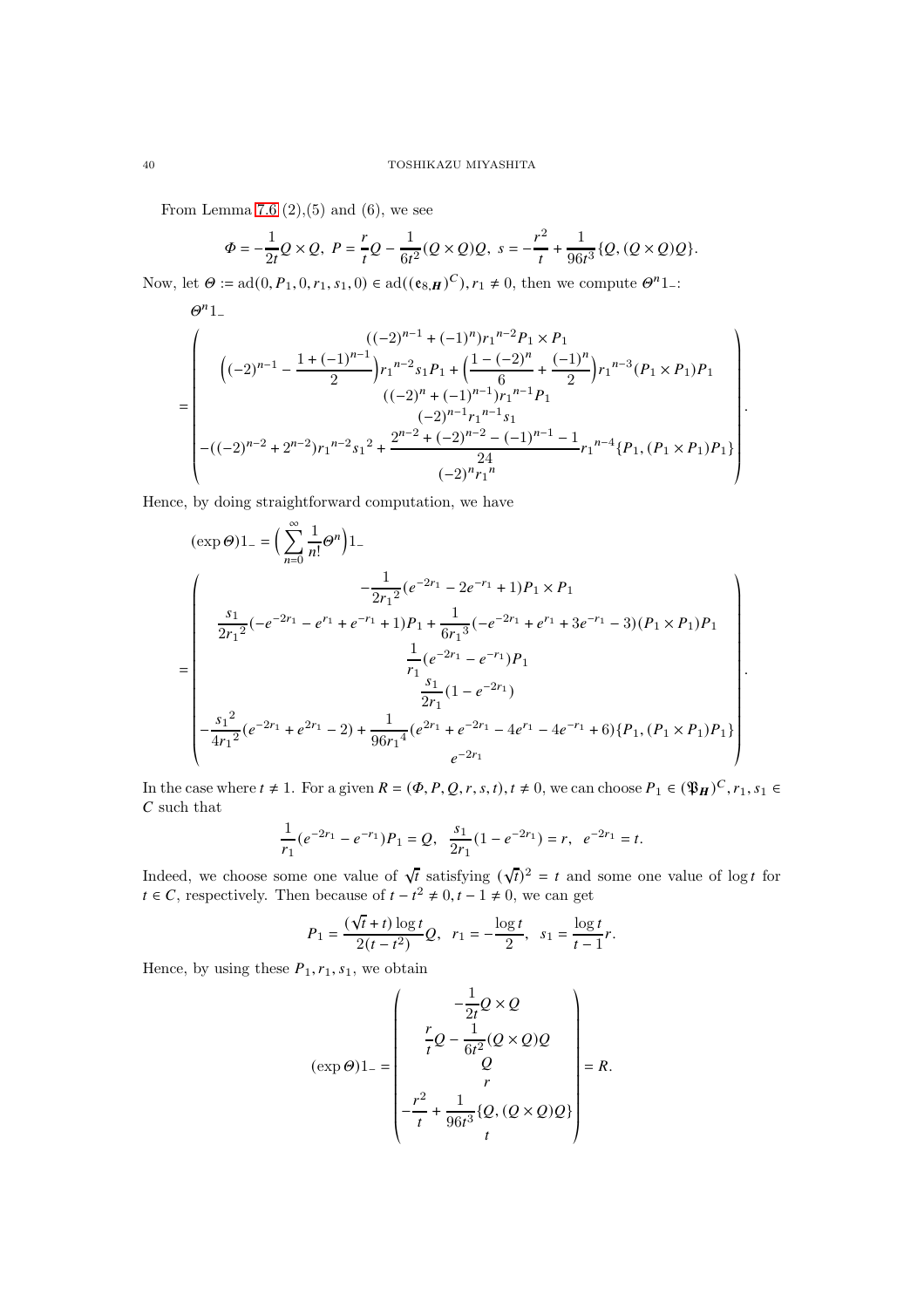In the case where  $t = 1$ . Then, a given  $R = (\Phi, P, Q, r, s, t), t \neq 0$  is of the form

$$
\Phi = -\frac{1}{2}Q \times Q, \quad P = rQ - \frac{1}{6}(Q \times Q)Q, \quad s = -r^2 + \frac{1}{96}\{Q, (Q \times Q)Q\},
$$

so let  $\Theta := \text{ad}(0, P_1, 0, 0, s_1, 0) \in \text{ad}((e_{8,H})^C)$ , we have

$$
(\exp \theta) \mathbf{1}_{-} = \left(\sum_{n=0}^{\infty} \frac{1}{n!} \theta^{n}\right) \mathbf{1}_{-} = \begin{pmatrix} -\frac{1}{2} P_{1} \times P_{1} \\ -s_{1} P_{1} + \frac{1}{6} (P_{1} \times P_{1}) P_{1} \\ -P_{1} \\ -s_{1}^{2} + \frac{1}{96} \{P_{1}, (P_{1} \times P_{1}) P_{1}\} \\ 1 \end{pmatrix}
$$

Here, as in the case  $t \neq 1$ , we choose  $P_1 \in (\mathfrak{F}_H)^C$ ,  $s_1 \in C$  such that  $-P_1 = Q$ ,  $s_1 = r$ . Hence, by using these  $P_1$ ,  $s_1$ , we obtain

$$
(\exp \theta) \mathbf{1}_{-} = \begin{pmatrix} -\frac{1}{2}Q \times Q \\ rQ - \frac{1}{6}(Q \times Q)Q \\ Q \\ r \\ -r^2 + \frac{1}{96}\{Q, (Q \times Q)Q\} \\ 1 \end{pmatrix} = R.
$$

Thus  $R$  is transformed to 1<sup>-</sup> by  $(\exp \Theta)^{-1} \in ((E_{8,H})^C)_0$ .

Case (ii) where  $R = (\Phi, P, Q, r, s, 0), s \neq 0$ . Let  $\Theta := \text{ad}(0, 0, 0, 0, \pi/2, -\pi/2) \in \text{ad}((\mathfrak{e}_{8,\mathbf{H}})^{\mathbb{C}})$ . Then we have

$$
(\exp \Theta)R = (\Phi, Q, -P, -r, 0, -s), \quad -s \neq 0.
$$

Hence this case is reduced to Case (i).

Case (iii) where  $R = (\Phi, P, Q, r, 0, 0), r \neq 0$ . Again, from Lemma [7.6](#page-38-0)  $(2),(5)$  and  $(6)$ , we have

$$
Q \times Q = 0
$$
,  $\Phi Q = -3rQ$ ,  $\{P, Q\} = 16r^2$ .

Then, let  $\Theta := \text{ad}(0, Q, 0, 0, 0, 0) \in \text{ad}((e_{8,H})^C)$ , we have

$$
(\exp\Theta)R=(\varPhi,P+2rQ,Q,r,-4r^2,0),\ \ -4r^2\neq0.
$$

Hence this case is reduced to Case (ii).

Case (iv) where  $R = (\Phi, P, Q, 0, 0, 0), Q \neq 0$ .

We can choose  $P_1 \in (\mathfrak{P}_H)^C$  such that  $\{P_1, Q\} \neq 0$ . Indeed,  $\{P_1, Q\} = 0$  for all  $P_1 \in (\mathfrak{P}_H)^C$ implies  $Q = 0$ , so that there exists  $P_1 \in (\mathfrak{P}_H)^C$  such that  $\{P_1, Q\} \neq 0$ .

.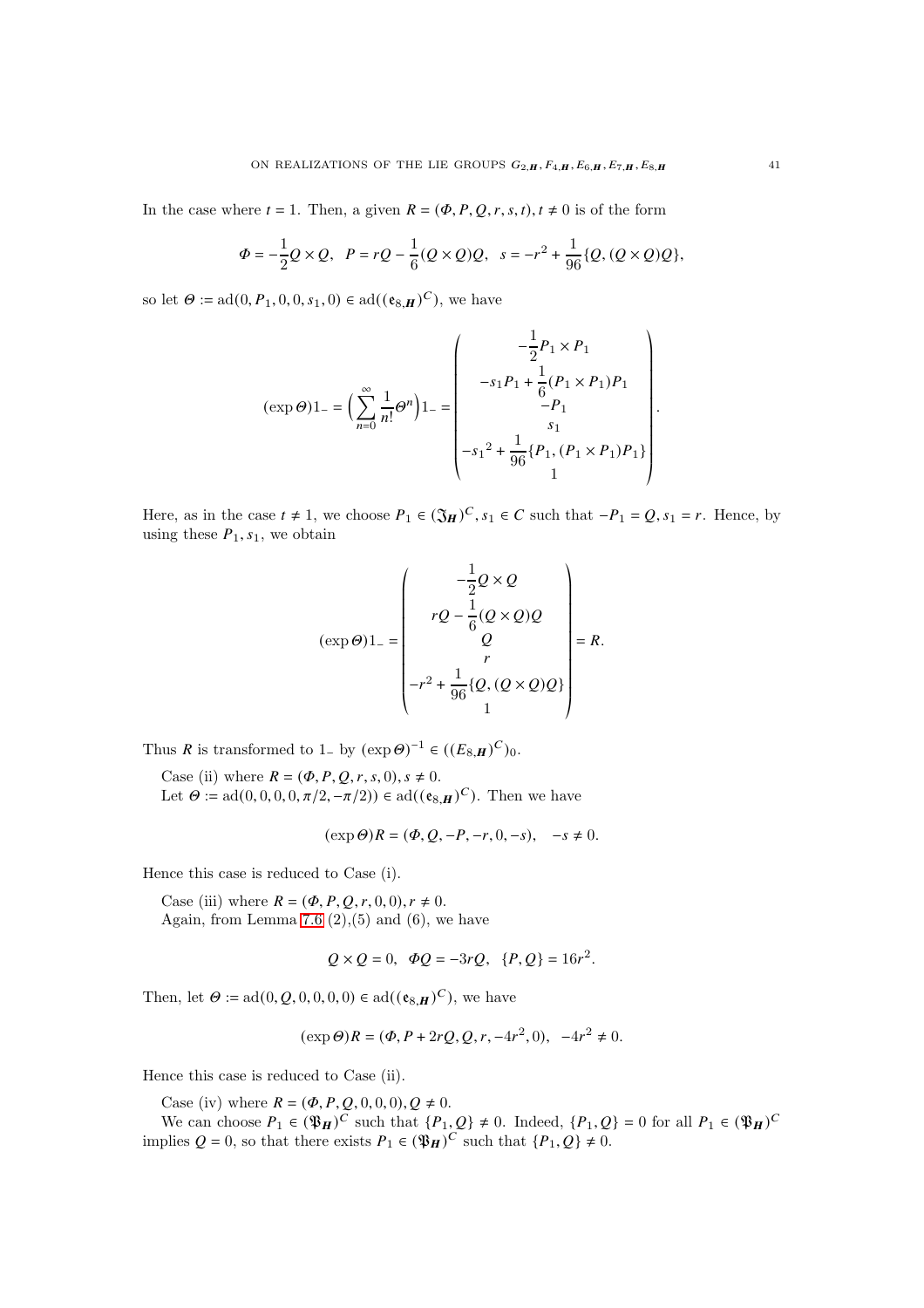Now, let  $\Theta := \text{ad}(0, P_1, 0, 0, 0, 0) \in \text{ad}((\mathfrak{e}_{8,\mathbf{H}})^{\mathbf{C}})$ , we have

$$
(\exp \theta)R = \begin{pmatrix} \Phi + P_1 \times Q \\ P - \Phi P_1 + \frac{1}{2}(P_1 \times Q)P_1 + \frac{1}{16}\{P_1, Q\}P_1 \\ Q \\ Q \\ -\frac{1}{8}\{P_1, Q\} \\ \frac{1}{4}\{P_1, P\} + \frac{1}{8}\{P_1, -\Phi P_1\} + \frac{1}{24}\{P_1, (P_1 \times Q)P_1\} \\ 0 \end{pmatrix}, \quad -\frac{1}{8}\{P_1, Q\} \neq 0.
$$

Hence this case is reduced to Case (iii).

Case (v) where  $R = (\Phi, P, 0, 0, 0, 0), P \neq 0$ .

As in Case (iv), we choose  $Q_1 \in (\mathfrak{P}_H)^C$  such that  $\{P, Q_1\} \neq 0$ . Then, let  $\Theta := \text{ad}(0, 0, Q_1, 0, 0, 0, 0)$  $(0) \in \mathrm{ad}((\mathfrak{e}_{8,\mathbf{H}})^{\mathbb{C}})$ , we have

$$
(\exp \theta)R = \begin{pmatrix} \Phi - P \times Q_1 \\ P \\ -\Phi Q_1 + \frac{1}{2}(P \times Q_1)Q_1 + \frac{1}{16}\{P,Q_1\}Q_1 \\ \frac{1}{8}\{P,Q_1\} \\ 0 \\ -\frac{1}{8}\{Q_1, -\Phi Q_1\} - \frac{1}{24}\{Q_1, -(P \times Q_1)Q_1\} \end{pmatrix}, \frac{1}{8}\{P,Q_1\} \neq 0.
$$

Hence this case is also reduced to Case (iii).

Case (vi) where  $R = (\Phi, 0, 0, 0, 0, 0)$ ,  $\Phi \neq 0$ . We can choose  $P_1 \in (\mathfrak{P}_H)^C$  such that  $\Phi P_1 \neq 0$ . Indeed,  $\Phi P_1 = 0$  for all  $P_1 \in (\mathfrak{P}_H)^C$  implies  $\Phi = 0$ , so that there exists  $P_1 \in (\mathfrak{P}_H)^C$  such that  $\Phi P_1 \neq 0$ . Then, let  $\Theta := \text{ad}(0, P_1, 0, 0, 0, 0) \in \text{ad}((\mathfrak{e}_{8,\mathbf{H}})^C)$ , we have

$$
(\exp \operatorname{ad}(0, P_1, 0, 0, 0, 0))R = (\Phi, -\Phi P_1, 0, 0, \frac{1}{8}{\Phi P_1, P_1}, 0), -\Phi P_1 \neq 0.
$$

Hence this case is reduced to Case (v).

With above, the proof of this proposition is completed.

$$
\Box
$$

Now, we will prove the theorem as the immediate aim .

<span id="page-41-1"></span>**Theorem 7.8.** The homogeneous space  $(E_{8,H})^C/((E_{8,H})^C)_{1}$  is homeomorphic to the space  $(\mathfrak{W}_{H})^{C}$ :  $(E_{8,H})^{C}/((E_{8,H})^{C})_{1} \simeq (\mathfrak{W}_{H})^{C}$ . In particular, the group  $(E_{8,H})^C$  is connected.

**Proof.** Since the group  $(E_{8,H})^C$  acts on the space  $(\mathfrak{W}_H)^C$  transitively (Proposition [7.7\)](#page-38-1), the former half of this theorem is proved. The latter half was shown as follows. The connectedness of the group  $(E_{8,H})^C$  follows from the connectedness of the group  $((E_{8,H})^C)_{1-}$  and the space  $(\mathfrak{W}_{H})^{C}$  = ( $(E_{8,H})^{C}$ )<sup>0</sup> - (Propositions [7.5,](#page-35-2) [7.7\)](#page-38-1).

In order to give a polar decomposition of the group  $(E_{8,H})^C$ , we prove the following lemma.

<span id="page-41-0"></span>**Lemma 7.9.** The group  $(E_{8,H})^C$  is an algebraic subgroup of the general linear group  $GL(133, C)$ = Iso $_C((\mathfrak{c}_{8,\mathbf{H}})^C)$  and satisfies the condition that  $\alpha \in (E_{8,\mathbf{H}})^C$  implies  $\alpha^* = (\tau \lambda_\omega) \alpha^{-1} (\lambda_\omega \tau) \in$  $(E_{8,H})^C$ , where  $\alpha^*$  in the transpose of  $\alpha$  with respect to the Hermite inner product  $\langle R_1, R_2 \rangle$ :  $\langle \alpha^* R_1, R_2 \rangle = \langle R_1, \alpha R_2 \rangle.$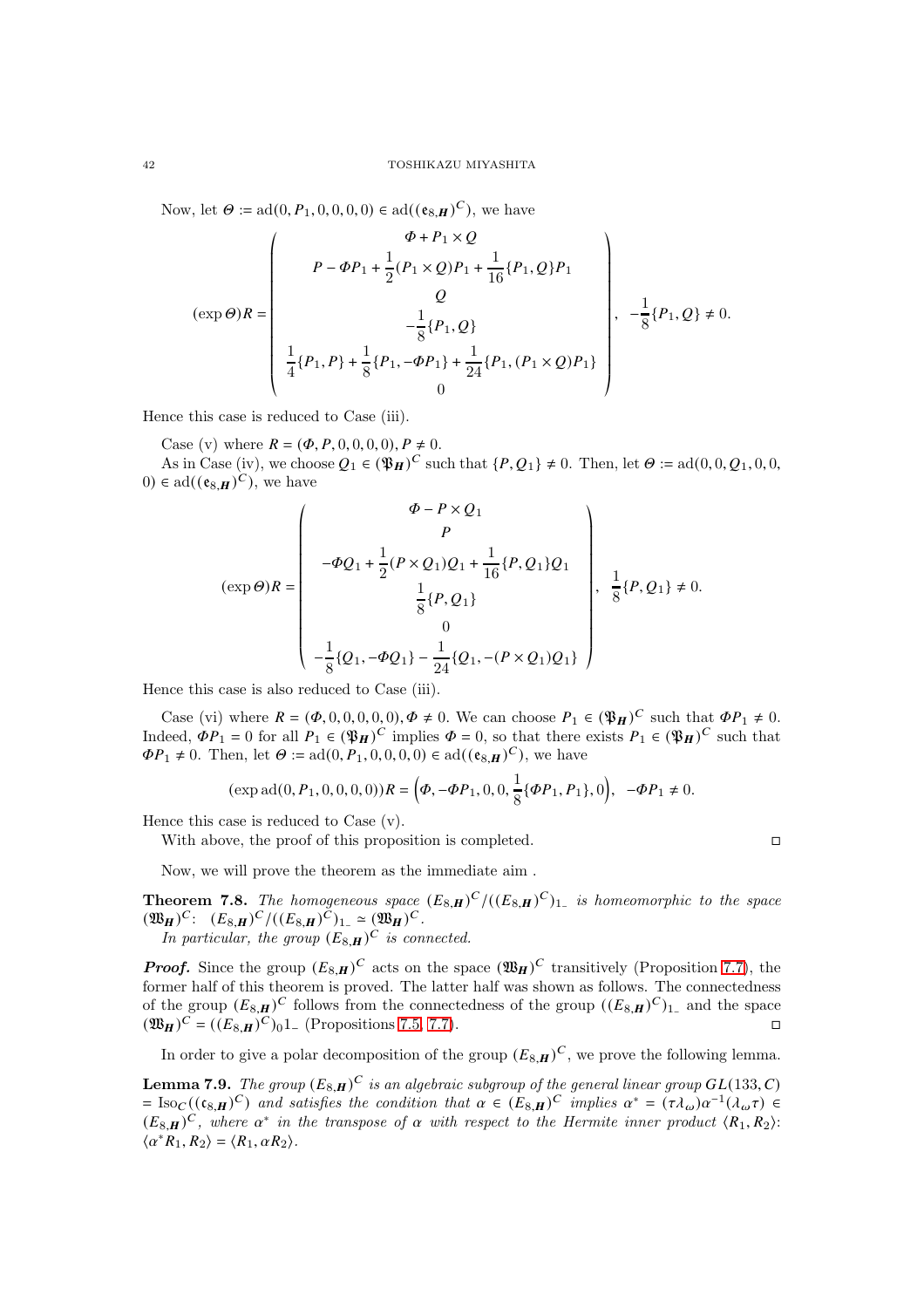**Proof.** First, it is easy to verify that  $\alpha^* = (\tau \lambda_\omega) \alpha^{-1} (\lambda_\omega \tau)$ . Indeed, it follows from

$$
\langle \alpha^* R_1, R_2 \rangle = \langle R_1, \alpha R_2 \rangle = -\frac{1}{15} B_{8,H}((\tau \lambda_\omega) R_1, \alpha R_2)
$$
  

$$
= -\frac{1}{15} B_{8,H}(\alpha (\alpha^{-1} (\tau \lambda_\omega) R_1), \alpha R_2)
$$
  

$$
= -\frac{1}{15} B_{8,H}(\alpha^{-1} (\tau \lambda_\omega) R_1, R_2)
$$
  

$$
= -\frac{1}{15} B_{8,H}((\tau \lambda_\omega) ((\lambda_\omega \tau) \alpha^{-1} (\tau \lambda_\omega) R_1), R_2)
$$
  

$$
= \langle (\lambda_\omega \tau) \alpha^{-1} (\tau \lambda_\omega) R_1, R_2 \rangle
$$

that  $\alpha^* = (\lambda_\omega \tau) \alpha^{-1} (\tau \lambda_\omega)$ , that is,  $\alpha^* = (\tau \lambda_\omega) \alpha^{-1} (\lambda_\omega \tau)$ .

Subsequently, we will show  $\alpha^* \in (E_{8,H})^C$ . It is clear that  $\alpha^* \in \text{Iso}_C((\mathfrak{e}_{8,H})^C)$  and note that  $[\tau R_1, \tau R_2] = \tau[R_1, R_2], R_i \in (\mathfrak{e}_{8, H})^C$  and  $\lambda_\omega \in (E_{8, H})^C$ , it follows that

$$
[\alpha^* R_1, \alpha^* R_2] = [(\tau \lambda_\omega) \alpha^{-1} (\lambda_\omega \tau) R_1, (\tau \lambda_\omega) \alpha^{-1} (\lambda_\omega \tau) R_2]
$$
  
\n
$$
= \tau [\lambda_\omega \alpha^{-1} (\lambda_\omega \tau) R_1, \lambda_\omega \alpha^{-1} (\lambda_\omega \tau) R_2]
$$
  
\n
$$
= (\tau \lambda_\omega) [\alpha^{-1} (\lambda_\omega \tau) R_1, \alpha^{-1} (\lambda_\omega \tau) R_2]
$$
  
\n
$$
= (\tau \lambda_\omega) \alpha^{-1} [(\lambda_\omega \tau) R_1, (\lambda_\omega \tau) R_2]
$$
  
\n
$$
= (\tau \lambda_\omega) \alpha^{-1} (\lambda_\omega \tau) [R_1, R_2]
$$
  
\n
$$
= \alpha^* [R_1, R_2].
$$

Hence we have  $\alpha^* \in (E_{8,H})^C$ .

Finally, the group  $(E_{8,H})^C$  is defined by the algebraic relation  $\alpha[R_1, R_2] = [\alpha R_1 \ldots \alpha R_2]$ , so that  $(E_{8,H})^C$  is algebraic.

Let  $O((\mathfrak{e}_{8,\mathbf{H}})^C)$  be the orthogonal subgroup  $GL(133, C) = \text{Iso}_C((\mathfrak{e}_{8,\mathbf{H}})^C)$ :

$$
O(133,C) = O\big((\mathfrak{e}_{8,\bm{H}})^C\big) = \left\{\alpha \in \mathrm{Iso}_C\big((\mathfrak{e}_{8,\bm{H}})^C\big)\ \middle|\ \langle \alpha R_1, \alpha R_2\rangle = \langle R_1, R_2\rangle\right\}.
$$

Then we have the following

$$
((E_{8,H})^C \cap O((\mathfrak{e}_{8,H})^C) = \left\{ \alpha \in \text{Iso}_C((\mathfrak{e}_{8,H})^C) \middle| \begin{array}{c} \alpha[R_1, R_2] = [\alpha R_1. \alpha R_2], \\ \langle \alpha R_1, \alpha R_2 \rangle = \langle R_1, R_2 \rangle \end{array} \right\}
$$

$$
= E_{8,H}.
$$

Using Chevally's lemma([\[1,](#page-59-8) Lemma 2]), from Lemma [7.9](#page-41-0) we have a homeomorphism

$$
(E_{8,H})^C \simeq ((E_{8,H})^C \cap O((\mathfrak{e}_{8,H})^C)) \times \mathbb{R}^d
$$

$$
= E_{8,H} \times \mathbb{R}^d,
$$

where the dimension  $d$  of the Euclidian part is computed from Lemma [7.2](#page-35-3) as follows:

$$
d = \dim((E_{8,H})^C) - \dim(E_{8,H}) = 133 \times 2 - 133 = 133.
$$

With above, we have the following theorem.

<span id="page-42-0"></span>**Theorem 7.10.** The group  $(E_{8,H})^C$  is homeomorphic to the topological product of the group  $E_{8,H}$  and a 133-dimensional Euclidian space  $\mathbb{R}^{133}$ :

$$
(E_{8,H})^C \simeq E_{8,H} \times \mathbf{R}^{133}.
$$

In particular, the group  $E_{8,H}$  is connected.

**Proof.** The former half has been already proved above. As for the latter half, the connectedness of the group  $E_{8,\mathbf{H}}$  follows from the connectedness of the group  $(E_{8,\mathbf{H}})^C$  (Theorem [7.8\)](#page-41-1)  $\Box$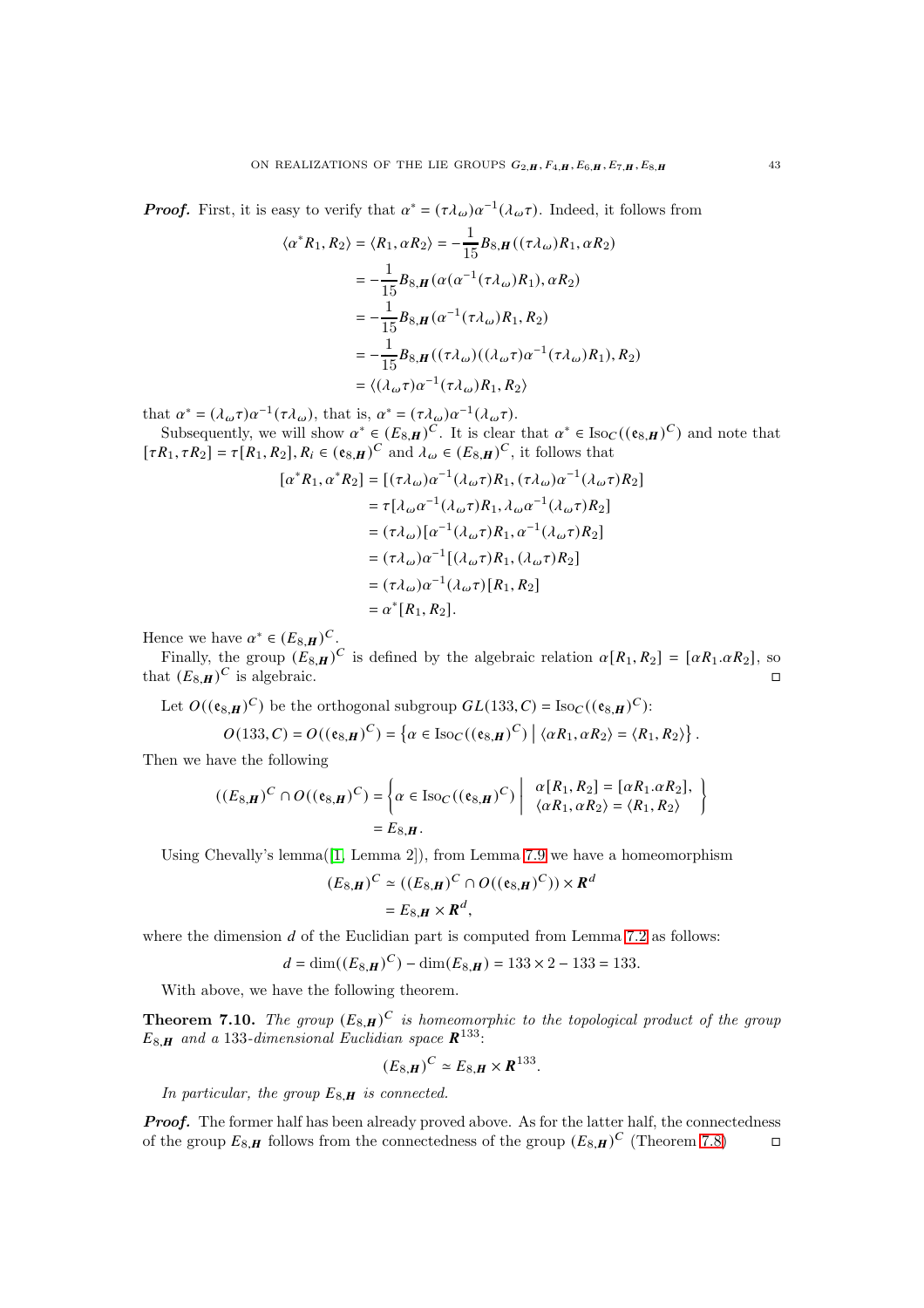Next, we move on to study a group  $(E_8^C)^{\varepsilon_1,\varepsilon_2}$  defined below. We define a subgroup  $(E_8^C)^{\varepsilon_1, \varepsilon_2}$  of  $E_8$  by

$$
(E_8^C)^{\varepsilon_1,\varepsilon_2} := \{ \alpha \in E_8 \mid \varepsilon_1 \alpha = \alpha \varepsilon_1, \varepsilon_2 \alpha = \alpha \varepsilon_2 \}.
$$

The immediate aim is to prove the connectedness of the group  $(E_8^C)^{\varepsilon_1,\varepsilon_2}$  by the same procedure as the proof of the connectedness of the group  $(E_{8,H})^C$ .

First, we consider a subgroup  $((E_8^C)^{\varepsilon_1, \varepsilon_2})_{1,1^-,1^-}$  of  $(E_8^C)^{\varepsilon_1, \varepsilon_2}$ :

$$
((E_8^C)^{\varepsilon_1,\varepsilon_2})_{\tilde{1},1^-,1^-}=\left\{\alpha\in (E_8^C)^{\varepsilon_1,\varepsilon_2}\ \big|\ \alpha\tilde{1}=\tilde{1},\alpha1^-=1^-,\alpha1_-=1_-\right\}.
$$

Then we have the following proposition.

<span id="page-43-0"></span>**Proposition 7.11.** The group  $((E_8^C)^{\varepsilon_1, \varepsilon_2})_{\tilde{1}, 1^-, 1^-}$  is isomorphic to the group  $(E_7^C)^{\varepsilon_1, \varepsilon_2}$ .  $((E_8^C)^{\varepsilon_1, \varepsilon_2})_{\tilde{1}, 1^-, 1^-} \cong (E_7^C)^{\varepsilon_1, \varepsilon_2}.$ 

**Proof.** Since  $\varepsilon_i$ ,  $i = 1, 2$  satisfies  $\varepsilon_i \tilde{1} = \tilde{1}, \varepsilon_i 1 - \tilde{1}, \varepsilon_i 1 - \tilde{1}, \varepsilon_i$  induces an automorphism of the group  $(E_8^C)_{1,1^-,1^-}$ . Hence, note that  $(E_8^C)_{1,1^-,1^-} \cong E_7^C$  ([\[9,](#page-59-0) Proposition 5.7.1]), we have

$$
((E_8^C)^{\varepsilon_1, \varepsilon_2})_{\tilde{1}, 1^-, 1^-} = ((E_8^C)_{\tilde{1}, 1^-, 1^-})^{\varepsilon_1, \varepsilon_2} \cong (E_7^C)^{\varepsilon_1, \varepsilon_2}.
$$

Subsequently, we consider a subgroup  $((E_8^C)^{\varepsilon_1, \varepsilon_2})_{1}$  of  $(E_8^C)^{\varepsilon_1, \varepsilon_2}$ :

$$
((E_8^C)^{\varepsilon_1,\varepsilon_2})_{1_-} = \left\{ \alpha \in (E_8^C)^{\varepsilon_1,\varepsilon_2} \mid \alpha_{1_-} = 1_- \right\}.
$$

Then we prove the following lemma.

<span id="page-43-1"></span>**Lemma 7.12.** (1) The Lie algebra  $(e_8^C)^{\varepsilon_1,\varepsilon_2}$  of the group  $(E_8^C)^{\varepsilon_1,\varepsilon_2}$  is given by

$$
(\mathfrak{e}_8^C)^{\varepsilon_1,\varepsilon_2}=\left\{R=(\varPhi,P,Q,r,s,t)\ \Big|\ \ \varPhi\in (\mathfrak{e}_7^C)^{\varepsilon_1,\varepsilon_2},P,Q\in (\mathfrak{P}_H)^C,r,s,t\in C\ \right\}.
$$

In particular, we have  $\dim_C((e_8^C)^{\varepsilon_1, \varepsilon_2}) = 66 + 32 \times 2 + 3 = 133.$ 

(2) The Lie algebra  $((e_8^C)^{\varepsilon_1,\varepsilon_2})_{1_-}$  of the group  $((E_8^C)^{\varepsilon_1,\varepsilon_2})_{1_-}$  is given by

$$
((e_8^C)^{\varepsilon_1, \varepsilon_2})_{1-} = \{ R \in (e_8^C)^{\varepsilon_1, \varepsilon_2} \mid [R, 1-] = 0 \}
$$
  
=  $\{ (\Phi, 0, Q, 0, 0, t) \in (e_8^C)^{\varepsilon_1, \varepsilon_2} \mid \Phi \in (e_7^C)^{\varepsilon_1, \varepsilon_2}, Q \in (\mathfrak{P}_H)^C, t \in C \}$ .

*In particular, we have*  $\dim_C(((e_8^C)^{\varepsilon_1, \varepsilon_2})_{1}) = 66 + 32 + 1 = 99.$ 

**Proof.** By the straightforward computation, we can easily obtain the required results.  $\Box$ 

We prove the following proposition needed in the proof of connectedness.

<span id="page-43-2"></span>**Proposition 7.13.** The group  $((E_8^C)^{\varepsilon_1,\varepsilon_2})_1$  is a semi-direct product of groups  $\exp(\text{ad}(((\mathfrak{P}_{\mathbf{H}})^{\mathbb{C}})_{-} \oplus \mathbb{C}_{-}))$  and  $(E_7^{\mathbb{C}})^{\varepsilon_1, \varepsilon_2}$ :

$$
((E_8^C)^{\varepsilon_1,\varepsilon_2})_{1_-} = \exp(\mathrm{ad}(((\mathfrak{P}_H)^C)_{-} \oplus C_{-})) \rtimes (E_7^C)^{\varepsilon_1,\varepsilon_2}.
$$

In particular, the group  $((E_8^C)^{\varepsilon_1,\varepsilon_2})_{1}$  is connected.

Proof. Using Proposition [7.11](#page-43-0) and Lemma [7.12,](#page-43-1) as in the proof of Proposition [7.5,](#page-35-2) this proposition is proved by replacing  $(E_{8,H})^C$ ,  $(E_{7,H})^C$ ,  $(e_{8,H})^C$  of the proof of Proposition [7.5](#page-35-2) with  $(E_8^C)^{\varepsilon_1, \varepsilon_2}, (E_7^C)^{\varepsilon_1, \varepsilon_2}, (\varepsilon_8^C)^{\varepsilon_1, \varepsilon_2}$ , respectively. Note that the connectedness of the group  $(E_7^C)^{\varepsilon_1, \varepsilon_2}$  follows from  $(E_7^C)^{\varepsilon_1, \varepsilon_2} \cong Spin(12, C)$  ([\[2,](#page-59-3) Proposition 1.1.7]).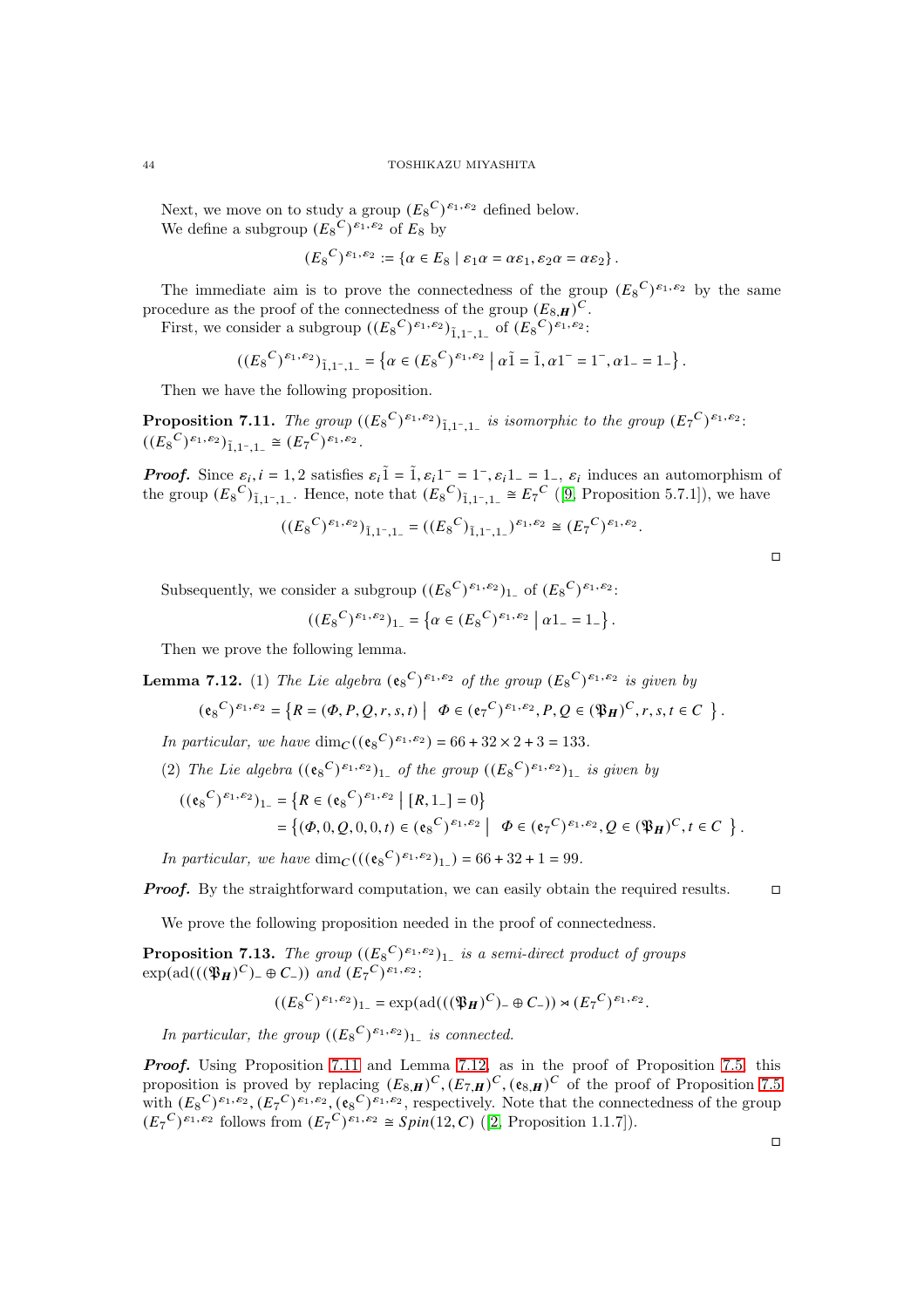Before proving the connectedness of the group  $(E_8^C)^{\varepsilon_1,\varepsilon_2}$ , we will make some preparations. For  $R \in \mathfrak{e}_8^C$ , we define a *C*-linear mapping  $R \times R : \mathfrak{e}_8^C \to \mathfrak{e}_8^C$  by

$$
(R \times R)R_1 = [R, [R, R_1]] + \frac{1}{30}B_8(R, R_1)R, R_1 \in \mathfrak{e}_8^C,
$$

where  $B_8$  is the Killing form of  $e_8{}^C$  ([\[9,](#page-59-0) Theorem 5.3.2]). Using this mapping, we define a space  $(\mathfrak{W}^C)_{\varepsilon_1,\varepsilon_2}$  by

$$
(\mathfrak{W}^C)_{\varepsilon_1,\varepsilon_2} = \left\{ R \in \mathfrak{e}_8^C \middle| R \times R = 0, R \neq 0, \varepsilon_1 R = R, \varepsilon_2 R = R \right\},\
$$

where the action of  $\varepsilon_i$ ,  $i = 1, 2$  to  $\varepsilon_8^C$  is given by

$$
\varepsilon_i(\Phi, P, Q, r, s, t) = ((\mathrm{ad}\varepsilon_i)\Phi, \varepsilon_i P, \varepsilon_i Q, r, s, t), (\Phi, P, Q, r, s, t) \in \mathfrak{e}_8^C,
$$

and note that P, Q-part of  $R = (\Phi, P, Q, r, s, t) \in (\mathfrak{W}^C)_{\varepsilon_1, \varepsilon_2}$  belong to  $(\mathfrak{P}_H)^C$ :  $P, Q \in (\mathfrak{P}_H)^C$ .

<span id="page-44-0"></span>**Lemma 7.14.** For  $R = (\Phi, P, Q, r, s, t) \in \mathfrak{e}_{8}^{C}$ ,  $R \neq 0$  belongs to  $(\mathfrak{W}^{C})_{\varepsilon_{1}, \varepsilon_{2}}$  if and only if R satisfies the following conditions

(1) 
$$
2s\Phi - P \times P = 0
$$
 (2)  $2t\Phi + Q \times Q = 0$  (3)  $2r\Phi + P \times Q = 0$   
\n(4)  $\Phi P - 3rP - 3sQ = 0$  (5)  $\Phi Q + 3rQ - 3tP = 0$  (6)  $\{P, Q\} - 16(st + r^2) = 0$   
\n(7)  $2(\Phi P \times Q_1 + 2P \times \Phi Q_1 - rP \times Q_1 - sQ \times Q_1) - \{P, Q_1\}\Phi = 0$   
\n(8)  $2(\Phi Q \times P_1 + 2Q \times \Phi P_1 + rQ \times P_1 - tP \times P_1) - \{Q, P_1\}\Phi = 0$   
\n(9)  $8((P \times Q_1)Q - stQ_1 - r^2Q_1 - \Phi^2Q_1 + 2r\Phi Q_1) + 5\{P, Q_1\}Q - 2\{Q, Q_1\}P = 0$   
\n(10)  $8((Q \times P_1)P + stP_1 + r^2P_1 + \Phi^2P_1 + 2r\Phi P_1) + 5\{Q, P_1\}P - 2\{P, P_1\}Q = 0$   
\n(11)  $18(\text{ad}\Phi)^2\Phi_1 + Q \times \Phi_1P - P \times \Phi_1Q) + B_7(\Phi, \Phi_1)\Phi = 0$   
\n(12)  $18(\Phi_1\Phi P - 2\Phi\Phi_1P - r\Phi_1P - s\Phi_1Q) + B_7(\Phi, \Phi_1)P = 0$   
\n(13)  $18(\Phi_1\Phi Q - 2\Phi\Phi_1Q + r\Phi_1Q - t\Phi_1P) + B_7(\Phi, \Phi_1)Q = 0$ ,

for all  $\Phi_1 \in (\mathfrak{e}_7^C)^{\varepsilon_1, \varepsilon_2} P_1, Q_1 \in (\mathfrak{B}_H)^C$ , where  $B_7$  is the Killing form of the Lie algebra  $\mathfrak{e}_7^C$ .

**Proof.** Note that  $(\Phi, P \times Q)$  =  $\{\Phi P, Q\}$  holds for  $\Phi \in (\mathfrak{e}_7^C)^{\varepsilon_1, \varepsilon_2}, P, Q \in (\mathfrak{P}_H)^C$ . For  $R =$  $(\Phi, P, Q, r, s, t) \in (\mathfrak{W}^C)_{\varepsilon_1, \varepsilon_2}$ , by doing simple computation of  $(R \times R)R_1 = 0$  for all  $R_1 =$  $(\Phi_1, P_1, Q_1, r_1, s_1, t_1) \in (\widetilde{\mathfrak{W}}^{\mathcal{C}})_{\varepsilon_1, \varepsilon_2}$ , we have the required relational formulas above.

<span id="page-44-1"></span>**Proposition 7.15.** The group  $((E_8^C)^{\varepsilon_1, \varepsilon_2})_0$  acts on  $(\mathfrak{W}^C)_{\varepsilon_1, \varepsilon_2}$  transitively.

**Proof.** Using Lemmas [7.12](#page-43-1) (1), [7.14,](#page-44-0) as in the proof of Proposition [7.7,](#page-38-1) this proposition is proved by replacing  $(E_{8,H})^C$ ,  $(\mathfrak{e}_{8,H})^C$  of the proof of Proposition [7.7](#page-38-1) with  $(E_8^C)^{\varepsilon_1,\varepsilon_2}$ ,  $(\mathfrak{e}_8^C)^{\varepsilon_1,\varepsilon_2}$ , respectively.

Now, we will prove the theorem as the immediate aim .

<span id="page-44-2"></span>**Theorem 7.16.** The homogeneous space  $(E_8^C)^{\varepsilon_1,\varepsilon_2}/((E_8^C)^{\varepsilon_1,\varepsilon_2})_{1}$  is homeomorphic to the  $space \ (\mathfrak{W}^C)_{\varepsilon_1, \varepsilon_2} : \ \ (E_8^C)^{\varepsilon_1, \varepsilon_2} / ((E_8^C)^{\varepsilon_1, \varepsilon_2})_{1} \simeq (\mathfrak{W}^C)_{\varepsilon_1, \varepsilon_2}.$ In particular, the group  $(E_8^C)^{\varepsilon_1, \varepsilon_2}$  is connected.

**Proof.** Since the group  $(E_8^C)^{\varepsilon_1, \varepsilon_2}$  acts on the space  $(\mathfrak{W}^C)_{\varepsilon_1, \varepsilon_2}$  transitively (Proposition [7.15\)](#page-44-1), the former half of this theorem is proved.

The latter half was shown as follows. The connectedness of the group  $(E_8^C)^{\varepsilon_1,\varepsilon_2}$  follows from the connectedness of the group  $((E_8^C)^{\varepsilon_1, \varepsilon_2})_{1}$  and the space  $(\mathfrak{W}^C)_{\varepsilon_1, \varepsilon_2} = ((E_8^C)^{\varepsilon_1, \varepsilon_2})_{0}1$ . (Propositions [7.13,](#page-43-2) [7.15\)](#page-44-1).

In order to determine the type of the group  $(E_8^C)^{\varepsilon_1,\varepsilon_2}$  as Lie algebras, we move the determination of the root system and the Dynkin diagram of the Lie algebra  $(\mathfrak{e}_8^C)^{\varepsilon_1,\varepsilon_2}$ .

 $\Box$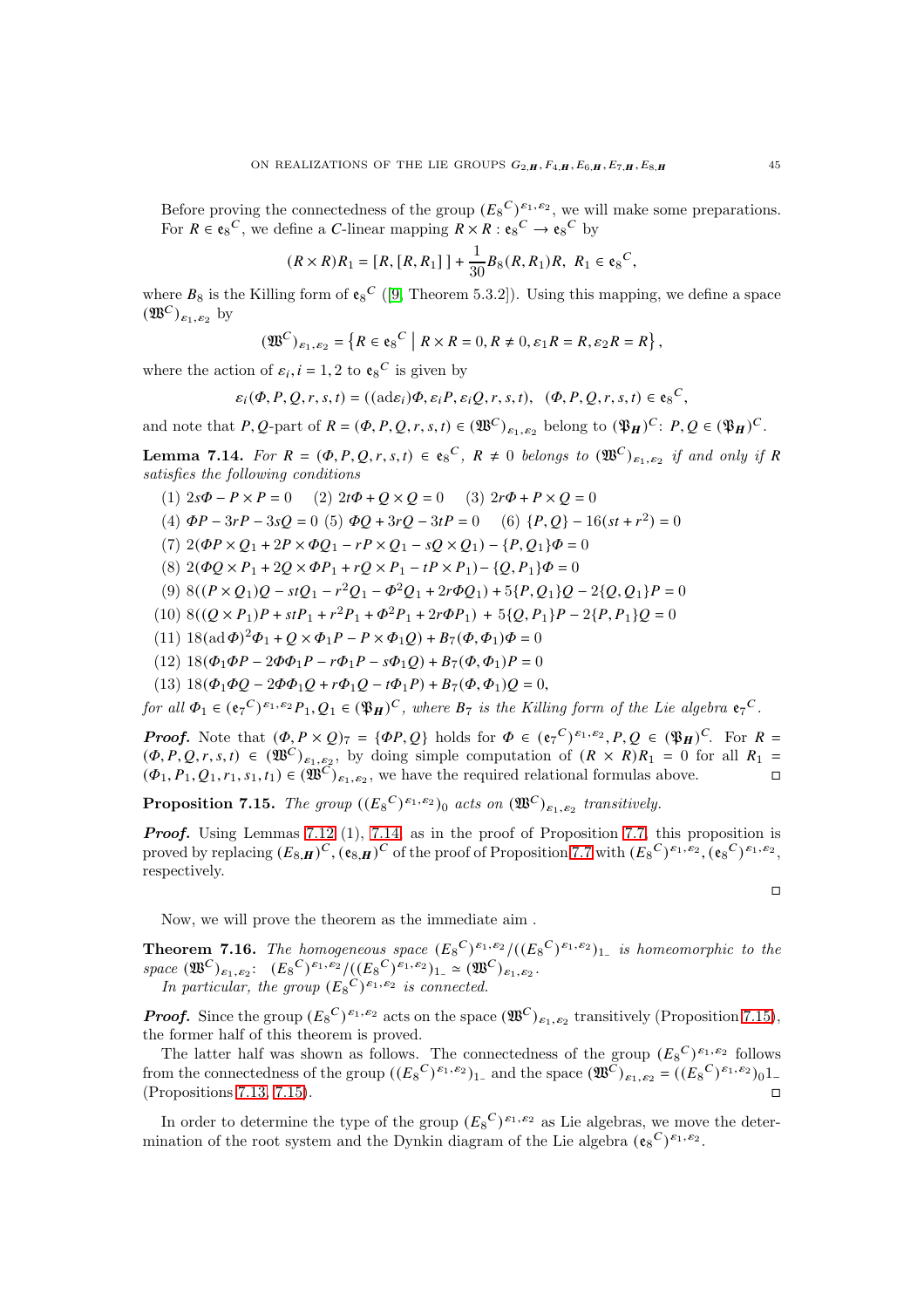Here, we define a Lie subalgebra  $\mathfrak{h}_8$  of  $(\mathfrak{e}_8^C)^{\varepsilon_1, \varepsilon_2}$  by

$$
\mathfrak{h}_8:=\left\{\mathcal{R}_8=(\varPhi,0,0,w,0,0) \left| \begin{array}{c} \varPhi:=\varPhi(\phi,0,0,\mu)\in \mathfrak{h}_7, \\ \phi=\delta+(\mu_1 E_1+\mu_2 E_2+\mu_3 E_3)^{\sim} \\ \delta:= (L_1,L_2,L_3), \\ L_1=\lambda_0(iG_{01})+\lambda_1(iG_{23})+\lambda_2(i(G_{45}+G_{67})), \\ L_2=\pi\kappa L_1,L_3=\kappa\pi L_1,\lambda_i\in C, \\ \mu_k\in C,\mu_1+\mu_2+\mu_3=0,\mu\in C, \end{array} \right\}.
$$

Then  $\mathfrak{h}_8$  is a Cartan subalgebra of  $(\mathfrak{e}_8^C)^{\varepsilon_1,\varepsilon_2}$ . Indeed, it is clear that  $(\mathfrak{e}_8^C)^{\varepsilon_1,\varepsilon_2}$  is abelian. Next, by doing straightforward computation, we can confirm that  $[R, R_8] \in \mathfrak{h}_8, R \in (\mathfrak{e}_8^C)^{\varepsilon_1, \varepsilon_2}$ implies  $R\in \mathfrak{h}_8$  for any  $R_8\in \mathfrak{h}_8.$ 

<span id="page-45-0"></span>**Theorem 7.17.** The rank of the Lie algebra  $(e_8^C)^{\varepsilon_1, \varepsilon_2}$  is seven. The roots  $\Delta$  of  $(e_8^C)^{\varepsilon_1, \varepsilon_2}$ relative to  $\mathfrak{h}_8$  are given by

$$
\begin{array}{l} \pm(\lambda_0-\lambda_1), \ \pm( \lambda_0+\lambda_1), \ \pm2\lambda_2, \ \pm(1/2)(-2\lambda_0+\mu_2-\mu_3), \\ \pm(1/2)(-2\lambda_0-\mu_2+\mu_3), \ \pm(1/2)(-2\lambda_1+\mu_2-\mu_3), \ \pm(1/2)(-2\lambda_1-\mu_2+\mu_3), \\ \pm(1/2)(\lambda_0-\lambda_1-2\lambda_2-\mu_1+\mu_3), \ \pm(1/2)(\lambda_0-\lambda_1-2\lambda_2+\mu_1-\mu_3), \\ \pm(1/2)(\lambda_0-\lambda_1+2\lambda_2-\mu_1+\mu_3), \ \pm(1/2)(\lambda_0-\lambda_1+2\lambda_2+\mu_1-\mu_3), \\ \pm(1/2)(\lambda_0+\lambda_1+2\lambda_2+\mu_1-\mu_2), \ \pm(1/2)(\lambda_0+\lambda_1+2\lambda_2-\mu_1+\mu_2), \\ \pm(1/2)(-\lambda_0-\lambda_1+2\lambda_2+\mu_1-\mu_2), \ \pm(1/2)(-\lambda_0-\lambda_1+2\lambda_2-\mu_1+\mu_2), \\ \pm(\mu_1+(2/3)\mu), \ \pm(\mu_2+(2/3)\mu), \ \pm(\mu_3+(2/3)\mu), \ \pm(-\lambda_0-(1/2)\mu_1+(2/3)\mu), \\ \pm(-(1/2)(-\lambda_0+\lambda_1+2\lambda_2)- (1/2)\mu_2+(2/3)\mu), \\ \pm(-(1/2)(-\lambda_0+\lambda_1+2\lambda_2)- (1/2)\mu_2+(2/3)\mu), \\ \pm(-(1/2)(-\lambda_0+\lambda_1-2\lambda_2)- (1/2)\mu_2+(2/3)\mu), \\ \pm(-(1/2)(-\lambda_0+\lambda_1-2\lambda_2)- (1/2)\mu_2+(2/3)\mu), \\ \pm(-(1/2)(-\lambda_0-\lambda_1-2\lambda_2)- (1/2)\mu_3+(2/3)\mu), \\ \pm((-1/2)(-\lambda_0-\lambda_1-2\lambda_2)- (1/2)\mu_3+(2/3)\mu), \\ \pm((-1/2)((\lambda_0+\lambda_1-2\lambda_2)- (1/2)\mu_3+(2/3)\mu), \\ \pm((-1/2)((\lambda_0+\lambda_1-2\lambda_2)- (1/2)\mu_3+(2/3)\mu), \\ \pm((-1/2)((\lambda
$$

.

 $\overline{ }$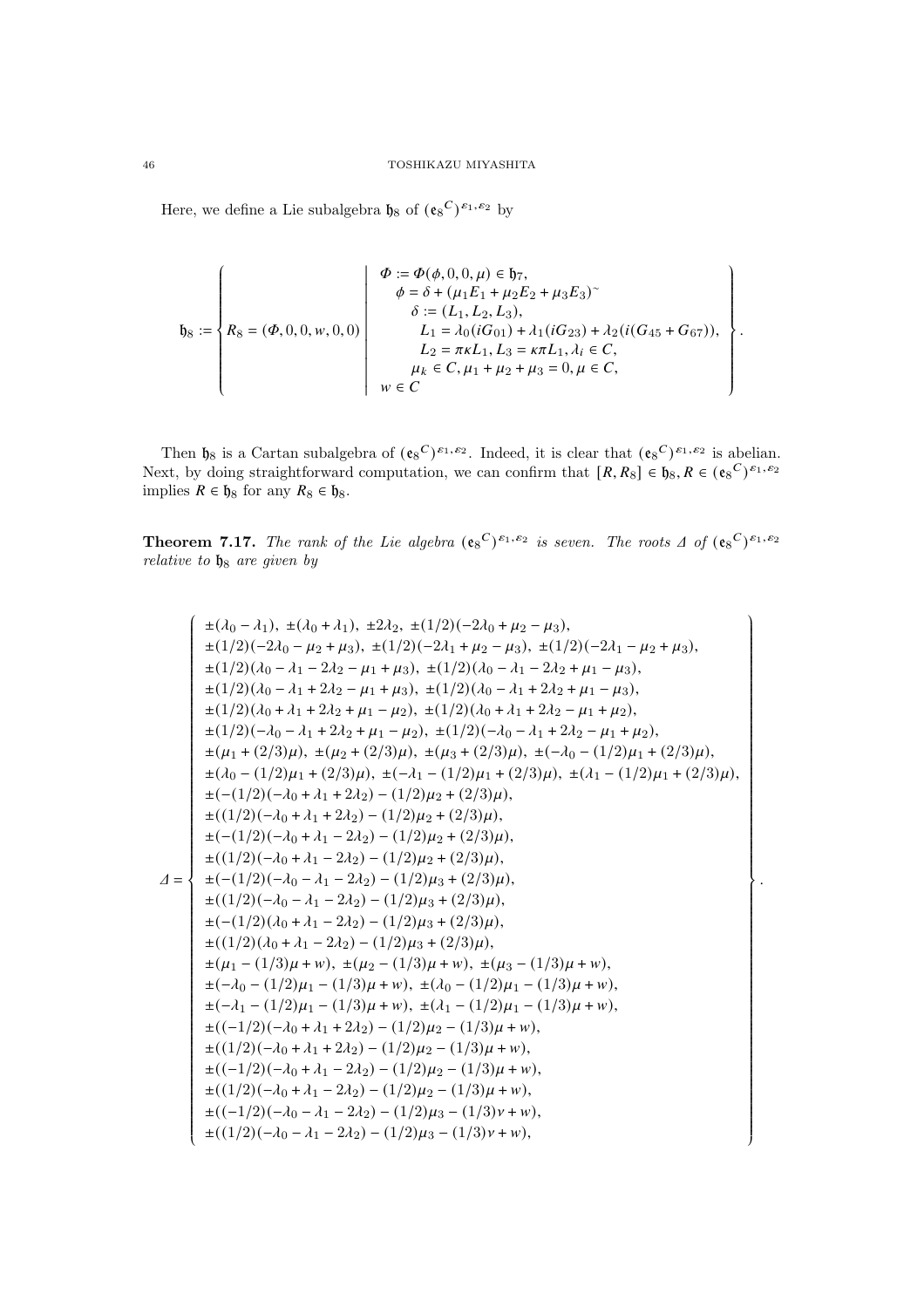$$
\begin{pmatrix}\n\pm((-1/2)(\lambda_0 + \lambda_1 - 2\lambda_2) - (1/2)\mu_3 - (1/3)\nu + w),\n\pm((-1/2)(\lambda_0 + \lambda_1 - 2\lambda_2) - (1/2)\mu_3 - (1/3)\nu + w),\n\pm(-\mu_1 + (1/3)\mu + w), \pm(-\mu_2 + (1/3)\mu + w), \pm(-\mu_3 + (1/3)\mu + w),\n\pm(-\lambda_0 + (1/2)\mu_1 + (1/3)\mu + w), \pm(\lambda_0 + (1/2)\mu_1 + (1/3)\mu + w),\n\pm(-\lambda_1 + (1/2)\mu_1 + (1/3)\mu + w), \pm(\lambda_1 + (1/2)\mu_1 + (1/3)\mu + w),\n\pm((-1/2)(-\lambda_0 + \lambda_1 + 2\lambda_2) + (1/2)\mu_2 + (1/3)\mu + w),\n\pm((1/2)(-\lambda_0 + \lambda_1 - 2\lambda_2) + (1/2)\mu_2 + (1/3)\mu + w),\n\pm((1/2)(-\lambda_0 + \lambda_1 - 2\lambda_2) + (1/2)\mu_2 + (1/3)\mu + w),\n\pm((1/2)(-\lambda_0 - \lambda_1 - 2\lambda_2) + (1/2)\mu_3 + (1/3)\nu + w),\n\pm((1/2)(-\lambda_0 - \lambda_1 - 2\lambda_2) + (1/2)\mu_3 + (1/3)\nu + w),\n\pm((1/2)(\lambda_0 + \lambda_1 - 2\lambda_2) + (1/2)\mu_3 + (1/3)\nu + w),\n\pm((1/2)(\lambda_0 + \lambda_1 - 2\lambda_2) + (1/2)\mu_3 + (1/3)\nu + w),\n\pm(\mu + w), \pm(-\mu + w), \pm(2w)\n\end{pmatrix}
$$

**Proof.** The roots of  $(e_7^C)^{\varepsilon_1, \varepsilon_2}$  are also the roots of  $(e_8^C)^{\varepsilon_1, \varepsilon_2}$ . Indeed, let the root  $\alpha$  of  $({\mathfrak{e}_7}^C)^{\varepsilon_1,\varepsilon_2}$  and its associated root vector  $\Phi_s \in ({\mathfrak{e}_7}^C)^{\varepsilon_1,\varepsilon_2} \subset ({\mathfrak{e}_8}^C)^{\varepsilon_1,\varepsilon_2}$ . Then, for  $R_8 \in {\mathfrak{h}}_8$ , we have

$$
[R_8, \Phi_s] = [(\Phi, 0, 0, w, 0, 0)(\Phi_s, 0, 0, 0, 0, 0)]
$$
  
= 
$$
([\Phi, \Phi_s], 0, 0, 0, 0, 0)
$$
  
= 
$$
(\alpha(\Phi)\Phi_s, 0, 0, 0, 0, 0)
$$
  
= 
$$
\alpha(\Phi)(\Phi_s, 0, 0, 0, 0, 0)
$$
  
= 
$$
\alpha(R_8)\Phi_s.
$$

We will determine the remainders of roots. We will show a few examples. First, let  $R_8 = (\Phi, 0, 0, w, 0, 0) \in \mathfrak{h}_8$  and  $R^-_{\dot{E}_1} := (0, \dot{E}_1, 0, 0, 0, 0) \in (\mathfrak{e}_8^C)^{\varepsilon_1, \varepsilon_2}$ , where  $\dot{E}_1 :=$  $(E_1, 0, 0, 0) \in (\mathfrak{P}_H)^C$ . Then it follows that

$$
[R_8, R^-_{\hat{E}_1}] = [(\Phi, 0, 0, w, 0, 0), (0, \hat{E}_1, 0, 0, 0, 0)]
$$
  
= (0,  $\Phi \vec{E}_1 + r \vec{E}_1, 0, 0, 0, 0$ )  
= (0,  $\Phi(\phi, 0, 0, \mu)$  ( $E_1, 0, 0, 0$ ) +  $w(E_1, 0, 0, 0, 0, 0, 0, 0, 0)$   
= (0,  $(\phi - (1/3)\mu + w)E_1, 0, 0, 0, 0, 0, 0, 0, 0)$ ,  $(\phi = \tilde{T}_0)$   
= (0,  $((\mu_1 - (1/3)\mu + w)E_1, 0, 0, 0, 0, 0, 0, 0)$   
=  $(\mu_1 - (1/3)\mu + w)(0, \hat{E}_1, 0, 0, 0, 0)$   
=  $(\mu_1 - (1/3)\mu + w)R^-_{\hat{E}_1}$ ,

that is,  $[R_8, R^-_{E_1}] = (\mu_1 - (1/3)\mu + w)R^-_{E_1}$ . Hence we see that  $\mu_1 - (1/3)\mu + w$  is a root and  $(0, \dot{E}_1, 0, 0, 0, 0)$  is an associated root vector. Next, let  $R^-_{F_1(1+i\epsilon_1)} := (0, \dot{F}_1(1+i\epsilon_1), 0, 0, 0, 0) \in$  $({\bf e}_8^C)^{\varepsilon_1,\varepsilon_2}$ , where  $\dot{F}_1(1+i\varepsilon_1) := (F_1(1+i\varepsilon_1), 0, 0, 0) \in \mathfrak{P}^C$ . Then it follows that

$$
[R_8, R^-_{\dot{F}_1(1+ie_1)}] = [(\Phi, 0, 0, w, 0, 0), (0, \dot{F}_1(1+ie_1), 0, 0, 0, 0)]
$$
  
\n
$$
= (0, \Phi\dot{F}_1(1+ie_1) + r\dot{F}_1(1+ie_1), 0, 0, 0, 0)
$$
  
\n
$$
= (0, \Phi(\phi, 0, 0, \mu)(F_1(1+ie_1), 0, 0, 0) + r(F_1(1+ie_1), 0, 0, 0), 0, 0, 0, 0)
$$
  
\n
$$
= (0, (\phi - (1/3)\mu + w)F_1(1+ie_1), 0, 0, 0), 0, 0, 0), (\phi = (L_1, L_2, L_3) + \tilde{T}_0)
$$
  
\n
$$
= (0, ((-\lambda_0 + (1/2)(\mu_2 + \mu_3) - (1/3)\mu + w)F_1(1+ie_1), 0, 0, 0), 0, 0, 0, 0)
$$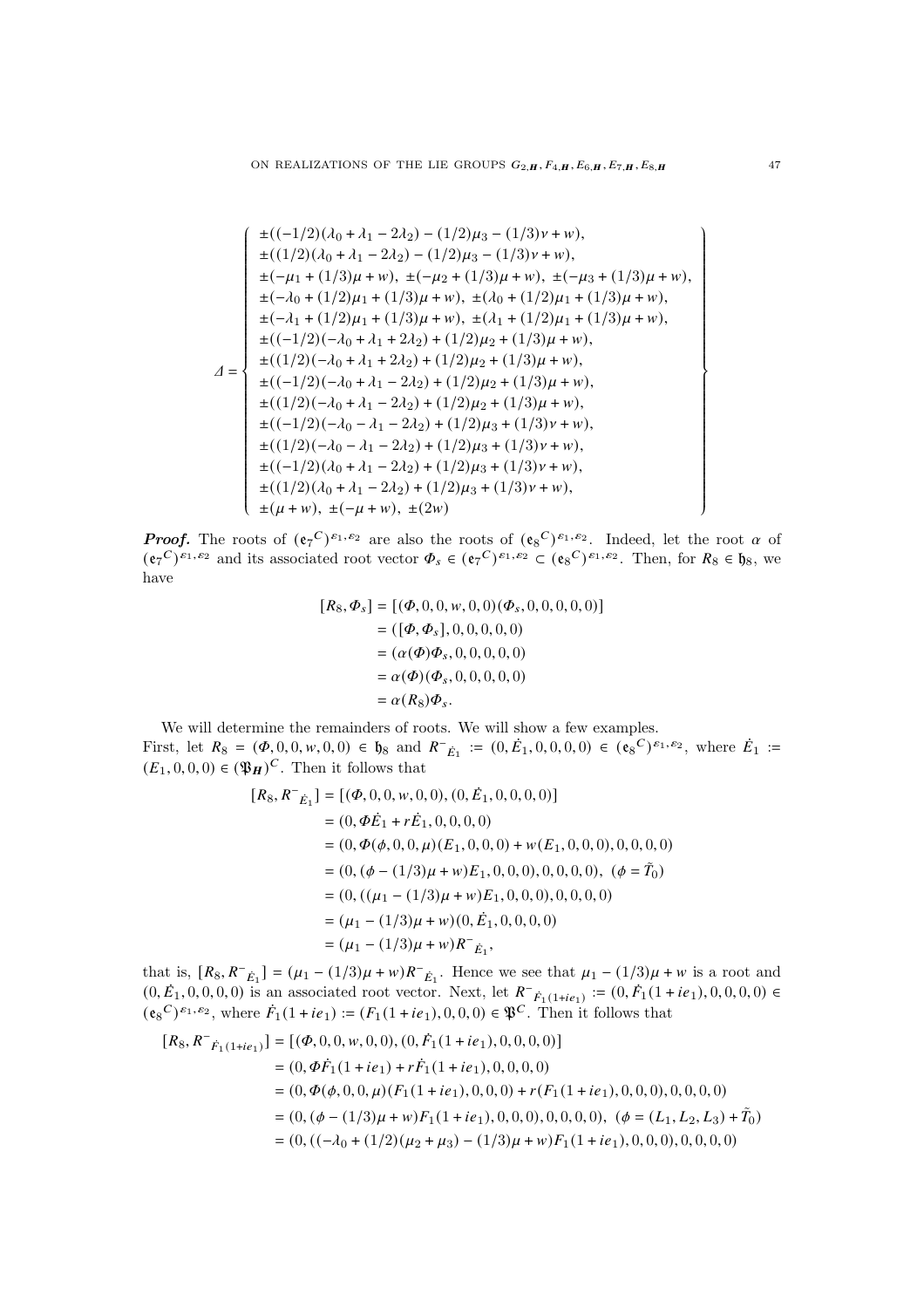## 48 TOSHIKAZU MIYASHITA

$$
= (0, (-\lambda_0 - (1/2)\mu_1 - (1/3)\mu + w)\dot{F}_1(1 + ie_1), 0, 0, 0, 0)
$$
  
=  $(-\lambda_0 - (1/2)\mu_1 - (1/3)\mu + w)R^-_{\dot{F}_1(1 + ie_1)},$ 

that is,  $[R_8, R^-_{\dot{F}_1(1+i\epsilon_1)}] = (-\lambda_0 - (1/2)\mu_1 - (1/3)\mu + w)R^-_{\dot{F}_1(1+i\epsilon_1)}$ . Hence we see that  $-\lambda_0$  $(1/2)\mu_1 - (1/3)\mu + w$  is a root and  $(0, \dot{F}_1(1 + ie_1), 0, 0, 0, 0)$  is its associated root vector. All of roots and these associated root vectors except ones of the Lie algebra  $({\bf e}_7^C)^{\varepsilon_1,\varepsilon_2}$  above are obtained as follows:

| roots                                                                        | associated root vectors                  |
|------------------------------------------------------------------------------|------------------------------------------|
| $\mu_1 - (1/3)\mu + w$                                                       | $(0,\dot{E}_1,0,0,0,0)$                  |
| $-(\mu_1 - (1/3)\mu + w)$                                                    | $(0, 0, E_1, 0, 0, 0)$                   |
| $\mu_2 - (1/3)\mu + w$                                                       | $(0,\dot{E}_2,0,0,0,0)$                  |
| $-(\mu_2 - (1/3)\mu + w)$                                                    | $(0, 0, E_2, 0, 0, 0)$                   |
| $\mu_3 - (1/3)\mu + w$                                                       | $(0, \dot{E}_3, 0, 0, 0, 0)$             |
| $-(\mu_3 - (1/3)\mu + w)$                                                    | $(0, 0, E_3, 0, 0, 0)$                   |
| $-\lambda_0 - (1/2)\mu_1 - (1/3)\mu + w$                                     | $(0, \dot{F}_1(1 + ie_1), 0, 0, 0, 0)$   |
| $-(-\lambda_0 - (1/2)\mu_1 - (1/3)\mu + w)$                                  | $(0,0,F_1(1-ie_1),0,0,0)$                |
| $\lambda_0 - (1/2)\mu_1 - (1/3)\mu + w$                                      | $(0,\dot{F}_1(1-ie_1),0,0,0,0)$          |
| $-(\lambda_0 - (1/2)\mu_1 - (1/3)\mu + w)$                                   | $(0,0,F_1(1+ie_1),0,0,0)$                |
| $-\lambda_1 - (1/2)\mu_1 - (1/3)\mu + w$                                     | $(0, \dot{F}_1(e_2 + ie_3), 0, 0, 0, 0)$ |
| $-(-\lambda_0 - (1/2)\mu_1 - (1/3)\mu + w)$                                  | $(0,0,F_1(e_2-ie_3),0,0,0)$              |
| $\lambda_1 - (1/2)\mu_1 - (1/3)\mu + w$                                      | $(0,\dot{F}_1(e_2-ie_3),0,0,0,0)$        |
| $-(\lambda_1 - (1/2)\mu_1 - (1/3)\mu + w)$                                   | $(0,0,F_1(e_2+ie_3),0,0,0)$              |
| $(-1/2)(-\lambda_0 + \lambda_1 + 2\lambda_2) - (1/2)\mu_2 - (1/3)\mu + w$    | $(0, \dot{F}_2(1 + ie_1), 0, 0, 0, 0)$   |
| $-((-1/2)(-\lambda_0 + \lambda_1 + 2\lambda_2) - (1/2)\mu_2 - (1/3)\mu + w)$ | $(0,0,F_2(1-ie_1),0,0,0)$                |
| $(1/2)(-\lambda_0 + \lambda_1 + 2\lambda_2) - (1/2)\mu_2 - (1/3)\mu + w$     | $(0, \dot{F}_2(1 - ie_1), 0, 0, 0, 0)$   |
| $-((-1/2)(-\lambda_0 + \lambda_1 + 2\lambda_2) - (1/2)\mu_2 - (1/3)\mu + w)$ | $(0,0,F_2(1+ie_1),0,0,0)$                |
| $(-1/2)(-\lambda_0 + \lambda_1 - 2\lambda_2) - (1/2)\mu_2 - (1/3)\mu + w$    | $(0, \dot{F}_2(e_2 + ie_3), 0, 0, 0, 0)$ |
| $-((-1/2)(-\lambda_0 + \lambda_1 - 2\lambda_2) - (1/2)\mu_2 - (1/3)\mu + w)$ | $(0,0,F_2(e_2-ie_3),0,0,0)$              |
| $(1/2)(-\lambda_0 + \lambda_1 - 2\lambda_2) - (1/2)\mu_2 - (1/3)\mu + w$     | $(0, \dot{F}_2(e_2 - ie_3), 0, 0, 0, 0)$ |
| $-((-1/2)(-\lambda_0 + \lambda_1 - 2\lambda_2) - (1/2)\mu_2 - (1/3)\mu + w)$ | $(0,0,F_2(e_2+ie_3),0,0,0)$              |
| $(-1/2)(-\lambda_0 - \lambda_1 - 2\lambda_2) - (1/2)\mu_3 - (1/3)\nu + w$    | $(0, \dot{F}_3(1 + ie_1), 0, 0, 0, 0)$   |
| $-((-1/2)(-\lambda_0 - \lambda_1 - 2\lambda_2) - (1/2)\mu_3 - (1/3)\nu + w)$ | $(0,0,F_3(1-i\boldsymbol e_1),0,0,0)$    |
| $(1/2)(-\lambda_0 - \lambda_1 - 2\lambda_2) - (1/2)\mu_3 - (1/3)\nu + w$     | $(0, \dot{F}_3(1 - ie_1), 0, 0, 0, 0)$   |
| $-((1/2)(-\lambda_0 - \lambda_1 - 2\lambda_2) - (1/2)\mu_3 - (1/3)\nu + w)$  | $(0,0,F_3(1+ie_1),0,0,0)$                |
| $(-1/2)(\lambda_0 + \lambda_1 - 2\lambda_2) - (1/2)\mu_3 - (1/3)\nu + w$     | $(0, \dot{F}_3(e_2 + ie_3), 0, 0, 0, 0)$ |
| $-((-1/2)(-\lambda_0 - \lambda_1 - 2\lambda_2) - (1/2)\mu_3 - (1/3)\nu + w)$ | $(0,0,F_3(e_2-ie_3),0,0,0)$              |
| $(1/2)(\lambda_0 + \lambda_1 - 2\lambda_2) - (1/2)\mu_3 - (1/3)\nu + w$      | $(0, \dot{F}_3(e_2 - ie_3), 0, 0, 0, 0)$ |
| $-((1/2)(\lambda_0 + \lambda_1 - 2\lambda_2) - (1/2)\mu_3 - (1/3)\nu + w)$   | $(0,0,F_3(e_2+ie_3),0,0,0)$              |
| $-\mu_1 + (1/3)\mu + w$                                                      | $(0, E_1, 0, 0, 0, 0)$                   |
| $-(-\mu_1 + (1/3)\mu + w)$                                                   | $(0, 0, \dot{E}_1, 0, 0, 0)$             |
| $-\mu_2 + (1/3)\mu + w$                                                      | $(0, E_2, 0, 0, 0, 0)$                   |
| $-(-\mu_2 + (1/3)\mu + w)$                                                   | $(0, 0, \dot{E}_2, 0, 0, 0)$             |
| $-\mu_3 + (1/3)\mu + w$                                                      | $(0, E_3, 0, 0, 0, 0)$                   |
| $-(-\mu_3 + (1/3)\mu + w)$                                                   | $(0, 0, \dot{E}_3, 0, 0, 0)$             |
|                                                                              |                                          |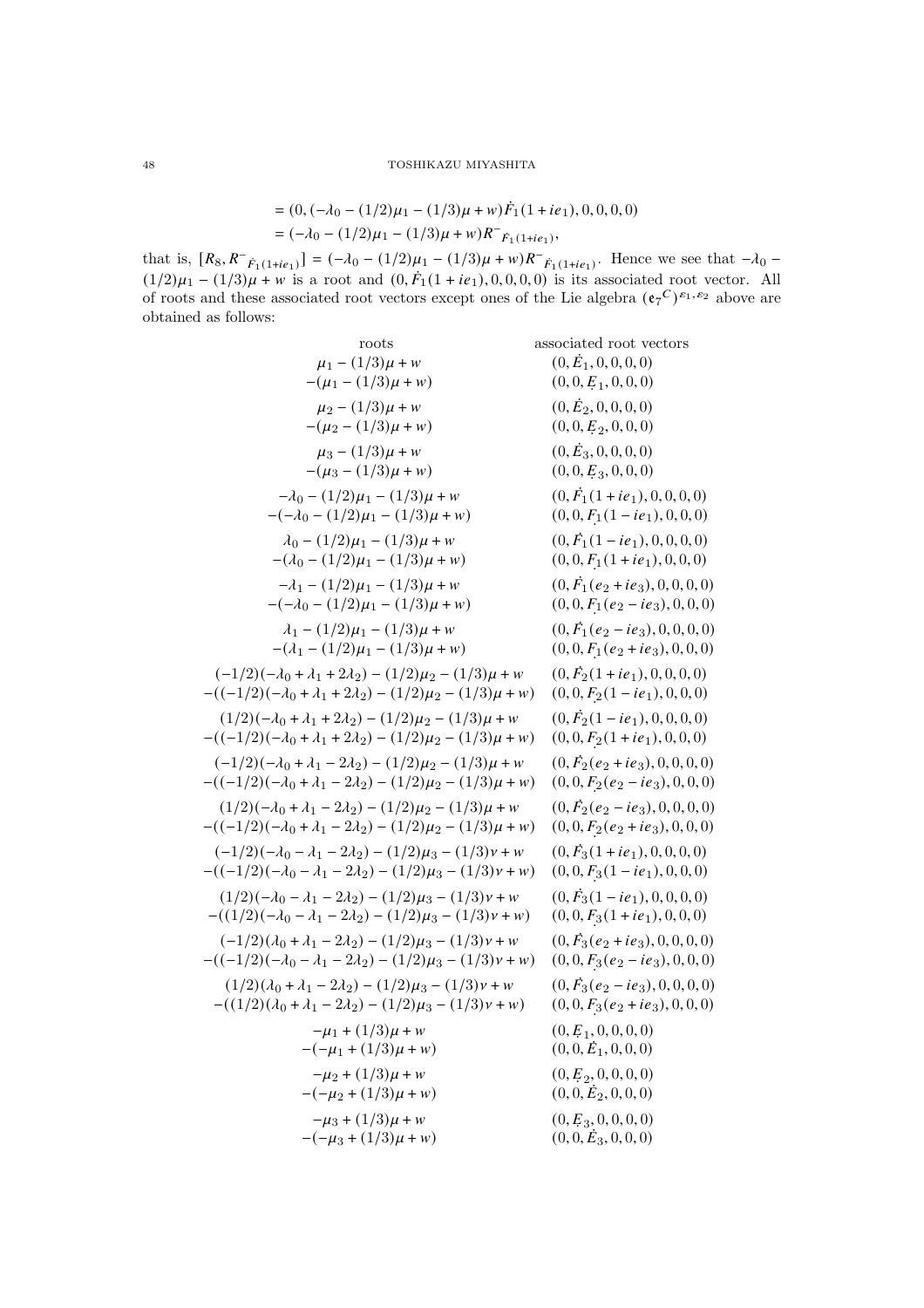| $(0, F_1(1 + ie_1), 0, 0, 0, 0)$<br>$(0,0,\dot{F}_1(1-ie_1),0,0,0)$            |
|--------------------------------------------------------------------------------|
| $(0, F_1(1 - ie_1), 0, 0, 0, 0)$<br>$(0,0,\dot{F}_1(1+i\epsilon_1),0,0,0)$     |
| $(0, F_1(e_2 + ie_3), 0, 0, 0, 0)$<br>$(0,0,\dot{F}_1(e_2-ie_3),0,0,0)$        |
| $(0, F_1(e_2 - ie_3), 0, 0, 0, 0)$<br>$(0,0,\dot{F}_1(e_2+ie_3),0,0,0)$        |
| $(0, F_2(1 + ie_1), 0, 0, 0, 0)$<br>$(0,0,\dot{F}_2(1-ie_1),0,0,0)$            |
| $(0, F_2(1 - ie_1), 0, 0, 0, 0)$<br>$(0,0,\dot{F}_2(1+i\epsilon_1),0,0,0)$     |
| $(0, F_2(e_2 + ie_3), 0, 0, 0, 0)$<br>$(0,0,\dot{F}_2(e_2-ie_3),0,0,0)$        |
| $(0, F_2(e_2 - ie_3), 0, 0, 0, 0)$<br>$(0,0,\dot{F}_2(e_2+i\epsilon_3),0,0,0)$ |
| $(0, F_3(1 + ie_1), 0, 0, 0, 0)$<br>$(0,0,\dot{F}_3(1-ie_1),0,0,0)$            |
| $(0, F_3(1 - ie_1), 0, 0, 0, 0)$<br>$(0,0,\dot{F}_3(1+i\epsilon_1),0,0,0)$     |
| $(0, F_3(e_2 + ie_3), 0, 0, 0, 0)$<br>$(0,0,\dot{F}_3(e_2-ie_3),0,0,0)$        |
| $(0, F_3(e_2 - ie_3), 0, 0, 0, 0)$<br>$(0,0,\dot{F}_3(e_2+ie_3),0,0,0)$        |
| (0, 1, 0, 0, 0, 0)<br>(0, 0, 1, 0, 0, 0)                                       |
| (0, 1, 0, 0, 0, 0)<br>(0, 0, 1, 0, 0, 0)                                       |
| (0, 0, 0, 0, 1, 0)<br>(0, 0, 0, 0, 0, 1),                                      |
|                                                                                |

where  $\vec{F}_k(x) := (F_k(x), 0, 0, 0), F_k(x) := (0, F_k(x), 0, 0), 1 := (0, 0, 1, 0), 1 := (0, 0, 0, 1)$  in  $\mathfrak{P}^C$ .

Thus, since  $({\mathfrak{e}_8}^C)^{\varepsilon_1,\varepsilon_2}$  is spanned by  ${\mathfrak{h}_8}$  and associated root vectors above, the roots obtained above are all.  $\hfill \Box$ 

Subsequently, we prove the following theorem.

<span id="page-48-0"></span>**Theorem 7.18.** In the root system  $\Delta$  of Theorem [7.17](#page-45-0)

$$
\Pi = \{\alpha_1, \alpha_2, \alpha_3, \alpha_4, \alpha_5, \alpha_6, \alpha_7\}
$$

is a fundamental root system of  $(e_8^C)^{\varepsilon_1,\varepsilon_2}$ , where  $\alpha_1 = \mu + w$ ,  $\alpha_2 = -2w$ ,  $\alpha_3 = \mu_1 - (1/3)\mu + w$ ,  $\alpha_4 =$  $-(1/2)(\lambda_0 + \lambda_1 + 2\lambda_2 + \mu_1 - \mu_2), \alpha_5 = -(1/2)(-2\lambda_0 + \mu_2 - \mu_3), \alpha_6 = -(\lambda_0 - \lambda_1), \alpha_7 = 2\lambda_2.$  The Dynkin diagram of  $({\bf e}_8^C)^{\varepsilon_1,\varepsilon_2}$  is given by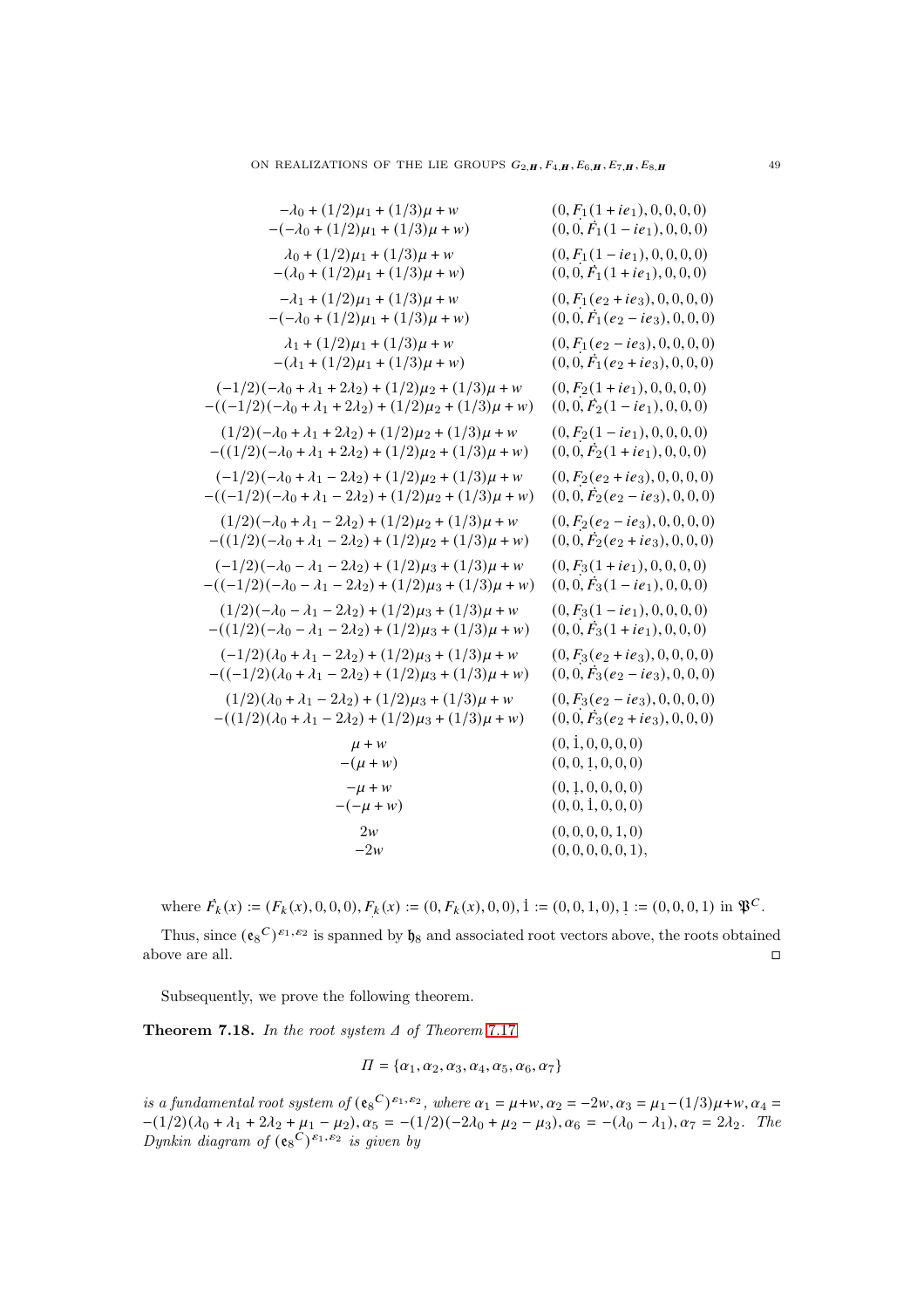

In particular, we have that the type of the group  $(E_8^C)^{\varepsilon_1,\varepsilon_2}$  as Lie algebras is  $E_7$ . **Proof.** The all positive roots are expressed by  $\alpha_1, \alpha_2, \alpha_3, \alpha_4, \alpha_5, \alpha_6$  as follows:

```
-(\lambda_0 - \lambda_1) = \alpha_6-(\lambda_0 + \lambda_1) = \alpha_1 + 2\alpha_2 + 3\alpha_3 + 4\alpha_4 + 2\alpha_5 + \alpha_6 + 2\alpha_72\lambda_2 = \alpha_7-(1/2)(-2\lambda_0 + \mu_2 - \mu_3) = \alpha_5(1/2)(-2\lambda_0 - \mu_2 + \mu_3) = \alpha_1 + 2\alpha_2 + 3\alpha_3 + 4\alpha_4 + 3\alpha_5 + 2\alpha_6 + 2\alpha_7-(1/2)(-2\lambda_1 + \mu_2 - \mu_3) = \alpha_5 + \alpha_6,(1/2)(-2\lambda_1 - \mu_2 + \mu_3) = \alpha_1 + 2\alpha_2 + 3\alpha_3 + 4\alpha_4 + 3\alpha_5 + \alpha_6 + 2\alpha_7(1/2)(\lambda_0 - \lambda_1 - 2\lambda_2 - \mu_1 + \mu_3) = \alpha_4 + \alpha_5,-(1/2)(\lambda_0 - \lambda_1 - 2\lambda_2 + \mu_1 - \mu_3) = \alpha_4 + \alpha_5 + \alpha_6 + \alpha_7,(1/2) (\lambda_0 - \lambda_1 + 2\lambda_2 - \mu_1 + \mu_3) = \alpha_4 + \alpha_5 + \alpha_7-(1/2)(\lambda_0 - \lambda_1 + 2\lambda_2 + \mu_1 - \mu_3) = \alpha_4 + \alpha_5 + \alpha_6,-(1/2)(\lambda_0 + \lambda_1 + 2\lambda_2 + \mu_1 - \mu_2) = \alpha_4-(1/2)(\lambda_0 + \lambda_1 + 2\lambda_2 - \mu_1 + \mu_2) = \alpha_1 + 2\alpha_2 + 3\alpha_3 + 3\alpha_4 + 2\alpha_5 + \alpha_6 + \alpha_7(1/2)(-\lambda_0 - \lambda_1 + 2\lambda_2 + \mu_1 - \mu_2) = \alpha_1 + 2\alpha_2 + 3\alpha_3 + 3\alpha_4 + 2\alpha_5 + \alpha_6 + 2\alpha_7(1/2)(-\lambda_0 - \lambda_1 + 2\lambda_2 - \mu_1 + \mu_2) = \alpha_4 + \alpha_7\mu_1 + (2/3)\mu = \alpha_1 + \alpha_2 + \alpha_3,-(\mu_2 + (2/3)\mu) = \alpha_2 + 2\alpha_3 + 2\alpha_4 + 2\alpha_5 + \alpha_6 + \alpha_7,\mu_3 + (2/3)\mu = \alpha_1 + \alpha_2 + \alpha_3 + 2\alpha_4 + 2\alpha_5 + \alpha_6 + \alpha_7-\lambda_0 - (1/2)\mu_1 + (2/3)\mu = \alpha_1 + \alpha_2 + \alpha_3 + 2\alpha_4 + \alpha_5 + \alpha_6 + \alpha_7-(\lambda_0 - (1/2)\mu_1 + (2/3)\mu) = \alpha_2 + 2\alpha_3 + 2\alpha_4 + \alpha_5 + \alpha_6 + \alpha_7,-\lambda_1 - (1/2)\mu_1 + (2/3)\mu = \alpha_1 + \alpha_2 + \alpha_3 + 2\alpha_4 + \alpha_5 + \alpha_7-(\lambda_1 - (1/2)\mu_1 + (2/3)\mu) = \alpha_2 + 2\alpha_3 + \alpha_4 + \alpha_5 + \alpha_7-(1/2)(-\lambda_0 + \lambda_1 + 2\lambda_2) - (1/2)\mu_2 + (2/3)\mu = \alpha_1 + \alpha_2 + \alpha_3 + \alpha_4 + \alpha_5,(1/2)(-\lambda_0 + \lambda_1 + 2\lambda_2) - (1/2)\mu_2 + (2/3)\mu = \alpha_1 + \alpha_2 + \alpha_3 + \alpha_4 + \alpha_5 + \alpha_6 + \alpha_7,-(1/2)(-\lambda_0 + \lambda_1 - 2\lambda_2) - (1/2)\mu_2 + (2/3)\mu = \alpha_1 + \alpha_2 + \alpha_3 + \alpha_4 + \alpha_5 + \alpha_7(1/2)(-\lambda_0 + \lambda_1 - 2\lambda_2) - (1/2)\mu_2 + (2/3)\mu = \alpha_1 + \alpha_2 + \alpha_3 + \alpha_4 + \alpha_5 + \alpha_6,-((-1/2)(-\lambda_0 - \lambda_1 - 2\lambda_2) - (1/2)\mu_3 + (2/3)\mu) = \alpha_2 + 2\alpha_3 + \alpha_4 + 2\alpha_5 + \alpha_6 + \alpha_7(1/2)(-\lambda_0 - \lambda_1 - 2\lambda_2) - (1/2)\mu_3 + (2/3)\mu = \alpha_1 + \alpha_2 + \alpha_3 + \alpha_4,-(1/2)(\lambda_0 + \lambda_1 - 2\lambda_2) - (1/2)\mu_3 + (2/3)\mu = \alpha_1 + \alpha_2 + \alpha_3 + \alpha_4 + \alpha_7-( (1/2) (\lambda_0 + \lambda_1 - 2\lambda_2) - (1/2)\mu_3 + (2/3)\mu) = \alpha_2 + 2\alpha_3 + \alpha_4 + 2\alpha_5 + \alpha_6 + 2\alpha_7\mu_1 - (1/3)\mu + w = \alpha_3-(\mu_2 - (1/3)\mu + w) = \alpha_1 + 2\alpha_2 + 2\alpha_3 + 2\alpha_4 + 2\alpha_5 + \alpha_6 + \alpha_7\mu_3 - (1/3)\mu + w = \alpha_3 + 2\alpha_4 + 2\alpha_5 + \alpha_6 + \alpha_7-\lambda_0 - (1/2)\mu_1 - (1/3)\mu + w = \alpha_3 + 2\alpha_4 + \alpha_5 + \alpha_6 + \alpha_7
```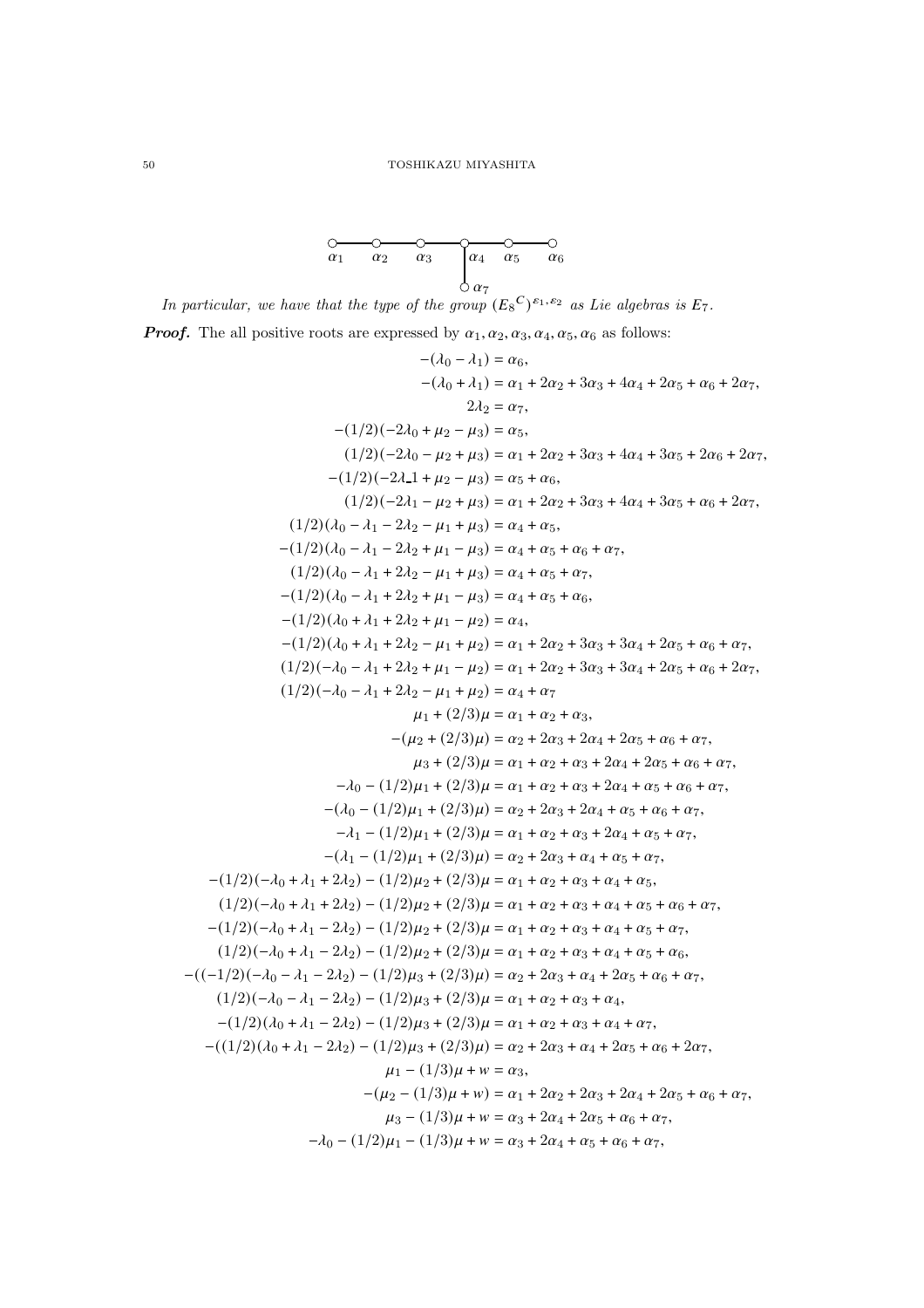$$
-(\lambda_0 - (1/2)\mu_1 - (1/3)\mu + w) = \alpha_1 + 2\alpha_2 + 2\alpha_3 + 2\alpha_4 + \alpha_5 + \alpha_6 + \alpha_7,-\lambda_1 - (1/2)\mu_1 - (1/3)\mu + w) = \alpha_1 + 2\alpha_2 + 2\alpha_3 + 2\alpha_4 + \alpha_5 + \alpha_6 + \alpha_7,-(1/2)(-\lambda_0 + \lambda_1 + 2\lambda_2) - (1/2)\mu_2 - (1/3)\mu + w = \alpha_3 + \alpha_4 + \alpha_5,(1/2)(-\lambda_0 + \lambda_1 + 2\lambda_2) - (1/2)\mu_2 - (1/3)\mu + w = \alpha_3 + \alpha_4 + \alpha_5 + \alpha_6 + \alpha_7,-(1/2)(-\lambda_0 + \lambda_1 + 2\lambda_2) - (1/2)\mu_2 - (1/3)\mu + w = \alpha_3 + \alpha_4 + \alpha_5 + \alpha_6 + \alpha_7,-(1/2)(-\lambda_0 + \lambda_1 + 2\lambda_2) - (1/2)\mu_2 - (1/3)\mu + w = \alpha_3 + \alpha_4 + \alpha_5 + \alpha_6 + \alpha_7,(1/2)(-\lambda_0 + \lambda_1 + 2\lambda_2) - (1/2)\mu_3 - (1/3)\mu + w = \alpha_3 + \alpha_4 + \alpha_5 + \alpha_6 + \alpha_7,-(1/2)(-\lambda_0 - \lambda_1 - 2\lambda_2) - (1/2)\mu_3 - (1/3)\mu + w = \alpha_3 + \alpha_4 + \alpha_5 + \alpha_6 + \alpha_7,(1/2)(-\lambda_0 - \lambda_1 - 2\lambda_2) - (1/2)\mu_3 - (1/3)\mu + w = \alpha_3 + \alpha_4 + \alpha_7,-(1/2)(\lambda_0 + \lambda_1 - 2\lambda_2) - (1/2)\mu_3 - (1/3)\mu + w = \alpha_3 + \alpha_4 + \alpha_7,-(1/2)(\lambda_0 + \lambda_1 - 2\lambda_2) - (1/2)\mu_3 - (1/3)\mu + w = \alpha_3 + \alpha_4 + \alpha_7,-(1/2)(\lambda_0 + \lambda_1 - 2\lambda_2) - (1/2)\mu_3 - (1/3)\mu + w = \alpha_1 + 2\alpha_2 + 2
$$

Hence  $\Pi$  is a fundamental root system of  $({\mathfrak{e}_8}^C)^{\varepsilon_1,\varepsilon_2}$ . Then, for  $R, R' \in \mathfrak{e}_8^C$ , the Killing form  $B_8$  of  $\mathfrak{e}_8^C$  is given by

$$
B_8(R, R') = B_8((\Phi, P, Q, r, s, t), (\Phi', P', Q', r', s', t'))
$$
  
=  $\frac{5}{3}B_7(\Phi, \Phi') + 15\{Q, P'\} - 15\{P, Q'\} + 120rr' + 60ts' + 60st'$ 

 $([9, \text{ Theorem } 5.3.2]),$  $([9, \text{ Theorem } 5.3.2]),$  $([9, \text{ Theorem } 5.3.2]),$  so that for  $R_8 := (\Phi, 0, 0, w, 0, 0), R_8' := (\Phi', 0, 0, w', 0, 0) \in \mathfrak{h}_8$ , we have

$$
B_8(R_7, R_8') = \frac{5}{3}B_7(\Phi, \Phi') + 120ww'
$$
  
=  $\frac{5}{3}(36(\lambda_0\lambda_0' + \lambda_1\lambda_1' + 2\lambda_2\lambda_2') + 18(\mu_1\mu_1' + \mu_2\mu_2' + \mu_3\mu_3') + 24\mu\mu') + 120ww'$   
=  $60(\lambda_0\lambda_0' + \lambda_1\lambda_1' + 2\lambda_2\lambda_2') + 30(\mu_1\mu_1' + \mu_2\mu_2' + \mu_3\mu_3') + 40\mu\mu' + 120ww',$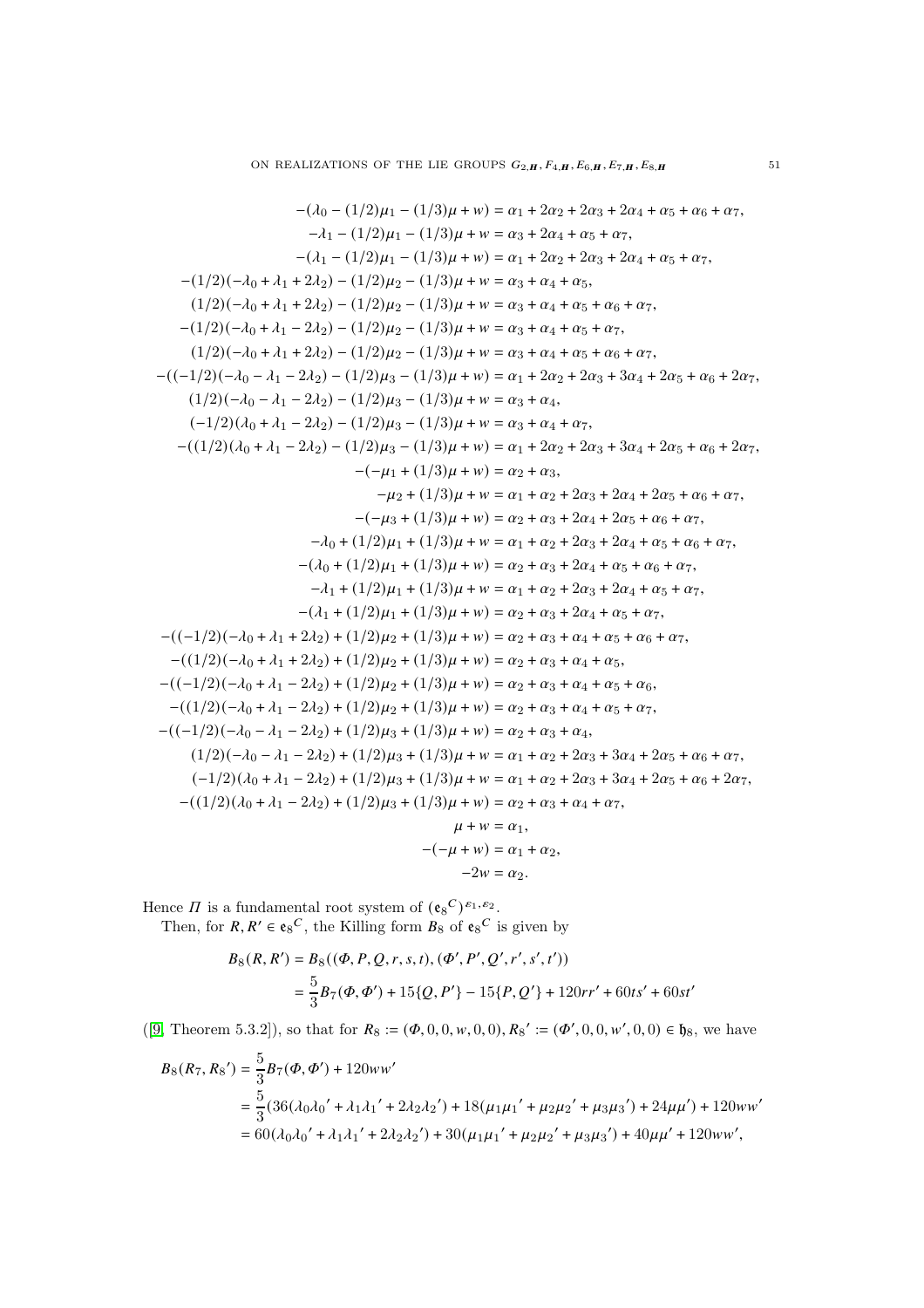where  $\Phi := \Phi(\lambda_0(iG_{01}) + \lambda_1(iG_{23}) + \lambda_2(i(G_{45} + G_{67}) + (\mu_1 E_1 + \mu_2 E_2 + \mu_3 E_3)^{\sim}, 0, 0, \mu, \Phi' :=$  $\Phi(\lambda_0'(iG_{01}) + \lambda_1'(iG_{23}) + \lambda_2'(i(G_{45} + G_{67}) + (\mu_1'E_1 + \mu_2'E_2 + \mu_3'E_3)^{2}, 0, 0, \mu').$ 

Now, the canonical elements  $R_{\alpha_1}, R_{\alpha_2}, R_{\alpha_3}, R_{\alpha_4}, R_{\alpha_5}, R_{\alpha_6}, R_{\alpha_7}$  corresponding to  $\alpha_1, \alpha_2, \alpha_3, \alpha_4$ ,  $\alpha_5, \alpha_6, \alpha_7$  are determined as follows:

$$
R_{\alpha_1} = (\Phi(0, 0, 0, \frac{1}{40}), 0, 0, \frac{1}{120}, 0, 0),
$$
  
\n
$$
R_{\alpha_2} = (0, 0, 0, -\frac{1}{60}, 0, 0),
$$
  
\n
$$
R_{\alpha_3} = (\Phi((\frac{1}{45}E_1 - \frac{1}{90}E_2 - \frac{1}{90}E_3)^{\sim}, 0, 0, -\frac{1}{120}), 0, 0, \frac{1}{120}, 0, 0),
$$
  
\n
$$
R_{\alpha_4} = (\Phi(-\frac{1}{120}(iG_{01}) - \frac{1}{120}(iG_{23}) - \frac{1}{120}(i(G_{45} + G_{67})) + (-\frac{1}{60}E_1 + \frac{1}{60}E_2)^{\sim}, 0, 0, 0, 0, 0, 0),
$$
  
\n
$$
R_{\alpha_5} = (\Phi(\frac{1}{60}(iG_{01}) + (-\frac{1}{60}E_2 + \frac{1}{60}E_3)^{\sim}, 0, 0, 0), 0, 0, 0, 0),
$$
  
\n
$$
R_{\alpha_6} = (\Phi(-\frac{1}{60}(iG_{01}) + \frac{1}{60}(iG_{23}), 0, 0, 0), 0, 0, 0, 0, 0),
$$
  
\n
$$
R_{\alpha_7} = (\Phi(-\frac{1}{60}(i(G_{45} + G_{67})), 0, 0, 0), 0, 0, 0, 0, 0).
$$

Hence we have the following

$$
(a_1, a_1) = B_8(R_{a_1}, R_{a_1}) = 40 \cdot \left(-\frac{1}{40}\right)^2 + 120 \cdot \left(\frac{1}{120}\right)^2 = \frac{1}{30},
$$
  
\n
$$
(a_1, a_2) = B_8(R_{a_1}, R_{a_2}) = 120 \cdot \left(\frac{1}{120}\right)\left(-\frac{1}{60}\right) = -\frac{1}{60},
$$
  
\n
$$
(a_1, a_3) = (a_1, a_4) = (a_1, a_5) = (a_1, a_6) = (a_1, a_7) = 0,
$$
  
\n
$$
(a_2, a_2) = B_8(R_{a_2}, R_{a_2}) = 120 \cdot \left(-\frac{1}{60}\right) = \frac{1}{30},
$$
  
\n
$$
(a_2, a_3) = B_8(R_{a_2}, R_{a_3}) = 120 \cdot \left(-\frac{1}{60}\right)\left(\frac{1}{120}\right) = -\frac{1}{60},
$$
  
\n
$$
(a_3, a_3) = B_8(R_{a_3}, R_{a_3}) = 30 \cdot \left(\left(\frac{1}{45}\right)^2 + \left(-\frac{1}{90}\right)^2 + \left(-\frac{1}{90}\right)^2\right) + 40 \cdot \left(-\frac{1}{120}\right)^2 + 120 \cdot \left(\frac{1}{120}\right)^2 = \frac{1}{30},
$$
  
\n
$$
(a_3, a_4) = B_8(R_{a_3}, R_{a_4}) = 30 \cdot \left(\left(\frac{1}{45}\right)\left(-\frac{1}{60}\right) + \left(-\frac{1}{90}\right)\left(\frac{1}{60}\right)\right) = -\frac{1}{60},
$$
  
\n
$$
(a_3, a_5) = (a_3, a_6) = (a_3, a_7) = 0,
$$
  
\n
$$
(a_4, a_4) = B_8(R_{a_4}, R_{a_4}) = 60 \cdot \left(\left(-\frac{1}{120}\right)^2 + \left(-\frac{1}{120}\right)^2 + 2\left(-\frac{1}{120}\right)^2\right) + 30 \cdot \left(\left(-\frac{1}{
$$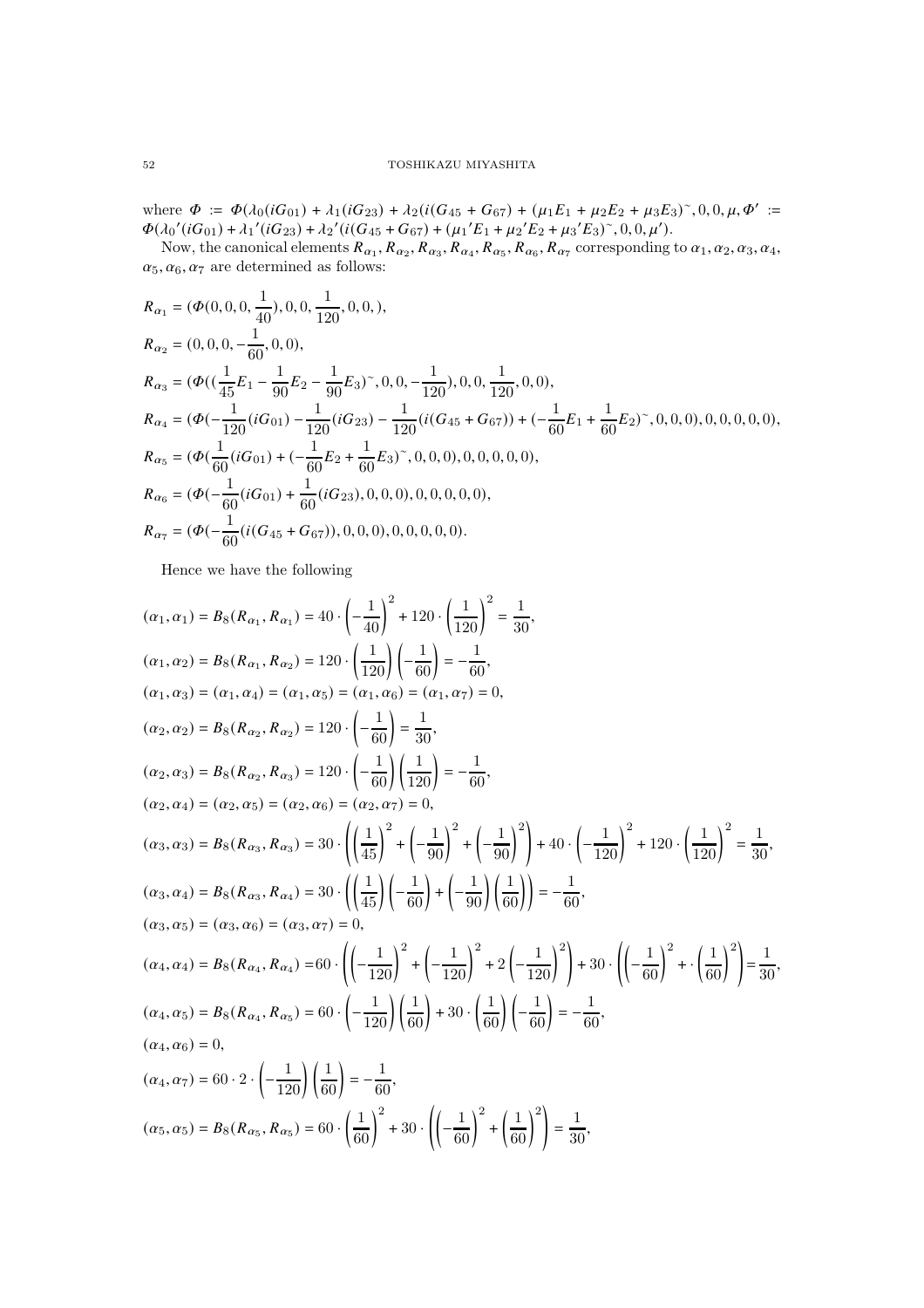$$
(\alpha_5, \alpha_6) = B_8(R_{\alpha_5}, R_{\alpha_6}) = 60 \cdot \left(\frac{1}{60}\right)\left(-\frac{1}{60}\right) = -\frac{1}{60},
$$
  
\n
$$
(\alpha_5, \alpha_7) = 0,
$$
  
\n
$$
(\alpha_6, \alpha_6) = B_8(R_{\alpha_6}, R_{\alpha_6}) = 60 \cdot \left(\left(-\frac{1}{60}\right)^2 + \left(\frac{1}{60}\right)^2\right) = \frac{1}{30},
$$
  
\n
$$
(\alpha_6, \alpha_7) = 0,
$$
  
\n
$$
(\alpha_7, \alpha_7) = B_8(R_{\alpha_7}, R_{\alpha_7}) = 60 \cdot 2 \cdot \left(\frac{1}{60}\right)^2 = \frac{1}{30}.
$$

Thus, using the inner product above, we have

$$
\cos \theta_{12} = \frac{(\alpha_1, \alpha_2)}{\sqrt{(\alpha_1, \alpha_1)(\alpha_2, \alpha_2)}} = -\frac{1}{2}, \quad \cos \theta_{13} = \frac{(\alpha_1, \alpha_3)}{\sqrt{(\alpha_1, \alpha_1)(\alpha_3, \alpha_3)}} = 0,
$$
  
\n
$$
\cos \theta_{14} = \frac{(\alpha_1, \alpha_4)}{\sqrt{(\alpha_1, \alpha_1)(\alpha_4, \alpha_4)}} = 0, \quad \cos \theta_{15} = \frac{(\alpha_1, \alpha_5)}{\sqrt{(\alpha_1, \alpha_1)(\alpha_5, \alpha_5)}} = 0,
$$
  
\n
$$
\cos \theta_{16} = \frac{(\alpha_1, \alpha_6)}{\sqrt{(\alpha_1, \alpha_1)(\alpha_6, \alpha_6)}} = 0, \quad \cos \theta_{17} = \frac{(\alpha_1, \alpha_7)}{\sqrt{(\alpha_1, \alpha_1)(\alpha_7, \alpha_7)}} = 0,
$$
  
\n
$$
\cos \theta_{23} = \frac{(\alpha_2, \alpha_3)}{\sqrt{(\alpha_2, \alpha_2)(\alpha_3, \alpha_3)}} = -\frac{1}{2}, \quad \cos \theta_{24} = \frac{(\alpha_2, \alpha_4)}{\sqrt{(\alpha_2, \alpha_2)(\alpha_4, \alpha_4)}} = 0,
$$
  
\n
$$
\cos \theta_{25} = \frac{(\alpha_2, \alpha_5)}{\sqrt{(\alpha_2, \alpha_2)(\alpha_5, \alpha_5)}} = 0, \quad \cos \theta_{26} = \frac{(\alpha_2, \alpha_6)}{\sqrt{(\alpha_2, \alpha_2)(\alpha_6, \alpha_6)}} = 0,
$$
  
\n
$$
\cos \theta_{27} = \frac{(\alpha_2, \alpha_7)}{\sqrt{(\alpha_2, \alpha_2)(\alpha_7, \alpha_7)}} = 0, \quad \cos \theta_{34} = \frac{(\alpha_3, \alpha_4)}{\sqrt{(\alpha_3, \alpha_3)(\alpha_4, \alpha_4)}} = -\frac{1}{2},
$$
  
\n
$$
\cos \theta_{35} = \frac{(\alpha_3, \alpha_5)}{\sqrt{(\alpha_3, \alpha_3)(\alpha_5, \alpha_5)}} = 0, \quad \cos \theta_{36} = \frac{(\alpha_3, \alpha_6)}{\sqrt{(\alpha_3, \alpha_
$$

so that we can draw the required Dynkin diagram.

Therefore we have that the type of the group  $(E_8^C)^{\varepsilon_1, \varepsilon_2}$  as Lie algebras is  $E_7$ .

In order to determine the structure of the group  $(E_8^C)^{\varepsilon_1,\varepsilon_2}$ , we determine the center  $z((E_8^C)^{\varepsilon_1, \varepsilon_2})$  of  $(E_8^C)^{\varepsilon_1, \varepsilon_2}$ .

<span id="page-52-0"></span>**Proposition 7.19.** The center  $z((E_8^C)^{\varepsilon_1, \varepsilon_2})$  of the group  $(E_8^C)^{\varepsilon_1, \varepsilon_2}$  is isomorphic to a cyclic group of order two :

$$
z((E_8^C)^{\varepsilon_1,\varepsilon_2})=\{1,\gamma\}\cong \mathbb{Z}_2.
$$

**Proof.** Let  $\alpha \in z((E_8^C)^{\varepsilon_1, \varepsilon_2})$ . Then, since  $1_- \in (\mathfrak{W}^C)_{\varepsilon_1, \varepsilon_2}$ , we can set  $\alpha 1_- := (\Phi, P, Q, r, s, t) \in \mathfrak{S}$  $(\mathfrak{W}^C)_{\varepsilon_1,\varepsilon_2}$ . For  $\beta \in (E_7^C)^{\varepsilon_1,\varepsilon_2} \subset (E_8^C)^{\varepsilon_1,\varepsilon_2}$ , we see

$$
\beta(\alpha 1_{-}) = \alpha(\beta 1_{-}) = \alpha 1_{-} (= (\Phi, P, Q, r, s, t)),
$$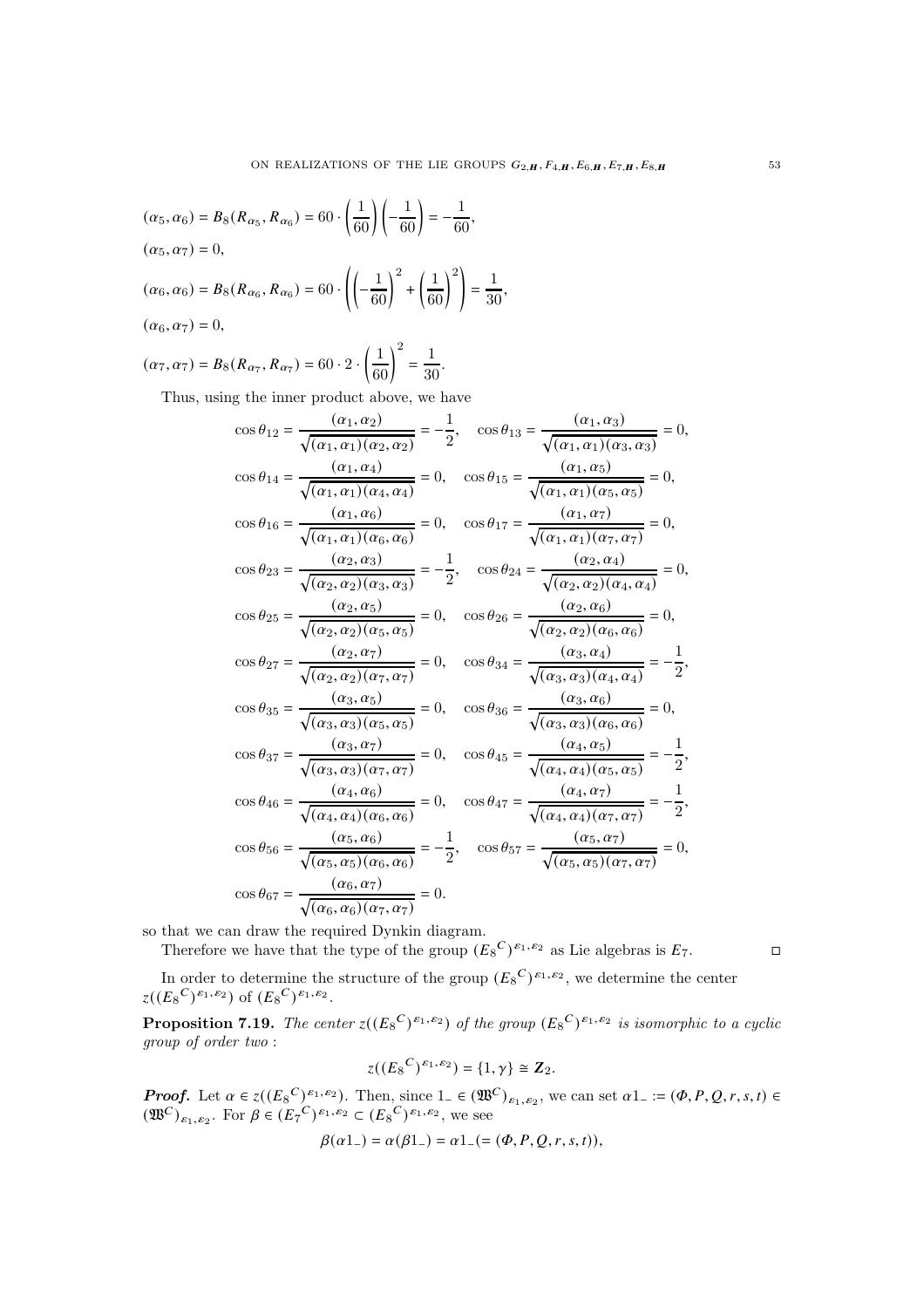on the other hand, we see

$$
\beta(\alpha 1_{-}) = \beta(\Phi, P, Q, r, s, t) = (\beta \Phi \beta^{-1}, \beta P, \beta Q, r, s, t).
$$

Hence we have

$$
\left\{ \begin{array}{l} \beta\Phi\beta^{-1}=\varPhi,\\ \beta P=P,\\ \beta Q=Q. \end{array} \right. \quad \text{for all $\beta\in (E_7^C)^{\varepsilon_1,\varepsilon_2}$}
$$

Here, let the element  $-1 \in (E_7^C)^{\varepsilon_1, \varepsilon_2}$  as  $\beta$ . Then we have  $P = Q = 0$ . Moreover, let the element  $\omega_1 \in (E_6^C)^{\varepsilon_1, \varepsilon_2} \subset (E_7^C)^{\varepsilon_1, \varepsilon_2}$  as  $\beta$ , where  $\omega \in C, \omega^3 = 1, \omega \neq 1$ . Then, for  $\Phi :=$  $\Phi(\phi, A, B, \nu)$ , we have  $A = B = 0$ . Hence  $\alpha_{1}$  is of the form  $(\Phi(\phi, 0, 0, \nu), 0, 0, r, s, t)$ :  $\alpha_{1}$  $(\Phi(\phi, 0, 0, v), 0, 0, r, s, t)$ , moreover we see  $t \neq 0$  for  $\alpha_{1} = (\Phi(\phi, 0, 0, v), 0, 0, r, s, t)$ .

Indeed, assume  $t = 0$ , then we have  $r = 0$  from Lemma [7.14](#page-44-0) (6). Hence  $\alpha$ 1<sub>-</sub> is of the form  $((\Phi(\phi, 0, 0, v), 0, 0, 0, s, 0).$  In addition,  $\Phi(\phi, 0, 0, v)$  satisfies the condition  $\Phi \mathcal{Q}' = 0$  for all  $\mathcal{Q}' \in$  $(\mathfrak{P}_H)^C$  from Lemma [7.14](#page-44-0) (5), so set  $Q' := (0,0,0,1)$ , then we have  $\nu = 0$ . Moreover set  $Q' := (E, 0, 0, 0)$  and  $Q' := (F_k(x), 0, 0, 0), x \in H^C, k = 1, 2$ , then we have  $T = 0$  and  $D_i = 0, i = 1, 2$ 1, 2, 3,  $a_i = 0$ , where  $\phi := (D_1, D_2, D_3) + \tilde{A}_1(a_1) + \tilde{A}_2(a_2) + \tilde{A}_3(a_3) + \tilde{T} \in (e_6^C)^{\varepsilon_1, \varepsilon_2}$ , that is,  $\phi = 0$ . Thus  $\alpha$ 1<sub>-</sub> is of the form  $s1^-: \alpha1^- = s1^-$ ,  $s \neq 0$ . Let the mapping  $\varphi : SU(2) \to E_8 \subset E_8^C$  which is defined in [\[9,](#page-59-0) Theorem 5.7.4] as  $\varphi_3$ . Then, for  $A_1$  :=  $\begin{pmatrix} 0 & i \end{pmatrix}$  $i \quad 0$ Í  $\in SU(2) = \{A \in M(2, C) \mid (\tau^t A)A =$  $E, \text{det}A = 1$ , we choose the element  $\varphi(A_4) = \exp((\pi/2) \text{ad}(0, 0, 0, 0, i, i)) \in (E_8^C)^{\varepsilon_1, \varepsilon_2}$  (Lemma [7.12](#page-43-1) $(1)$ ). It follows that

$$
\varphi(A_1)(\alpha 1_{-}) = \alpha(\varphi(A_1)1_{-}) = \alpha 1^{-},
$$

on the other hand, it follows that

$$
\varphi(A_1)(\alpha 1_-) = \varphi(A_1)(s1^-) = s1_-.
$$

Thus we have  $\alpha 1^- = s1$ .

In addition, from  $B_8(\alpha 1, \alpha 1^-) = B_8(1, 1^-)$ , we have  $s^2 = 1$ . Moreover, it follows that

$$
[\alpha 1_-, \alpha 1^-] = [s1^-, s1_-] = s^2 [1^-, 1_-] = s^2 \tilde{1},
$$

on the other hand, it follows that

$$
[\alpha 1_-, \alpha 1^-] = \alpha [1_-, 1^-] = \alpha (-1) = -\alpha 1.
$$

Thus we have  $\alpha \tilde{1} = -\tilde{1}$  from  $s^2 = 1$ . Consequently, we obtain the following

$$
\alpha \tilde{1} = -\tilde{1}, \quad \alpha 1^{-} = s1^{-}, \quad \alpha 1^{-} = s1^{-}
$$

with  $s^2 = 1$ , that is,

(i) 
$$
\begin{cases} \alpha \tilde{1} = -\tilde{1} \\ \alpha 1^{-} = 1_{-} \\ \alpha 1_{-} = 1^{-}, \end{cases}
$$
 (ii) 
$$
\begin{cases} \alpha \tilde{1} = -\tilde{1} \\ \alpha 1^{-} = -1_{-} \\ \alpha 1_{-} = 1^{-}, \end{cases}
$$
 (iii) 
$$
\begin{cases} \alpha \tilde{1} = -\tilde{1} \\ \alpha 1^{-} = 1_{-} \\ \alpha 1_{-} = -1^{-}, \end{cases}
$$
 (iv) 
$$
\begin{cases} \alpha \tilde{1} = -\tilde{1} \\ \alpha 1^{-} = -1_{-} \\ \alpha 1_{-} = -1^{-}. \end{cases}
$$

Case (i). Again let the mapping  $\varphi$  be used above. Then, for  $A_2 :=$  $\sqrt{V^2}$   $\sqrt{2}$ i  $\sqrt{2}$ i  $\sqrt{2}$ i  $\overline{\sqrt{2}}$  – i  $\sqrt{2}$  $\epsilon$  SU(2),

we choose the element  $\varphi(A_2) = \exp((\pi/2) \text{ad}(0, 0, 0, -i/\sqrt{2}, i/\sqrt{2})) \in (E_8^C)^{\varepsilon_1, \varepsilon_2}$  (Lemma [7.12\(](#page-43-1)1)). It follows from  $\varphi(A_1)\alpha = \alpha \varphi(A_1)$  that

$$
\varphi(A_2)(\alpha \tilde{1}) = \alpha \varphi(A_1) \tilde{1} = \alpha(0, 0, 0, 0, 1, 1) = 1^- + 1^-,
$$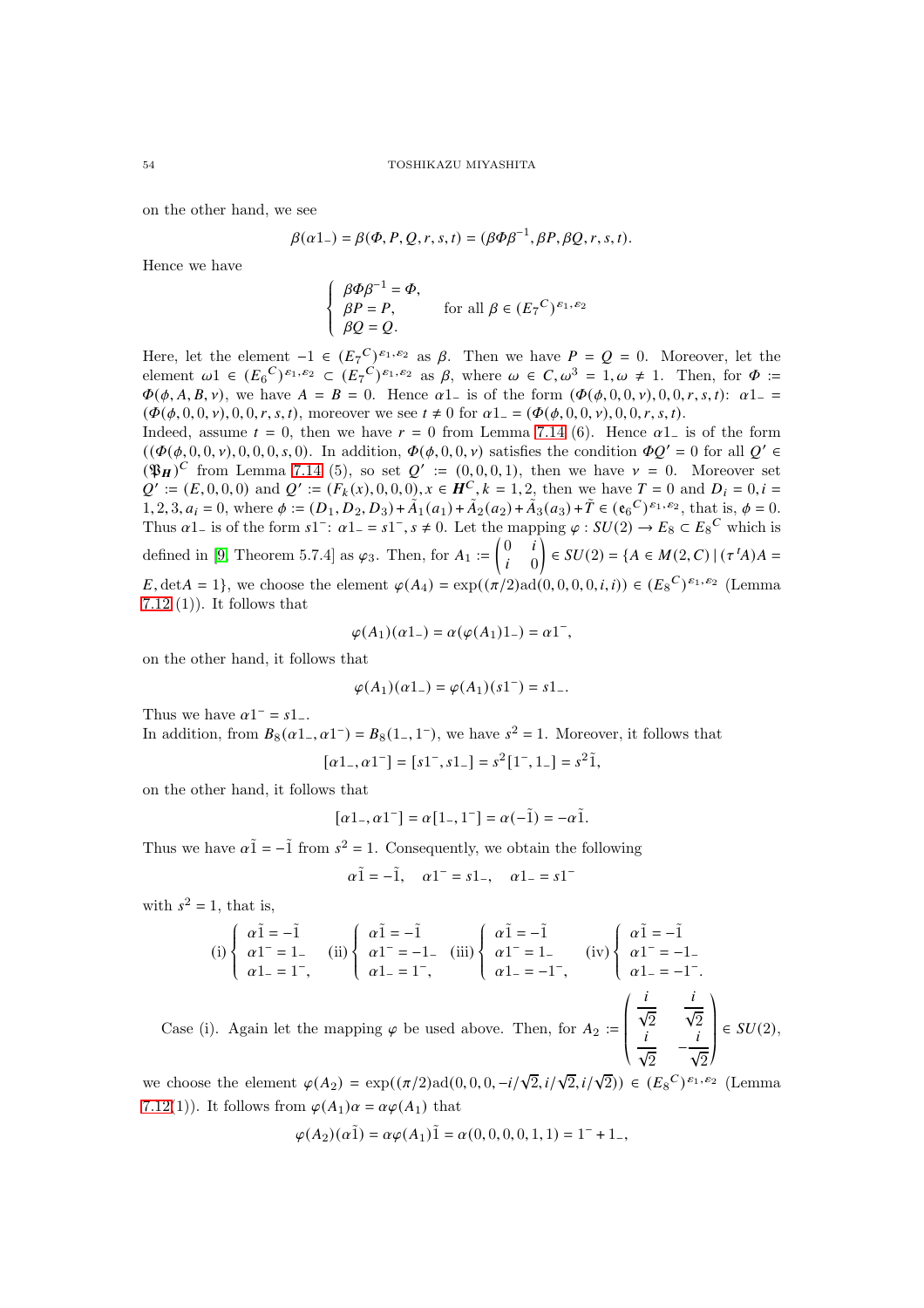on the other hand, it follows that

$$
\varphi(A_2)(\alpha \tilde{1}) = \varphi(A_1)(-\tilde{1}) = (0,0,0,0,-1,-1) = -(1^{-} + 1_{-}).
$$

Hence this result is contradiction, so that this case is impossible.

Case (ii). It follows that

$$
[\alpha 1^{-}, \alpha 1_{-}] = [-1_{-}, 1^{-}] = -[1_{-}, 1^{-}] = -(2\tilde{1}) = 2\tilde{1},
$$

on the other hand, it follows that

$$
[\alpha 1^-,\alpha 1_-] = \alpha[1_-,1^-] = \alpha[1_-,1^-] = \alpha(2\tilde{1}) = 2\alpha\tilde{1}
$$

Hence this results are contrary to  $\alpha \tilde{1} = -\tilde{1}$ , so that this case is also impossible.

Case (iii). The same result as in Case (ii) is obtained, so that this case is also impossible.

Case (iv). As in Case (i), let the mapping  $\varphi$ . Then, for  $A_3 :=$ 1  $\sqrt{2}$ i  $\sqrt{2}$ i  $\sqrt{2}$ 1  $\sqrt{2}$  $\epsilon$   $SU(2),$ 

we choose the element  $\varphi(A_3) = \exp((\pi/4) \text{ad}(0, 0, 0, 0, i, i)) \in (E_8^C)^{\varepsilon_1, \varepsilon_2}$  (Lemma [7.12](#page-43-1) (1)). It follows that

$$
\varphi(A_3)(\alpha \tilde{1}) = \alpha \varphi(A_3) \tilde{1} = \alpha(0, 0, 0, 0, -i, i) = (-i)1^{-} + i1^{-},
$$

on the other hand, it follows from  $\varphi(A_3)\alpha = \alpha \varphi(A_3)$  that

$$
\varphi(A_3)(\alpha \tilde{1}) = \varphi(A_3)(-\tilde{1}) = -(0,0,0,0,-i,i) = i1^- + (-i)1^-.
$$

Hence this result is contradiction, so that this case is impossible.

With above, the assumption as  $t = 0$  is unreasonable. Thus we obtain

$$
\alpha 1_{-} = (\Phi, 0, 0, r, s, t), t \neq 0.
$$

Here, from Lemma [7.14](#page-44-0) (2), we have

$$
\varPhi=-\frac{1}{2t}Q\times Q,
$$

so that we have  $\Phi = 0$  from  $Q = 0$ . Therefore  $\alpha$ 1– is of the form

$$
\alpha 1 = (0, 0, 0, r, s, t), t \neq 0.
$$

Now, let the mapping  $\varphi$ . Then, for  $A_4$  :=  $\begin{pmatrix} 0 & -1 \\ 1 & 0 \end{pmatrix} \in SU(2)$ , we choose the elements  $\varphi(A_4) = \exp((\pi/2) \text{ad}(0, 0, 0, 0, 1, -1)) \in (E_8^C)^{\varepsilon_1, \varepsilon_2}$  (Lemma [7.12\(](#page-43-1)1)). Using  $\varphi(A_1)$  defined above together, it follows that

$$
\varphi(A_1)\varphi(A_4)(\alpha 1_{-}) = \alpha(\varphi(A_1)\varphi(A_4)1_{-}) = \alpha(-1_{-}) = -\alpha 1_{-} = (0,0,0,-r,-s,-t),
$$

on the other hand, it follows that

$$
\varphi(A_1)\varphi(A_4)(\alpha 1_{-}) = \varphi(A_1)\varphi(A_4)(0,0,0,r,s,t) = \varphi(A_1)(0,0,0,-r,-t,-s)
$$
  
= (0,0,0,r-s,-t).

Hence we have  $r = 0$ , so  $\alpha 1 = (0, 0, 0, 0, s, t), t \neq 0$ . Here, since  $\alpha 1 = \mathfrak{B}_{\varepsilon_1, \varepsilon_2}$  again, we see  $st = 0$  from Lemma [7.14](#page-44-0) (6). Thus we have  $s = 0$  because of  $t \neq 0$ . Namely, we have

$$
\alpha 1_{-}=t1_{-},t\neq 0.
$$

Again, choose the element  $\varphi(A_1)$ . Then it follows that

$$
\varphi(A_1)(\alpha 1_-) = \alpha \varphi(A_1) 1_- = \alpha 1^-,
$$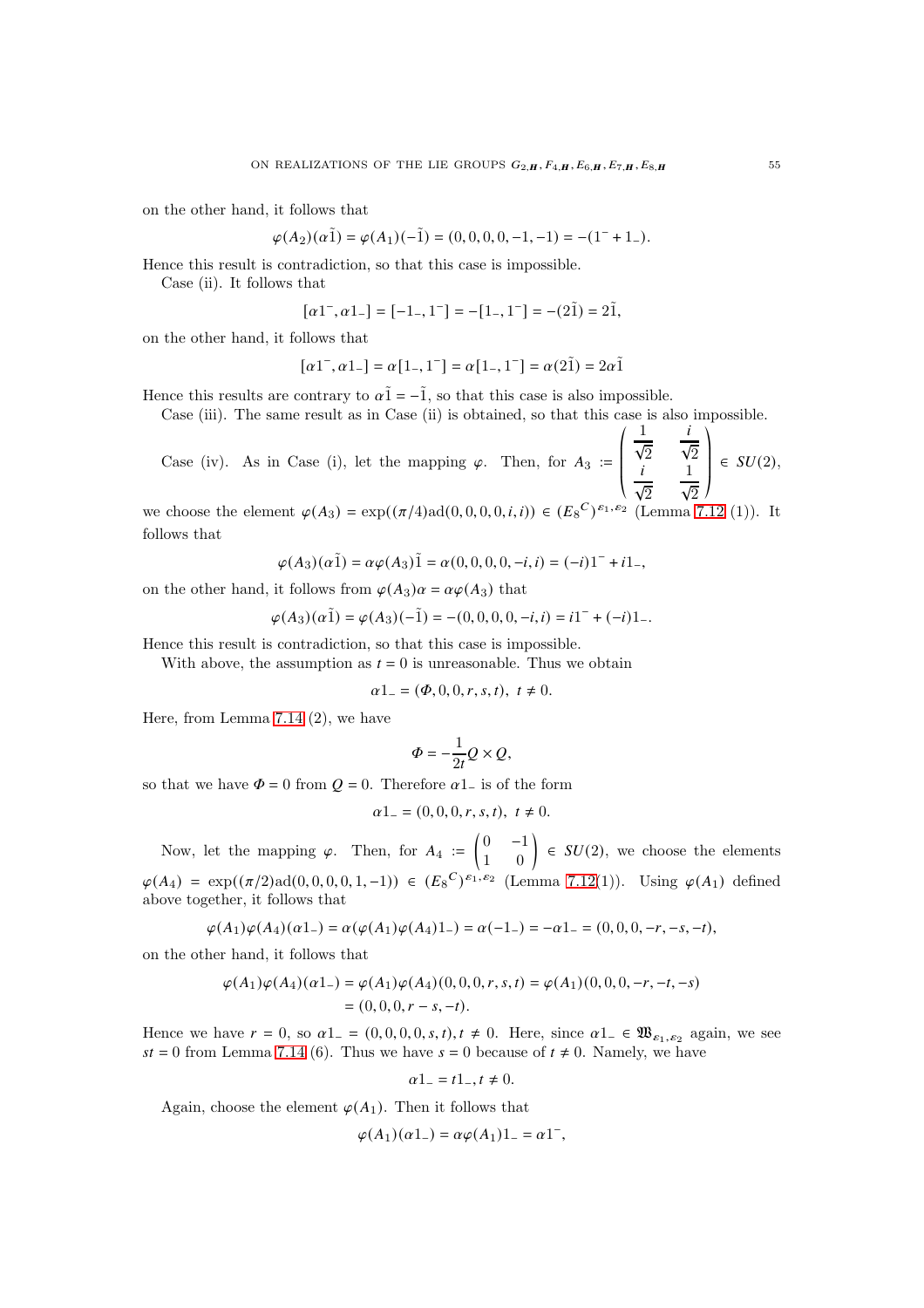on the other hand, it follows that

$$
\varphi(A_1)(\alpha 1_{-}) = \varphi(A_1)(t1_{-}) = t1^{-},
$$

that is,  $\alpha 1^- = t1^-, t \neq 0$ .

Here, using the Killing form  $B_8$ , it follows that

$$
B_8(\alpha 1^-,\alpha 1_-) = B_8(1^-,\,1_-) = 60,
$$

on the other hand, it follows that

$$
B_8(\alpha 1^-,\alpha 1_-) = B_8(t1^-,t1_-) = 60t^2.
$$

Hence we have  $t^2 = 1$ ,

so that it follows from  $\alpha 1 = t1, \alpha 1 = t1, t \neq 0$  that

$$
[\alpha 1^-,\alpha 1_-] = \alpha [1^-,1_-] = \alpha \tilde{1},
$$
  
\n
$$
[\alpha 1^-,\alpha 1_-] = [t1^-,t1_-] = t^2 [1^-,1_-] = t^2 \tilde{1} = \tilde{1},
$$

that is,  $\alpha \tilde{1} = \tilde{1}$ .

Thus, from  $t^2 = 1$ , we have the following

| $\begin{cases}\n\alpha \tilde{1} = \tilde{1} \\ \alpha 1^- = 1^-\n\end{cases}$ | or | $\left\{ \begin{array}{ll} \alpha \tilde{1} = \tilde{1} \\ \alpha 1^- = -1^- \end{array} \right.$ |
|--------------------------------------------------------------------------------|----|---------------------------------------------------------------------------------------------------|
| $\alpha 1_{-} = 1_{-}$                                                         |    | $\alpha_{1-}=-1$ .                                                                                |
|                                                                                |    |                                                                                                   |

In the latter case, we choose the element  $\varphi(A_2) \in (E_8^C)^{\varepsilon_1, \varepsilon_2}$  again, then it follows that

$$
\varphi(A_2)(\alpha 1^-) = \alpha \varphi(A_2) 1^- = \alpha (1/2)(-1 - 1^- + 1^-) = (1/2)(-1 + 1^- - 1^-),
$$

on the other hand, it follows that

$$
\varphi(A_2)(\alpha 1^-) = \varphi(A_2)(-1^-) = -(1/2)(-1^+ - 1^-) = (1/2)(1^+ - 1^-).
$$

Hence this result is contradiction, so that the latter case is impossible.

In the former case, note that  $((E_8^C)^{\varepsilon_1, \varepsilon_2})_{\tilde{1}, 1^-, 1^-} = ((E_8^C)_{\tilde{1}, 1^-, 1^-})^{\varepsilon_1, \varepsilon_2} \cong (E_7^C)^{\varepsilon_1, \varepsilon_2}$ , we see  $\alpha \in (E_7^C)^{\varepsilon_1, \varepsilon_2}.$ 

Thus we obtain  $\alpha \in z((E_7^C)^{\varepsilon_1, \varepsilon_2}) = \{1, \gamma, -1, -\gamma\} = \{1, \gamma\} \times \{1, -\gamma\} \cong \mathbb{Z}_2 \times \mathbb{Z}_2$  ([\[2,](#page-59-3) Proposition 1.1.6]). However, since it is easy to verify that  $-1, -\gamma \notin E_8^C$ , we have  $z((E_8^C)^{\varepsilon_1, \varepsilon_2}) \subset \{1, \gamma\}$ and vice versa.

Therefore we have the required result

$$
z((E_8^C)^{\varepsilon_1,\varepsilon_2})=\{1,\gamma\}\cong \mathbf{Z}_2.
$$

 $\Box$ 

As for the group  $(E_8^C)^{\varepsilon_1, \varepsilon_2}$ , the following is a summary of what we have obtained up to this point in this section.

- The type of the group  $(E_8^C)^{\varepsilon_1, \varepsilon_2}$  as Lie algebras is  $E_7$ .
- The group  $(E_8^C)^{\varepsilon_1, \varepsilon_2}$  is connected.
- The center  $z((E_8^C)^{\varepsilon_1, \varepsilon_2})$  is isomorphic to a cyclic group of order two:  $z((E_8^C)^{\varepsilon_1, \varepsilon_2}) \cong$  $\mathbf{Z}_2$ .

Now, we determine the structure of the group  $(E_8^C)^{\varepsilon_1,\varepsilon_2}$ .

<span id="page-55-0"></span>**Theorem 7.20.** The group  $(E_8^C)^{\varepsilon_1, \varepsilon_2}$  is isomorphic to the group  $E_7^C$ :  $(E_8^C)^{\varepsilon_1, \varepsilon_2} \cong E_7^C$ .

**Proof.** Since the group  $(E_8^C)^{\varepsilon_1, \varepsilon_2}$  is connected (Theorem [7.16\)](#page-44-2) and the type of the group  $(E_8^C)^{\varepsilon_1, \varepsilon_2}$  as Lie algebras is  $E_7$  (Theorem [7.18\)](#page-48-0), note that  $z(E_7^C) = \{1, -1\} \cong \mathbb{Z}_2$ , we have

$$
(E_8^C)^{\varepsilon_1, \varepsilon_2} \cong E_7^C
$$
 or  $(E_8^C)^{\varepsilon_1, \varepsilon_2} \cong E_7^C/\mathbb{Z}_2$ .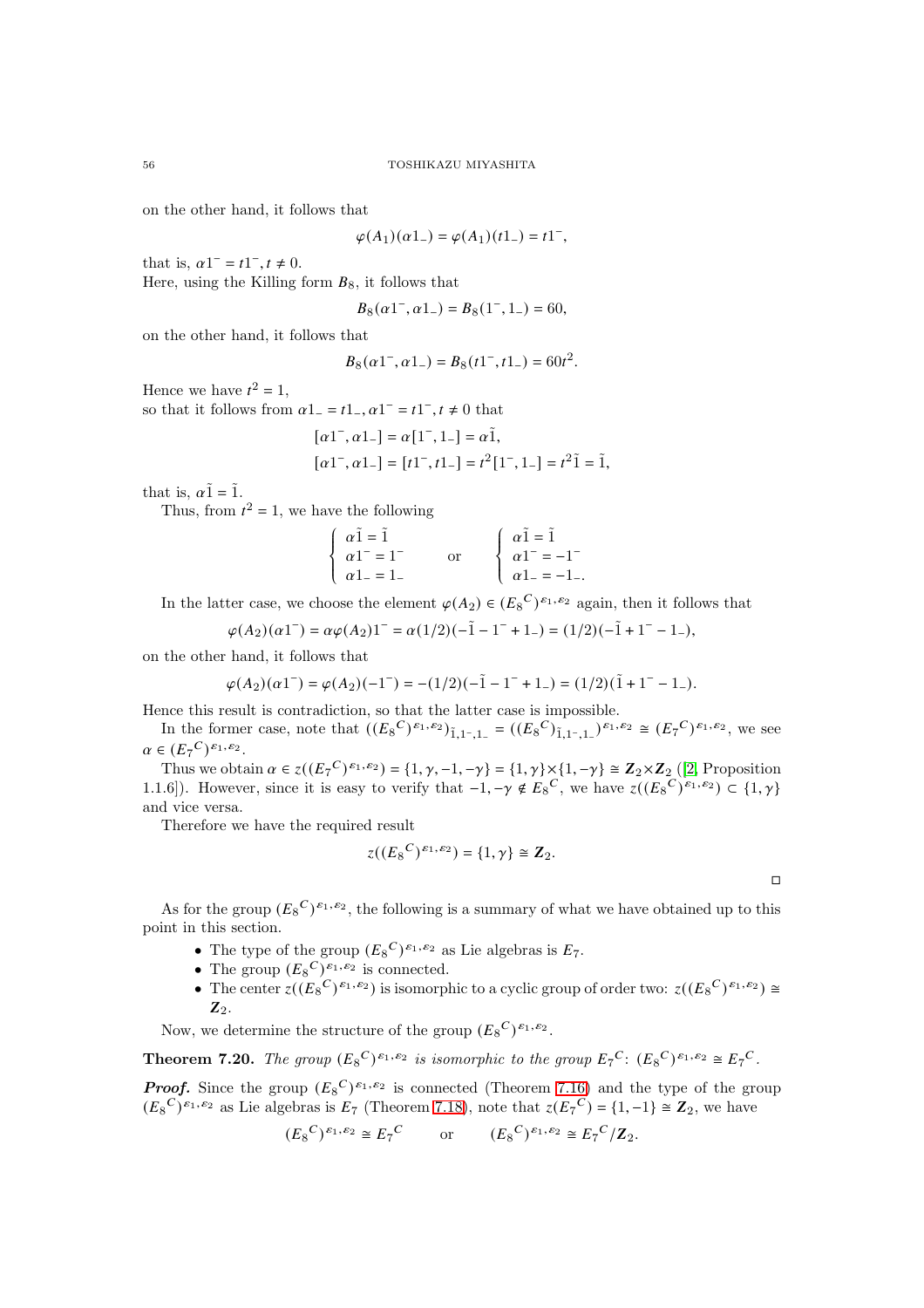Then, since the center  $z((E_8^C)^{\varepsilon_1,\varepsilon_2})$  is isomorphic to a cyclic group of order two (Proposition [7.19\)](#page-52-0), we have the required isomorphism

$$
(E_8^C)^{\varepsilon_1, \varepsilon_2} \cong E_7^C.
$$

 $\Box$ 

We consider a real form  $(E_8)^{\varepsilon_1, \varepsilon_2}$  of the group  $(E_8^C)^{\varepsilon_1, \varepsilon_2}$ :

$$
(E_8)^{\varepsilon_1,\varepsilon_2} = \left\{ \alpha \in (E_8^C)^{\varepsilon_1,\varepsilon_2} \mid \langle \alpha R_1, \alpha R_2 \rangle = \langle R_1, R_2 \rangle \right\},\,
$$

where the Hermite inner product  $\langle R_1, R_2 \rangle$  is defined by  $(-1/15)B_8(\tau \lambda_\omega R_1, R_2)$ :  $\langle R_1, R_2 \rangle$  =  $(-1/15)B_8(\tau \lambda_{\omega} R_1, R_2)$ . Then, since  $\alpha \in (E_8)^{\varepsilon_1, \varepsilon_2}$  commutes with  $\varepsilon_i, i = 1, 2, \alpha$  induces a Clinear isomorphism of  $({\bf e}_8^C)^{\varepsilon_1, \varepsilon_2}$ . Hence the group  $(E_8)^{\varepsilon_1, \varepsilon_2}$  is a compact Lie group as the closed subgroup of the unitary group  $U(133) = \left\{ \alpha \in \text{Iso}_{\mathbb{C}}((\mathfrak{e}_{8}^{C})^{\varepsilon_{1},\varepsilon_{2}}) \mid \langle \alpha R_{1}, \alpha R_{2} \rangle = \langle R_{1}, R_{2} \rangle \right\}.$ 

Then we have the following lemma.

<span id="page-56-1"></span>**Lemma 7.21.** The Lie algebra  $(e_8)^{\varepsilon_1, \varepsilon_2}$  of the group  $(E_8)^{\varepsilon_1, \varepsilon_2}$  is given by

$$
(\mathfrak{e}_8)^{\varepsilon_1,\varepsilon_2} = \left\{ R = (\varPhi, P, -\tau \lambda P, r, s, -\tau s) \middle| \Phi \in (\mathfrak{e}_7)^{\varepsilon_1,\varepsilon_2}, P \in (\mathfrak{P}_H)^C, r \in iR, s \in C \right\},\
$$

where  $(e_7)^{\varepsilon_1,\varepsilon_2}$  is defined by

$$
(e_7)^{\varepsilon_1,\varepsilon} = \begin{cases} \phi = (D_1, D_2, D_3) \\ +\tilde{A}_1(a_1) + \tilde{A}_2(a_2) + \tilde{A}_3(a_3) \\ +i(\tau_1 E_1 + \tau_2 E_2 + \tau_3 E_3 + F_1(t_1) \\ +F_2(t_2) + F_3(t_3))^{\sim}, \\ D_1 = d_{01}G_{01} + d_{02}G_{02} + d_{03}G_{03} \\ +d_{12}G_{12} + d_{13}G_{13} + d_{23}G_{23} \\ +d_{45}(G_{45} + G_{67}) + d_{46}(G_{46} - G_{57}) \\ +d_{47}(G_{47} + G_{56}), d_{ij} \in \mathbb{R}, \\ D_2 = \pi \kappa D_1, D_3 = \kappa \pi D_1, \\ a_k, t_k \in \mathbb{H}, \\ \tau_k \in \mathbb{R}, \tau_1 + \tau_2 + \tau_3 = 0, \\ A \in (\mathfrak{J}_H)^C, \nu \in i\mathbb{R} \end{cases}.
$$

In particular, we have  $\dim((e_8)^{\varepsilon_1, \varepsilon_2}) = 66 + 64 + 3 = 133$ .

**Proof.** Note that  $(e_8)^{\varepsilon_1, \varepsilon_2} = ((e_8^C)^{\varepsilon_1, \varepsilon_2})^{\tau \lambda_\omega}$ , using the result of Lemma [7.12\(](#page-43-1)1), we can obtain the required result by straightforward computations.

We determine the structure of the group  $(E_8)^{\varepsilon_1,\varepsilon_2}$ .

<span id="page-56-0"></span>**Theorem 7.22.** The group  $(E_8)^{\varepsilon_1, \varepsilon_2}$  is isomorphic to the group  $E_7$ :  $(E_8)^{\varepsilon_1, \varepsilon_2} \cong E_7$ .

**Proof.** First, it is easy to verify that  $z((E_8^C)^{\varepsilon_1, \varepsilon_2}) \subset z((E_8)^{\varepsilon_1, \varepsilon_2})$ . Indeed, let  $\delta \in z((E_8^C)^{\varepsilon_1, \varepsilon_2})$ . Then, since  $(E_8)^{\varepsilon_1, \varepsilon_2} \subset (E_8)^{\varepsilon_1, \varepsilon_2}$ ,  $\delta$  commutes with any elements  $\beta \in (E_8)^{\varepsilon_1, \varepsilon_2}$ . Hence we have  $\delta \in z((E_8)^{\varepsilon_1,\varepsilon_2}),$  that is,  $z((E_8)^{\varepsilon_1,\varepsilon_2}) \subset z((E_8)^{\varepsilon_1,\varepsilon_2}).$  Here, from  $(E_8^C)^{\varepsilon_1,\varepsilon_2} \cong E_7^C$ (Theorem [7.20\)](#page-55-0), the group  $(E_8^C)^{\varepsilon_1, \varepsilon_2}$  is simply connected. Moreover, it follows from  $\varepsilon_i(\tau \lambda_\omega)$  =  $(\tau \lambda_{\omega})\varepsilon_i, i = 1, 2$  that

$$
(E_8)^{\varepsilon_1,\varepsilon_2} = ((E_8{}^C)^{\tau\lambda_\omega})^{\varepsilon_1,\varepsilon_2} = ((E_8{}^C)^{\varepsilon_1,\varepsilon_2})^{\tau\lambda_\omega}.
$$

Hence the group  $(E_8)^{\varepsilon_1,\varepsilon_2}$  is connected. In addition, since the group  $(E_8)^{\varepsilon_1,\varepsilon_2}$  is a real form of the group  $(E_8^C)^{\varepsilon_1, \varepsilon_2}$ , the type of  $(E_8)^{\varepsilon_1, \varepsilon_2}$  as Lie algebras is  $E_7$ . Thus, together with the fact that the group  $(E_8)^{\varepsilon_1, \varepsilon_2}$  is compact, we have the following

$$
(E_8)^{\varepsilon_1, \varepsilon_2} \cong E_7
$$
 or  $(E_8)^{\varepsilon_1, \varepsilon_2} \cong E_7/\mathbb{Z}_2$ .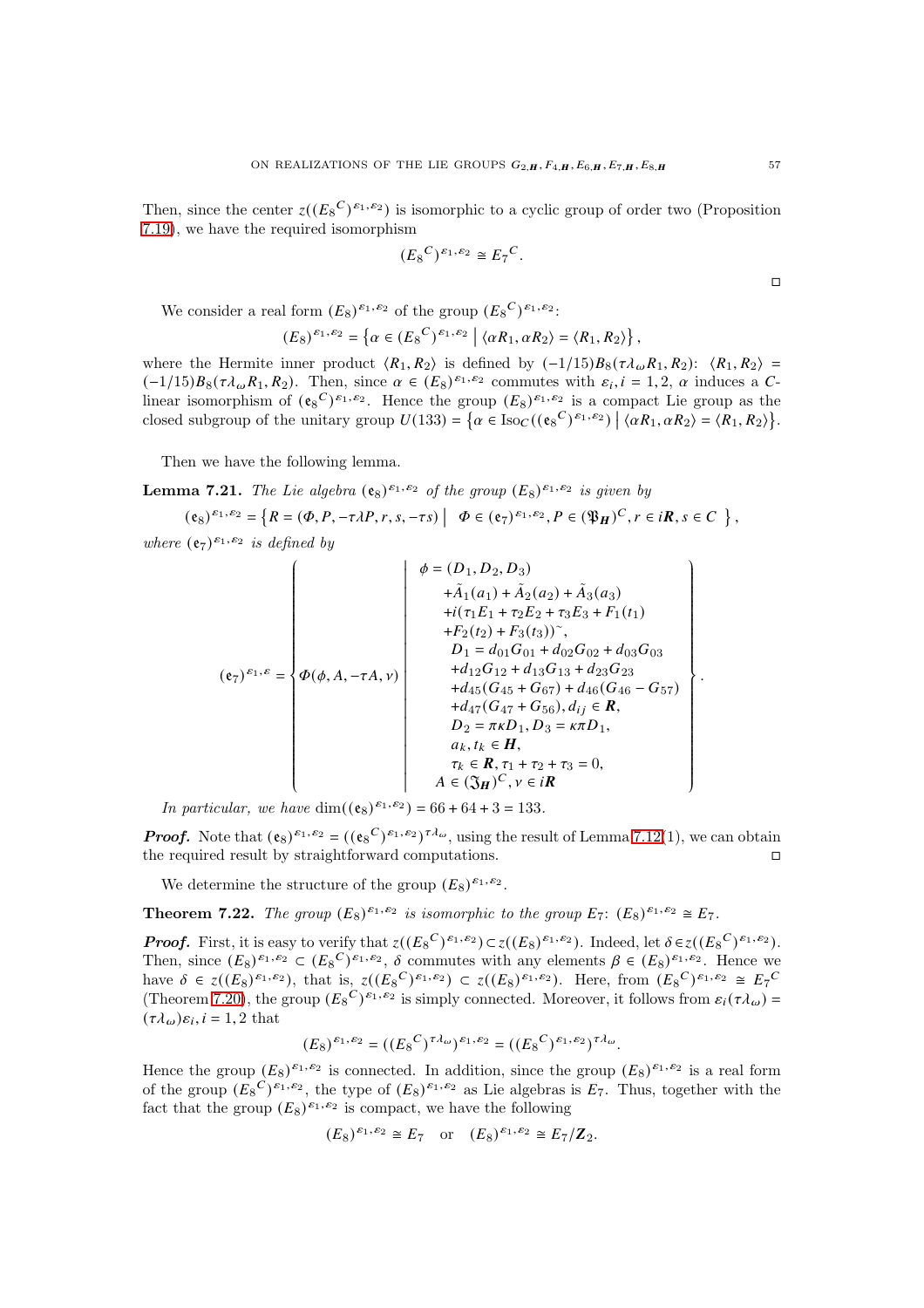In the latter case, since the center  $z(E_7/\mathbb{Z}_2)$  of the group  $E_7/\mathbb{Z}_2$  is trivial, the center  $z((E_8)^{\varepsilon_1,\varepsilon_2})$ of the group  $(E_8)^{\varepsilon_1, \varepsilon_2}$  is also trivial. However, it follows from  $z((E_8^C)^{\varepsilon_1, \varepsilon_2}) \subset z((E_8)^{\varepsilon_1, \varepsilon_2})$  as mentioned above and  $z((E_8^C)^{\varepsilon_1, \varepsilon_2}) = \{1, \gamma\}$  (Proposition [7.19\)](#page-52-0), we see  $\gamma \in z((E_8)^{\varepsilon_1, \varepsilon_2})$ . This is contradiction, so that this case is impossible.

Therefore we have the required isomorphism

$$
(E_8)^{\varepsilon_1,\varepsilon_2} \cong E_7.
$$

 $\Box$ 

We consider a subgroup  $((F_4)^{\varepsilon_1, \varepsilon_2})_{E_1, E_2, E_3}$  of the group  $(F_4)^{\varepsilon_1, \varepsilon_2}$ :

$$
((F_4)^{\varepsilon_1,\varepsilon_2})_{E_1,E_2,E_3} = \{ \alpha \in (F_4)^{\varepsilon_1,\varepsilon_2} \mid \alpha E_1 = E_1, \alpha E_2 = E_2, \alpha E_3 = E_3 \}.
$$

Then, in order to prove the main theorem, we need the following proposition.

<span id="page-57-0"></span>**Proposition 7.23.** The group  $((F_4)^{\varepsilon_1,\varepsilon_2})_{E_1,E_2,E_3}$  is isomorphic to the group  $Sp(1) \times Sp(1) \times Sp(1)$  $Sp(1): ((F_4)^{\varepsilon_1, \varepsilon_2})_{E_1, E_2, E_3} \cong Sp(1) \times Sp(1) \times Sp(1).$ 

**Proof.** We define a mapping  $\varphi_{4, \varepsilon_i}: Sp(1) \times Sp(1) \times Sp(1) \to ((F_4)^{\varepsilon_1, \varepsilon_2})_{E_1, E_2, E_3}$  by

$$
\varphi_{4,\varepsilon_i}(p_1, p_2, p_3)(M + a) = A_3 M A_3^* + a A_3^*, \quad M + a \in \mathfrak{J}_H \oplus H^3 = \mathfrak{J},
$$

where  $A_3 := \text{diag}(p_1, p_2, p_3) \in Sp(3)$ . Note that  $\varphi_{4, \varepsilon_i}$  is the restriction of the mapping  $\varphi_4$ :  $Sp(1) \times Sp(3) \to (F_4)^{\gamma}$  ([\[9,](#page-59-0) Theorem 2.11.2]), that is,  $\varphi_{4, \varepsilon_i}(p_1, p_2, p_3) = \varphi_4(1, A_3)$ .

First, we will prove that  $\varphi_{4,\varepsilon_i}$  is well-defined and a homomorphism. However, since  $\varphi_{4,\varepsilon_i}$  is the restriction of the mapping  $\varphi_4$ , it is clear.

Next, we will prove that  $\varphi_{4,\varepsilon_i}$  is surjective. Let  $\alpha \in ((F_4)^{\varepsilon_1,\varepsilon_2})_{E_1,E_2,E_3}$ . Then, since  $\varepsilon_i^2$  $\gamma, i = 1, 2$ , we have  $\alpha \in ((F_4)^{\gamma})_{E_1, E_2, E_3} \subset (F_4)^{\gamma}$ . Hence there exist  $p \in Sp(1)$  and  $A \in Sp(3)$ such that  $\alpha = \varphi_4(p, A)$  ([\[9,](#page-59-0) Theorem 2.11.2]). First, it follows from  $\alpha E_i = E_i, i = 1, 2, 3$  that

$$
E_i = \alpha E_i = \varphi_4(p, A) E_i = A E_i A^*,
$$

that is,  $E_i = AE_iA^*, i = 1, 2, 3$ . Set  $A :=$ «  $a_{11} \quad a_{12} \quad a_{13}$  $a_{21}$   $a_{22}$   $a_{23}$  $a_{31}$   $a_{32}$   $a_{33}$  $\Big\}$  $\overline{\phantom{a}}$  $\in Sp(3)$ , then we have the following  $a_{11}\overline{a_{11}} = 1, a_{21}\overline{a_{21}} = a_{31}\overline{a_{31}} = 0 \ (E_1 = AE_1A^*),$  $a_{22}\overline{a_{22}} = 1, a_{12}\overline{a_{12}} = a_{32}\overline{a_{32}} = 0$   $(E_2 = AE_2A^*),$  $a_{33}\overline{a_{33}} = 1, a_{13}\overline{a_{13}} = a_{23}\overline{a_{23}} = 0$   $(E_3 = AE_3A^*)$ .

Hence we see  $a_{11}, a_{22}, a_{33} \in Sp(1)$  and  $a_{ij} = 0, i \neq j$ , so that A is of the form

$$
diag(p_1, p_2, p_3) (= A_3), \ \ p_i \in Sp(1), i = 1, 2, 3.
$$

Moreover, it follows from  $\varepsilon_i \alpha = \alpha \varepsilon_i$ ,  $i = 1, 2$  that

$$
\varepsilon_i \alpha \varepsilon_i^{-1} (M + a) = \varepsilon_i \varphi_4(p, A_3) (M + (-e_i)a) = \varepsilon_i (A_3 M A_3^* + p(-e_i a) A_3^*)
$$
  
=  $A_3 M A_3^* + e_i (p(-e_i a) A_3^*) = A_3 M A_3^* + (-e_i pe_i) a A_3^*$   
=  $\varphi_4(-e_i pe_i, A_3) (M + a), M + a \in \mathfrak{F}_H \oplus H^3 = \mathfrak{F},$ 

that is,  $\varphi_4(-e_i p e_i, A_3) = \varphi_4(p, A_3)$ .

Hence we have the following

$$
\begin{cases}\n-e_i p e_i = p \\
A_3 = A_3\n\end{cases}
$$
 or 
$$
\begin{cases}\n-e_i p e_i = -p \\
A_3 = -A_3.\n\end{cases}
$$

The latter case is impossible because of  $A_3 \neq \mathbf{0}$  ( $\mathbf{0}$  is zero matrix). In the former case, from the first condition, we have  $p \in \mathbf{R}$ , and together with  $p \in Sp(1)$ , we see

$$
p=1 \quad \text{ or } \quad p=-1.
$$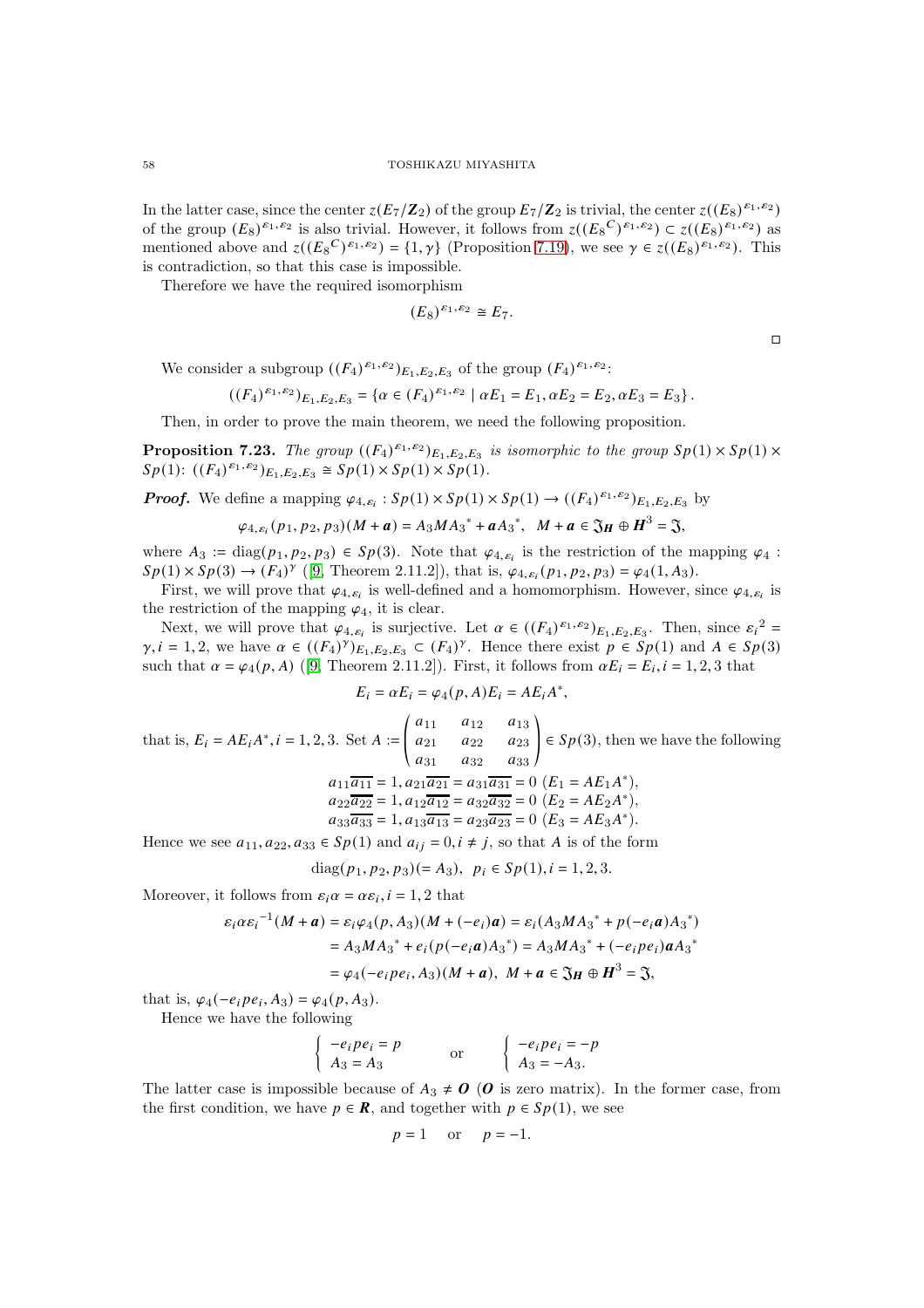Thus we have

$$
\alpha = \varphi_4(1, A_3) \quad \text{or} \quad \alpha = \varphi_4(-1, A_3).
$$

However, as for  $\alpha = \varphi_4(-1, A_3)$ , it follows from  $\varphi_4(-1, -E) = 1$  that

$$
\alpha = \varphi_4(-1, A_3) \cdot 1 = \varphi_4(-1, A_3)\varphi_4(-1, -E) = \varphi_4(1, -A_3), \quad -A_3 \in Sp(3).
$$

With above, there exist  $A_3 = \text{diag}(p_1, p_2, p_3), p_i \in Sp(1), i = 1, 2, 3$  such that

 $\alpha = \varphi_4(1, A_3) = \varphi_{4, \varepsilon_i}(p_1, p_2, p_3).$ 

The proof of surjective is completed.

Finally, we will determine Ker  $\varphi_{4,\varepsilon_i}$ . Since  $\varphi_{4,\varepsilon_i}$  is the restriction of the mapping  $\varphi_4$ , it is clear Ker  $\varphi_{4,\varepsilon_i} = \{E\}.$ 

Therefore we have the required isomorphism

$$
((F_4)^{\varepsilon_1, \varepsilon_2})_{E_1, E_2, E_3} \cong Sp(1) \times Sp(1) \times Sp(1).
$$

 $\Box$ 

Now, we prove the main theorem in this section.

**Theorem 7.24.** The group  $E_{8,H}$  is isomorphic to the group  $E_7/Z_2$ ,  $Z_2 = \{1, \gamma\}$ :  $E_{8,H} \cong E_7/Z_2$ . **Proof.** Let  $E_7$  as the group  $(E_8)^{\varepsilon_1, \varepsilon_2}$  (Theorem [7.22\)](#page-56-0). then we define a mapping  $g_8 : (E_8)^{\varepsilon_1, \varepsilon_2}$  $\rightarrow E_8$  H by

$$
g_{8}(\alpha) = \alpha|_{(\mathfrak{e}_{8,\mathbf{H}})^{C}}.
$$

First, we will prove that  $g_8$  is well-defined. Let  $\alpha \in (E_8)^{\varepsilon_1, \varepsilon_2}$ , then we have  $\alpha R \in (\mathfrak{e}_{8, H})^C$ for  $R \in (\mathfrak{e}_{8,H})^C$ . Indeed, any elements  $R \in (\mathfrak{e}_{8,H})^C$  satisfies  $\gamma R = R$ . Hence it follows from  $(E_8)^{\varepsilon_1, \varepsilon_2} \subset (E_8)^\gamma$  that

$$
\alpha R = \alpha(\gamma R) = \gamma(\alpha R), \ \ R \in (\mathfrak{e}_{8,H})^C,
$$

that is,  $\alpha R \in (e_{8,H})^C$ . Thus  $\alpha$  induces a *C*-linear isomorphism of  $(e_{8,H})^C$ , so that we have  $g_8(\alpha) \in E_{8,\mathbf{H}}$ , that is,  $g_8$  is well-defined. It is clear that  $g_8$  is a homomorphism.

Next we will determine  $\text{Ker } g_8$ . Let  $\alpha \in \text{Ker } g_8$ . For  $1 = (0, 0, 0, 0, 0, 1) \in (\mathfrak{e}_{8, H})^C$ , we have

 $\alpha$ 1 = 1 = .

Hence we see  $\alpha \in ((E_8)^{\varepsilon_1, \varepsilon_2})_{1} = ((E_8)_{1})^{\varepsilon_1, \varepsilon_2} \cong (E_7)^{\varepsilon_1, \varepsilon_2}$  (Subsection 2.5). Moreover, for  $R^-$ <sub>1</sub> := (0, 1, 0, 0, 0, 0)  $\in$  ( $e_{8,H}$ )<sup>C</sup>, 1 = (0, 0, 1, 0)  $\in$   $\mathfrak{P}^C$ , we have

 $\alpha$ 1 = 1.

Hence we see  $\alpha \in ((E_7)^{\varepsilon_1, \varepsilon_2})_1 \subset ((E_7)_1)^{\varepsilon_1, \varepsilon_2} \cong (E_6)^{\varepsilon_1, \varepsilon_2}$  (Subsection 2.4). In addition, for  $R^-_{\vec{E}} := (0, \vec{E}, 0, 0, 0, 0) \in (\mathfrak{e}_{8, H})^C, \vec{E} = (E, 0, 0, 0) \in \mathfrak{P}^C$ , we have

 $\alpha F = F$ .

Hence we see  $\alpha \in ((E_6)^{\varepsilon_1, \varepsilon_2})_E \subset ((E_6)_E)^{\varepsilon_1, \varepsilon_2} \cong (F_4)^{\varepsilon_1, \varepsilon_2}$  (Subsection 2.3). Moreover, for  $R^-_{\vec{E}_i} := (0, \vec{E}_i, 0, 0, 0, 0) \in (\mathfrak{e}_{8, H})^C$ ,  $\vec{E}_i = (E_i, 0, 0, 0) \in \mathfrak{P}^C$ ,  $i = 1, 2, 3$ , we have

$$
\alpha E_i = E_i, \quad i = 1, 2, 3.
$$

Hence we see  $\alpha \in ((F_4)^{\varepsilon_1, \varepsilon_2})_{E_1, E_2, E_3}$ , so that there exists  $(p_1, p_2, p_3) \in Sp(1) \times Sp(1) \times Sp(1)$ such that  $\alpha = \varphi_{4,\varepsilon_i}(p_1, p_2, p_3)$  (Proposition [7.23\)](#page-57-0).

Subsequently, for  $R^-_{F_k(1)} = (0, \dot{F}_k(1), 0, 0, 0, 0) \in (\mathfrak{e}_{8,H})^C$ ,  $\dot{F}_k(1) = (F_k(1), 0, 0, 0), k = 1, 2, 3$ , it follows from  $\alpha R^-_{\dot{F}_k(1)} = R^-_{\dot{F}_k(1)}$  that

$$
R^{-}F_{k(1)} = \alpha R^{-}F_{k(1)} = \varphi_{4,\varepsilon_{i}}(p_{1}, p_{2}, p_{3})R^{-}F_{k(1)} = (0, \varphi_{4,\varepsilon_{i}}(p_{1}, p_{2}, p_{3})F_{k}(1), 0, 0, 0, 0)
$$
  
= (0, diag(p\_{1}, p\_{2}, p\_{3})F\_{k}(1)diag(p\_{1}, p\_{2}, p\_{3})^{\*}, 0, 0, 0, 0).